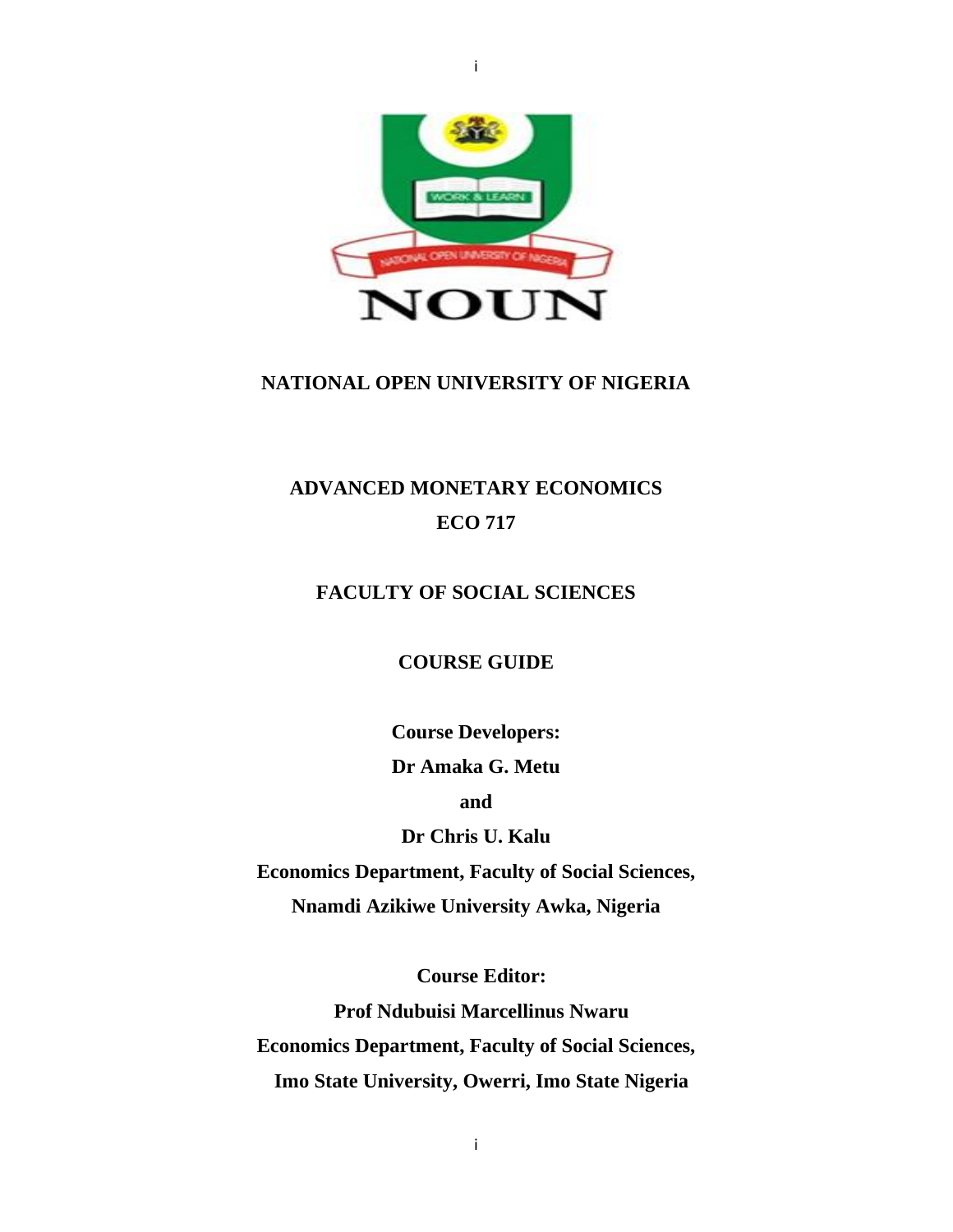© 2020 by NOUN Press National Open University of Nigeria,

# **CONTENTS**

Introduction Course Content Course Aim Course Objective Working through this Course Course Materials Study Units Textbooks and References How to get the Most from This Course Tutors and Tutorials Summary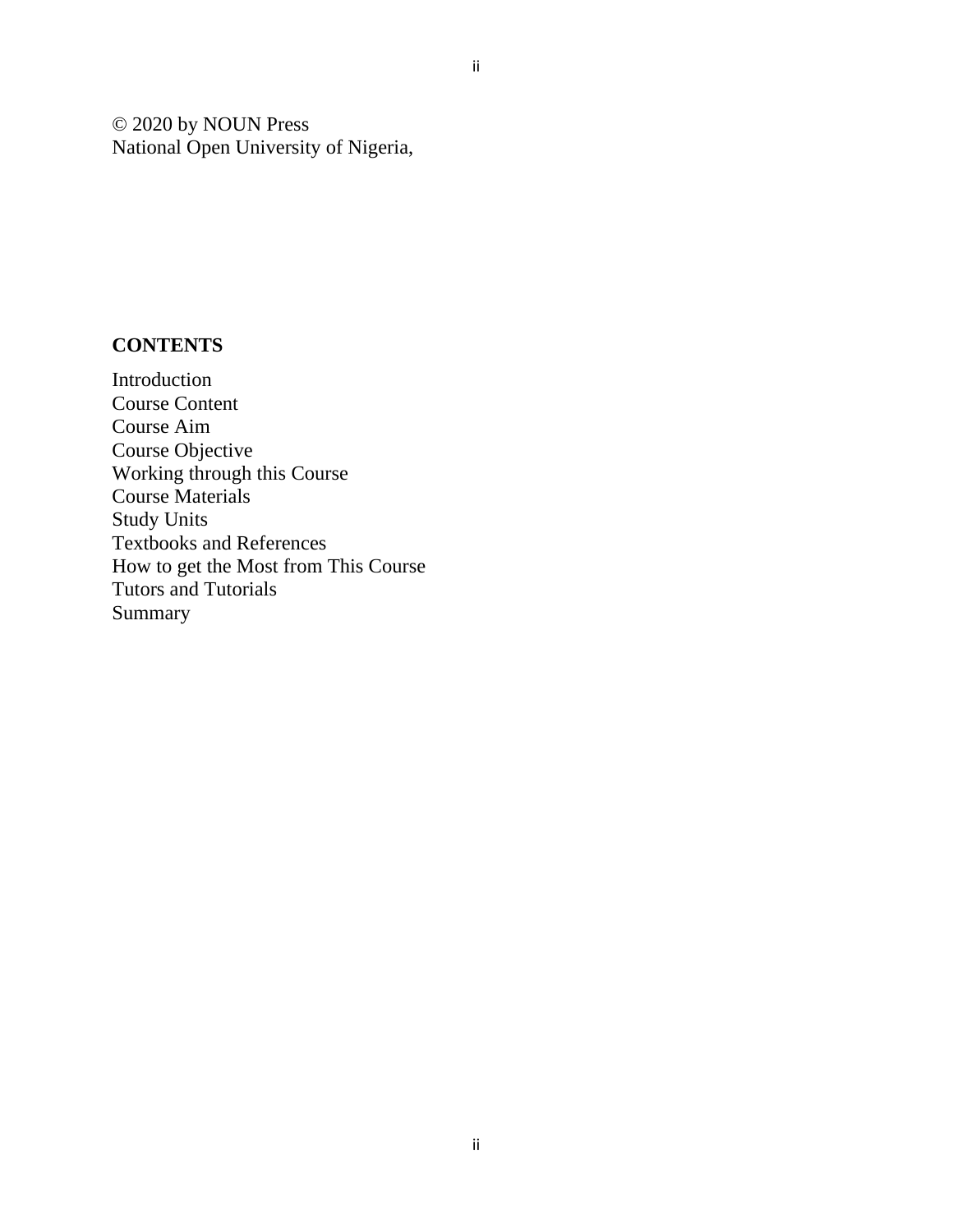#### **INTRODUCTION**

### **Welcome to ECO 717: ADVANCED MONETARY ECONOMICS**

ECO 717: Advanced Monetary Economics is a two credit and one semester postgraduate Diploma (PGD) course for Economics students. This course is made up of twelve units spread across fifteen lecture weeks. This course gives you the foundational insight and overview of Monetary Economics in a much wider perspective. It also guides you on how to apply the pedagogical approach to Monetary Economics analysis. It equally educates you on the course materials and the requirements for success and how to navigate meaningfully the materials. It also offers some standard guidelines on the study unit durations for achieving the objectives optimally. The tutor marked assignments (TMAs) with answers within the material are essentially added.

### **Course Content**

This course is essentially on Advanced Monetary Economics. The monetary sector is a major policy analytic sector of the economy; therefore, a study of Advanced Monetary Economics offers you the avenue to contribute to the analysis of the monetary sector as a trained and skillful economist. The course arms you with the monetary economics analytic apparatus. Basically, the topics are as follows: The nature and role of money; the demand and supply of money under equilibrium condition and monetary policy analysis. As an addendum, balance of payments (BoPs) and financial institutions are equally included for complete and overall discussion on Advanced Monetary Economics. This will better equip you in understanding issues concerning the monetary sector.

#### **Course Aims**

The aim of this course, Advanced Monetary Economics is to give you an in-depth understanding of the monetary economics as regards:

- Scope of Monetary Economics
- Meaning and nature of money
- The different functions of money

i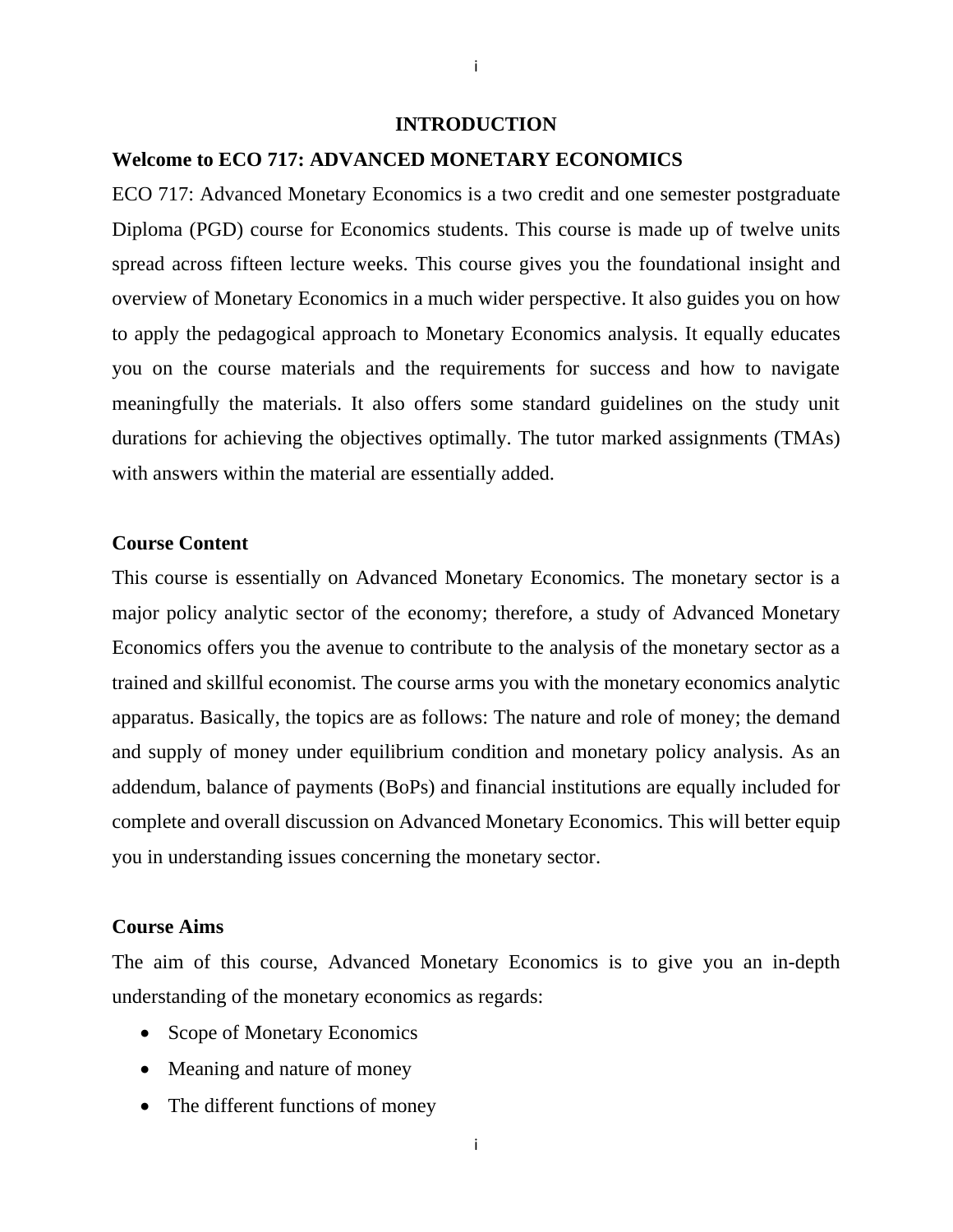- Money demand and determinants
- The Quantity Theory of Money
- Money supply and monetary equilibrium.
- Measurement of money
- Monetary policy analysis
- Structure of balance of payment account
- Role of monetary policy in LDCs
- Financial Institutions
- International financial institutions.

# **Course Objectives**

To achieve the aims of this course, there are different specific objectives in each unit which the course is set to achieve after each teaching. After each unit, you are expected to refer back to the stated objectives and assess yourself to be sure you have understood what is expected after each unit. By the end of the course period, you are expected to be able to:

- Discuss the scope and importance of Monetary Economics
- Define money
- Explain the functions of money
- Define the concept of money value
- Explain the motives for holding demand
- Illustrate the determinants of money demand
- Enumerate the theories of money demand
- Enumerate Fisher's quantity theory of money
- Discuss Cambridge cash balance approach to quantity theory of money
- Highlight the superiority of cash balance version over Fisher's quantity theory of money
- Explain the meaning of monetary policy
- Identify the objectives of monetary policy
- Discuss the instruments of monetary policy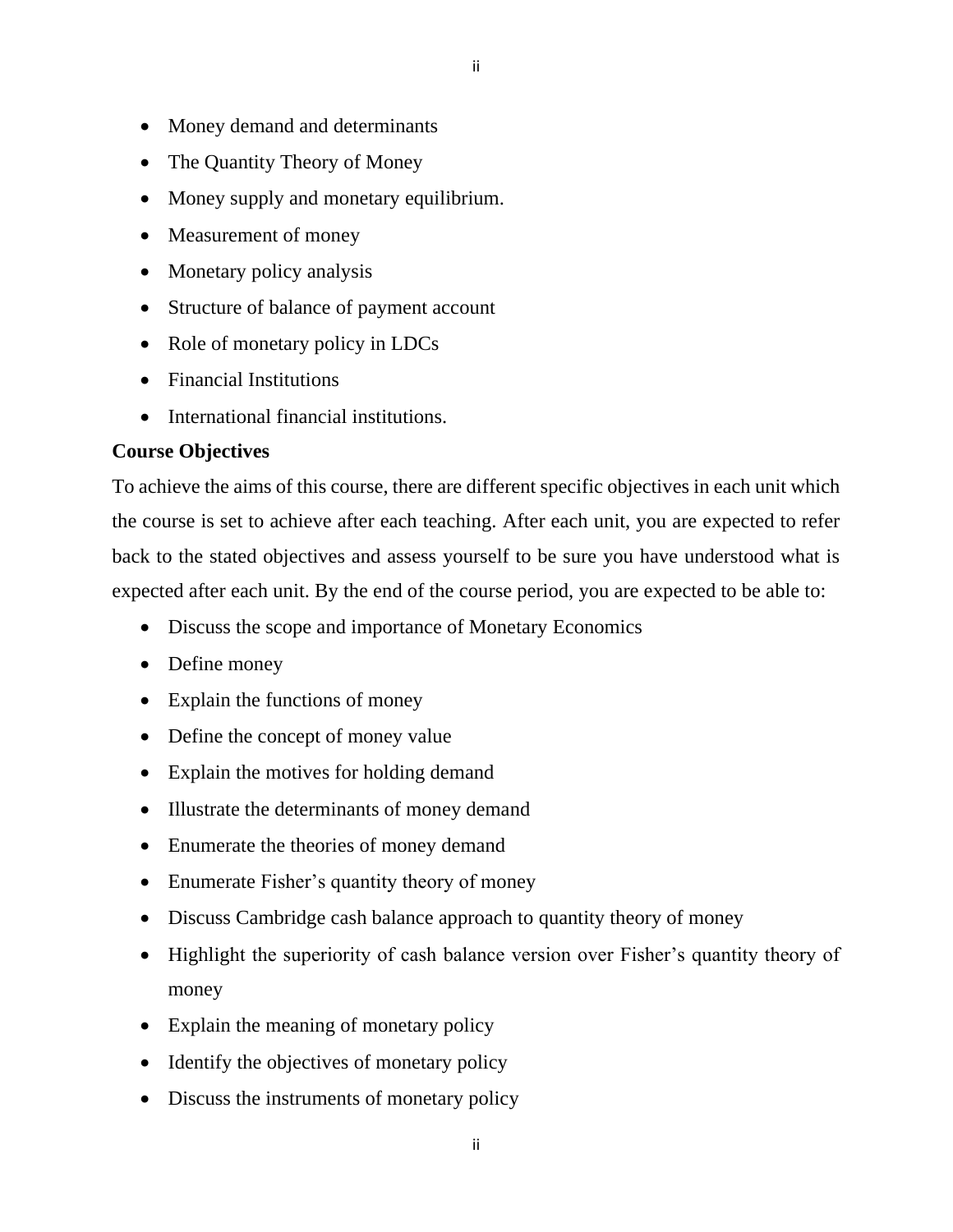- Illustrate the determinants of money demand.
- Discuss the meaning and measurements of money supply.
- Illustrate the determinants of money supply.
- Enumerate monetary equilibrium
- Discuss the role of monetary policy in LDCs
- Identify the limitations of monetary policy in LDCs.
- Explain the concept financial system
- Identify the components of a financial system
- Explain the functions of a central bank
- Enumerate the functions of a deposit money bank
- Describe the process of credit creation by banks
- Identify the roles of banks in economic development
- Highlight the role of NBFIs in economic development
- Enumerate the problems of NBFIs
- Identify the functions of the World Bank
- Explain the role of the International Monetary Fund
- Discuss the key functions of African Development Bank (AfDB)
- Explain the scope of International Financial Market

#### **Working through the Course**

To successfully complete this course, you are required to read the study units, referenced books and other materials on the course. Each unit contains self-assessment exercises called Student Assessment Exercises (SAE). At some points in the course, you will be required to submit assignments for assessment purposes. At the end of the course there is a final examination. This course should take about 15 weeks to complete and some components of the course are outlined under the course material subsection. You have to work through all the study units in the course. There are three modules and twelve study units in all.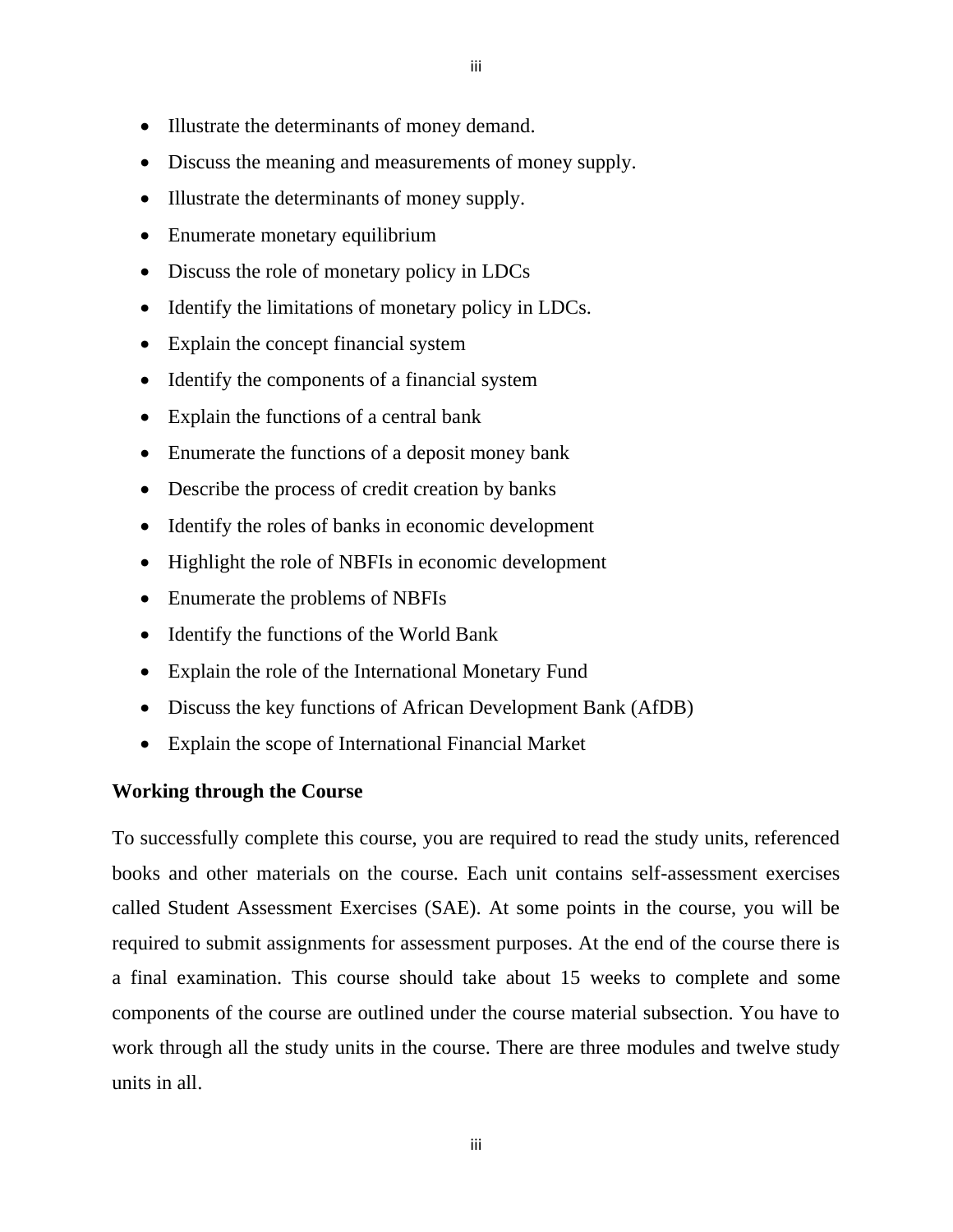# **Course Material**

The major components of the course material include:

- 1. Course Guide
- 2. Study Units
- 3. Textbooks
- 4. Assignment File
- 5. Presentations Schedule

# **Study Unit**

There are 12 units in this course, which should be carefully studied

# **MODULE 1: THE NATURE, DEMAND AND SUPPLY OF MONEY**

- Unit 1: Scope of Monetary Economics and Nature of Money
- Unit 2: Money Demand and Determinants
- Unit 3: The Quantity Theory of Money
- Unit 4: Money Supply and Monetary Equilibrium

# **MODULE 2: MONETARY POLICY ANALYSIS**

- Unit 1: Objectives and Instruments of Monetary Policy
- Unit 2: Monetary Policy Targets
- Unit 3: Balance of Payment Accounts
- Unit 4: Monetary Policy and Economic Stabilisation

# **MODULE 3: FINANCIAL INSTITUTIONS AND ECONOMIC DEVELOPMENT**

- Unit 1: Financial System
- Unit 2: Bank Financial Institutions
- Unit 3: Non-Bank Financial Institutions
- Unit 4: International Financial Institutions

Each study unit requires at least two hours of teaching and it include the objectives, main content, self-assessment exercise, conclusion, summary and references and the tutor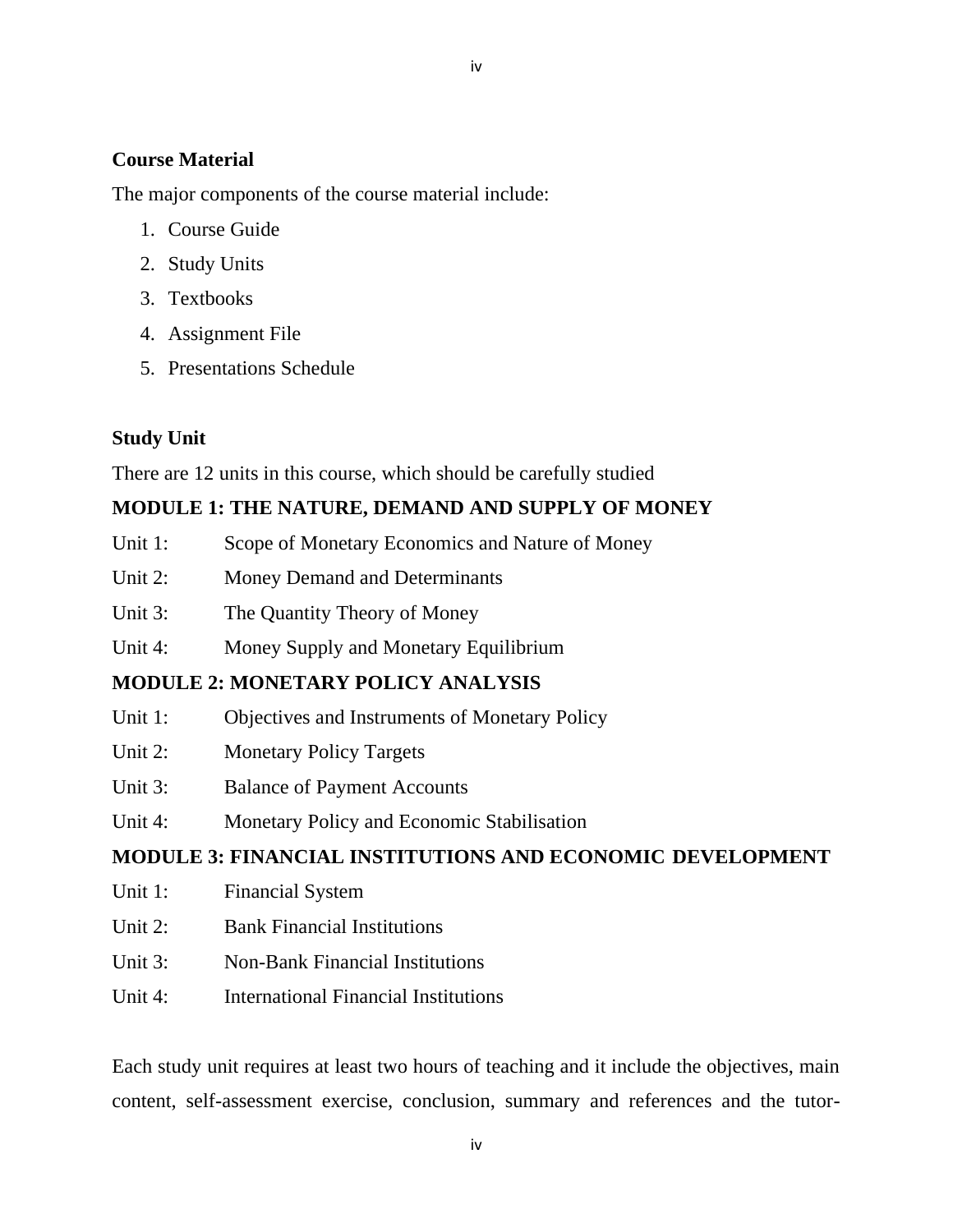marked assessment (TMA) questions. The self-assessment exercises may require group discussions among the students.

Textbooks and other resources are also listed in the reference section for further reading. These materials are meant to be consulted for adequate understanding of the course. The self-assessment exercise and tutor-marked assignment (TMA) questions are also provided for an in-depth understanding of the course. All these will aid the achievement of the stated objectives of the course.

### **Textbooks and References**

The under-listed text for the Course are recommended:

- Acha, I. A. (2012). Non-bank financial institutions and economic development. *International Journal of Finance and Accounting, 1*(2), 14-22 [www.doi:10.5923/j.ijfa.20120102.03](http://www.doi:10.5923/j.ijfa.20120102.03)
- Afiemo, O. O. (2013). The Nigerian money market*. Understanding Monetary Policy Series No 27.* Abuja: CBN
- Agene, I. (1998). *Financial exchange and international trade*. Lagos: Gene Publications.
- Akpan I., (1998). Financial dualism and the efficacy of monetary policy in Nigeria. Nigeria *Journal of Management and Social Sciences, 2*(1), 29-34.
- Anyanwu, J. C. (1993). *Monetary economics: Theory, policy and institution*. Onitsha: Hybrid Publishers.
- Central Bank of Nigeria, (2004). Financial markets in Nigeria. Abuja: Central Bank of Nigeria Publication.
- Central Bank of Nigeria (2006). *Monetary policy series*. *CBN/MPD/Series/01/2006*. Central Bank of Nigeria
- Central Bank of Nigeria (2011). *Understanding monetary policy series 1: What is monetary policy? CBN/MPD/Series/01/2011*. Central Bank of Nigeria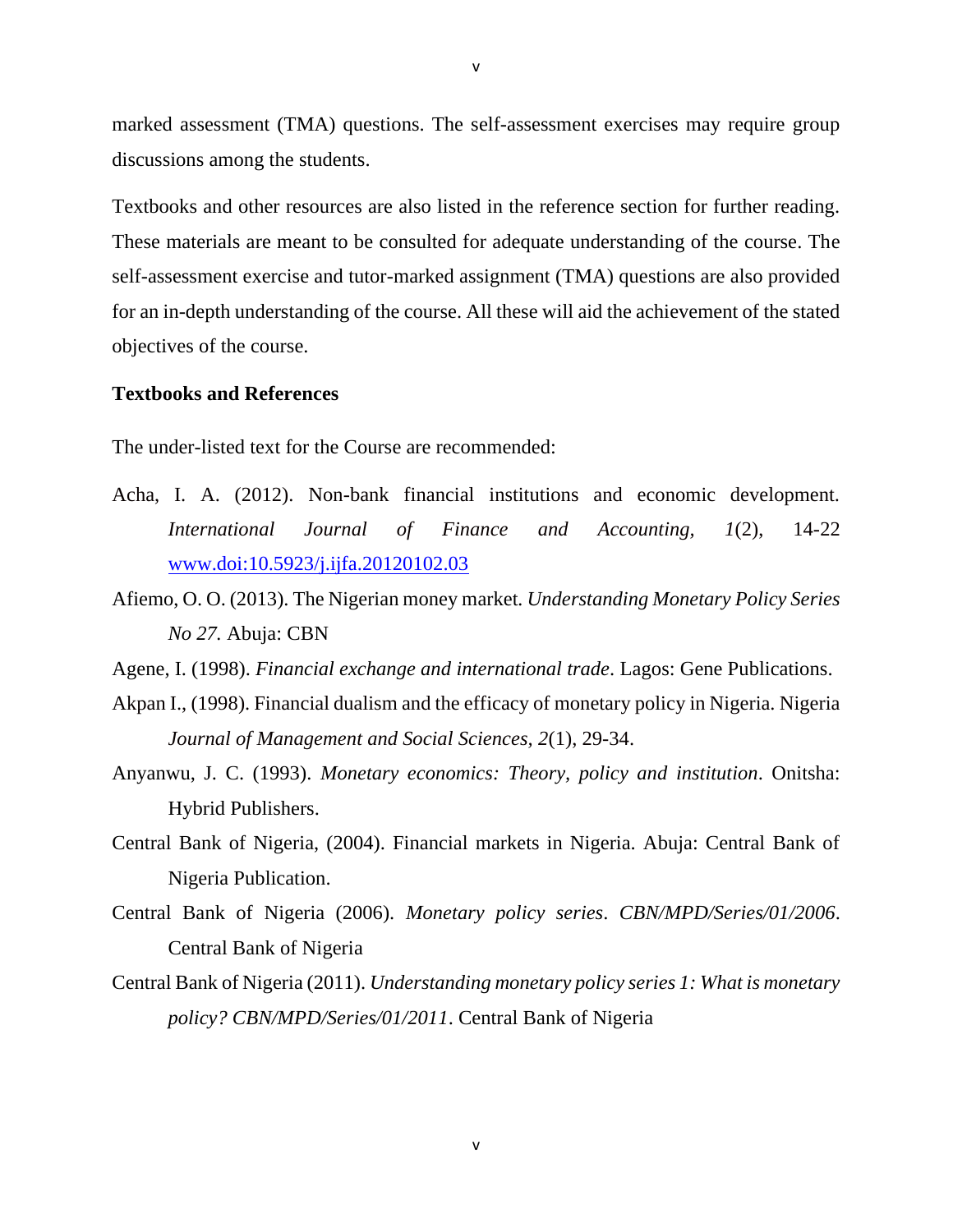- Central Bank of Nigeria (2015). *Monetary sector model for Nigeria* [https://www.cbn.gov.ng/out/2015/rsd/monetary%20sector%20model%20for%20ni](https://www.cbn.gov.ng/out/2015/rsd/monetary%20sector%20model%20for%20ni%09geria.pdf) [geria.pdf](https://www.cbn.gov.ng/out/2015/rsd/monetary%20sector%20model%20for%20ni%09geria.pdf)
- Central Bank of Nigeria (2016). Monetary policy. *Education in Economics Series*  [https://www.cbn.gov.ng/out/2017/rsd/cbn%20education%20in%20economics%20](https://www.cbn.gov.ng/out/2017/rsd/cbn%20education%20in%20economics%20%09series%20no.%202%25monetary%20policy.pdf) [series%20no.%202%monetary%20policy.pdf](https://www.cbn.gov.ng/out/2017/rsd/cbn%20education%20in%20economics%20%09series%20no.%202%25monetary%20policy.pdf)
- Crockett, A. (1979). *Monetary theory: Policy and institutions*. Thomas Nelson & Sons.
- Crockett, A. (2011). *What financial system for the 21st Century?* Basel: Per Jacobson.
- Cuthbertson, K. (1985). The Supply and Demand for Money. Basil Blackwell.
- Dennis, G. (1981) *Monetary economic*. UK: Longman.
- Dornbusch, R., Fisher, S. & Kearney, C. (1996). *Macroeconomics*. Sydney: The McGraw-Hill Companies, Inc.
- Eze, A. E. (2017). International economic institutions**.** In U. R. Ezenekwe, K. O. Obi, M. C. Uzonwanne & C. U. Kalu (Eds). *Principles of economics II.* (179-196). Nigeria: Djompol Printers & Publishers
- Ghatak, S. (1995) *Monetary Economics in Developing Countries*. Macmillan Press
- Hendrickson, J. R. (2012). *Monetary equilibrium. The Review of Austrian Economics, 28,* 53-73.<https://doi.org/10.1007/s1138-012-0190-8>
- Hicks, J. (1967). *Critical essay in monetary theory*. Oxford University Press <http://www.ww.uni-magdeburg.de/fwwdeka/student/arbeiten/009.pdf> Hybrid Publishers
- Jhingan, M. L. (2011). *Money, banking international trade and public finance, 8th ed*. Delhi: Vrinda publications
- König, S. (2001). The evolution of money: From commodity money to e-Money. UNICERT IV Program July 6<sup>th</sup>.
- Metu, A. G. (2018). *Money and Banking Lecture Mimeograph*. Department of Economics, Nnamdi Azikiwe University, Awka
- Nigam, S. (2011). Financial institutions and services www.DMGT512\_FINANCIAL\_INSTITUTIONS\_AND\_SERVICES%20(1).pdf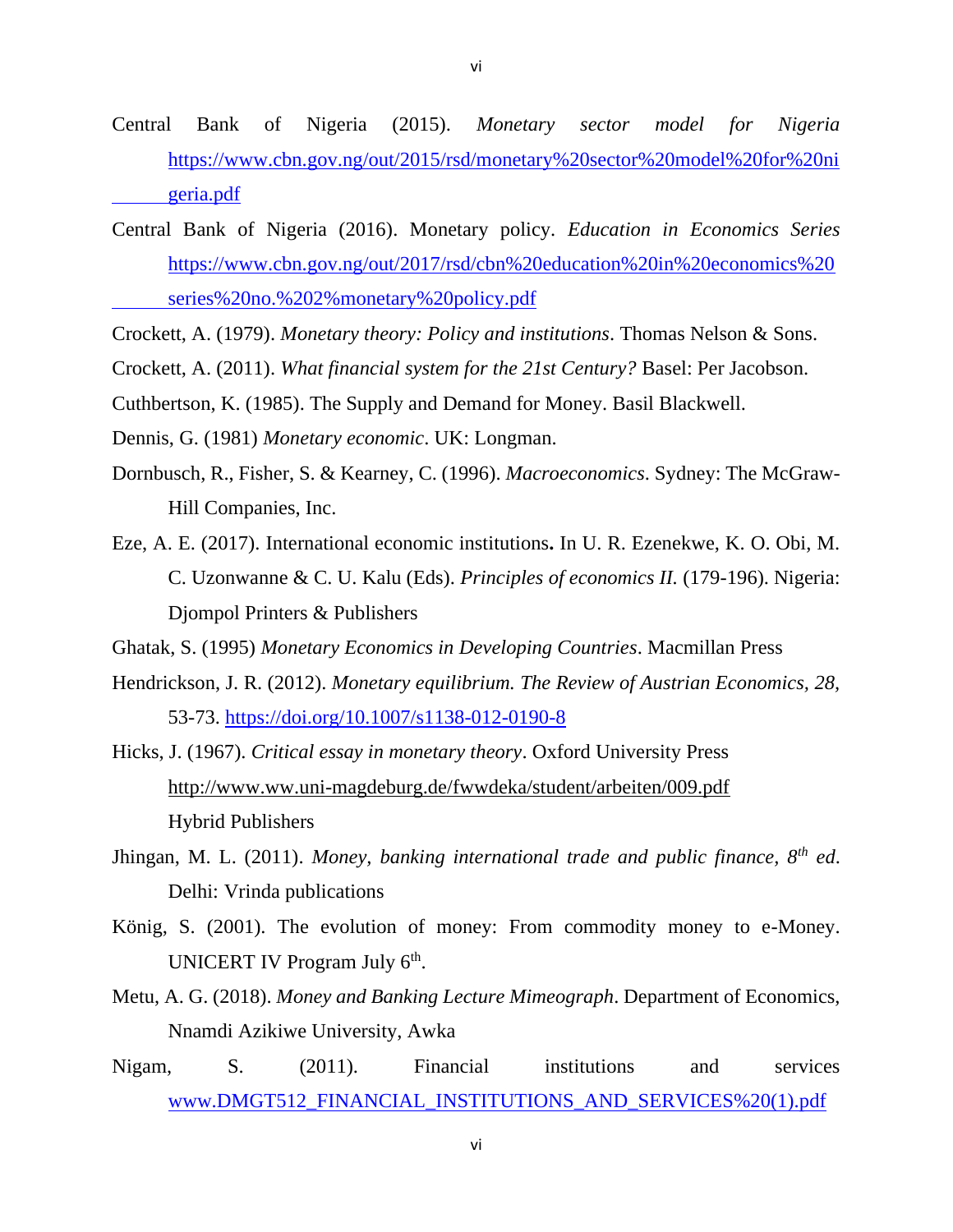- Nzeribe, G. E. (2017). Nigerian financial sector: Policies and reforms. In U.R. Ezenekwe, A. G. Metu, E. S. Nwokoye & O. L. Maduka (eds.), *Structure and problems of the Nigerian Economy* (279 - 313). Awka: Fab Anieh Nig Ltd.
- Ojo, O. M. (2000). *Principles and practice of monetary management in Nigeria*. Abuja: Central Bank of Nigeria Publication.
- Olofin, S. A. (2014). *An introduction to macroeconomics, 2nd edition*. Ibadan: Evans Brothers
- Onoh, J. K. (12004). *Dynamics of money, banking and finance in Nigeria – An emerging market.* Aba: Astra Meridian Publishers.
- Owusu, E. L. & Odhiambo, N. M. (2014). Financial liberalization and economic growth in Nigeria: An ARDL bounds testing approach. *Journal of Economic Policy Reform, 17*(2), 164-177.
- Pierce, D.G. & Tysome, P. J. (1985). *Monetary economics: Theory, evidence and policy*. London: Butterworth and Company
- Securities and Exchange Commission (2019). *Instruments traded in the capital markets*. SEC, Nigeria
- Umana, k. (2018). *Seven non-bank financial institutions operating in Nigeria*. Research Cyber [www.researchcyber.com](http://www.researchcyber.com/)
- Uzonwanne, M. C. (2017). Money and banking**.** In U. R. Ezenekwe, K. O. Obi, M. C. Uzonwanne & C. U. Kalu (Eds). *Principles of economics II.* (164 - 178). Nigeria: Djompol Printers & Publishers**.**

#### **Assignment File**

The assignment files and marking scheme will be made available to you. This file presents you with details of the work you must submit to your tutor for marking. The marks you obtain from these assignments shall form part of your final mark for this course. Additional information on assignments will be found in the assignment file and later in this Course Guide in the section on assessment.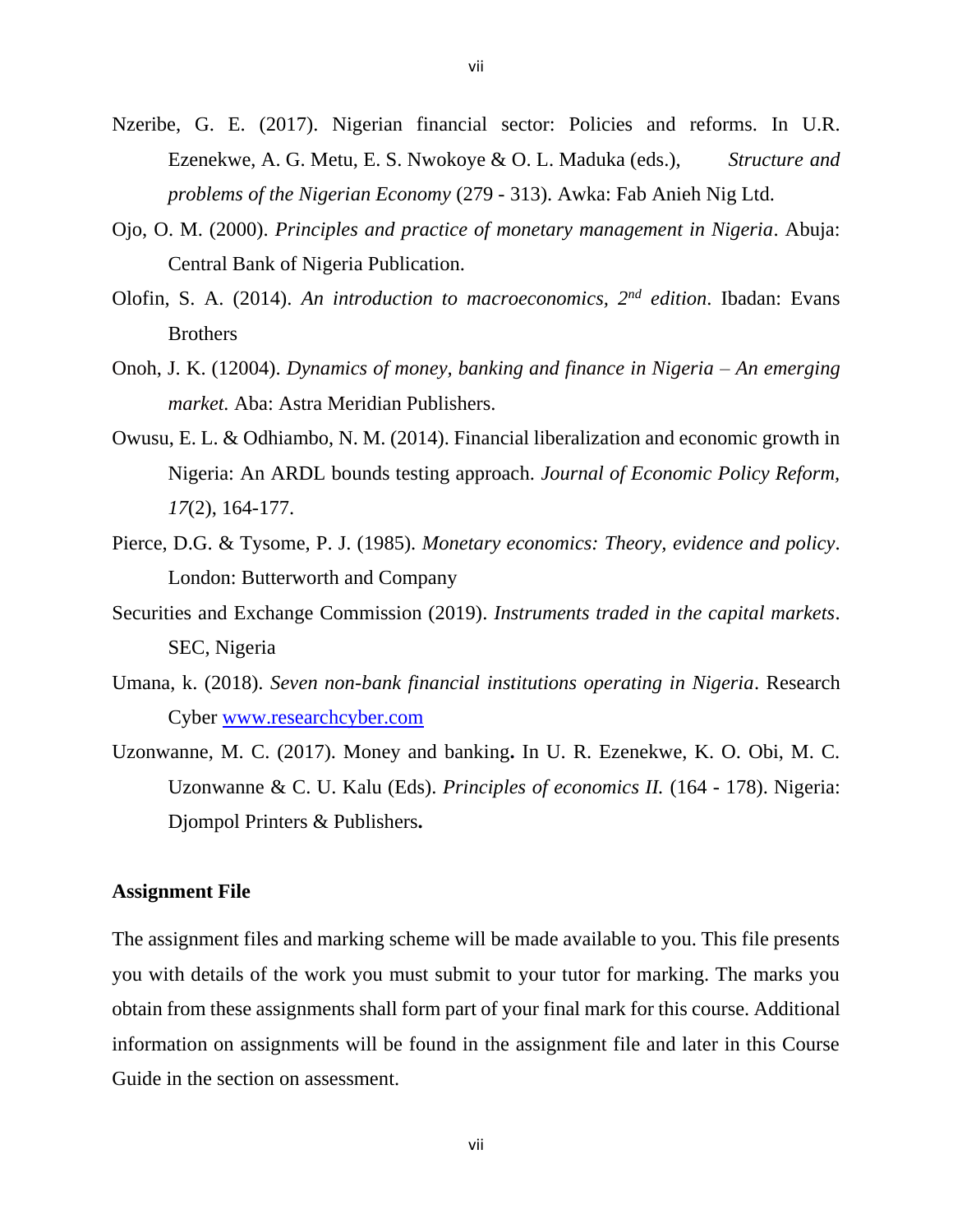There are four assignments in this course. The four course assignments will cover:

Assignment 1 - All TMAs' question in Units  $1 - 4$  (Module 1)

Assignment 2 - All TMAs' question in Units  $5 - 8$  (Module 2)

Assignment  $3 - All TMAs' question in Units  $9 - 12$  (Module 3)$ 

### **Presentation Schedule**

The presentation schedule included in the course materials gives the important dates for the completion of tutor-marking assignments and attending tutorials. You are required to submit all assignments before or on the due date. Kindly guide against falling behind in your work as this may affect your overall result.

### **Assessment**

The course will be assessed using two formats: The tutor-marked assignments as well as a written examination. The assignments submitted to your tutor for assessment will count for 30% of your total course mark while the final written examination of three hours duration will count for the remaining 70% of your total course mark.

### **Tutor-Marked Assignments (TMAs)**

There are three tutor-marked assignments according to each unit in this course. You will submit all the assignments. You are encouraged to work all the questions thoroughly. The TMAs constitute 30% of the total score.

Assignment questions for the units in this course are contained in the Assignment File. You will be able to complete your assignments from the information and materials contained in your set books, reading and study units. However, it is desirable that you demonstrate that you have read and researched more widely than the required minimum. You should use other references to have a broad viewpoint of the subject and also to give you a deeper understanding of the subject. When you have completed each assignment, send it, together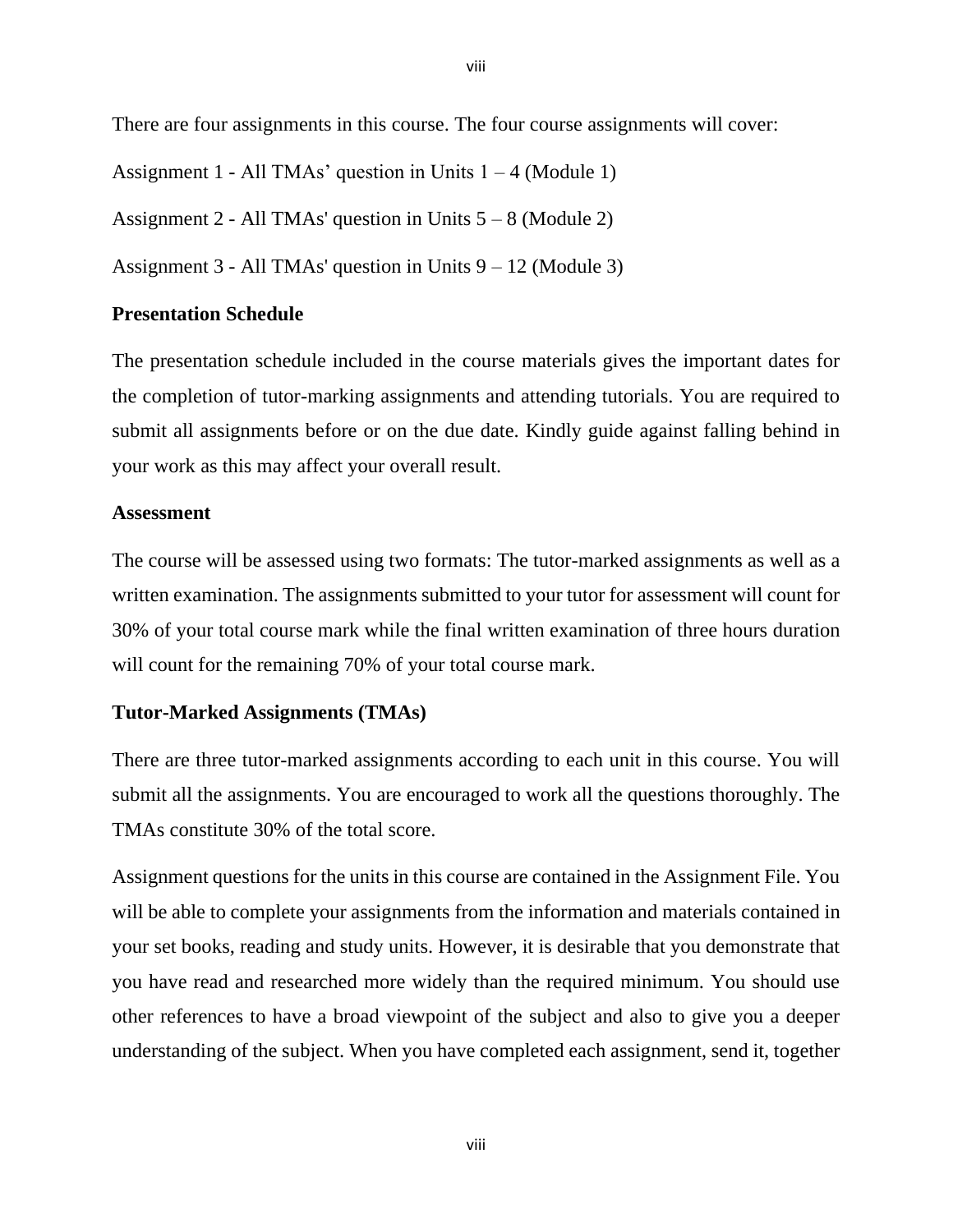with a TMA form, to your tutor. Make sure that each assignment reaches your tutor on or before the deadline given in the Presentation File.

# **Final Examination and Grading**

The final examination is of three hours duration and has a grade score of 70% of the total course grade. The examination will consist of questions which reflect the types of selfassessment practice exercises and tutor-marked problems you have previously encountered.

Revise the entire course material using the time between finishing the last unit in the module and that of sitting for the final examination. You might find it useful to review your self-assessment exercises, tutor-marked assignments and comments on them before the examination. Please note that all areas of the course will be assessed.

# **Course Marking Scheme**

The Table presented below indicates the total marks (100%) allocation.

| <b>Assignment</b>                                       | <b>Marks</b> |
|---------------------------------------------------------|--------------|
| Assignments (Best three assignments out of four that is | 30%          |
| marked)                                                 |              |
| <b>Final Examination</b>                                | 70%          |
| <b>Total</b>                                            | 100%         |

# **Course Overview**

The Table presented below indicates the units, number of weeks and assignments to be taken by you to successfully complete the course, Advanced Monetary Economics (ECO 717)

| Units   Title of Work | Week's<br><b>Activities</b> | Assessment<br>(end of unit) |
|-----------------------|-----------------------------|-----------------------------|
| Course Guide          |                             |                             |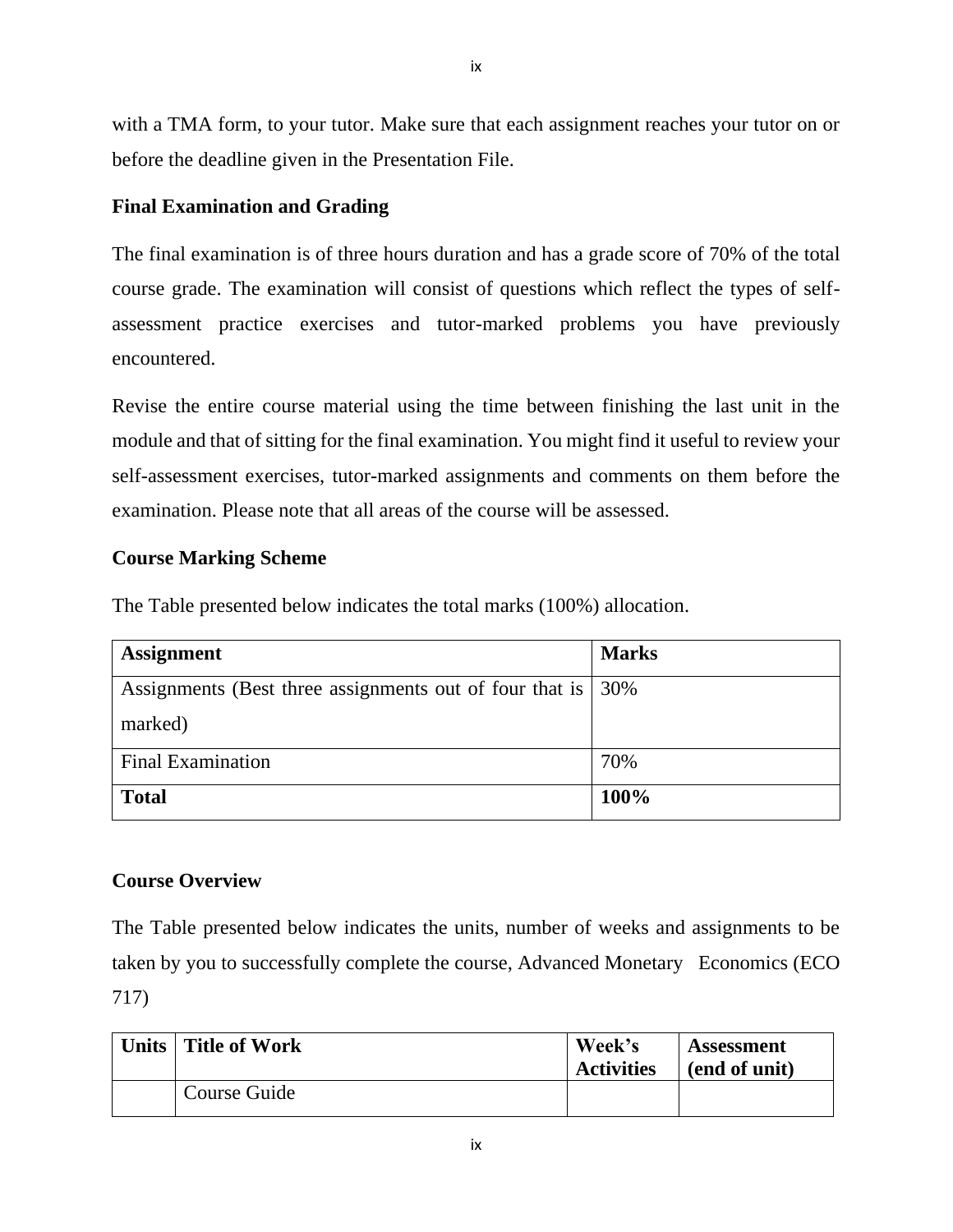| MODULE 1: THE NATURE, DEMAND AND SUPPLY OF MONEY     |                                             |         |              |  |  |
|------------------------------------------------------|---------------------------------------------|---------|--------------|--|--|
|                                                      | Monetary Economics and Nature of Money      | Week 1  | Assignment 1 |  |  |
| $\overline{2}$                                       | Money Demand and Determinants               | Week 2  | Assignment 1 |  |  |
| 3                                                    | The Quantity Theory of Money                | Week 3  | Assignment 1 |  |  |
| $\overline{4}$                                       | Money Supply and Monetary Equilibrium       | Week 4  | Assignment 1 |  |  |
| <b>MODULE 2: MONETARY POLICY ANALYSIS</b>            |                                             |         |              |  |  |
|                                                      | Objectives & Instruments of Monetary Policy | Week 5  | Assignment 2 |  |  |
| $\overline{2}$                                       | <b>Nigerian Monetary Policy Targets</b>     | Week 6  | Assignment 2 |  |  |
| 3                                                    | <b>Balance of Payment Accounts</b>          | Week 7  | Assignment 2 |  |  |
| $\overline{4}$                                       | Monetary Policy and Economic Stabilisation  | Week 8  | Assignment 2 |  |  |
| <b>MODULE 3: FINANCIAL INSTITUTIONS AND ECONOMIC</b> |                                             |         |              |  |  |
| <b>DEVELOPMENT</b>                                   |                                             |         |              |  |  |
|                                                      | <b>Financial System</b>                     | Week 9  | Assignment 3 |  |  |
| $\overline{2}$                                       | <b>Bank Financial Institutions</b>          | Week 10 | Assignment 3 |  |  |
| 3                                                    | <b>Non-Bank Financial Institutions</b>      | Week 11 | Assignment 3 |  |  |
| $\overline{4}$                                       | <b>International Financial Institutions</b> | Week 12 | Assignment 3 |  |  |

# **How to Get the Most In This Course**

In distance learning the study units replace the university lecturer. This is one of the great advantages of distance learning; you can read and work through specially designed study materials at your own pace and at a time and place that suit you best.

In the same way that a lecturer might send you some readings to do, the study units guides you on when to read your books or other materials. Think of it as reading the lecture instead of listening to a lecturer and embark on discussions with your colleagues. Similarly, just as a lecturer might give you an in-class exercise, your study units provides exercises for you to do at appropriate points.

Each of the study units follows a common format. The first item is an introduction to the subject matter of the unit and how a particular unit is integrated with the other units and the course as a whole. Next is a set of learning objectives. These objectives let you know what you should be able to do by the time you have completed the unit. Hence, use these objectives as a guide. When you have finished the unit you must go back and check whether you have achieved the objectives. If you make a habit of doing this you will improve your chances of passing the course and getting the best grades.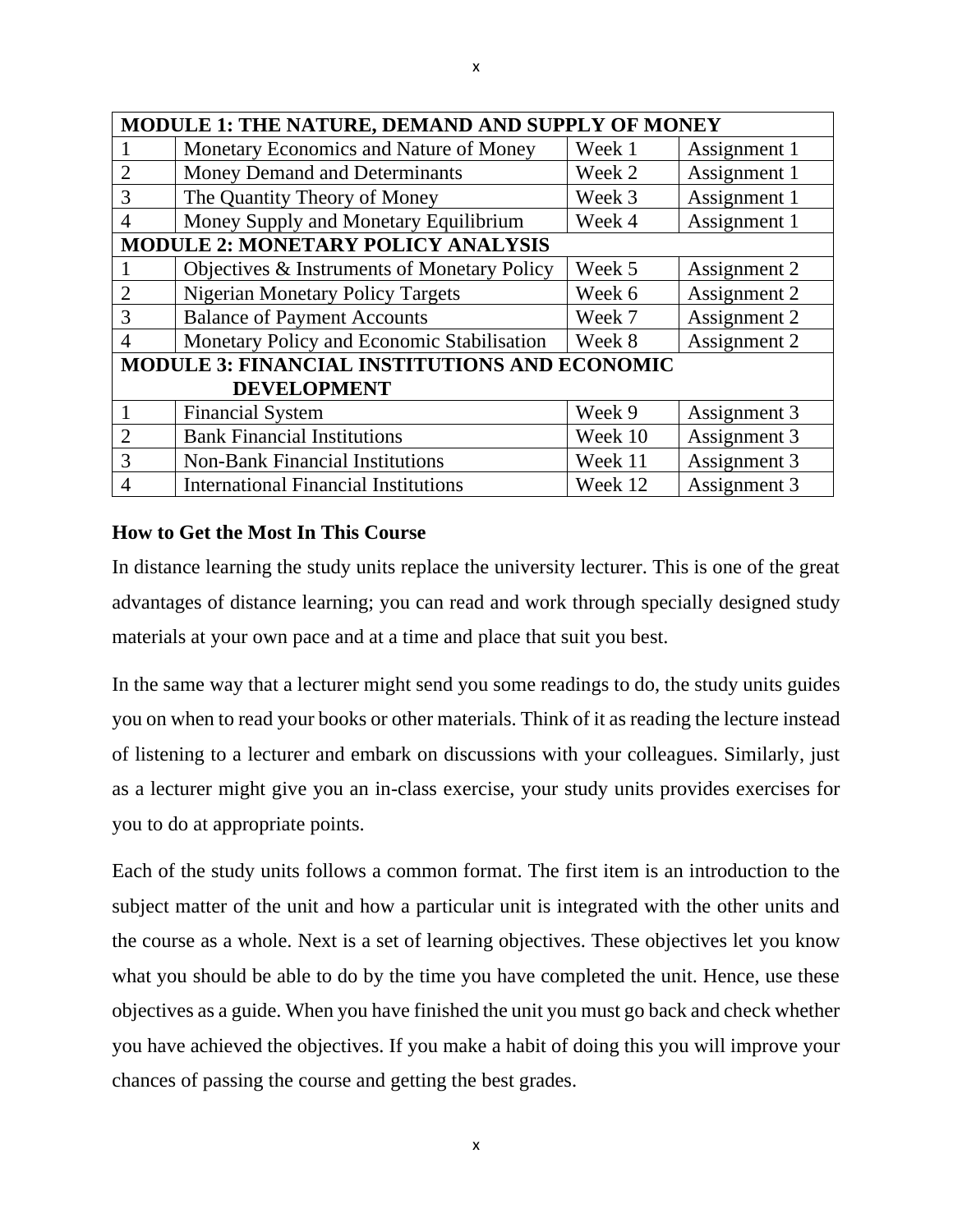The main body of the unit guides you through the required reading from other sources. This will usually be either from your set books or from a reading section. Some units require you to undertake practical overview of historical events. You will be directed when you need to embark on discussion and guided through the tasks you must do.

The purpose of the practical overview of some certain historical economic issues are in twofold. First, it will enhance your understanding of the material in the unit. Second, it will give you practical experience and skills to evaluate economic arguments, and understand the roles of history in guiding current economic policies and debates outside your studies. In any event, most of the critical thinking skills you will develop during studying are applicable in normal working practice, so it is important that you encounter them during your studies.

Self-assessments are interspersed throughout the units, and answers are given at the end of the units. Working through these tests will help you to achieve the objectives of the unit and prepare you for the assignments and the examination. You should do each selfassessment exercises as you come to it in the study unit. Also, ensure to master some major historical dates and events during the course of studying the material.

The following is a practical strategy for working through the course. If you run into any trouble, consult your tutor. Remember that your tutor's job is to help you. When you need help, don't hesitate to call and ask your tutor to provide it.

- 1. Read this Course Guide thoroughly.
- 2. Organize a study schedule. Refer to the `Course overview' for more details. Note the time you are expected to spend on each unit and how the assignments relate to the units. Important information, e.g. details of your tutorials, and the date of the first day of the semester is available from study centre. You need to gather together all this information in one place, such as your dairy or a wall calendar. Whatever method you choose to use, you should decide on and write in your own dates for working through each unit.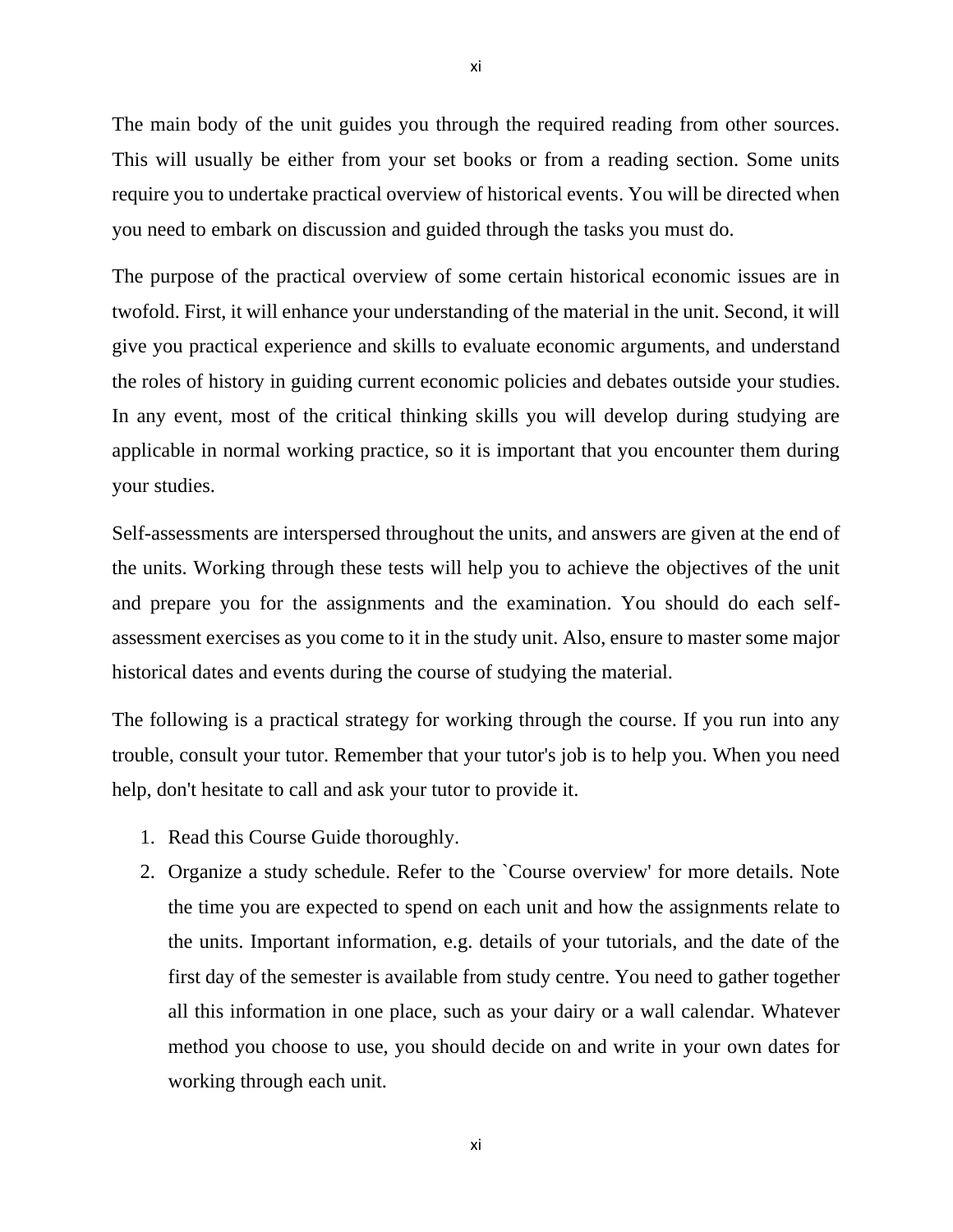- 3. Once you have created your own study schedule, do everything you can to stick to it. The major reason that students fail is that they get behind with their course work. If you get into difficulties with your schedule, please let your tutor know before it is too late to help.
- 4. Turn to Unit 1 and read the introduction and the objectives for the unit.
- 5. Assemble the study materials. Information about what you need for a unit is given in the `Overview' at the beginning of each unit. You will also need both the study unit you are working on and one of your set books on your desk at the same time.
- 6. Work through the unit. The content of the unit itself has been arranged to provide a sequence for you to follow. As you work through the unit you will be instructed to read sections from your set books or other articles. Use the unit to guide your reading.
- 7. Up-to-date course information will be continuously delivered to you at the study centre.
- 8. Work before the relevant due date (about 4 weeks before due dates), get the Assignment File for the next required assignment. Keep in mind that you will learn a lot by doing the assignments carefully. They have been designed to help you meet the objectives of the course and, therefore, will help you pass the exam. Submit all assignments no later than the due date.
- 9. Review the objectives for each study unit to confirm that you have achieved them. If you feel unsure about any of the objectives, review the study material or consult your tutor.
- 10.When you are confident that you have achieved a unit's objectives, you can then start on the next unit. Proceed unit by unit through the course and try to pace your study so that you keep yourself on schedule.
- 11.When you have submitted an assignment to your tutor for marking do not wait for it return `before starting on the next units. Keep to your schedule. When the assignment is returned, pay particular attention to your tutor's comments, both on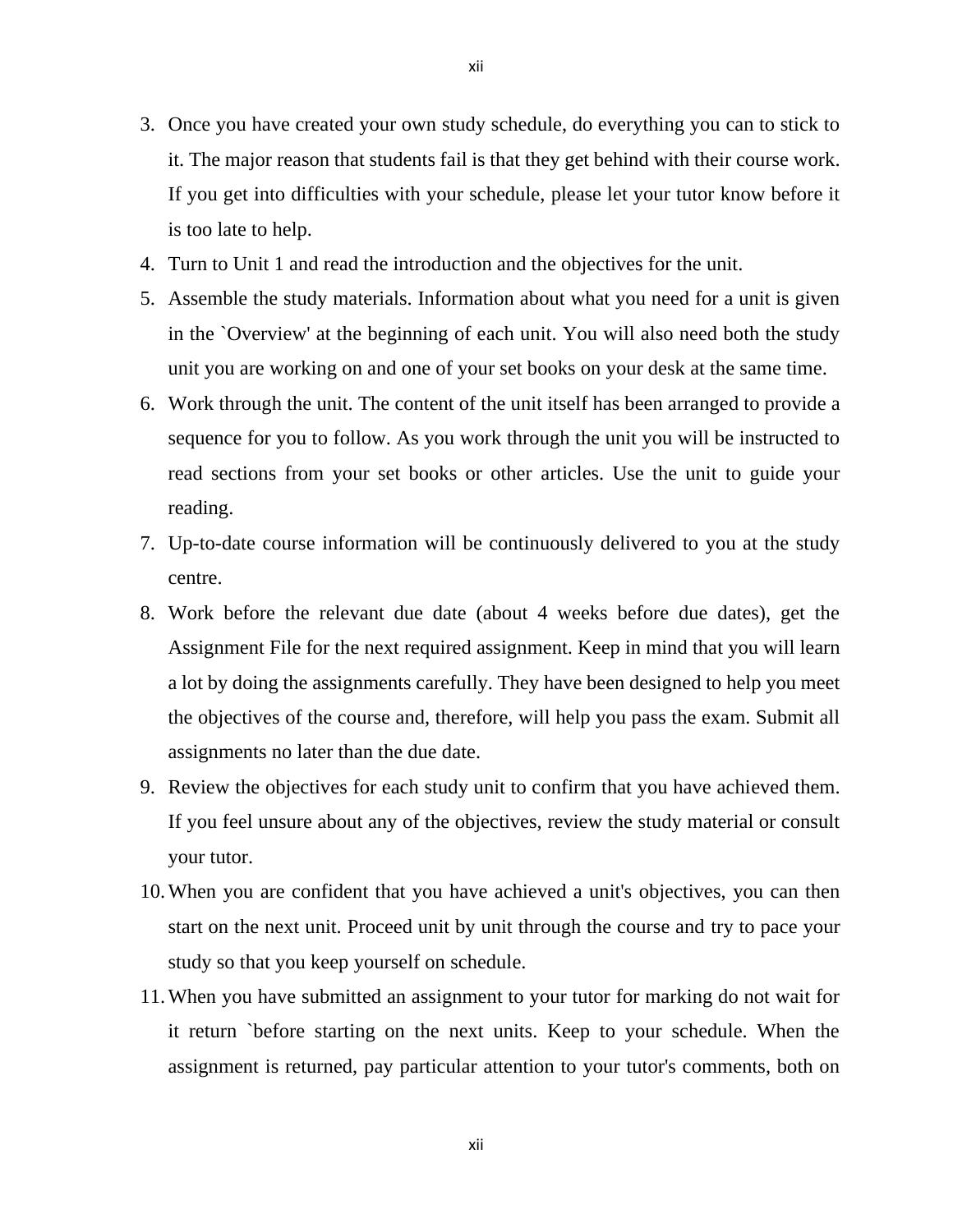the tutor-marked assignment form and also written on the assignment. Consult your tutor as soon as possible if you have any questions or problems.

12.After completing the last unit, review the course and prepare yourself for the final examination. Check that you have achieved the unit objectives (listed at the beginning of each unit) and the course objectives (listed in this Course Guide)

### **Tutors and Tutorials**

There are some hours of tutorials (2-hours sessions) provided in support of this course. You will be notified of the dates, times and location of these tutorials. Together with the name and phone number of your tutor, as soon as you are allocated a tutorial group.

Your tutor will mark and comment on your assignments, keep a close watch on your progress and on any difficulties you might encounter, and provide assistance to you during the course. You must mail your tutor-marked assignments to your tutor well before the due date (at least two working days are required). They will be marked by your tutor and returned to you as soon as possible.

Do not hesitate to contact your tutor by telephone, e-mail, or discussion board if you need help. The following might be circumstances in which you would find help necessary. Contact your tutor if:

- You do not understand any part of the study units or the assigned readings
- You have difficulty with the self-assessment exercises
- You have a question or problem with an assignment, with your tutor's comments on an assignment or with the grading of an assignment.

You should try your best to attend the tutorials. This is the only chance to have face to face contact with your tutor and to ask questions which are answered instantly. You can raise any problem encountered in the course of your study. To gain the maximum benefit from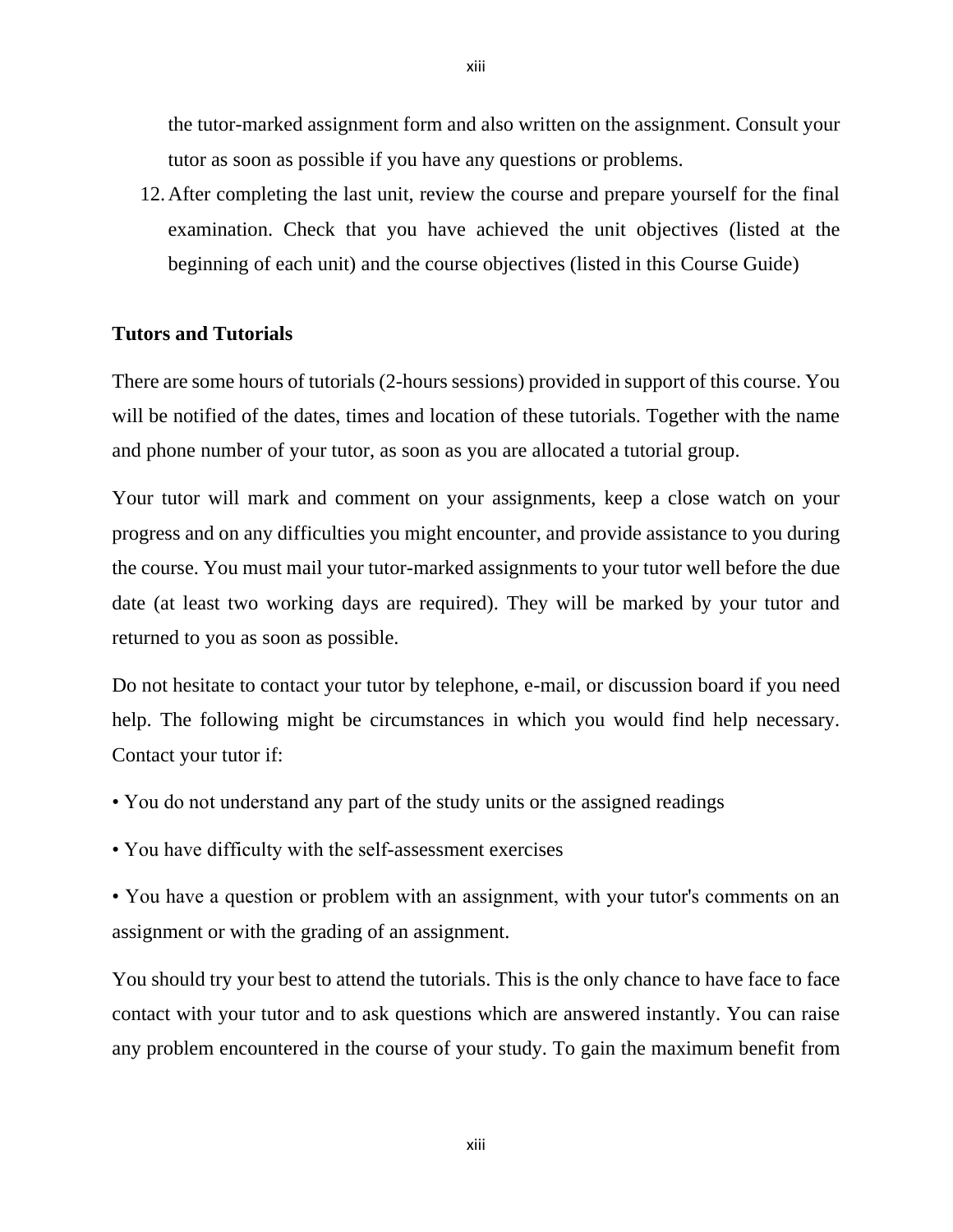course tutorials, prepare a question list before attending them. You will learn a lot from participating in discussions actively.

## **Summary**

This course Advanced Monetary Economics (ECO 717) will expose you to the nature and role of money in the economy. It will also give pedagogical insights into the demand for and supply of money. Thereafter, you will learn the rudiments and the dynamics of monetary policy and authorities, the financial system and the components. With recourse to the external and monetary linkages, you will be exposed to issues on balance of payments, especially as it relates to disequilibrium and probable correction approach. The exposure on the course will end with the international financial institutions.

On successful completion of the course, you will have developed critical thinking skills with the materials necessary for efficient discussions on the nature and role of money, the demand for and supply of money, monetary policy, structure and development of financial institutions, balance of payments and international financial institutions.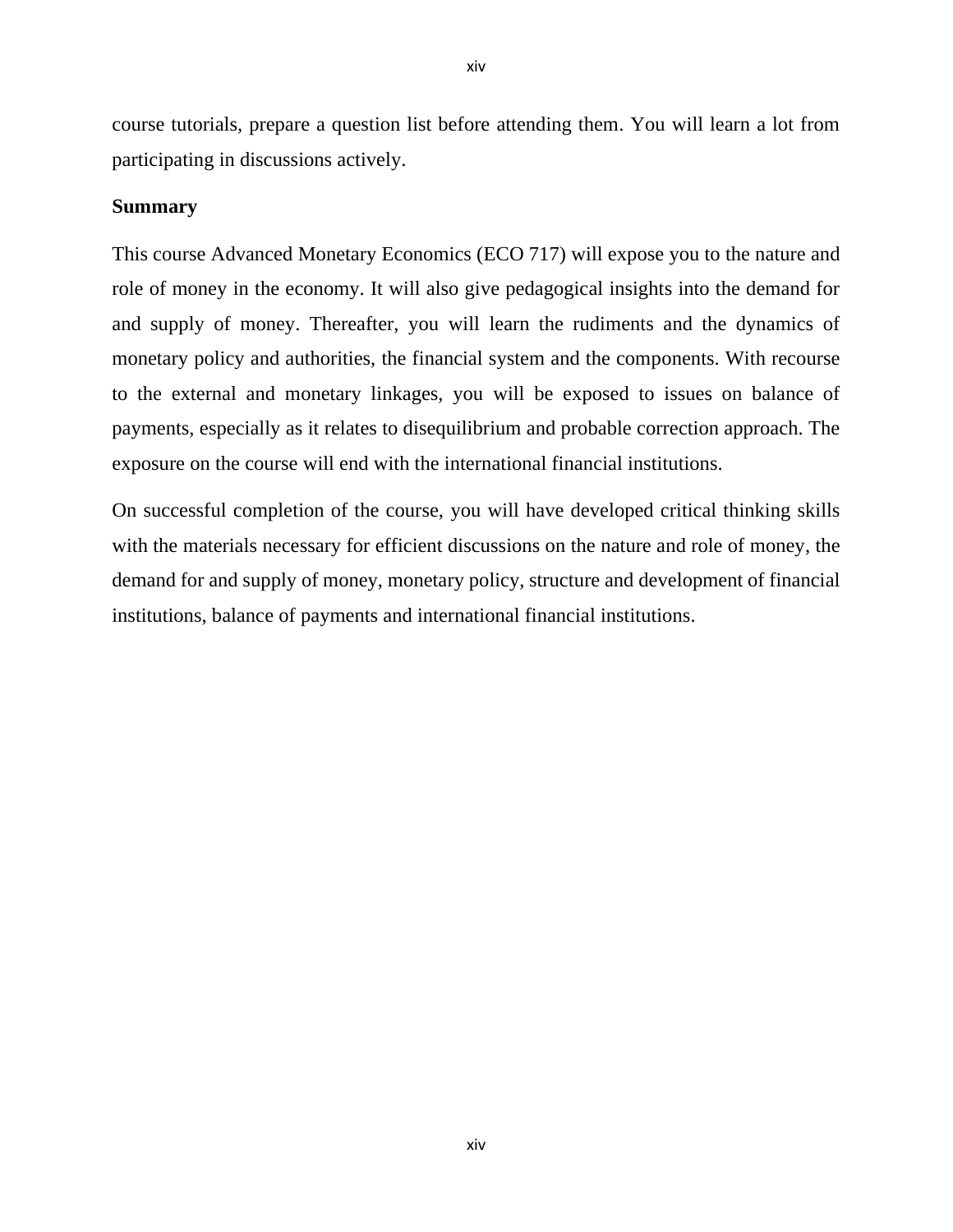## **MODULE 1: NATURE, DEMAND AND SUPPLY OF MONEY**

1

- Unit 1: Monetary Economics and Nature of Money
- Unit 2: Money Demand and Determinants
- Unit 3: The Quantity Theory of Money
- Unit 4: Money Supply and Monetary Equilibrium

# **UNIT 1: MONETARY ECONOMICS AND NATURE OF MONEY CONTENTS**

1.0 Introduction

2.0Objective

3.0Main Content

3.1The Scope of Monetary Economics

3.2Nature and Definitions of Money

3.3Functions of Money

4.0Conclusion

5.0Summary

6.0Tutor- Marked Assignments

7.0References/Further Reading

# **1.0 INTRODUCTION**

Monetary Economics is one of the branches of economic study, in the fold of Macroeconomics. Monetary economics studies how money and monetary institutions functions and affect broad economic aggregates such as prices, employment, output and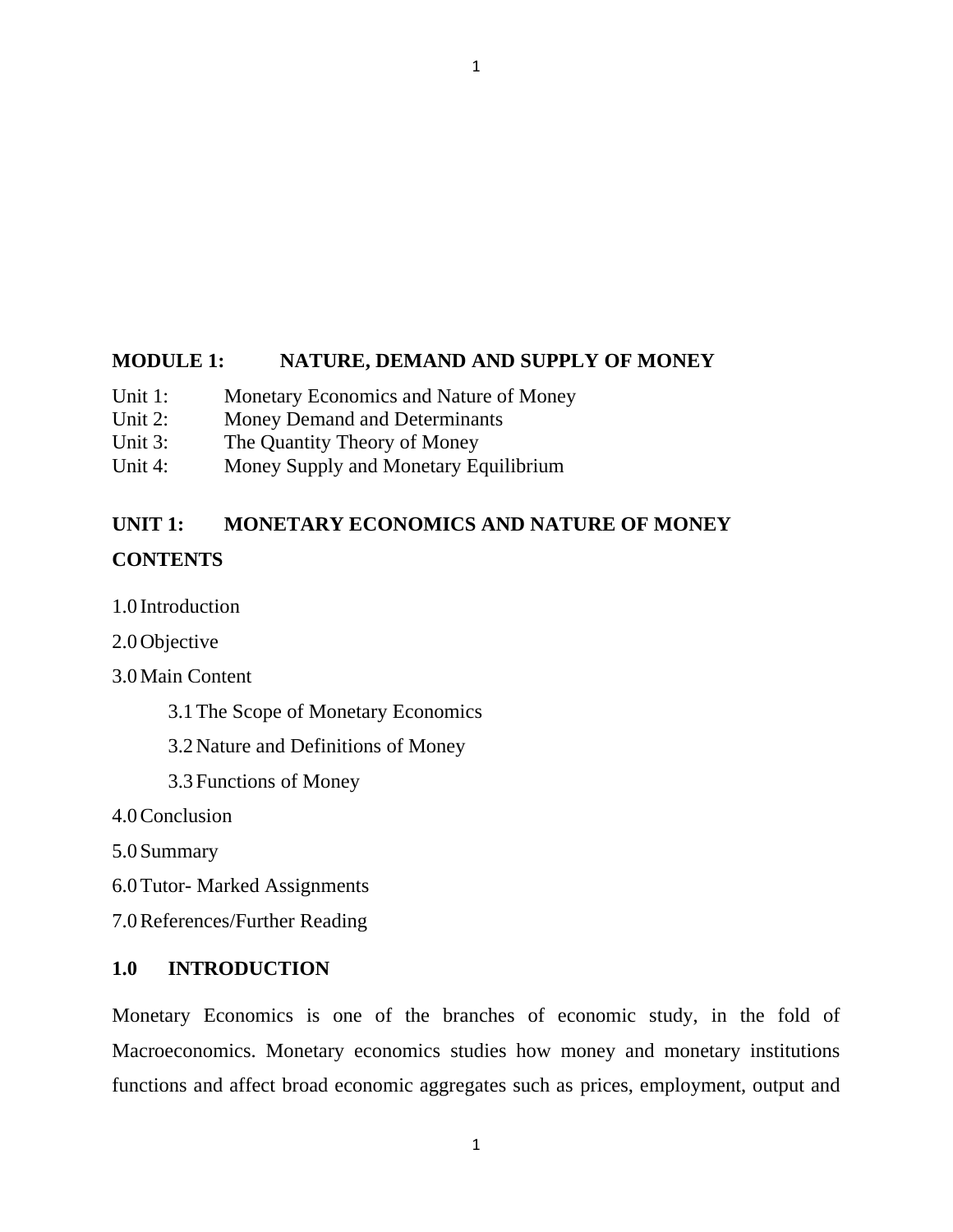balance, just to mention few of them. This unit starts with discussion on the scope and importance of Monetary Economics. Due to the importance of money and monetary institutions in this modern economy, we lay a foundation for an understanding of one of the most important aspects of monetary economics; the nature and the functions of money.

### **2.0 OBJECTIVES**

By the end of this unit, you should be able to:

- i. Discuss the scope and importance of Monetary Economics
- ii. Define money
- iii. Explain the functions of money

#### **3.0 MAIN CONTENT**

#### **3.1 The Scope of Monetary Economics**

Monetary Economics is that branch of economics dealing with money and monetary relationships in the economy. It studies the different competing theories of money (Metu, 2018). It provides a framework for monetary analysis and is linked to macroeconomics. Monetary economics examines the effect of monetary systems including regulations and associated financial institutions and international aspects. Anyanwu (1993) opine that it covers both domestic monetary relations and international monetary relations. Essentially, the domestic covers areas such as the origin, growth and evolution of money and its kinds: money supply; money demand; monetary institutions such as deposit money bank, investment, development and central banking; the effects of money on the working of the economy (such as prices, output, employment, balance of payments, etc), interest rates, capital markets, credit creation, monetary transmission mechanism, monetary theories; and monetary policy and its influence on economic activities.

International Monetary Economics relates to the role of money in international transactions and exchange of goods and services. It primarily focuses on monetary standards,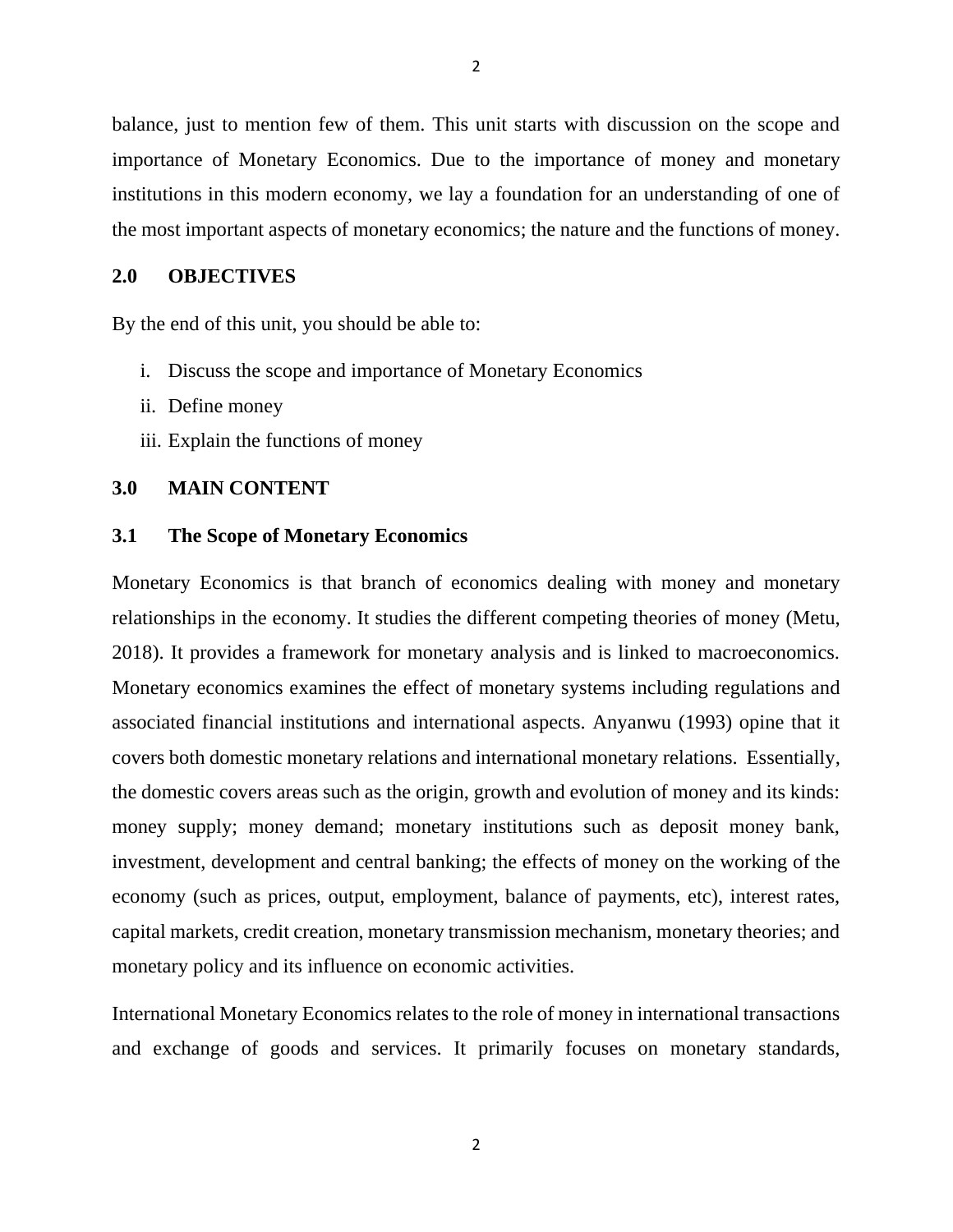international financial markets, international financial institutions foreign exchange rate, reserves and international liquidity.

### **3.1.2 The Importance of Monetary Economics**

i). Monetary Economics examines the role of money in the economy's administration and use of scarce resources. It permits an understanding of how the monetary sector affects the overall allocation of resources and the aggregate performance of the economy. Such aggregate performance entails the determination of total levels of output, income, employment, and prices in the economy (Marshall & Swanson, 1974).

ii). They knowledge of the monetary process has some degree of relevance to the economic position of the decision maker. It imparts knowledge to improve the effectiveness of the monetary process in the economy. Since the entire functioning of the economy is initially affected by the stock and flow of money, we have to understand the nature, scope and implications of such effects. A proper knowledge of the interaction between monetary and real variables is required to help in formulating an appropriate monetary policy planning and instrument for our economy and device ways to upgrade its operational efficiency. It helps us to learn about the effectiveness or otherwise of monetary measures (active or passive) in the attainment of macroeconomic goals as well as effects on the performance of the private sector of the economy.

iii). It could also be a source of making a living for professionals of Monetary Economics through employment in social, political and economic institutions especially financial institutions like banks and the stock market. In effect, the study of Monetary Economics is quite relevant to public policy formulation and implementation

### **SELF-ASSESSMENT EXERCISE**

i. Discuss the scope and importance of Monetary Economics

# **3.2 Nature and Definitions of Money**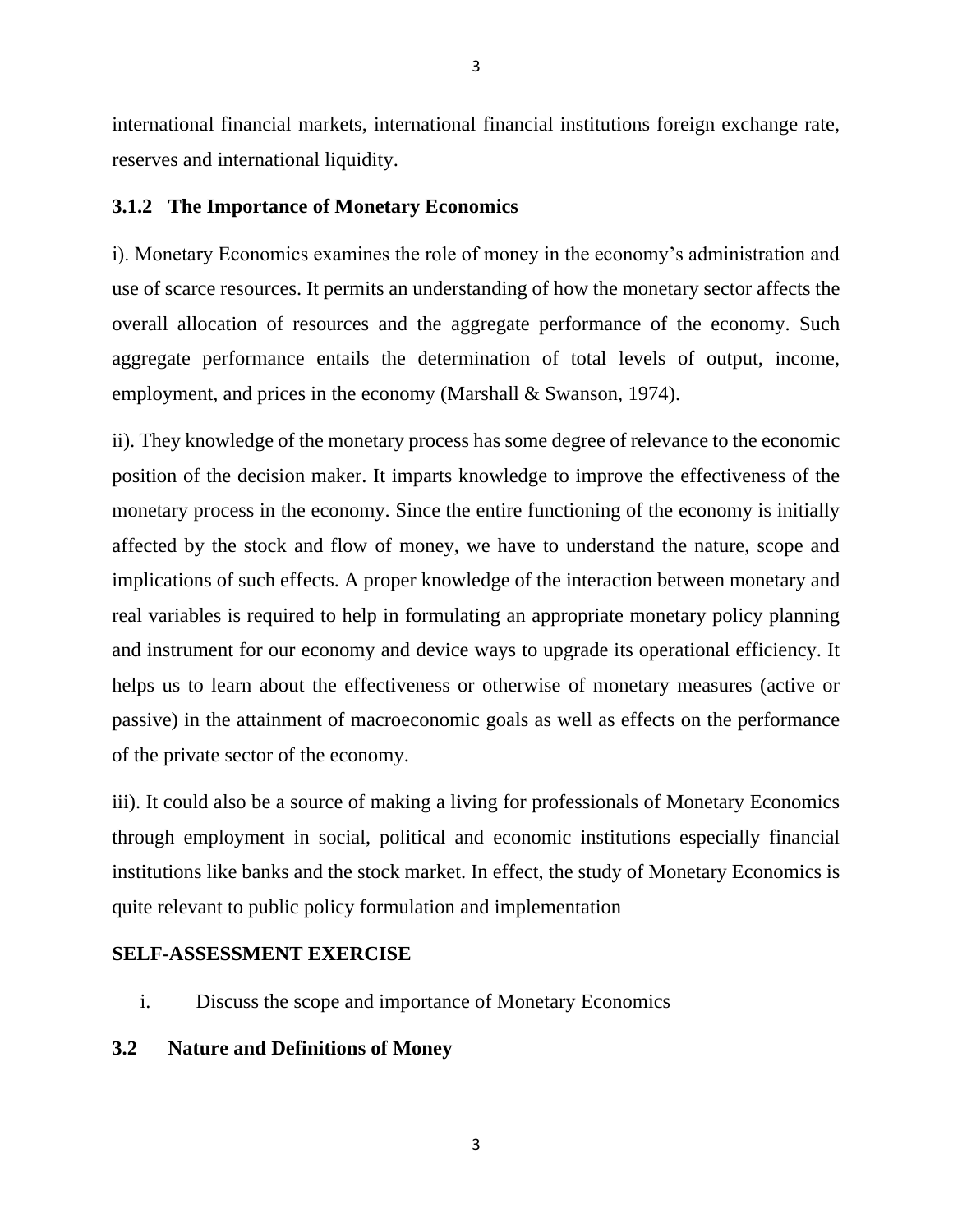Money as we all know today is as a result of a long process. Initially people engaged in barter because there was no money. Barter is the exchange in merchandise for merchandise (Metu, 2018). This means that trade was done on the basis of direct exchange of goods and services. For instance, a cow may be exchanged for a goat or horse. In this type of system, the consumer needs to find someone who not only possess what they want but is willing to exchange them. A barter economy is simple and moneyless economy because people produce for consumption or for exchange for the goods they want. In ancient civilization, cowries served as a medium of exchange.

There has been controversy over the meaning of money. According to Scitovsky (1969 as cited in Jhingan, 2011:7), 'Money is difficult concept to define, partly because it fulfills not one but three functions, (i) a unit of account, (ii) a medium of exchange, and (iii) a store of value' This point out to the difficulty in defining money due to its liquidity.

#### **Definitions of Money**

Prof Johnson (1962 as cited in Metu 2018) identified the definitions of money by four main schools of thought and they are discussed below:

**i). Traditional definition of money**: - According to the traditional view, money is defined as currency and demand deposits, with its most important function to act as medium as of exchange. Economists such as Keynes and Hicks follow the traditional view and define money as a unit of account (or measured value), as a means of payment and as a store of value. The Banking School criticised the traditional views of money as an arbitrary because there are other assets which are equally accepted as a medium of exchange. Such asset includes time deposits of Deposit Money Banks, commercial bills of recharge, etc.

**ii). Friedman's Definition of Money: -** Friedman and other monetarists define money as literally the number of dollars people are carrying around in their pockets, the quantity of dollars in their banks in form of demand deposits and commercial bank's time deposit. This definition was critised as being narrow because cash and deposit money were not comparable over long periods. Friedman later gave a broader definition of money to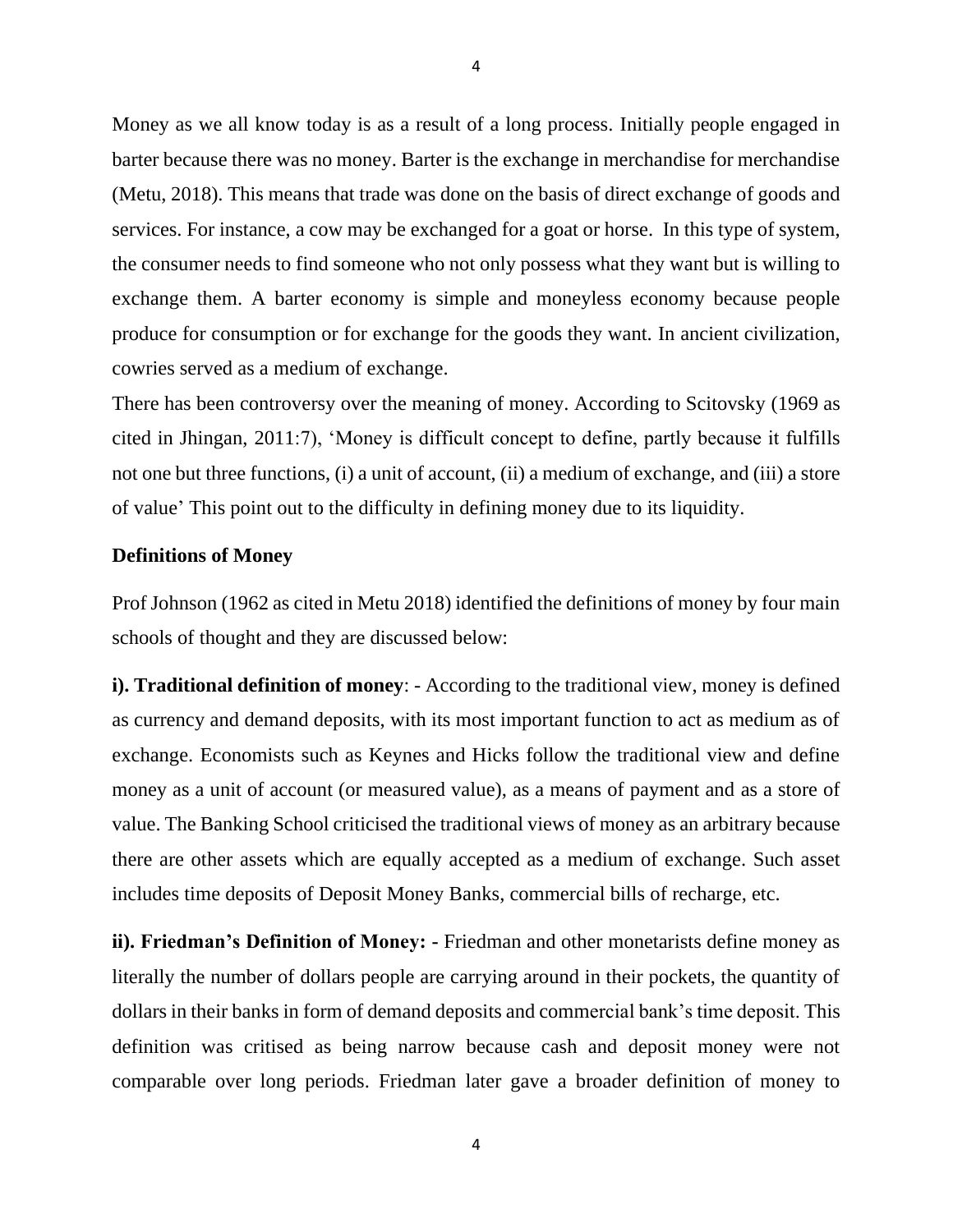include bank deposits, non-bank deposits and any other assets through which monetary authorities influence future income, employment, prices and other macro variable.

**iii). The Radcliff definition of money:** - The Radcliff Committee defined money as note plus bank deposits. By this definition, only assets commonly used as media of exchange were included as money. Assets refers to liquid assets by which it means the monetary quantity influencing total effective demand for goods and services (Jhingan, 2011). This is interpreted to include credit. But spending decision does not depend only on cash or money in the bank, it is also based on money people think they can get by selling an asset or by borrowing or by receipts from sales.

**iv). The Gurley-Show definition:** - Gurley and Shaw formulated a wider definition of money based upon liquidity which includes bonds, savings and loans, insurance reserves, and pension fund. By this definition, they regard a substantial volume of liquid assets held by financial intermediaries and the liabilities of non-bank intermediaries as close substitutes for money. They believe in the velocity of the money stock that is influenced by non-bank intermediaries.

From the above, we have seen that scholars define money as a means of valuation and of payment, as both unit of account and generally acceptable medium of exchange. This definition is wide because it captures money to include gold, cheques, bank drafts, currency notes and coins. Scholars such as Hicks, (1967 as cited in Metu, 2018) defined money based on the functions it performs by defining money as what money does. Scholars define money based on legal term as anything which the state declares as money. This means that money is generally acceptable and has the power to be accepted in exchange for debt. Though some people may accept some things not legally defined as money in exchange for debt. But may not accept legal money by refusing to sell goods and services against the payment of legal tender money. Examples of such thing are cheques and notes issued by Deposit Money Banks. Aside legality, there are other determinants of what constitute money.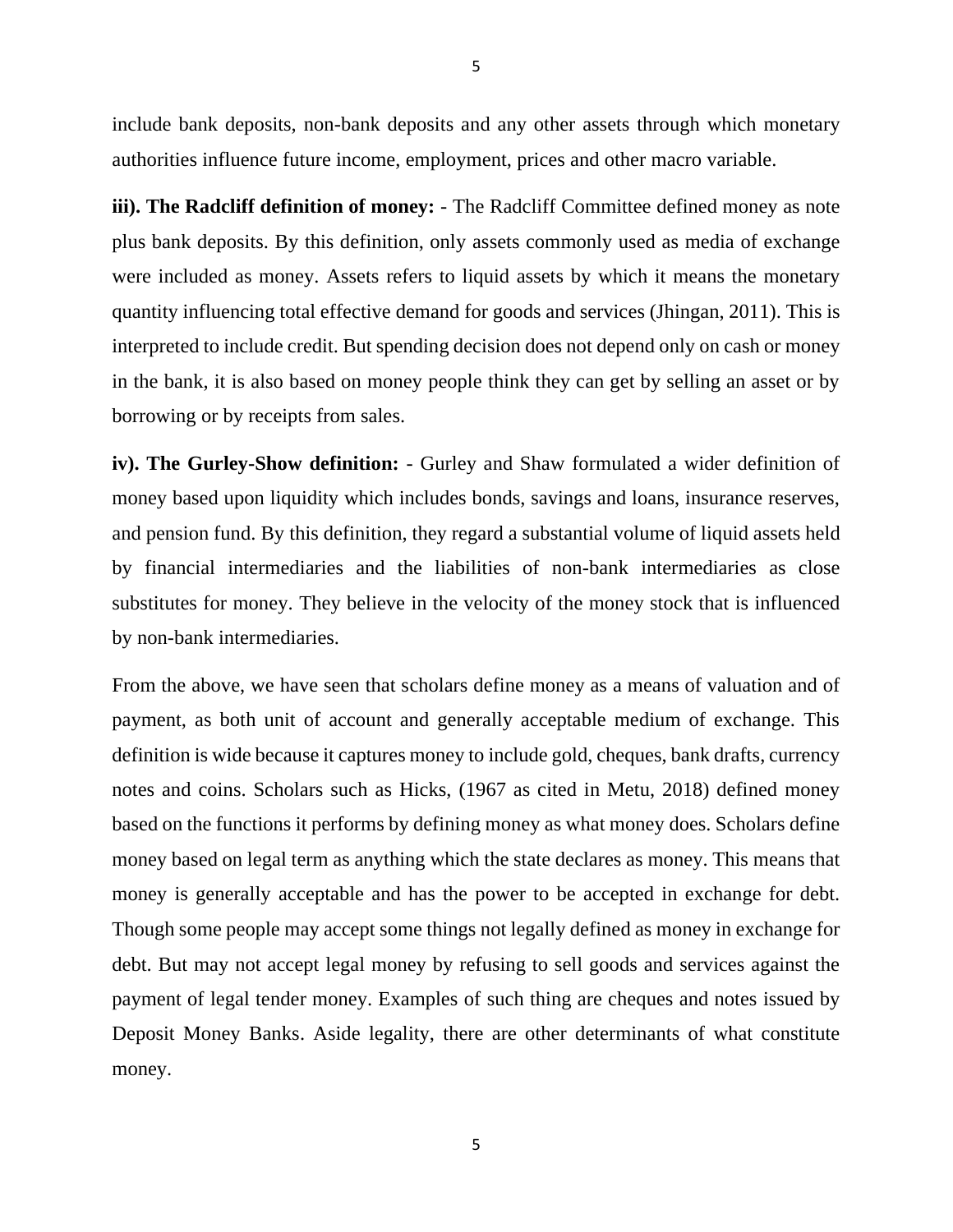We will adopt CBN (2016) definition of money as anything of value that is accepted by the general public for the purpose of making transactions and settlement of debts. This definition shows that money is used primarily as a means of exchange and plays an important role in the settlement of financial obligations. Most times people regard money as currency (coins and notes) because it is easily used in making payment. However money is more than currency because it includes other things that are used for currency<sup>1</sup>

#### **3.3 Functions of Money**

The following are the major functions of money can be classified into primary and secondary functions (Jhingan, 2011). The functions as discussed below:

#### **A) Primary functions of money**

i). Money is used as a Medium of Exchange: - This is the primary function of money because it facilitates the exchange of goods and services and removes the problem of double coincidence of want. By acting as a medium of exchange shows the general acceptability of money. Money facilitates exchange by acting as intermediary and makes it possible for people to exchange goods or services through trade.

ii). A Unit of Account or a Measure of Value: The second primary function of money is to act as a unit of value. Money serves as a common unit used in measuring the relative value of goods and services just as kilometer is used to measure distance. Money is the common denominator which determines the rate of exchange between goods and services. Money is used to express the value of commodity in terms of prices. According to Culbertson (1972 as cited in Metu, 2018 prices quoted in terms of money becomes the focus of people's behaviour, plans, expectations and contract focus on money prices.

#### **B) Secondary functions of money**

Money performs three secondary functions as discussed below:

<sup>&</sup>lt;sup>1</sup> The components of money is discussed in Unit 4.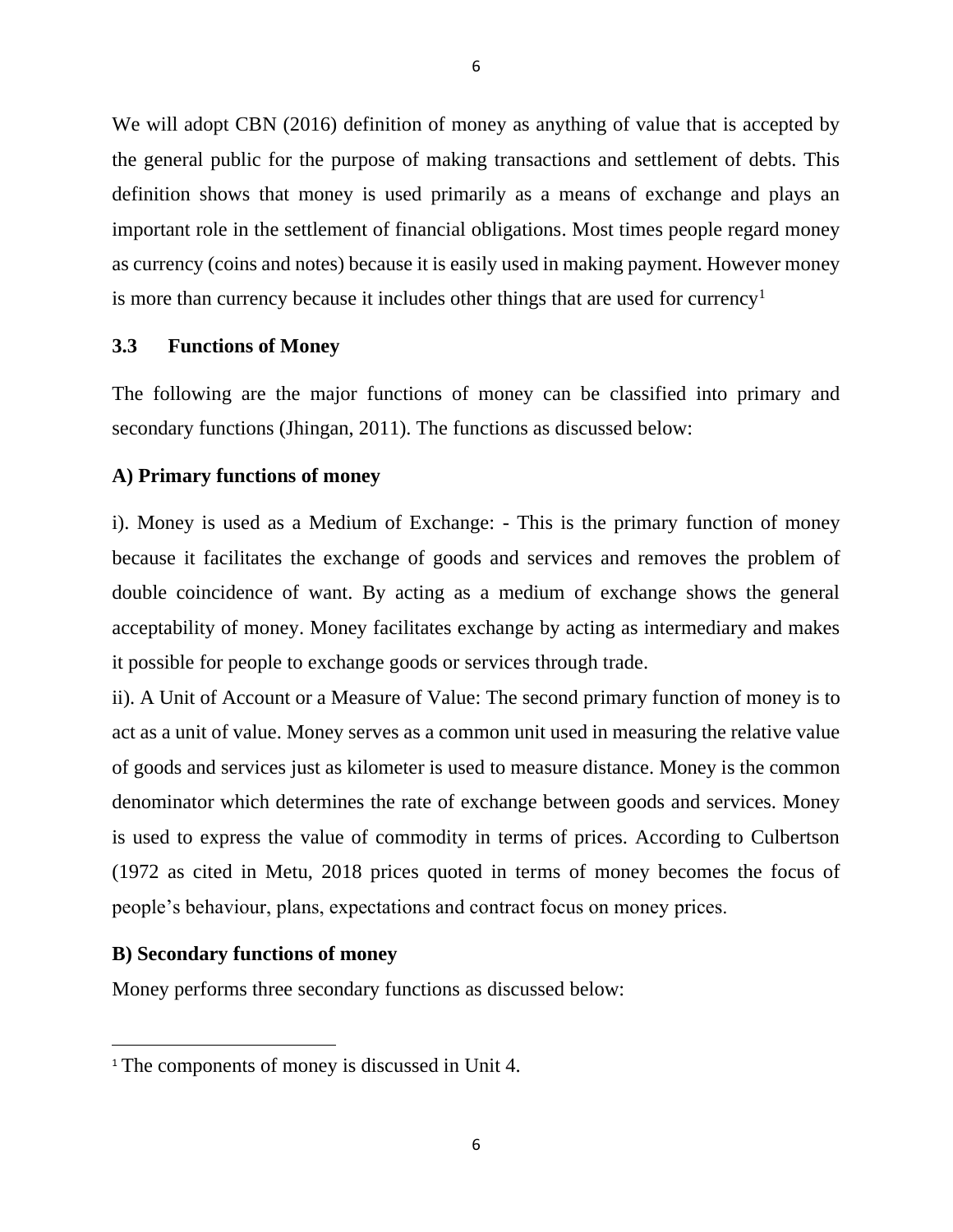i). A Store of Value: Money makes it possible to save now for later use. For instance, perishable goods from farmers cannot be stored, a person who renders services cannot save what he produces, therefore, by selling their services for money, and the value received can be stored for future use. Money as a store of value is meant for unforeseen emergencies and for payment of debts (Jhingan, 2011). According to Keynes, to hold money is to keep it as a reserve of liquid assets which can be converted into real goods. But the store of value function of money also suffers from changes in the value of money.

ii). As a Standard of Deferred Payment: Deferred payment means settlement of debts at a later date. All debts are taken in money. Money facilitates borrowing from banks and other non-banks financial institutions. It also facilitates future contracts for the supply of goods for an agreed payment of money. By acting as standard of deferred payments, money helps in capital formation both by businesses and the government. This help in the development of capital markets and facilitates economic growth. But the danger in using money for future payment is the change in the value of money. If the value of money falls over time creditors loose while debtors gain. If the value of money increases over time, creditors gain while debtors loose.

iii). Money as a Transfer of Value. As money is generally acceptable as means of payment and acts as a store of value, it keeps on transferring value from one person to another and from place to place. Someone holding money in cash or assets can transfer same to some other person. The person may even decide to sell the assets in one location and relocate to another location and buy another asset in the new location. The function of money facilitates the transfer of value between persons and places.

### **C. Other Functions of Money**

Money performs other functions such as:

- Money is the basis of the credit system
- Helps in decision making
- Money serves as a basis for adjustment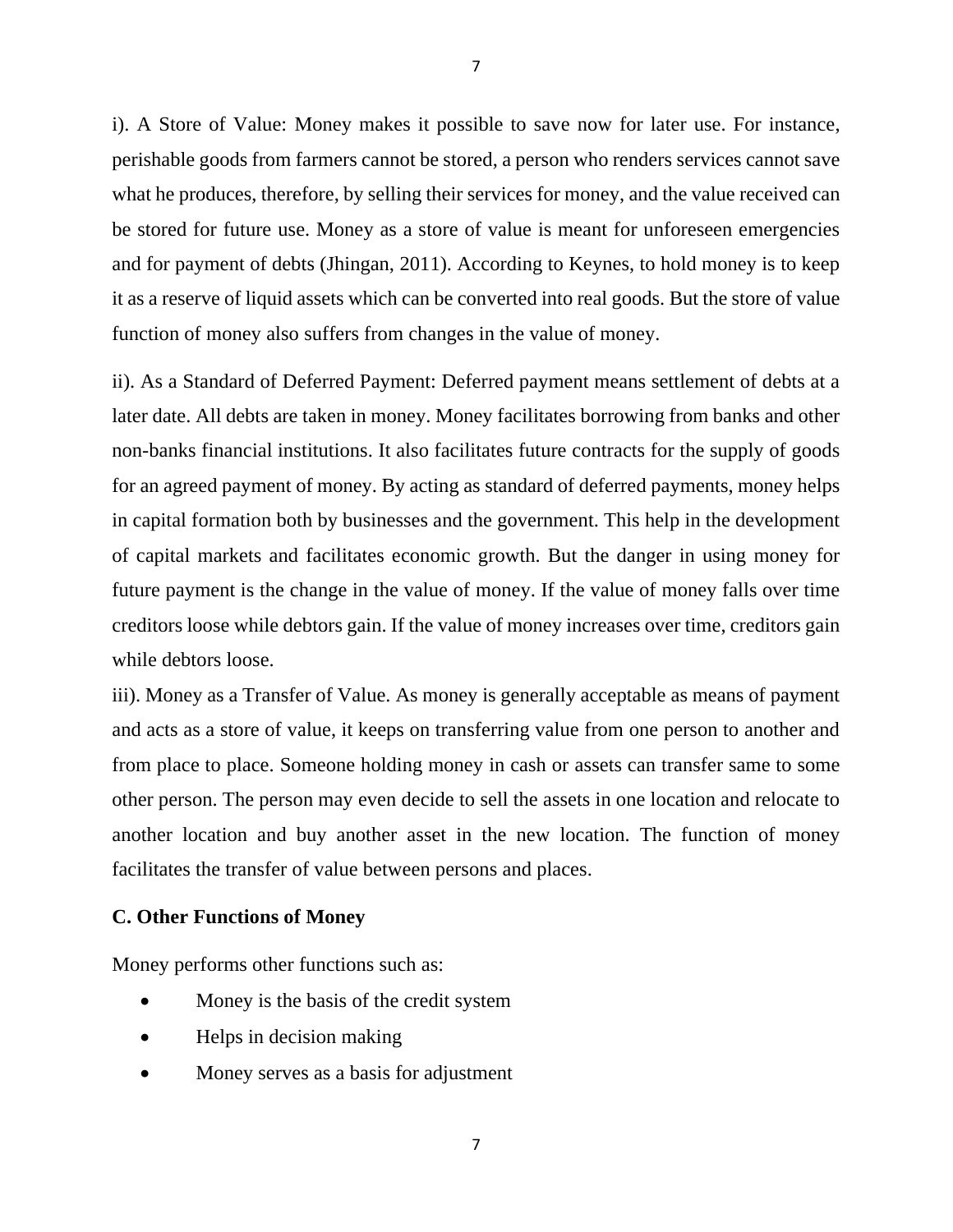• Distribution and measurement of national income

### **SELF-ASSESSMENT EXERCISE**

- i. Discuss the primary functions of money
- ii. Identify the secondary functions of money

## **4.0 CONCLUSION**

Monetary economics is one of the specialized branches of economics. It provides a framework for analyzing money and the regulation of the monetary system. The scope of monetary economics cuts across the spectrum of domestic monetary relations and international monetary relations. The study of monetary economics is essential as it has some degree of relevance to the economic position of the policy/decision makers. Money in today's economies play the role of a medium of exchange, store of value and the basis for a credit system

#### **5.0 SUMMARY**

This unit exposes you to the rationale of studying monetary economics as a specialized branch of economics. The definition and functions of money were also examined.

#### **6.0 TUTOR-MARKED ASSIGNMENTS**

- i. Discuss the scope of monetary economics
- ii. Why is the study of monetary economics important?
- iii. Enumerate the nature and function of money.
- iv. Discuss the empirical and theoretical definitions of money

#### **7.0 REFERENCES/ FURTHER READINGS**

- Anyanwu, J. C. (1993). Monetary economics: Theory, policy and institution. Onitsha: Hybrid Publishers
- Dennis, G. (1981) *Monetary economic*. UK: Longman.
- Ghatak, S. (1995) Monetary Economics in Developing Countries. Macmillan Press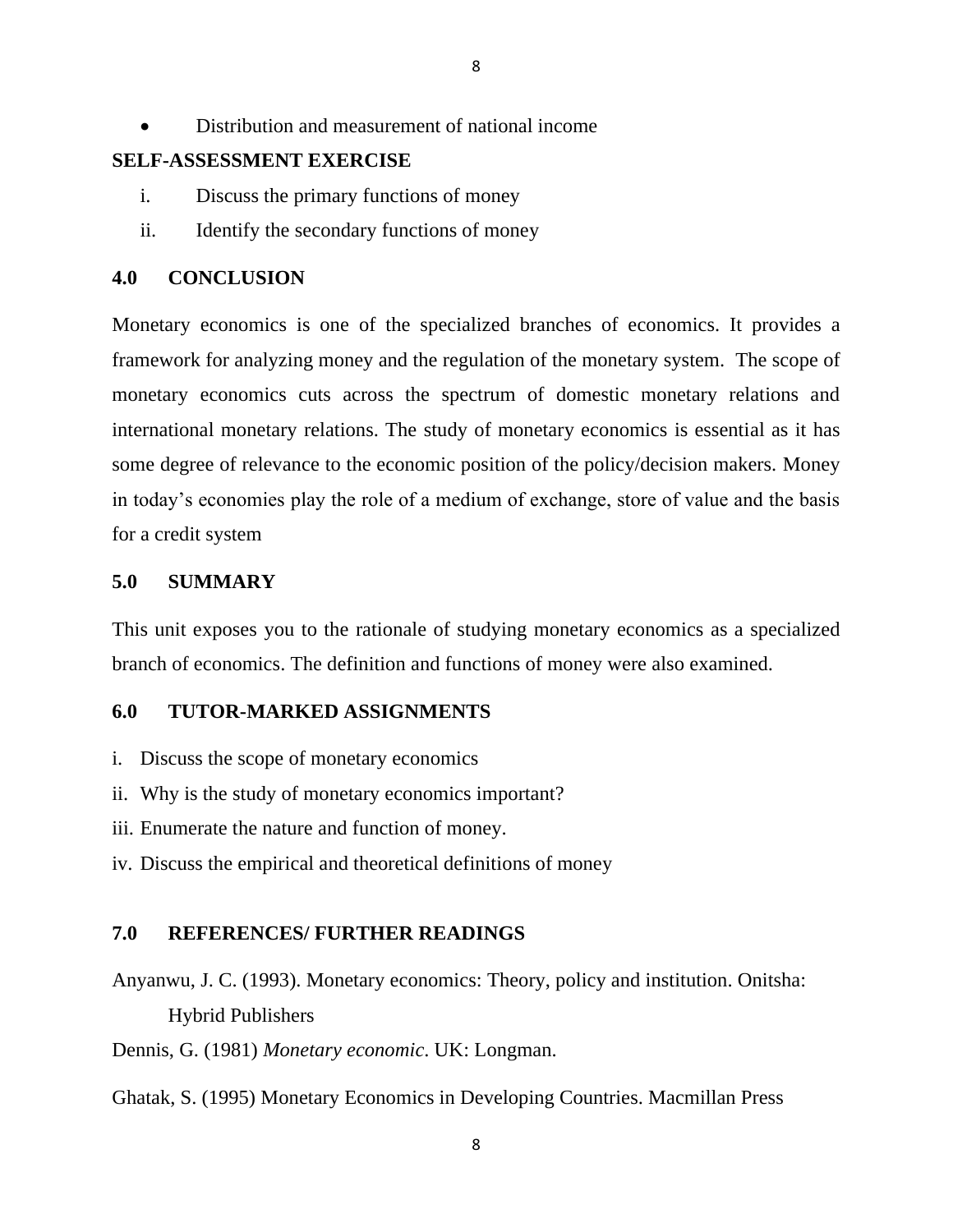Hicks, J. (1967). *Critical essay in monetary theory*. Oxford University Press

- Jhingan, M. L. (2011). *Money, banking international trade and public finance, 8th ed*. Delhi: Vrinda publications
- Metu, A. G. (2018). *Money and Banking Lecture Mimeograph*. Department of Economics, Nnamdi Azikiwe University, Awka
- Uzonwanne, M. C. (2017). Money and banking**.** In U. R. Ezenekwe, K. O. Obi, M. C. Uzonwanne & C. U. Kalu (Eds). *Principles of economics II.* (164 - 178). Nigeria: Djompol Printers & Publishers.

### **UNIT 2: MONEY DEMAND AND DETERMINANTS**

- 1.0 Introduction
- 2.0 Objectives
- 3.0 Main Content
	- 3.1 The Theory of Money Demand
	- 3.2 Keynes Liquidity Preference Theory
	- 3.3 Friedman's Theory of Demand for Money
	- 3.4 Determinants of Money Demand
- 4.0 Conclusion
- 5.0 Summary
- 6.0 Tutor-Marked Assignments
- 7.0 References/Further Readings

### **1.0 INTRODUCTION**

The generalized demand and supply framework is fundamental to the study of economic theory and analysis. The demand for money arises from its function as a medium of exchange and as a store of value. Hence individuals, households and firms wish to hold money partly in cash and partly in the form of fixed asset. In this unit, we discuss the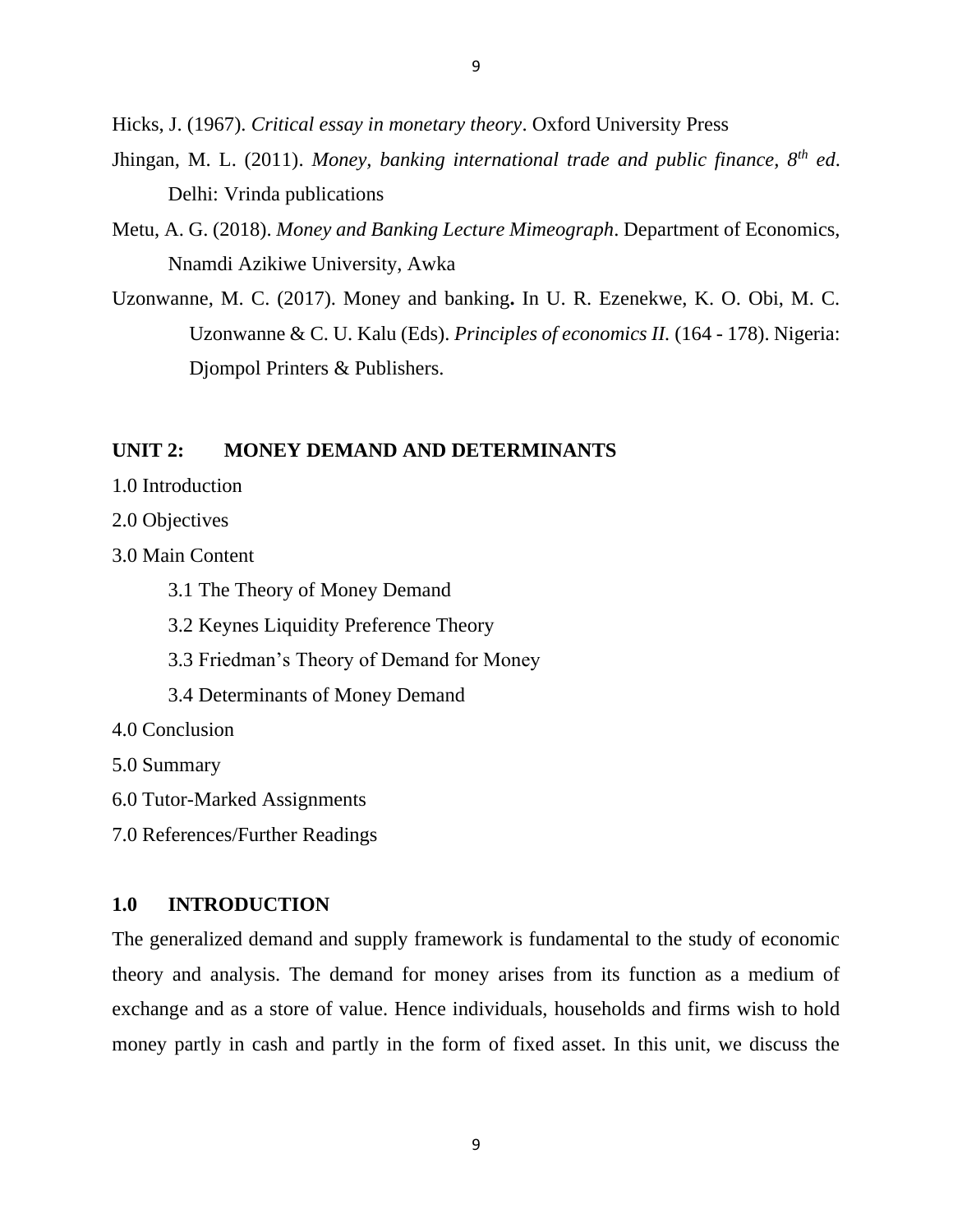meaning of money demand, the motives for holding money as well as the determinants of money demand. The theories of money demand are also illustrated in this unit.

#### **2.0 OBJECTIVES**

At the end of this unit, you should be able to:

- i. Explain the motives for holding demand
- ii. Discuss Friedman's theory of demand for money

iii. Illustrate the determinants of money demand

#### **3.0 MAIN CONTENT**

#### **3.1 The theory of Money Demand**

In monetary economics, demand for money refers to the desired holding of financial assets in the form of money, that is, bank deposits or cash rather investments (Metu, 2018). This means total amount of money balances that people want hold for certain purposes. Demand for money is narrowly defined as  $M_1$  (spendable holdings) or broad money  $M_2$  or  $M_3$ .  $M_1$ is necessary for transaction, that is, it provides liquidity. M1 can be divided into transaction motive and precautionary motive.  $M_2$  is broad money that bears a non-trivial interest rate based on the asset demand. Nominal money balance  $(M^D)$  are measured in monetary units while real money balances  $\left(\frac{M^{D}o}{P_{O}}\right)$  are measured in terms of purchasing power of the quality of money demanded (Anyanwu & Oaikhenan, 1995). However, the demand for money arises from two important functions of money. The first is that money acts as a medium of exchange and the second is that it is a store of value. Thus individuals and businesses wish to hold money partly in cash and partly in the form of assets.

There are two views to the changes in the demand for money. The first is the scale view which is related to its impact on the income. In this case money is directly related to the level of income. The second is the substitution view which is related to the relative attractiveness of assets that can be substituted for money. For instance, when interest rate on alternative assets such as securities and bonds rises, it makes the assets more attractive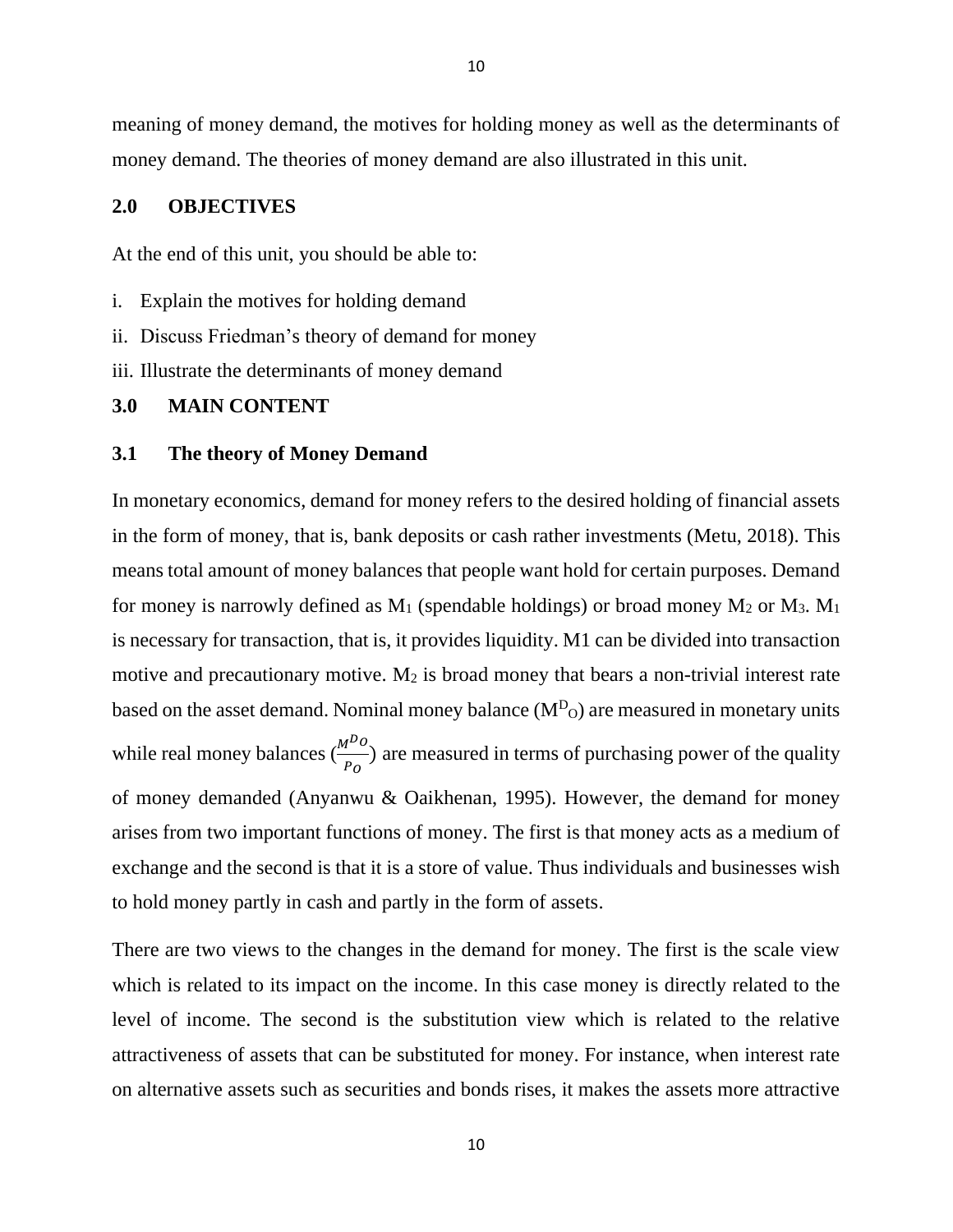and people will prefer to invest in them instead of keeping their assets in cash. This leads to a decrease in the demand for money. But when the interest falls, these assets become less attractive and people will hold their assets in cash leading to increase in the demand for money. The scale and substitution views are used to explain the demand for money which Kynes split into transactions, precautionary and the speculative demand for money.

11

#### **SELF-ASSESSMENT EXERCISE**

i. What is demand for money?

### **3.2 Keynes' Liquidity Preference Approach**

Demand for money is determined by the behavior of economic agents, especially by households and firms. Keynes in his General Theory used a new term 'liquidity preference' for the demand for money. Keynes (1936) as cited CBN, (2015) highlighted three motives for the demand for money namely; transactionary, precautionary and speculative motives

**(i). The Transactions Demand for Money** – As a medium of exchange, money is held for the regular payment for goods and services. This means that money is held in cash for immediate transactions of business and personal exchanges. It is held because of the nonsynchronization of periods of income receipts and their disbursements which is determined directly by the level of income. Money demand is further divided into income and business motives (Jhingan, 2011). The income motive is meant for the interval between income receipts and disbursement. While the business motive is to bridge the gap between incurring business costs and receipts from business proceeds. If the gap between receipt of income and incurring expenses is much, people will hold more cash for current transactions and vice versa. Transactions demand for money depends upon the level of income, business turnover, interest rate and period between receipts and disbursement of income. Hence transactions demand for income is directly related to income and is expressed as:

$$
L_1 = KY \tag{1.1}
$$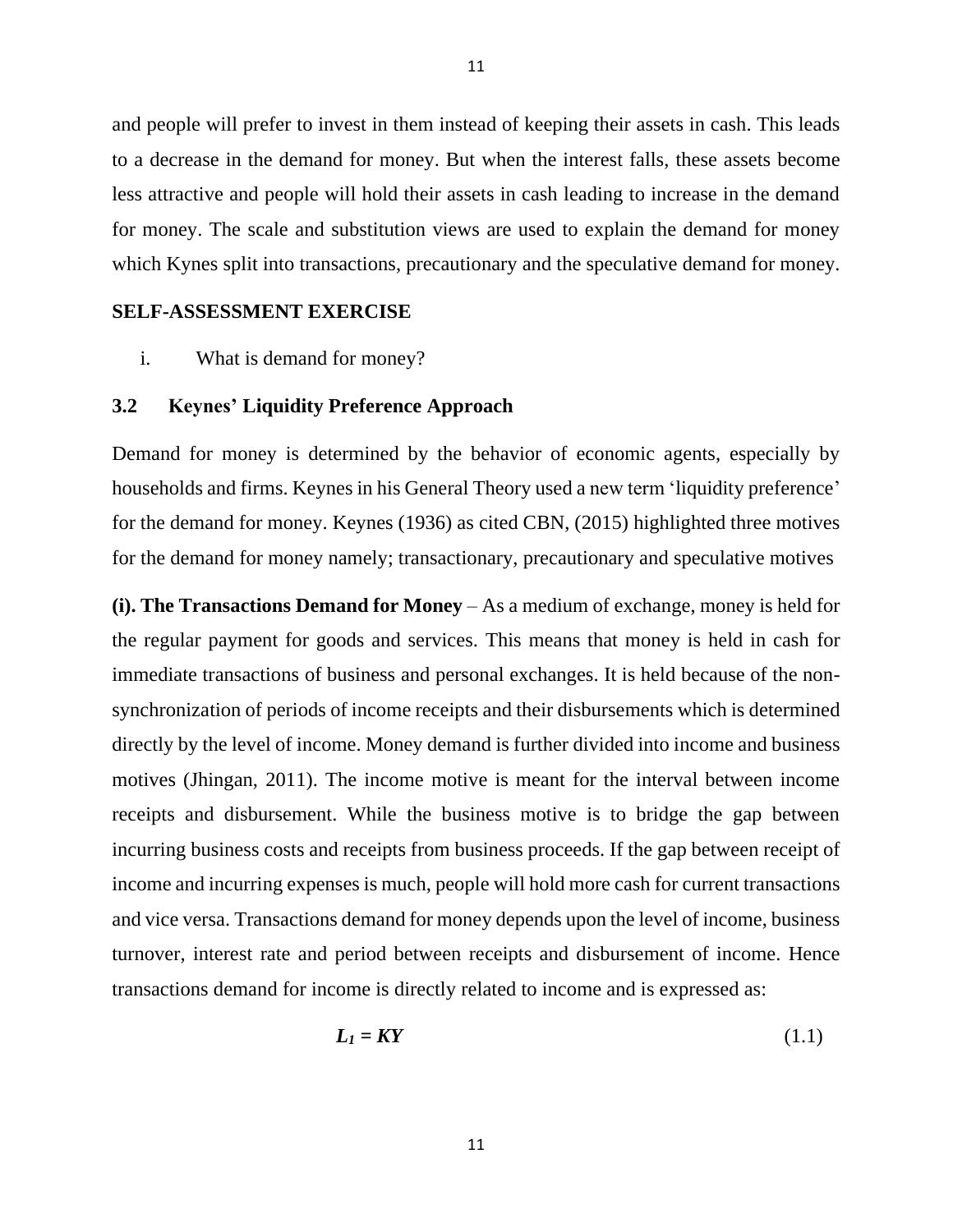Where  $L_1$  is the transactions demand for money,  $K$  is the proportion of income kept for transactions purpose and *Y* is income.

12

**(ii). The Precautionary Demand for Money** – This is the provisions to cater for emergencies and contingencies or to provide for unexpected expedition. Individuals reserve cash for unexpected needs such as illnesses, accidents and other unforeseen circumstances. Businesses also keep cash in reserve to take care of unfavourable conditions or to gain from unexpected deals. According to Keynes, the precautionary demand for money is a function of income level. Although post-Keynesians argue that it is inversely related to high interest rate. Precautionary demand for money depends upon the level of income, business activities, availability of cash, the cost of assets and opportunities for unexpected profitable deals (Metu, 2018). Precautionary demand for money is expressed as:

$$
LT = f(Y, r) \tag{1.2}
$$

**(iii). The Speculative Demand for Money** - Money held for speculative purposes is a liquid store of value for investment in an interest-bearing securities or bonds. After keeping funds for both transactions and precautionary purposes, individuals and businesses keep fund for investing in bonds so as to make speculative gain when opportunities rises. Speculative demand for money is inversely related to interest rate. The higher the rate of interest, the lower money will be demanded for speculative purposes and vice versa.

According to Keynes, money demanded for transactions and precautionary purposes is primarily a function of the level of income  $Lr = f(Y)$  and the speculative demand for money is a function of interest rate,  $Ls = f(r)$ . Therefore, total demand for money is a function of both income and the interest rate:

$$
Lr + Ls = f(Y) + f(r) \tag{1.3}
$$

$$
L = f(Y, r) \tag{1.4}
$$

Where L represents the total demand for money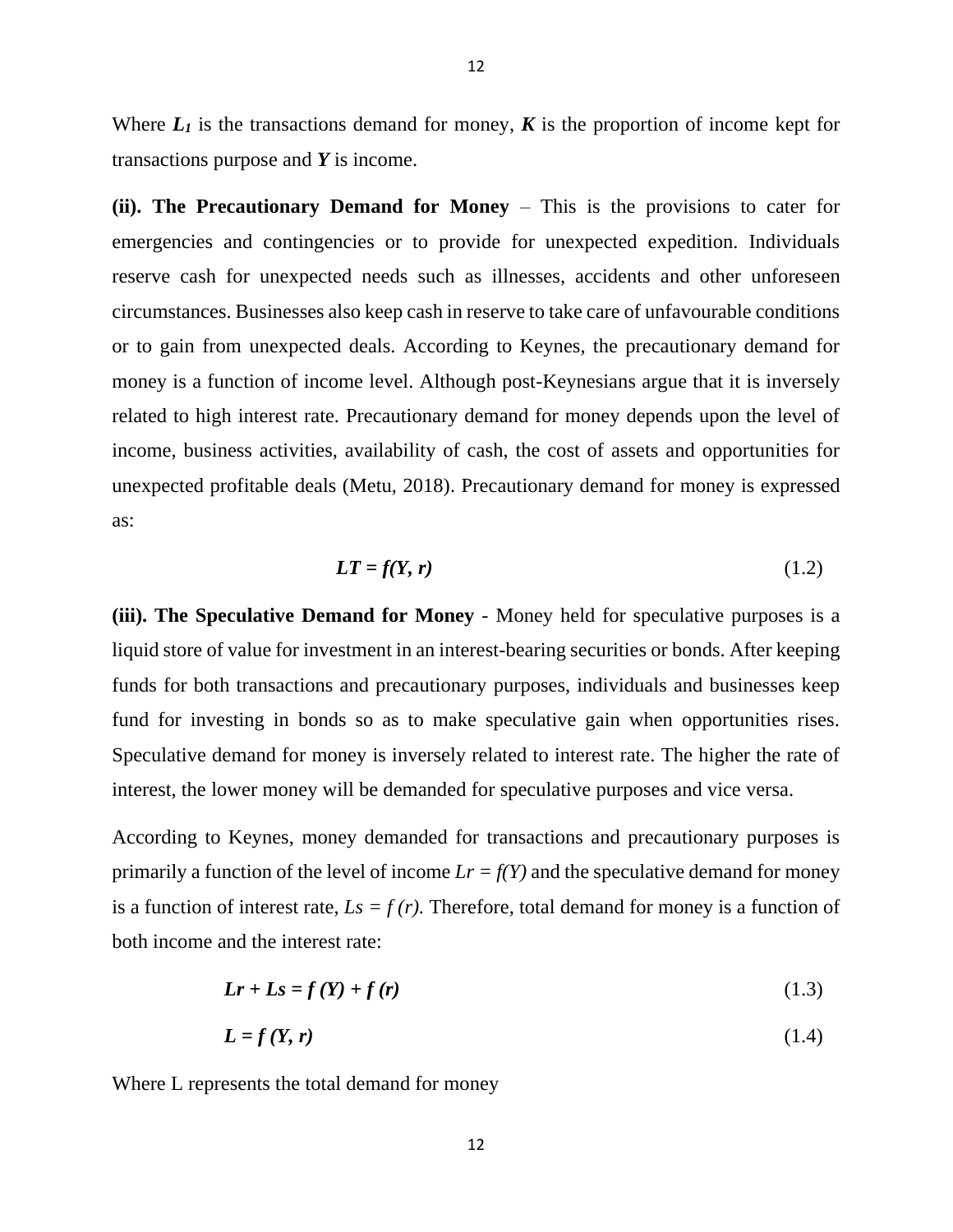Keynes identifies the determinants of demand for money as the level of income, interest rate, price level, return on bonds and equities.

### **SELF-ASSESSMENT EXERCISE**

- i. Discuss the motives for holding money
- ii. How is speculative demand for money different from transactions demand for money?

#### **3.3 Friedman's Theory of Demand for Money**

Milton Friedman improved on Keynes liquidity preference theory by treating money like any other asset. He posits that individuals hold money for the services it provides to them in form of general purchasing power so that it can be conveniently used for buying goods and services. Friedman considers the demand for money merely as an application of a general theory of demand for capital assets in contrast to transactions and speculative demand for money. Friedman's theory is based on the premises that demand for money is affected by same factors as demand for any other asset. That individuals can hold their wealth in form of money, bonds, equity and real assets (e.g. cars, housing, land, etc.). That money yields return and provides services just like other capital assets. The various factors that determine the demand for money was used to derive the demand for money function. Equity (Shares) is another form of asset in which wealth can be held. The yield from equity is determined by the dividend rate, expected capital gain or loss and expected changes in the price level. Bonds are another type of asset in which people can hold their wealth. Bonds are securities which yield a stream of interest income fixed in nominal terms. Yield on bond is the coupon rate of interest and also anticipated capital gain or loss due to expected changes in the market rate of interest (Jhingan, 2011).

The fourth form in which people can hold their wealth is the stock of producer and durable consumer commodities. Although, these commodities yield streams of income in kind rather than in money. Thus, the basic yield from commodities is implicit one. However,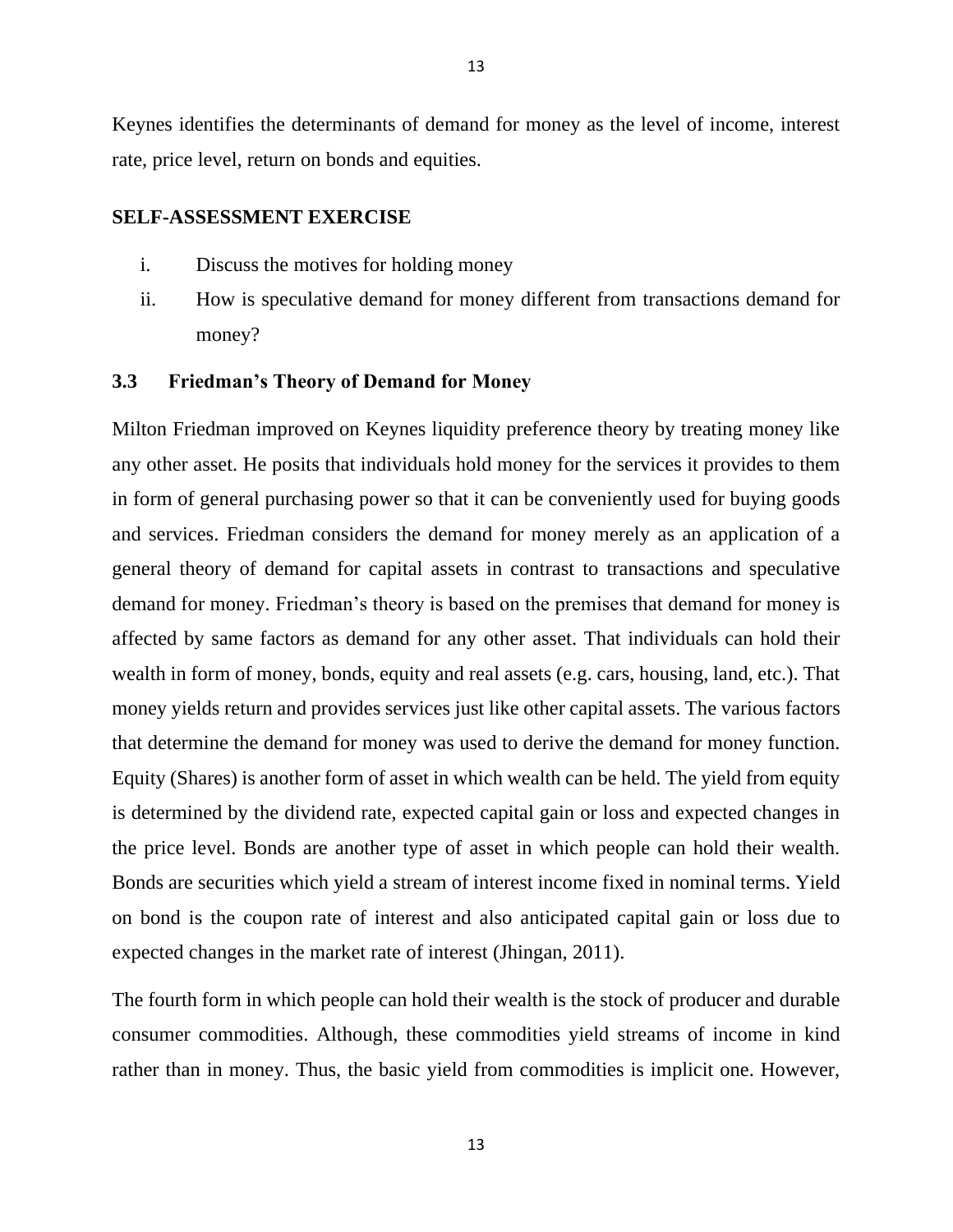Friedman also considers an explicit yield from commodities in the form of expected rate of change in their price per unit of time

14

Friedman's nominal demand function (*Md*) for money can be expressed as

$$
Md = f(W, h, rm, rb, re, P, \Delta P/P, U)
$$
\n(1.5)

Where *Md* stands for nominal demand for money; *W* stands for wealth of the individuals, *h* for the proportion of human wealth to the total wealth held by the individuals, *rm* is the rate of return or interest on money, *rb* stands for rate of interest on bonds, *re* is rate of return on equities, *P* is the price level, *∆P/P* is the change in price level {i.e. rate of inflation), and *U* is the institutional factors

Friedman concludes that economic agents want to hold a certain quantity of real, as opposed to nominal, money balances. Real money balances is nominal money divided by the price level. Hence demand for real money balances can be expressed as

$$
Md/P = f(W, h, rm, rb, re, P, \Delta P/P, U)
$$
\n(1.6)

Where *Md/P* is demand for real money balances and other variables are as initially explained. The non-existence of reliable data about the value of wealth (*W*) makes it difficult to estimate the demand for money using Friedman's demand for money function. To overcome this difficulty Friedman suggested that since the present value of wealth or  $W = YP/r$  (where  $Yp$  is the permanent income and *r* is the rate of interest on money.); permanent income *Yp* can be used as a proxy variable for wealth. Incorporating this in Friedman's demand for money function, it becomes:

$$
Md = (Yp, h, rm, rb, re \Delta P/P, U)
$$
\n
$$
(1.7)
$$

If, we assume that no price change is anticipated and institutional factors such as *h* and *U* remain fixed in the short run and also all the three rates of interest return are clubbed into one, Friedman's demand for money function is simplified as:

$$
Md = f(Ypr) \tag{1.8}
$$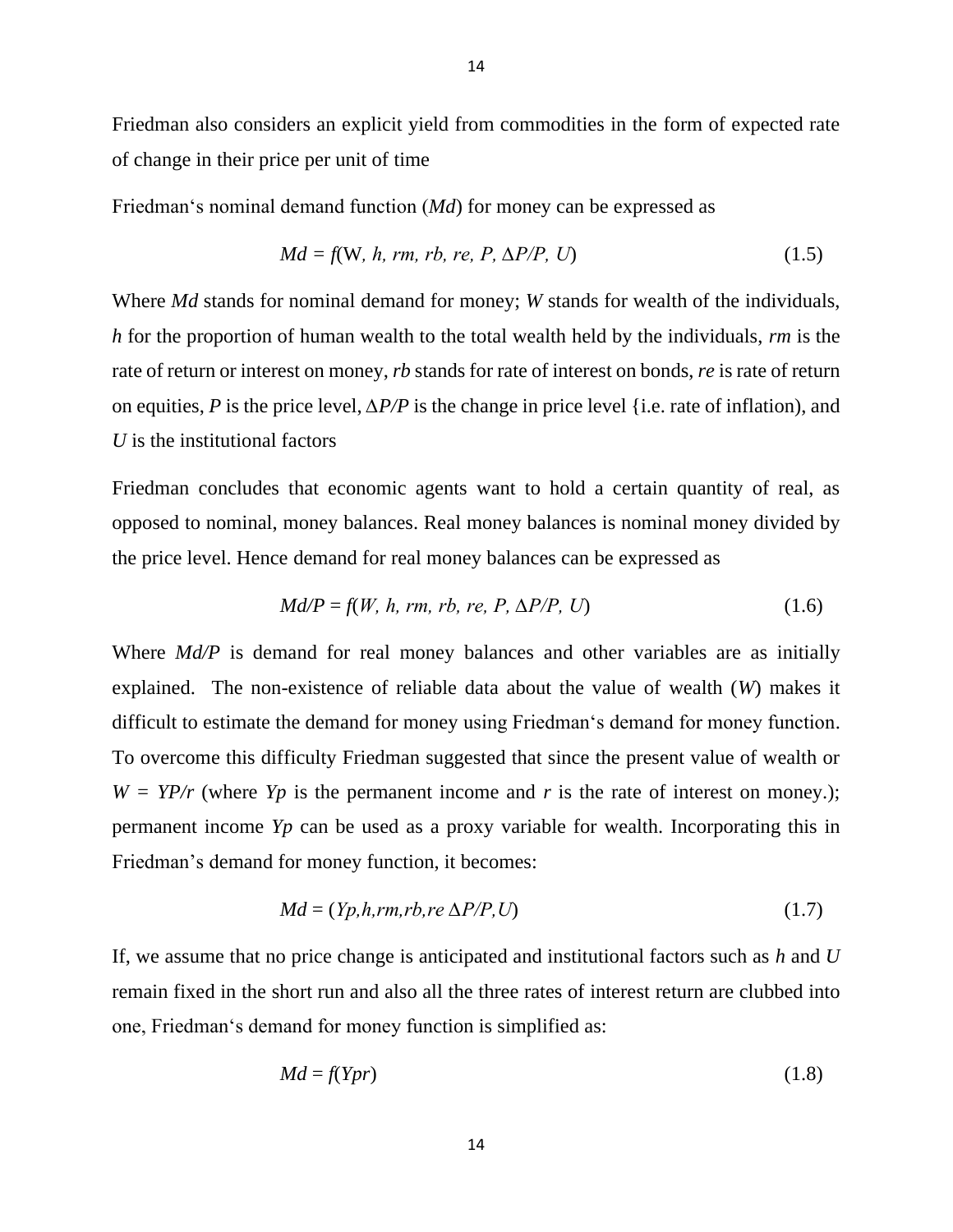Friedman's main insight (unlike Keynes) is that interest rates should have little effect on money demand and that correlation between interest rates and money demand is weak, since relative incentive to hold money does not change very much (Telyukova, 2008)

### **3.4 Determinants of Demand for Money**

Among the most important variables that can shift the demand for money are the level of income and real GDP, the price level, expectations, transfer costs, and preferences.

**(i). Real GDP affects the demand for money**: - The demand for money in the economy is likely to increase when real GDP is high. An increase in real GDP increases incomes in the economy. For instance, a household with an income of  $\mathbb{N}100,000$  per month is likely to demand a larger quantity of money than a household with an income of N50,000 per month. This shows that money is a normal good, that as income increases, people demand more money at each interest rate, and as income falls, they demand less.

**(ii). The price level**: - The higher the price level, the more money is required to purchase a given level of goods and services. The higher the price level the greater the demand for money other things being equal.

**(iii). Expectations:** - The speculative demand for money is based on expectations about prices of securities and bonds. This expectation that bond prices are about to change actually causes bond prices to change. For instance, when people expect bond prices to fall, they will sell their bonds in exchange for money. But, when they expect the prices to rise, they will reduce their demand for money. The importance of expectations in moving markets can lead to what Keynes called self-fulfilling prophecy (Metu, 2018).

Similarly, expectations about future price levels also affect the demand for money. The expectation of a higher price level means that people expect the money they are holding to fall in value. Given that expectation, they are likely to hold less of it in anticipation of a jump in prices.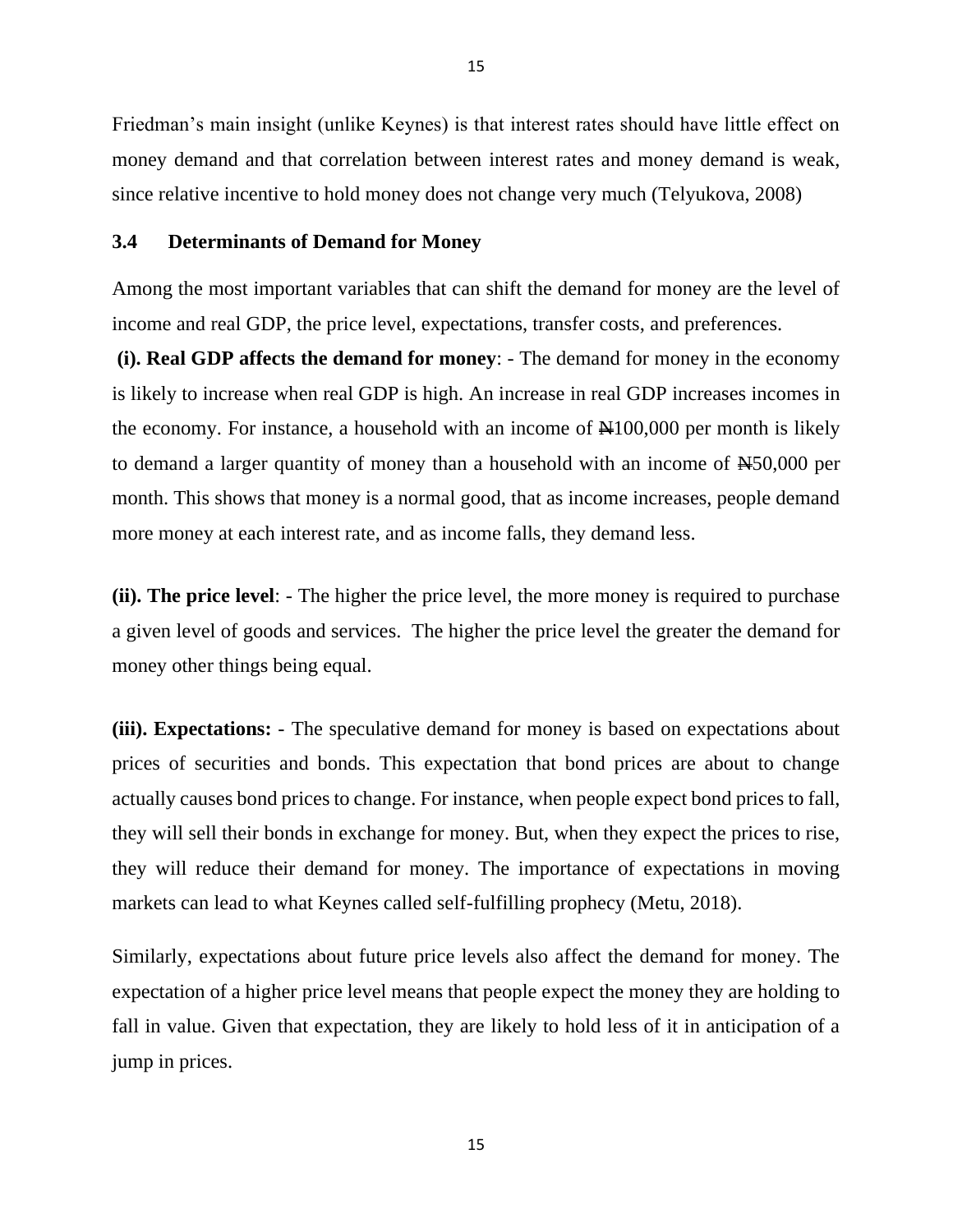**(iv). Transfer cost**: - For a given level of expenditures, reducing the quantity of money demanded requires more frequent transfers between non-money and money deposits. As the cost of such transfers rises, some consumers will choose to make fewer of them. They will therefore increase the quantity of money they demand. In general, the demand for money will increase as it becomes more expensive to transfer between money and nonmoney accounts. The demand for money will fall if transfer costs decline.

**(v). Preferences**: - Preferences also play a role in determining the demand for money. Some people place a high value on having a considerable amount of money on hand. Household attitudes toward risk are another aspect of preferences that affect money demand. As noticed, bonds pay higher interest rates than money deposits, but holding bonds entails a risk that bond prices might fall. There is also a chance that the issuer of a bond will not pay the amount specified on the bond to bondholders; indeed, bond issuers may end up paying nothing at all. A money deposit, such as a savings deposit, might earn a lower yield, but it is a safe yield. People's attitudes about the trade-off between risk and yields affect the degree to which they hold their wealth as money. Heightened concerns about risk in the 2008 global financial crisis led many households to increase their demand for money.

### **SELF-ASSESSMENT EXERCISE**

i) List and explain the determinants of money demand.

#### **4.0 CONCLUSION**

An exposition to the demand for money attempts to explain why economic agents demand money and the factors that influence the amount of money they demand. The factors identified by Keynes theory are the level of income, interest rate, price level, return on bonds and equities. Tastes and preferences of the wealth holder as well as expectations of future rice in prices also affect money demand.

# **5.0 SUMMARY**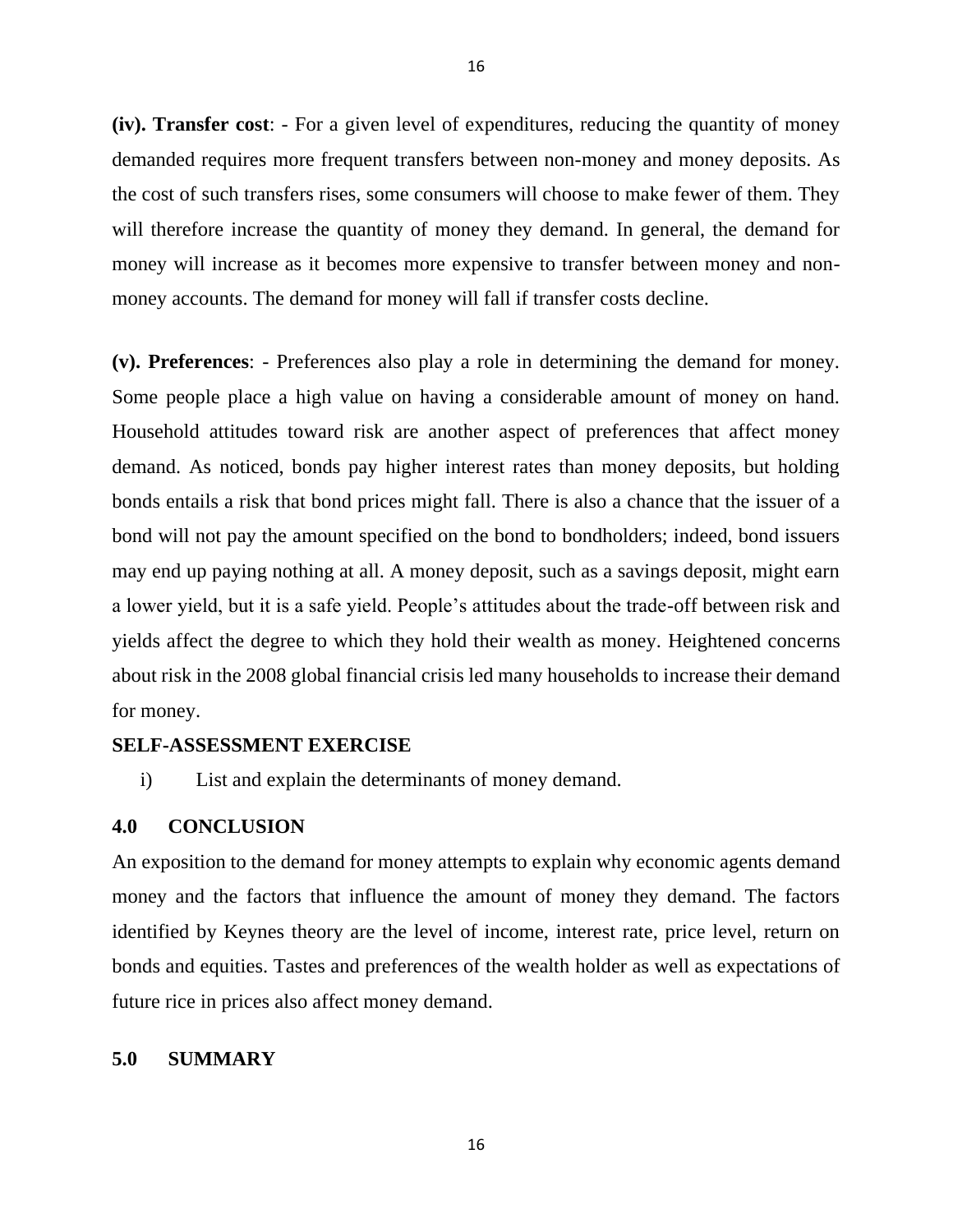This unit contains the meaning and motives for holding demand. Money demand arises because of two main functions of money that is as a medium of exchange and as a store of value. Changes in the demand for money could result due to scale and substitution views which is divided into transactions motive, precautionary motive and speculative motives for holding money. Keynes theory identified the determinants of money demand to include income, interest rate and price level. We also discussed Friedman's theory of money demand which is dependent mostly on wealth. He treats money as an asset or capital good capable of serving as a temporary abode for purchasing power.

### **6.0 TUTOR-MARKED ASSIGNMENTS**

- i. Explain the concept of money demand
- ii. What are the motives for holding cash balances according to Keynes?
- iii. Explain Friedman's theory of money demand
- iv. Discuss the role of price level in determining the demand for money

### **7.0 REFERENCES/FURTHER READINGS**

- Central Bank of Nigeria (2015). Monetary sector model for Nigeria [https://www.cbn.gov.ng/out/2015/rsd/monetary%20sector%20model%20for%20ni](https://www.cbn.gov.ng/out/2015/rsd/monetary%20sector%20model%20for%20ni%09geria.pdf) [geria.pdf](https://www.cbn.gov.ng/out/2015/rsd/monetary%20sector%20model%20for%20ni%09geria.pdf)
- Jhingan, M. L. (2011). *Money, banking international trade and public finance, 8th ed*. Delhi: Vrinda publications
- Metu, A. G. (2018). *Money and Banking Lecture Mimeograph*. Department of Economics, Nnamdi Azikiwe University, Awka.
- Telyukova, I. A. (2008). Theories of money demand. [www.faculty.arts.ubc.ca](http://www.faculty.arts.ubc.ca/)
- Uzonwanne, M. C. (2017). Money and banking**.** In U. R. Ezenekwe, K. O. Obi, M. C. Uzonwanne & C. U. Kalu (Eds). *Principles of economics II.* (164 - 178). Nigeria: Djompol Printers & Publishers.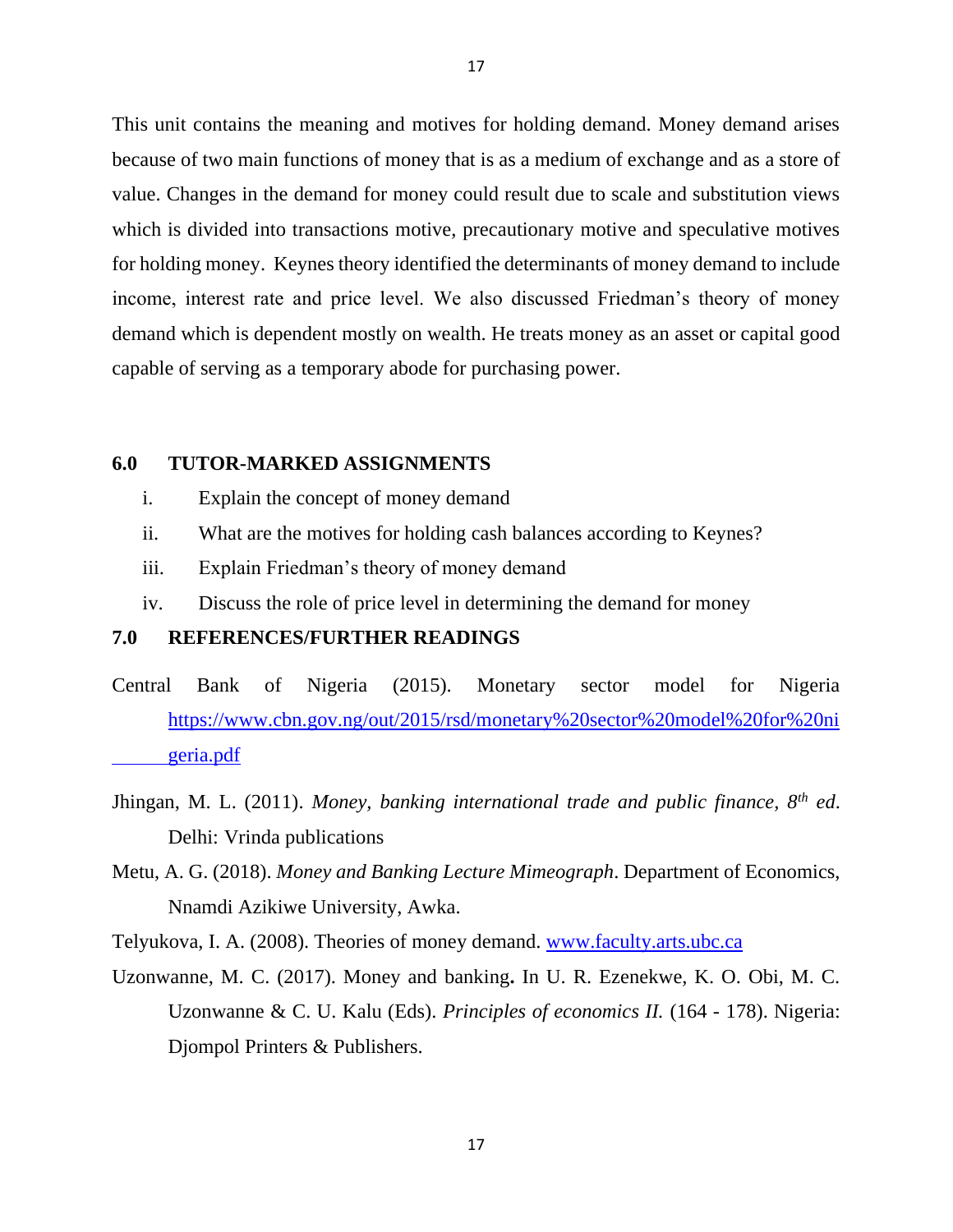# **UNIT 3: THE QUANTITY THEORY OF MONEY**

# **CONTENTS**

1.0 Introduction

2.0Objectives

# 3.0Main Content

3.1Fisher's Quantity Theory of Money

3.2The Quantity Theory of Money: Cambridge Cash Balance Approach

18

3.3The Superiority of Cambridge Cash Balance Version

4.0Conclusion

5.0Summary

6.0Tutor-Marked Assignments

7.0References and Further Readings

# **1.0 INTRODUCTION**

In the seventeenth century, it was discovered that there was a connection between quantity of money and price level. This connection led to the formulation of the Quantity Theory of Money. The price level or value of money shows the purchasing power of the people. This unit discusses the Quantity Theory of Money in other to understand the how the general price level is determined. The traditional Quantity Theory of Money is explored in this unit.

# **2.0 OBJECTIVES**

By the end of this unit, you should be able to:

- i. Enumerate Fisher's quantity theory of money
- ii. Discuss Cambridge cash balance approach to quantity theory of money
- iii. Highlight the superiority of cash balance version over Fisher's quantity theory of money

# **3.0 MAIN CONTENT**

# **3.1 The Quantity Theory of Money**

18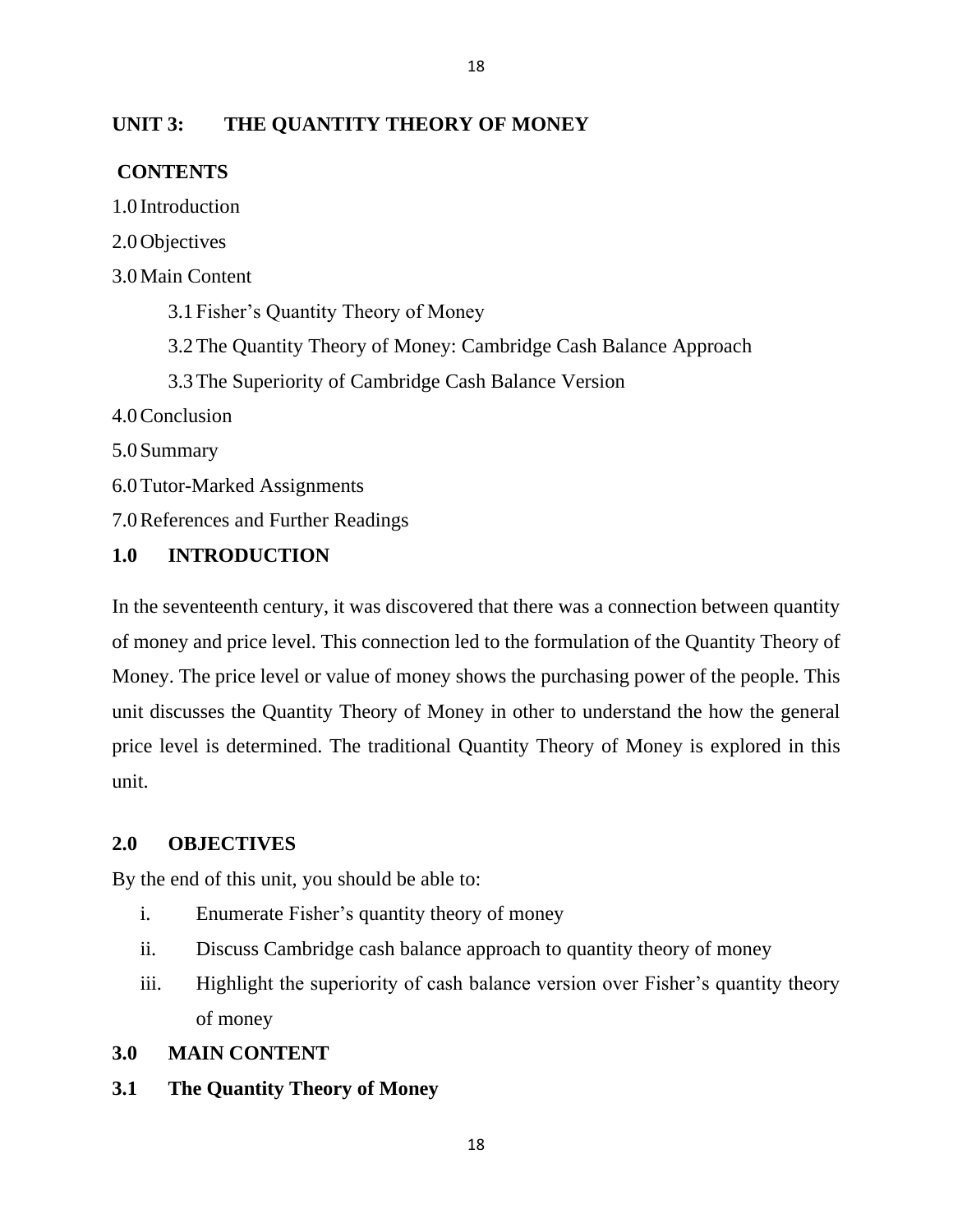The Classical or pre-Keynesian economists used the quantity theory of money to explain how the general price level is determined (Metu, 2018). The quantity theory of money seeks to explain the value of money in terms of changes in its quantity. In its simplest form, the quantity theory of money states that the level of prices is directly dependent on money supply  $(M)$ ;  $P = f(M)$ . This means that price level varies directly and proportionately to money supply. For instance, if M is increases (decreases), P will increase (reduce) by the same proportion. The classical theory of money is based on two major assumptions: (i) First is the Say's law of market which states that supply creates its own demand, that is, the sum of values of goods produced is the equal to the sum of values of goods consumed. (ii) Second is the assumption of full employment. The theory was first stated in 1586, but was popularised by Irving Fisher in 1911.

#### **3.1.1 Fisher's Quantity Theory of Money**

The Irving Fisher's Quantity Theory of Money (QTM) hypothesis states that any change in the quantity of money produces an exactly direct and proportionate change in the price level and the value of money decreases and vice versa. For instance, if the quantity of money is reduces by one half, the price will reduce by one half while the value of money will double. Similarly, if the quantity of money is doubled, the price level will also double and the value of money will be one half. This means that the value of money is determined by the supply of and the demand for money. Fisher attached emphasis on the use of money as a medium of exchange. In other words, money is demanded for transaction purposes. Fisher's equation is represented as:

$$
MV = PT \tag{1.9}
$$

Where *M* stands for the stock of money; *V* for the velocity of circulation of money (the number of times a unit of money changes hand); *P* stands for the general price level or index of prices; while *T* is the volume of transactions which take place within the given period. Equation (1) is an identity that explains the total stock of money used for transactions as equal to the value of goods sold in the economy.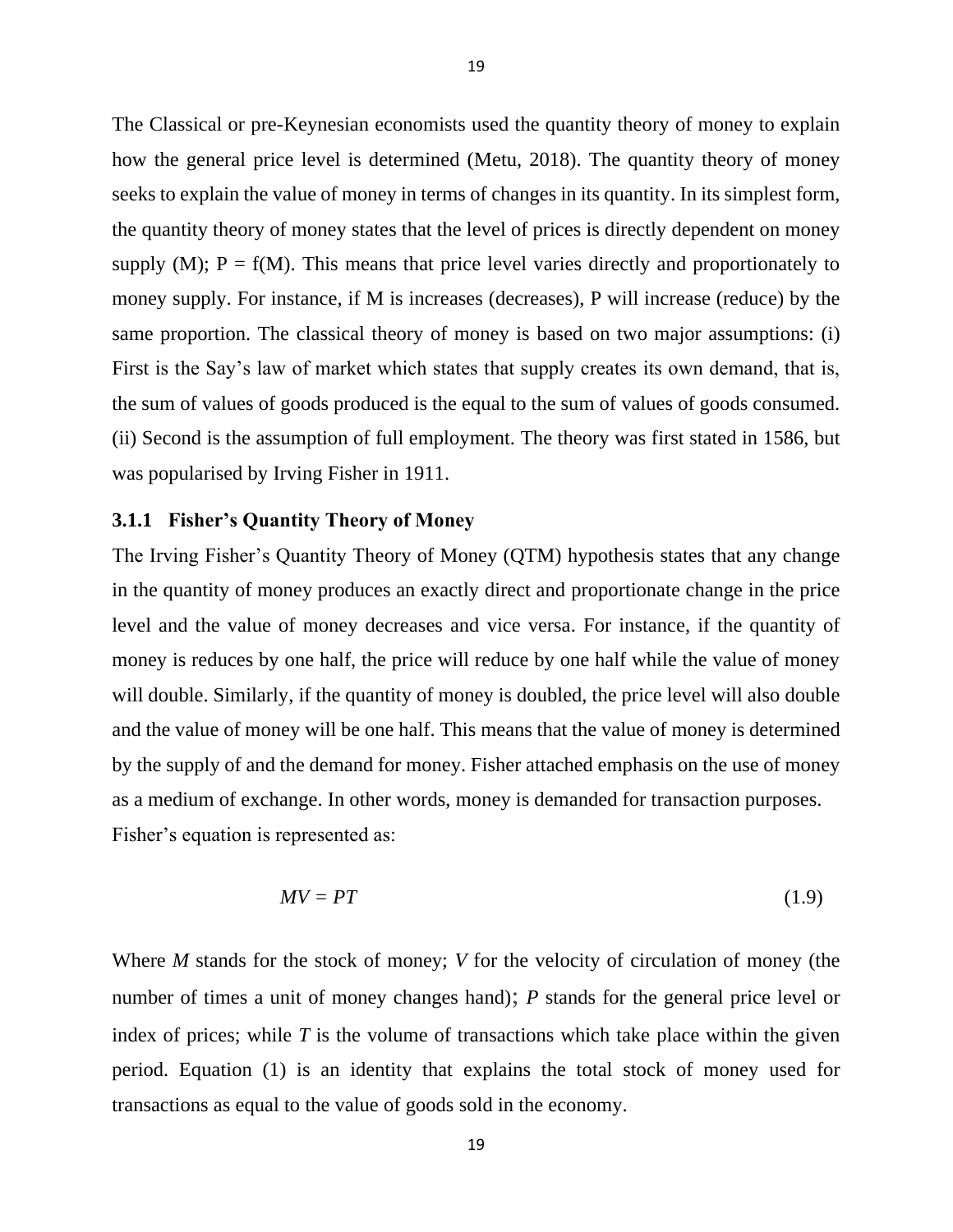The link between M and PT is velocity of money (*V)* and is defined as total spending *PT*  divided by the quantity of money (M), that is:

$$
V = (PT)/M \tag{1.10}
$$

By multiplying both sides of the equation by *M*, the exchange equation relates nominal income to the quantity of money and velocity. If both *V* and *T* are constant, then changes in *M* must cause changes in *P* to preserve the equality between *MV* and *PT*.

$$
MV = PT \qquad \text{or} \qquad P = (V/T)^*M \tag{1.11}
$$

The stock of money determines the price level. Irving Fisher used the equation of exchange to develop the classical quantity theory of money to show the causal relationship between the money supply and the price level (Tsoulfids, 2008). The transactions approach to the quantity theory of money maintains that, there exists a direct and proportional relation between *M* and *P*. If the quantity of money is doubled, the price level will also be doubled. And if the quantity of money is halved, the price level will also be halved.

Fisher's cash transaction version further extends the equation of exchange to include demand (bank) deposit  $(M')$  and their velocity V' in the total supply of money. The equation of exchange becomes:

$$
MV + M'V' = PT \quad \text{or} \quad P = \frac{MV + M'V'}{T} \tag{1.12}
$$

Assuming V, V', T and the ratio of M and M' constant, an increase in M and M' will lead to an increase in *P* by the same percentage. According to Fisher, the level of general prices (*P*) depends on the following factors: The volume of money in circulation (M); its velocity of circulation (V); the volume of bank deposits  $(M')$ ; its velocity of circulation (V'); and the volume of trade (*T*). However, it is not easier to measure the number of transactions T. If  $T$  is replaced by  $Y$ ,  $PY$  is the output or nominal income while  $Y$  is the total income, hence,  $MV = PY$ ; which is known as the 'income version' of quantity theory of money.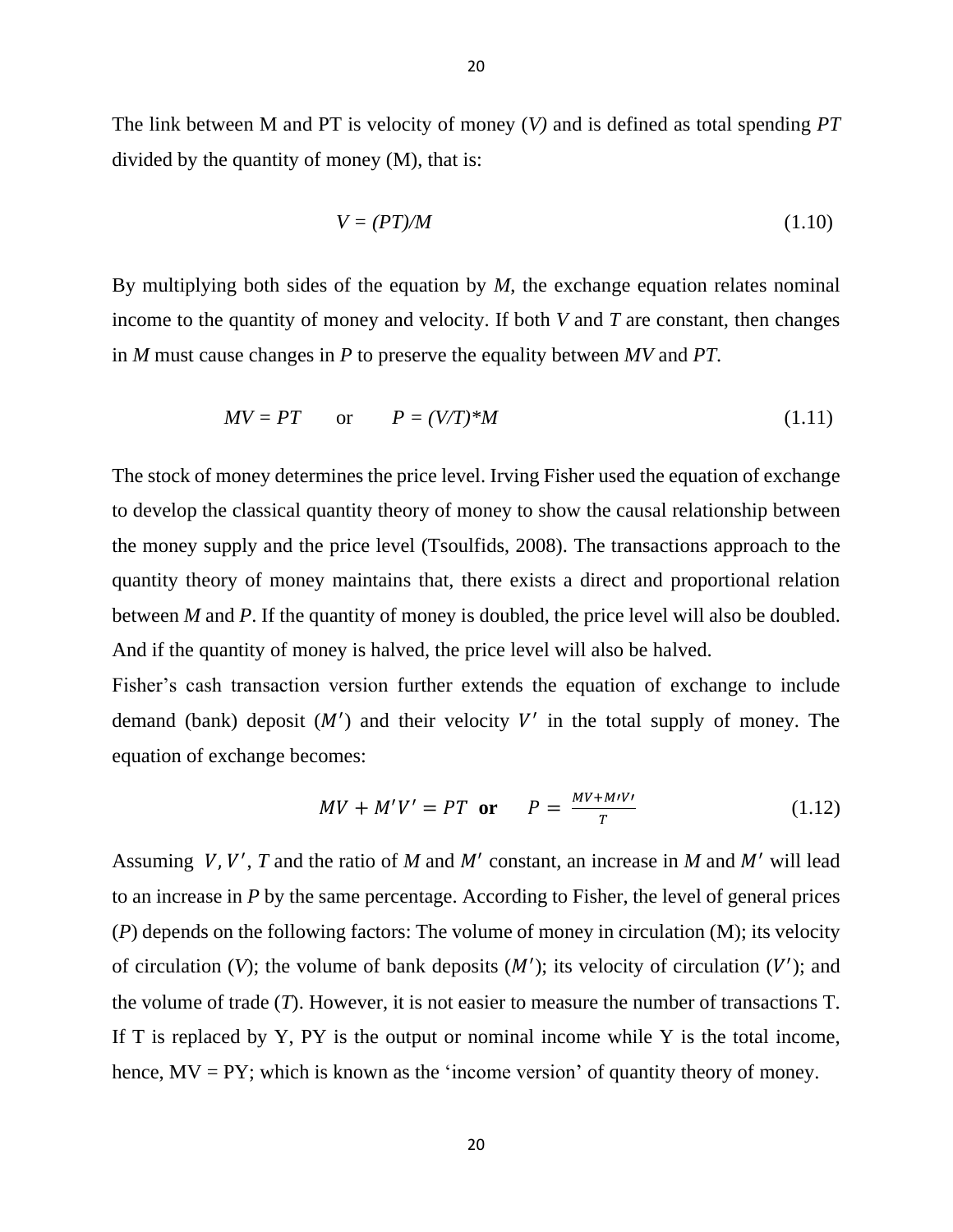The link between the quantity of money, price level and the value of money is represented in Figure 1



Figure 1: Quantity theory of money Source: Jhingan, (2011)

Figure 1 (panel A) shows the effect of changes in the quantity of money on the price level. The symbol *M* represents the quantity of money while the symbol *P* is the price level. When the quantity of money is doubled to *M2*, the price level is also doubled to *P2*. And when the quantity of money increases four times its size to *M4,* the price level also increased by four times to  $P_4$ . This relationship is expressed by the curve  $P = f(M)$  from the origin at 45<sup>0</sup>.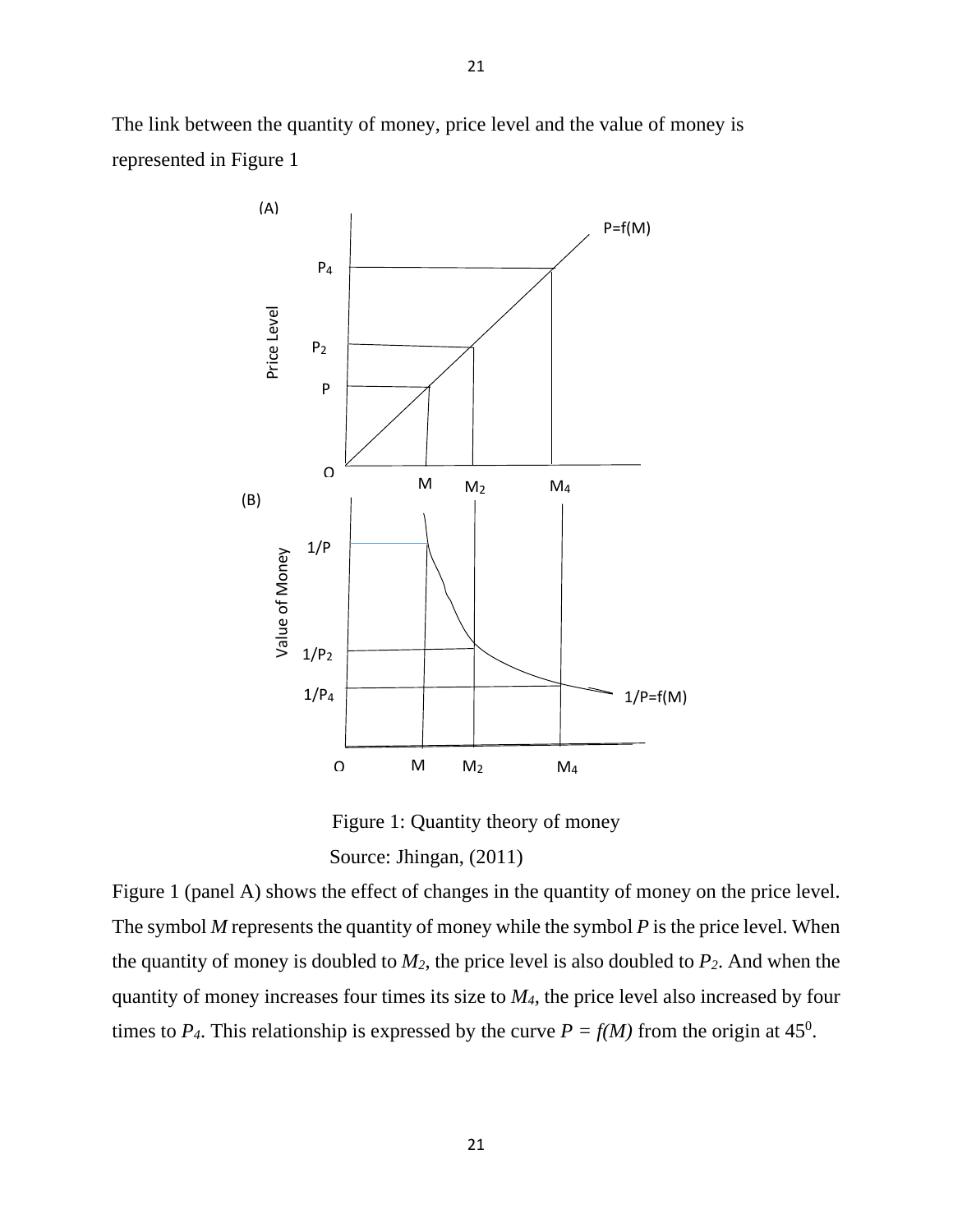Panel B shows the inverse relationship between the value of money and the quantity of money. The inverse relationship is depicted by the downward sloping curse  $1/P = f(M)$  such that when the quantity of money is  $M<sub>1</sub>$ , the value of money is  $1/P$ . As the quantity of money doubled to *M2*, the value of money is one-half of what it was before, *1/P2*. Then when the money supply increase to *M4*, the value of money reduced by *1/P4.*

# **SELF-ASSESSMENT EXERCISES**

- i. Explain the Quantity theory of money
- ii. Explain the statement that a doubling of money supply would lead to a doubling of general price level.

### **3.1.2 Assumptions of Fisher's Theory of Exchange**

- Fisher assumes that price is a passive factor because price is affected by other factors in the equation but does not affect or cause changes in those factors. The relation between P and other factors in the equation is one-sided in as much as P is determined by other elements in the equation, but it does not determine them. According to Fisher, the price level is normally the one absolutely passive element in the equation of exchange. It is controlled solely by other elements but exerts no control over them.
- Secondly, the theory assumes that V is constant and is not affected by the changes in the quantity of money (M) or the price level (P). Velocity of money (V) depends upon population, trade activities, habits of the people, interest rate, facilities for investment, etc. It is assumed that these factors have nothing to do with the changes in the value of money. The quantity theorists ignored the velocity of money because they were concerned with what Keynes calls transaction and precautionary motives for holding money. And as long as money is held for these purposes, the amount of money held may remain stable; but once money is held for speculative motives there is the possibility of a change in the velocity of money.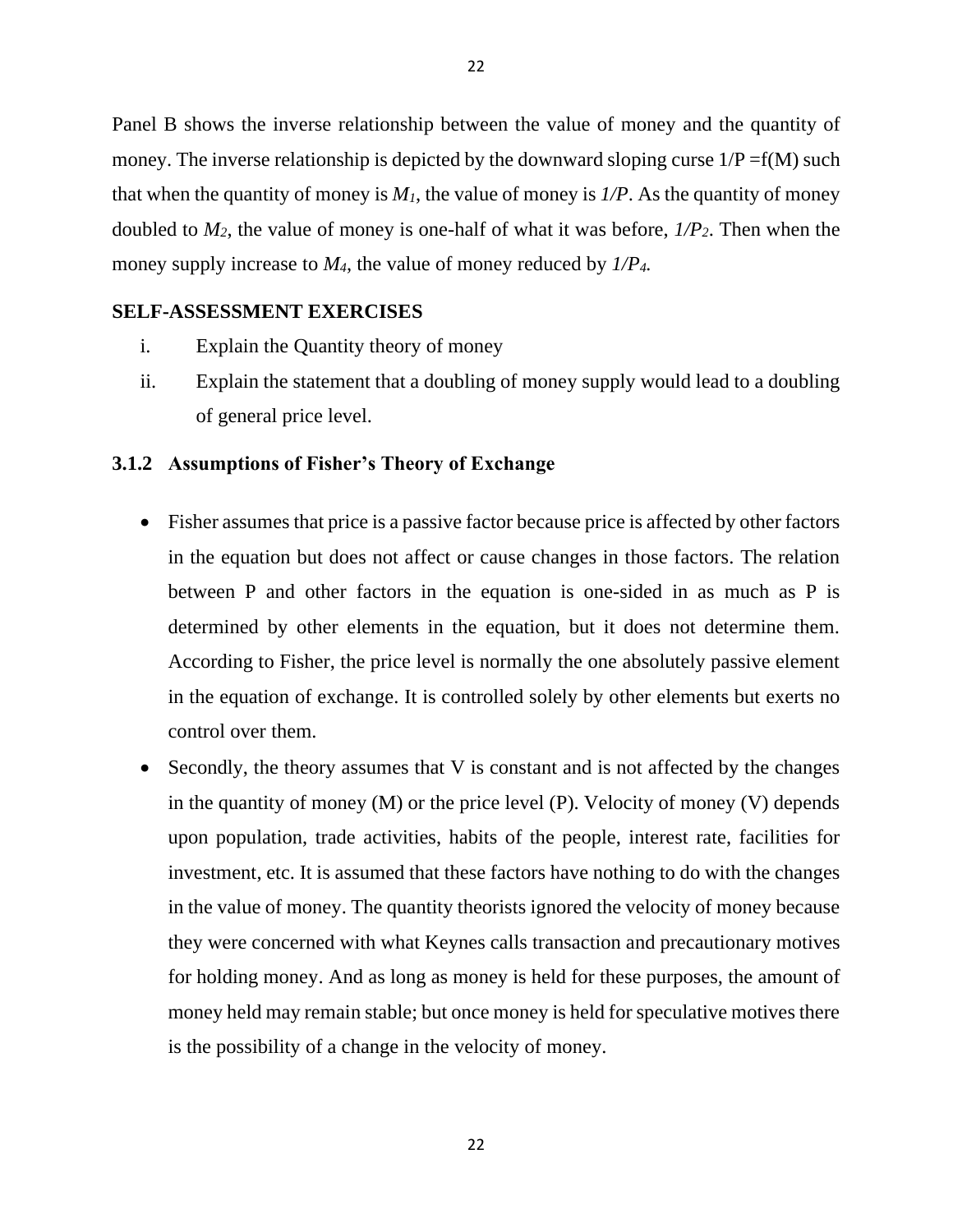- Further, the theory is based on the assumption that the volume of goods and services (T) remains constant. It depends on factors such as natural resources, climatic conditions, techniques of production, productivity of labour, transportation, etc.; and are assumed to have nothing to do with the changes in the quantity of money. The assumption that total volume of goods and services (T) remains constant is based on another assumption that there exists full employment; it means that idle resources are not available to expand production of goods and services to be exchanged for money.
- Fisher assumes a long period of time and considers V and T to be constant over a long period. In the short period of transition, there can be a change in other variables like T or V. But, when this short period or the period of transition is over, other variables will become constant so that a change in M or V will be followed by a proportionate change in P. Fisher was careful to qualify the proportional relationship suggested by the equation of exchange between changes in the quantity of money and change in the price level.
- The quantity of money is assumed to be autonomous of the real forces which determine the volume of transactions or national output because quantity of money depends upon monetary system and policy of the central bank and government (Ahuja, 1980)
- Fisher accepts that given a rise in the money supply, other changes taking place simultaneously might affect V or T and thus break the proportional relationship between changes in M and changes in P. However, the impact of M by itself on P holding everything else constant is strictly proportional.

# **SELF-ASSESSMENT EXERCISE**

i. Highlight the assumptions of Fisher's exchange theory.

# **3.1.3 Criticisms of Fisher's Equation of Exchange**

The following are the criticism leveled against the Quantity Theory of Money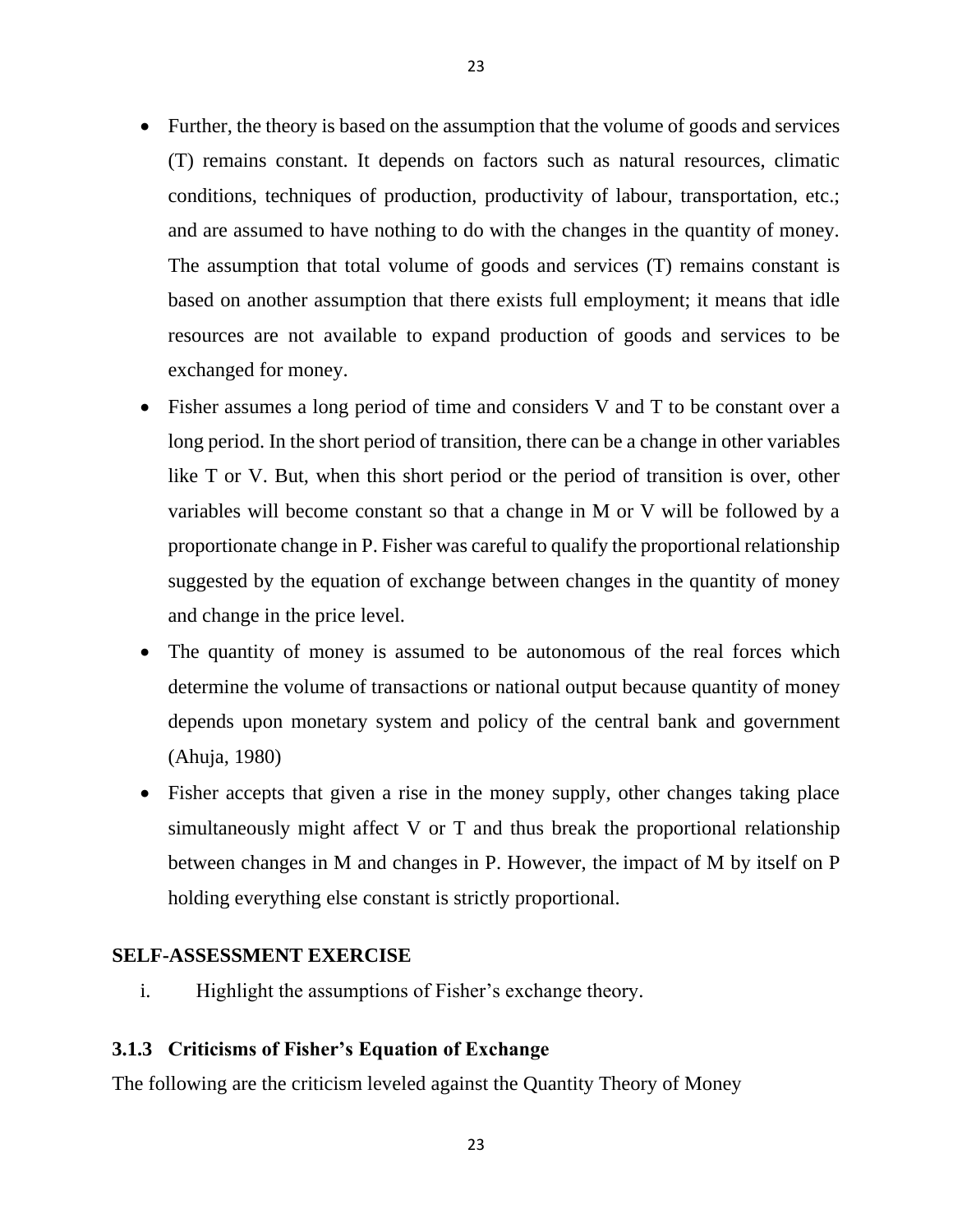24

- According to Keynes, Fisher's equation of exchange is a simple truism because it states that the total quantity of money  $(MV+M'V')$  paid for goods and services must equal their value (*PT*). But in today's real life situation, it cannot be accepted that a certain percentage change in the quantity of money leads to the same percentage change in the price level.
- The direct and proportionate relation between quantity of money and price level in Fisher's equation is based on the assumption of "all things remain unchanged". But in real life,  $V$ ,  $V'$  and  $T$  are not constant. Moreover, they are not independent of  $M$ , M' and P. Rather, all elements in Fisher's equation are interrelated and interdependent. For instance, a change in *M* may cause a change in *V*. Consequently, the price level may change more in proportion to a change in the quantity of money. Rise in the price level may necessitate the issue of more money. Similarly, when prices rise or fall, the volume of business transactions also rises or falls. Further, *M*  and  $M'$  are not independent of  $T$ , an increase in the volume of business transactions requires an increase in the supply of money  $(M \text{ and } M')$ .
- Fails to Measure Value of Money: Fisher's equation does not measure the purchasing power of money but only cash transactions, that is, the volume of business transactions of all kinds or what Fisher calls the volume of trade in the community during a year. But the purchasing power of money (or value of money) relates to transactions for the purchase of goods and services for consumption. Thus the quantity theory fails to measure the value of money.
- One of the main weaknesses of Fisher's quantity theory of money is that it neglects the role of the rate of interest as one of the causative factors between money and prices. Fisher's equation of exchange is related to an equilibrium situation in which rate of interest is independent of the quantity of money.
- The quantity theory cannot explain 'why' there are fluctuations in the price level in the short run. Secondly, it gives undue importance to the price level as if changes in prices were the most critical phenomenon of the economic system. Third, it places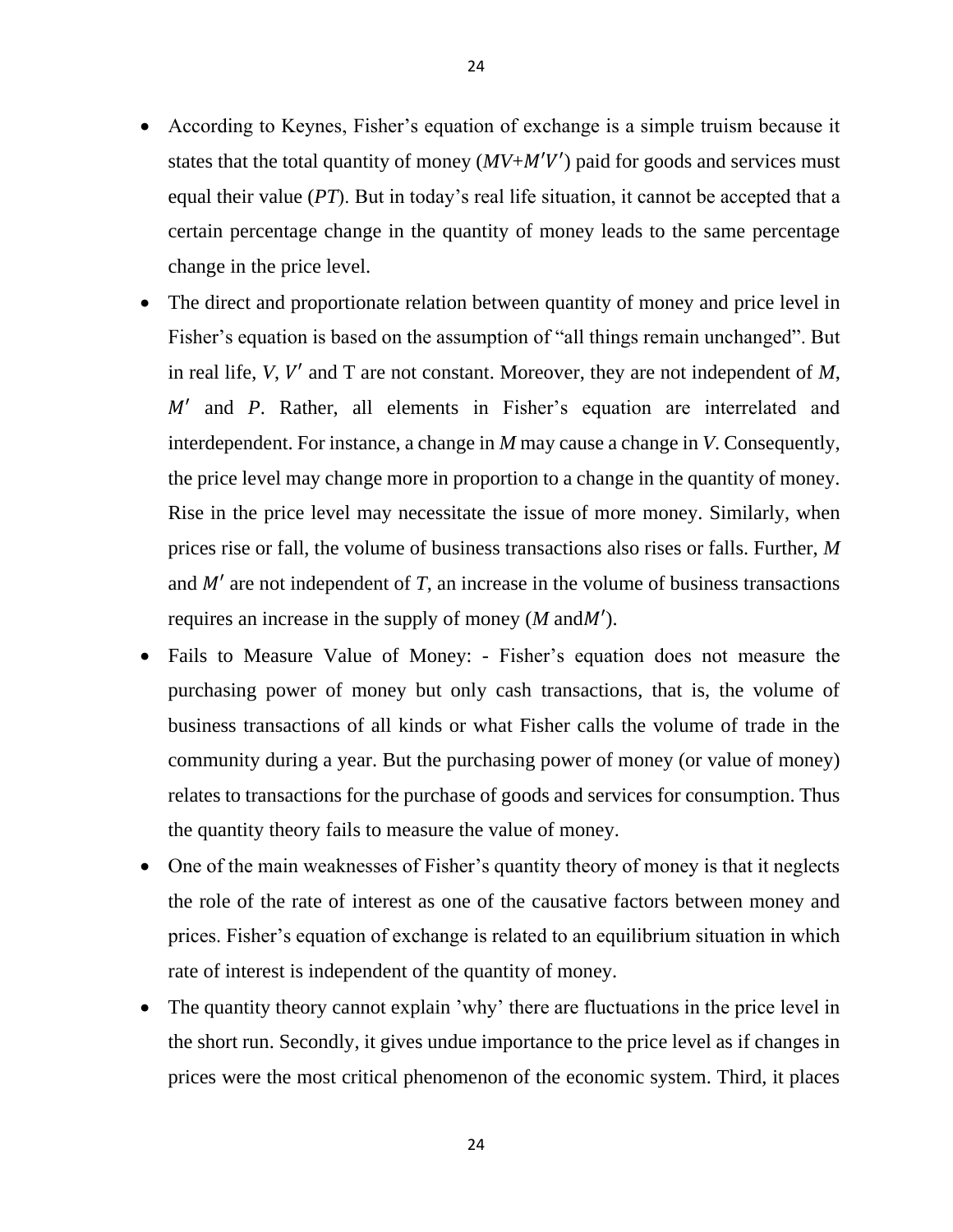a misleading emphasis on the quantity of money as the principal cause of changes in the price level during the trade cycle. Prices may not rise despite increase in the quantity of money during depression; and they may not decline with reduction in the quantity of money during boom. Further, low prices during depression are not caused by shortage of quantity of money, and high prices during prosperity are not caused by abundance of quantity of money. Thus, the quantity theory is at best an imperfect guide to the causes of the trade cycle in the short period (Jhingan, 2011).

- Keynes in his General Theory criticised the Fisher's Quantity Theory of Money for unrealistic assumptions. First, the quantity theory of money is unrealistic in analysing the relationship between *M* and *P* in the long run and neglects the short run factors which influence this relationship. Second, Fisher's equation holds under the assumption of full employment. The general situation is one of the underemployment equilibrium. Third, Keynes does not believe that the price level and quantity of money have direct relationship. Rather, they have an indirect relationship through the rate of interest and the level of output. Also, according to Keynes, output and employment will change in the same proportion as the quantity of money so long as there is unemployment. But, when there is full employment, prices will change in the same proportion as the quantity of money. Thus Keynes integrated the theory of output with value theory and monetary theory.
- Another weakness is that the quantity theory of money neglects the store-of-value function of money and considers only the medium-of-exchange function of money.

### **SELF-ASSESSMENT EXERCISE**

**i.** Critically examine Fisher's theory of exchange

# **3.2 The Quantity Theory of Money: Cambridge Cash Balance Approach**

Cambridge economists such as Alfred Marshall and A. C. Pigou presented an alternative to Irving Fisher's theory of exchange. Cambridge economists explained the quantity theory of money as a theory of demand for money (or liquidity preference). The transactions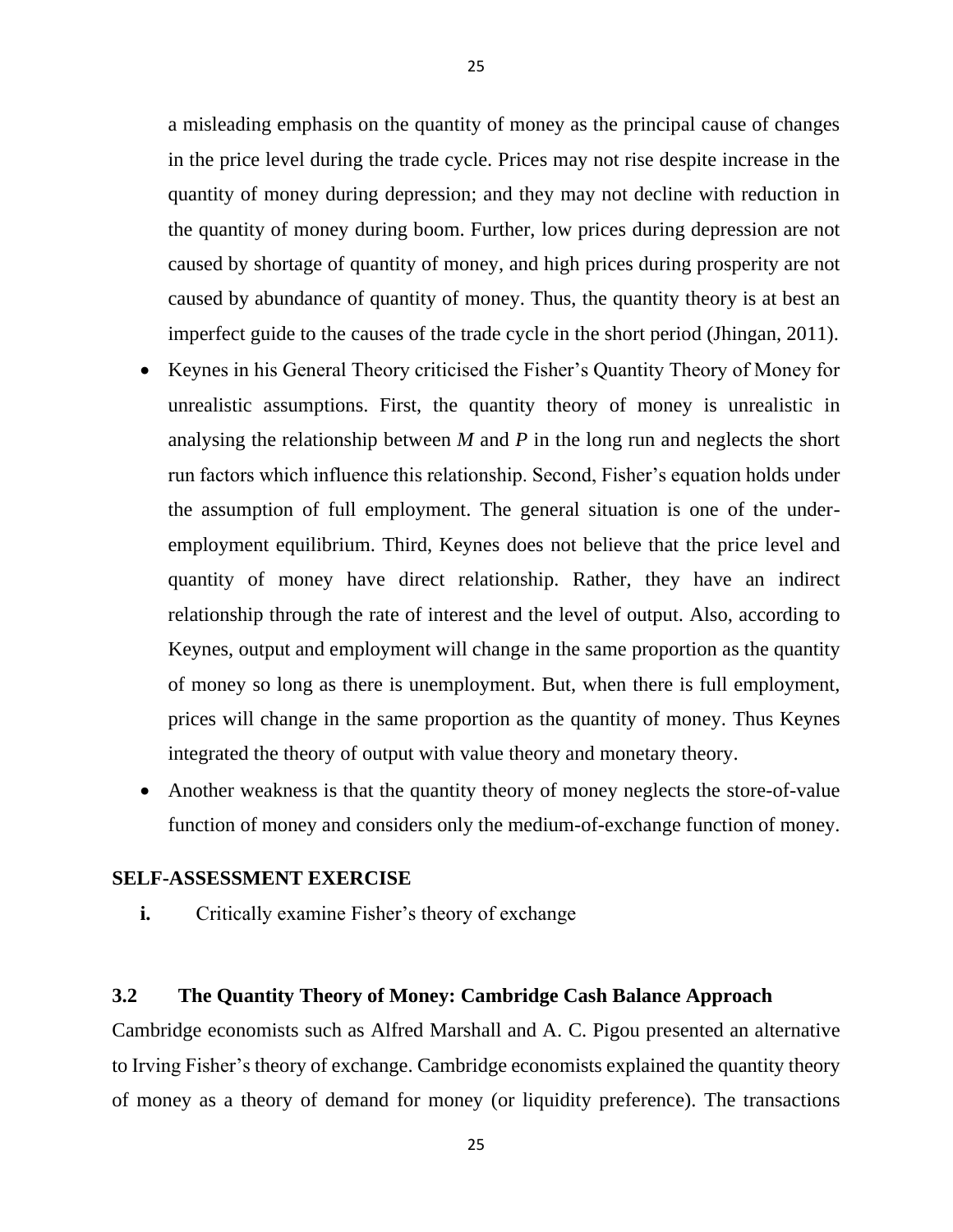approach by Fisher stresses money in its medium of exchange function whereas the cash balance approach by the Cambridge economists emphasizes the store of value aspect of money. According to the cash balance approach people likes to hold a proportion of nominal income in the form of money (i.e., cash balances). Let us call this proportion of nominal income that people want to hold in money as k. Then cash balance approach is represented as:

$$
M^d = kPY \tag{1.13}
$$

Where  $M^d$  is the amount of money which the public want to hold; *Y* is the real national income (i.e., aggregate output); *P* is the price level such that *PY* is nominal national income and *k* is the proportion of nominal income that people want to hold in money.

To achieve money-market equilibrium, demand for money must equal the supply of money denoted by *M.* Note that the supply of money *M* is exogenously determined by the monetary policies of the central bank of a country. Thus equilibrium in the money market is thus

$$
M = M^d \qquad \text{or} \qquad M = kPY \tag{1.14}
$$

It is worth mentioning that k in the Equations (1.13) and (1.14) is related to velocity of circulation of money *V* in Fisher's transactions approach. Thus, when a greater proportion of nominal income is held in the form of money (i.e., when k is higher), *V* falls. On the other hand, when less proportion of nominal income is held in money, *K* rises. Crowther posit that the higher the proportion of their real incomes that people decide to keep in money, the lower will be the velocity of circulation, and vice versa (Metu, 2018). Hence,  $k = 1/N$ . Now, rearranging equation (1.14) we have cash balance approach in which *P* appears as dependent variable. Therefore:

$$
P = (1/k) * (M/Y) \tag{1.15}
$$

So if *k* and *Y* remain constant, *P* is directly proportional to the initial quantity of money (*M*).

### **3.2.2 Criticisms of the Cambridge Cash Balance Version**

(i) Cambridge approach to the quantity theory of money ignored some motives for holding money such as the speculative demand for money which is one of the most important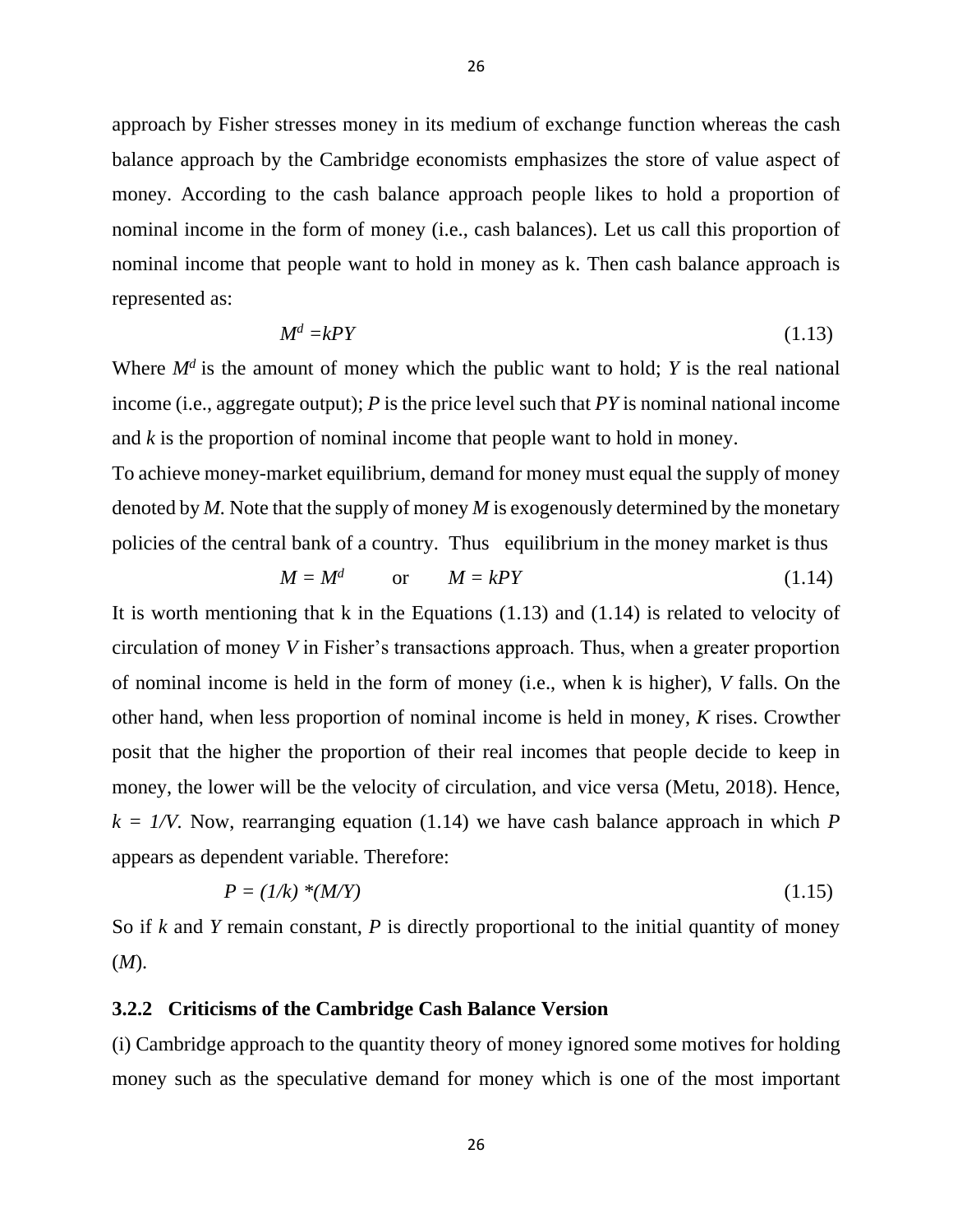determinants for holding money. This meant that the linkage between the theories of the rate of interest and the level of income through the demand for money was not complete. The role of the rate of interest cannot be ignored in a realistic theory of prices.

(ii) The theory is assuming the elasticity of demand for money to be unity by assuming that an increased desire for holding cash balance leads to a proportionate fall in the price level. The unitary elasticity of demand for money is true only when the stock of money and the volume of goods and services remain constant. The volume of goods and services which money buys is bound to change with variations in the money supply. Hence, the elasticity of demand for money cannot be assumed to its unity except in a stationary state.

(iii) The theory cannot explain the phenomenon of trade cycle, i.e., why prosperity follows depression and vice versa. Moreover, the theory deals with the purchasing power of money in terms of consumption goods only.

(iv) The cash balance theory explains that changes in the demand for money may bring about changes in the value of money, but it does not explain clearly the factors which cause change in the demand for money, which in turn, are very many particularly in a complex active economy. The approach ignores important variables such as income, saving and investment; that may account for the price level.

(v) The Cambridge approach also assumes K and T as given, thus, it becomes subject to those criticisms, which were leveled against Fisher's approach.

# **SELF-ASSESSMENT EXERCISES**

- i. Discuss the Cambridge cash balance theory of exchange
- ii. Highlight the criticism against the Cambridge cash balance approach

# **3.3 The Superiority of Cambridge Cash Balance Version over Fisher's Theory of Exchange**

Cambridge cash balance version of the quantity theory of money is superior to Fisher's version of the quantity theory of money on the following grounds: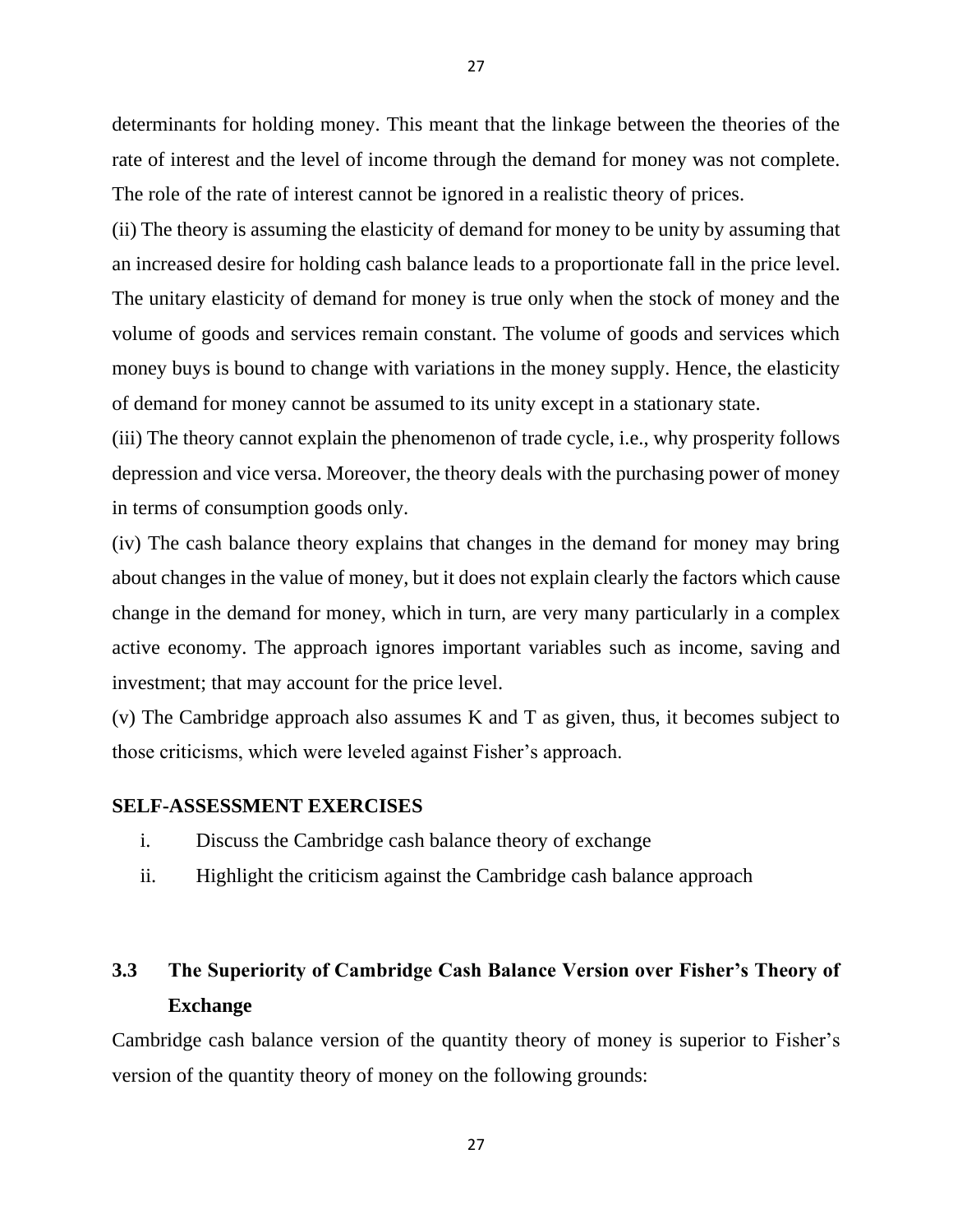(i) The concept of velocity in Fisher's equation is highly mechanical and in contrast to cash balance version does not stress on the subjective valuations and human motives which are the basis of all economic activities.

(ii) The Cambridge version of the theory instead of being concerned with transactions explains the level of income, changes therein and in its velocity. The level of income in turn, determines the level of economic development, employment and price level. Moreover, the velocity of circulation of money due to changes in income matters more than the velocity of money as explained in Fisher's equation.

(iii) By explaining the value to money in terms of the demand for and supply of money, the cash balances approach links itself with the general theory of value. The equation  $P =$ *M/KT* is a more useful device than the transaction equation  $P = MV/T$ , because it is easier to know how large cash-balances individuals hold than to know how much they spent on various types of transactions.

(iv) The cash balances approach has given rise to the famous liquidity preference theory, which has become an integral part of the theory of income, output and employment.

(v) Cash balances approach brings out the importance of *k* which reflects the desire for liquidity. The factors accountable for variations in k offered scope for the study of many important problems (such as expectation, uncertainty and interest rate), which are not considered in the transactions approach.

# **SELF-ASSESSMENT EXERCISE**

i. Discuss the superiority of Cambridge cash balance theory over Fisher's theory of exchange.

### **4.0 CONCLUSION**

The purchasing power of money is what determines the value. This means that the value of money is the utility derived from every purchase or every sum of money spent in buying goods and services. The value of money is also known as price level. The quantity theory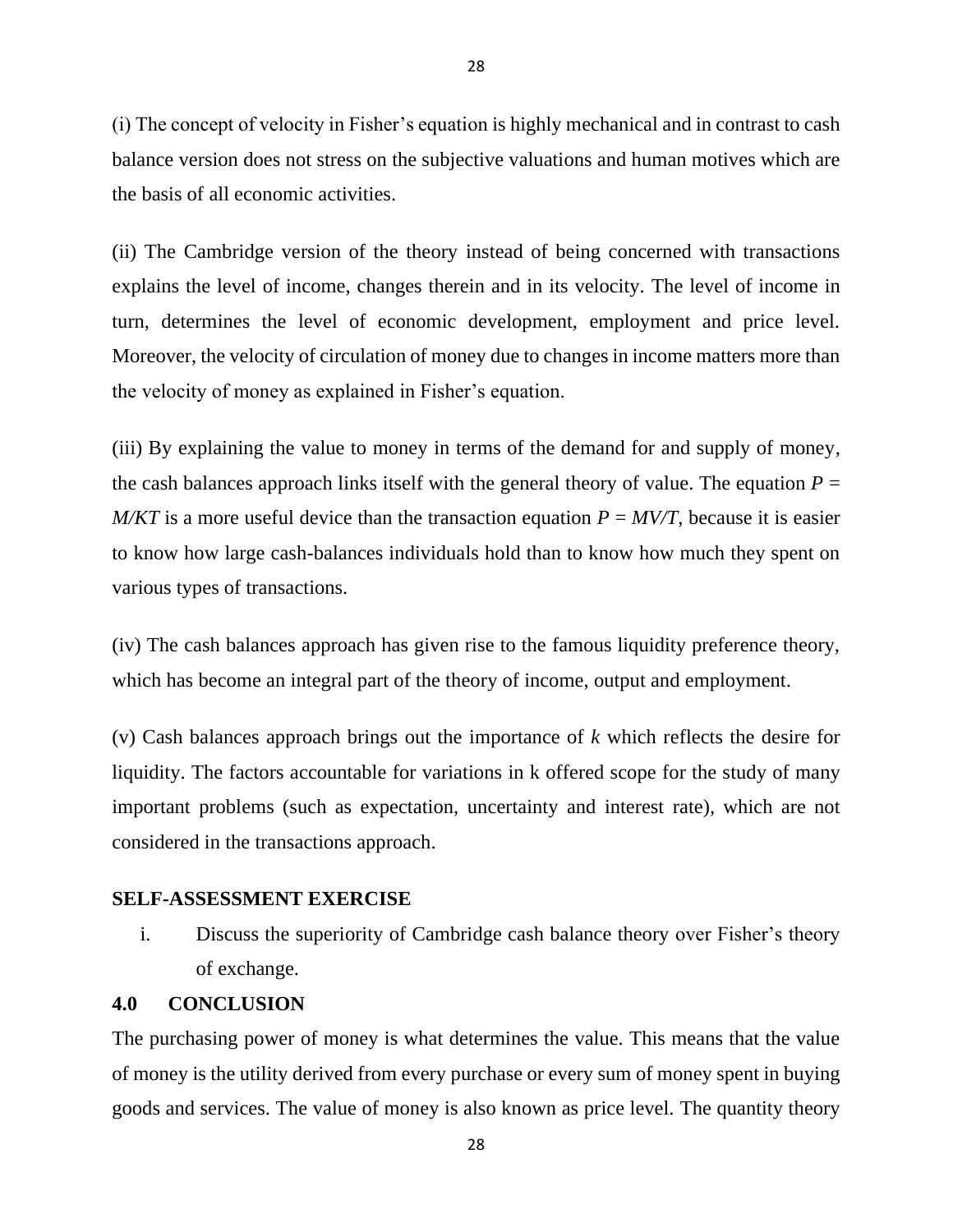of money states that the quantity of money is the main determinant of the value of money. The link between the value of money and the quantity of money is explained in Irving Fisher's equation of exchange  $PT = MV + M'V'$  which equates the demand for money (*PT*) to the supply of money ( $MV + M' V'$ ). Fisher's theory, among others, assumes that demand for money is proportional to the value of transactions and that supply of money is exogenously determined. Fisher's theory of money was critised by some scholars such as Keynes on the ground that his theory is based on unrealistic assumptions. Keynes and his associates does not believe that the relationship between the price level and the quantity of money is direct, rather that they have an indirect relationship through interest rate. Keynes postulated an alternative to fisher's theory known as the cash balance approach which considers money not as a medium of exchange but as a store of value.

### **5.0 SUMMARY**

The value of a commodity means what it can be exchanged for or what it can buy. It means the purchasing power in terms of goods and services in general. Irvin Fisher captures the relationship between value of money and quantity of money in the Quantity Theory Money. The quantity of money says that the level of prices varies directly with the quantity of money. The assumptions of Fisher's theory of exchange is that the transactions velocity of circulation (v) and proportion of money are constant; that P is passive factor in the equation which is affected by the other factors. Despite the relevance of Fisher's equation of exchange, the theory was critised for neglecting the role played by interest rate as a causative factor between money and prices. Moreover, Fisher's theory is static in nature because of its unrealistic assumptions as long-run, full employment, etc., which is not applicable to a modern dynamic economy.

# **6.0 TUTOR-MARKED ASSIGNMENTS**

- i. Explain the Fisher's approach to the relationship between price level and the quantity of money.
- ii. Critically examine Fisher's theory of exchange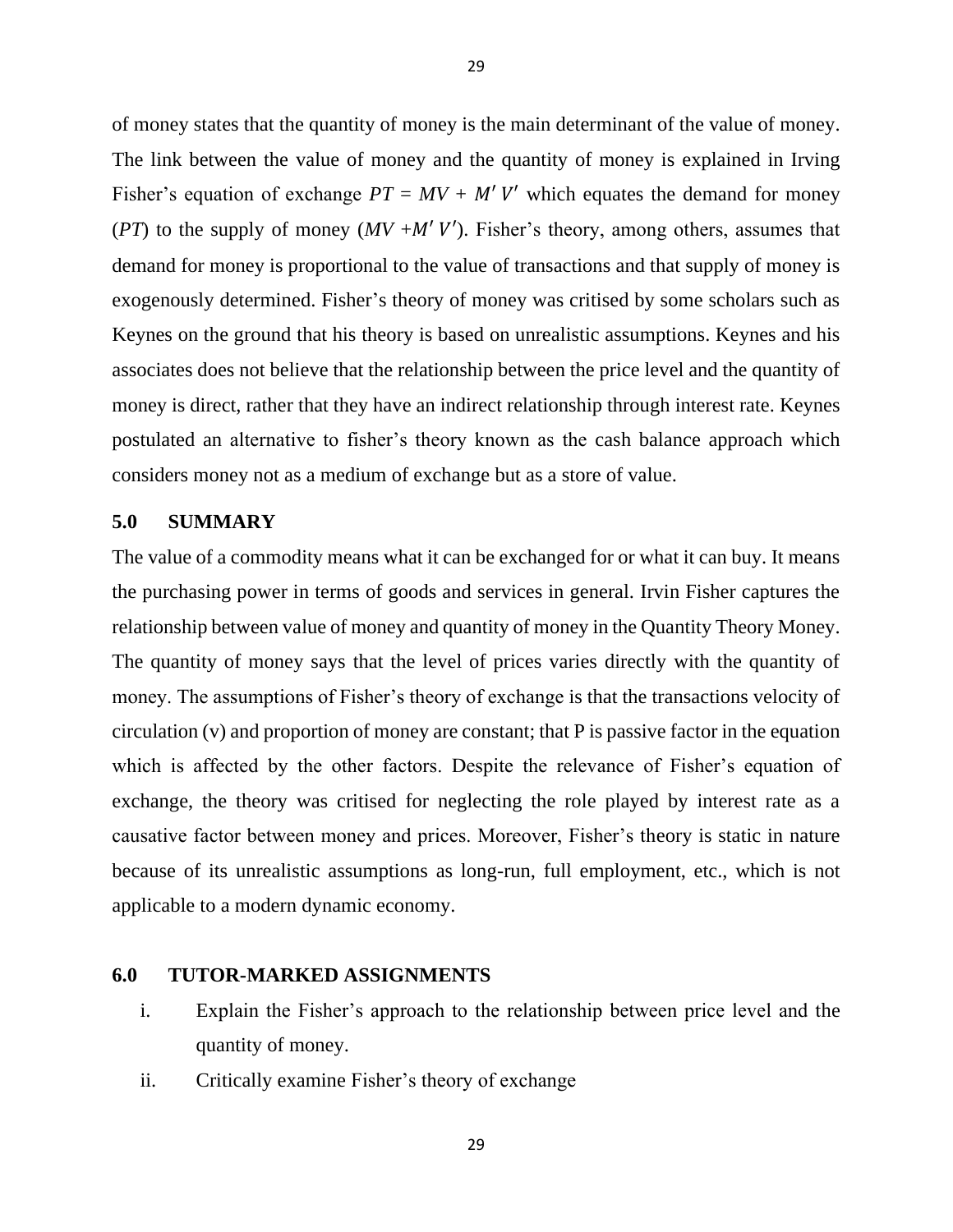- iii. Fisher's equation of exchange is criticized as having unrealistic assumptions that are not applicable to a modern dynamic economy. Discuss
- iv. Explain the Cambridge cash balance form of the quantity theory of money.
- v. Briefly discuss the statement that the Cambridge approach to the quantity theory of money ignored the speculative motive for money.

# **7.0 REFERENCES AND FURTHER READINGS**

Ahuja, H. L. (1980). *Modern economics*. Delhi: S. Chand

König, S. (2001). The evolution of money: From commodity money to e-Money. UNICERT IV Program July 6<sup>th</sup>.

### <http://www.ww.uni-magdeburg.de/fwwdeka/student/arbeiten/009.pdf>

- Metu, A. G. (2018). *Money and Banking Lecture Mimeograph*. Department of Economics, Nnamdi Azikiwe University, Awka
- Tsoulfidis, L. (2008). *Quantity theory of money.* International Encyclopedia of the Social Sciences, 2<sup>nd</sup> edition. Thompson Gale
- Uzonwanne, M. C. (2017). Money and banking**.** In U. R. Ezenekwe, K. O. Obi, M. C. Uzonwanne & C. U. Kalu (Eds). *Principles of economics II.* (164 - 178). Nigeria: Djompol Printers & Publishers.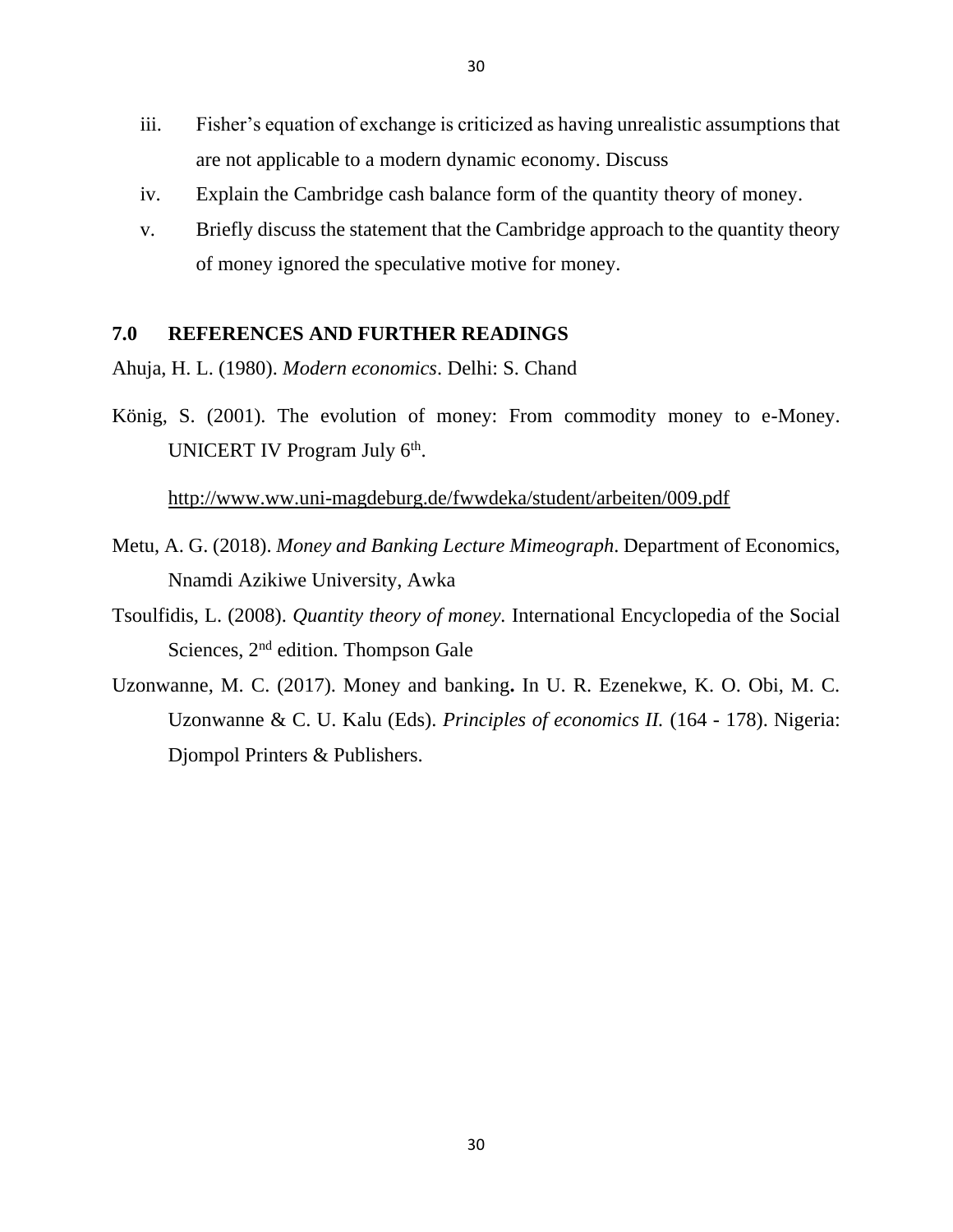# **UNIT 4: MONEY SUPPLY AND MONETARY EQUILIBRIUM**

31

- 1.0 Introduction
- 2.0 Objectives
- 3.0 Main Content
	- 3.1 Meaning and Components of Money Supply
	- 3.2 Determinants of Money Supply
	- 3.3 High-powered Money and Money Multiplier
	- 3.4 Monetary Equilibrium
- 4.0 Conclusion
- 5.0 Summary
- 6.0 Tutor-Marked Assignment
- 7.0 References/Further Readings

# **1.0 INTRODUCTION**

The problem of defining money supply is still associated with a considerable degree of controversy. Generally money supply is taken as the amount of money such as currency and demand deposits in circulation in an economy at any given time. Money supply represents assets for immediate purchasing power. This unit discusses the meaning of money supply, the various components of money supply as well as the determinants of money supply. Equilibrium of money demand and supply is also discussed in this unit.

### **2.0 OBJECTIVES**

By the end of this unit, you should be able to:

- i. Explain the meaning and components of money supply
- ii. Illustrate the determinants of money supply.
- iii. Describe high-powered money as a determinant of money supply
- iv. Enumerate monetary equilibrium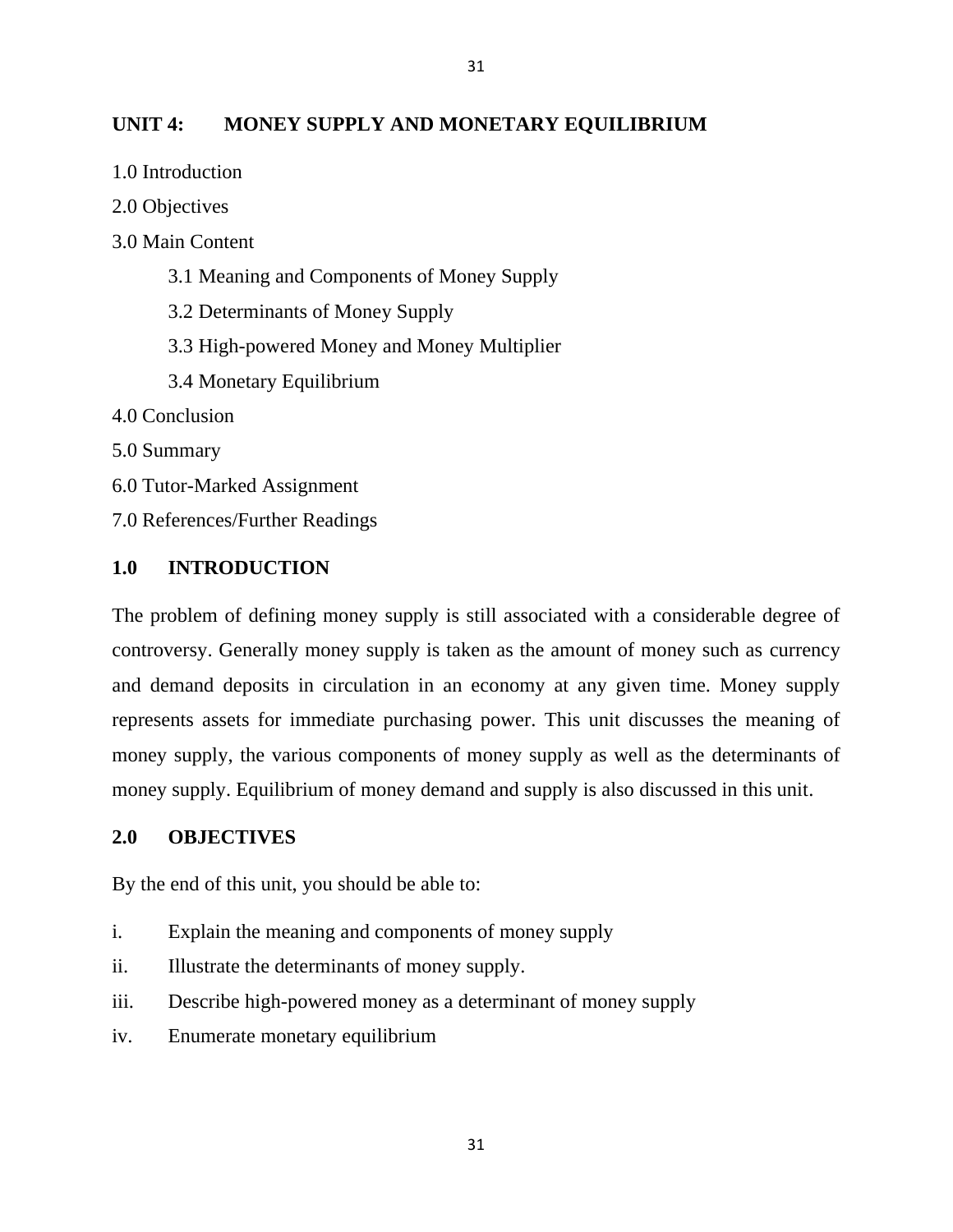#### **3.0 MAIN CONTENT**

# **3.1 Meaning and Components of Money Supply**

#### **3.1.1 What is Money Supply?**

Money supply is widely taken as the total amount of money such as currency and demand deposits in circulation in an economy (Metu, 2018). This means that money supply is the total amount of money in a country at any point. There are three alternative views regarding the definition or measures of money supply. The most common is by the Keynesians which defines money as currency with the public and demand deposits with Deposit Money Banks, hence stressing the medium of exchange functions of money. The demand deposits as well as currency with the public is denoted by  $M_1$  and is referred to as the narrow definition of money supply.

32

The second definition of money supply is associated with the modern quantity theorists such as Friedman. They defined money supply as the number of dollars with the public, the number of dollars deposited with banks and Deposit Money Banks time deposits (Jhingan, 2011). Time deposits refers to fixed deposits in a Deposit Money Banks which earn fixed interest rates and possess liquidity. Friedman's definition of money supply includes both  $M_1$  plus time deposits of Deposit Money Banks. This is characteristics as  $M_2$ . But in Britain broad money is represented by M3. Broad money stresses the store of value function of money and Friedman refers to as temporary abode of purchasing power.

The third definition of money supply is broadest and is associated with Gurley and Shaw (1965) as cited in Jhingan (2011). They include in the supply of money  $M_2$  plus deposits of other credit and financial institutions.

Each of the three definitions of money supply has its shortcoming. For instance, the first definition explains money as a medium of exchange but  $M_1$  is an inferior store of value because it is earned by time deposit. It does not earn rate of interest. If only demand deposit is included in money supply, the central bank will only have narrower control over it. The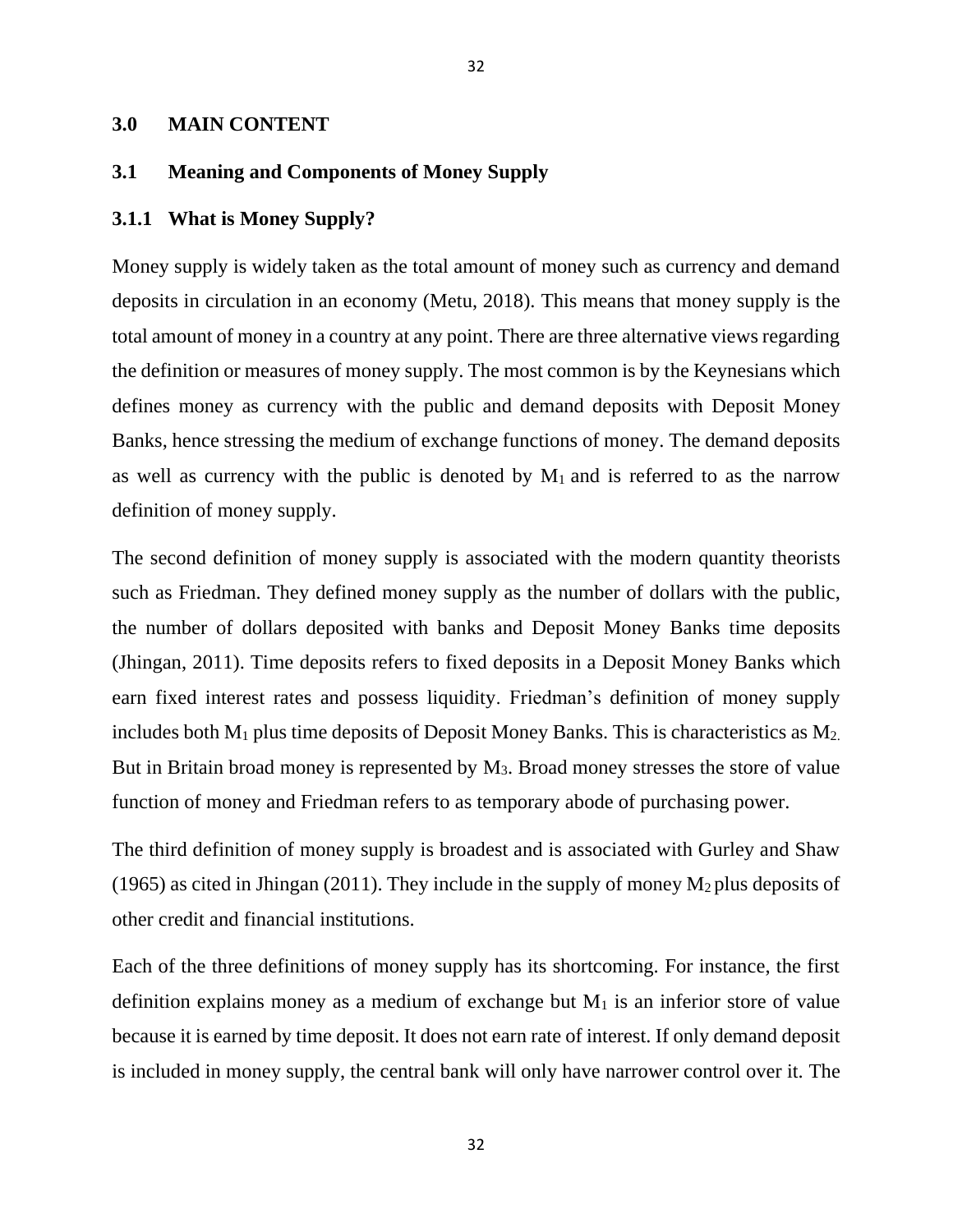third definition explains money supply are highly liquid store of value but the deposits of non-bank financial institution are beyond the control of the central bank.

The second definition is more satisfactory definition of money supply from the point of view of monetary authorities because the central bank can exercise control over a wider area that includes both demand and time deposits held by the Deposit Money Banks.

Central Bank of Nigeria (2006; 2011) defines money supply as comprising narrow and broad money. While Olofin and Salisu (2014) explained money supply as referring to M1, which includes currency in circulation plus demand deposits; or  $M_2$ , which includes  $M_1$ and time deposits; or possibly M3, which further embraces deposits of non-bank institutions or financial intermediaries.

### **3.1.2 Components of Money Supply**

The constituent of money has evolved over times through the conduct of transactions in the economy. In modern times money is made up of cash (notes and coins), demand deposits (DD) and other deposit balances (CBN, 2011) quite different from precious metals (gold and silver) that were initially used as means of exchange or for payment. The cash components consist of balances held in vaults of deposit money banks (DMBs) and the notes and coins in circulation with the public. The demand deposits consist of current/cheque accounts held in deposit money banks that can be withdrawn on demand. Other deposit balances consist of time, savings and foreign currency. These components constitute money supply in a country at any point in time depending on the level of development and of financial infrastructure and its deployment.

Different countries have different measures of money supply depending on how developed their financial system is. This measure of money supply is very important in monetary management because it is a measure used by central banks to control money supply. For instance, in Nigeria, the different measures of money supply known as monetary aggregates include: narrow money, broad money and monetary base (CBN, 2016).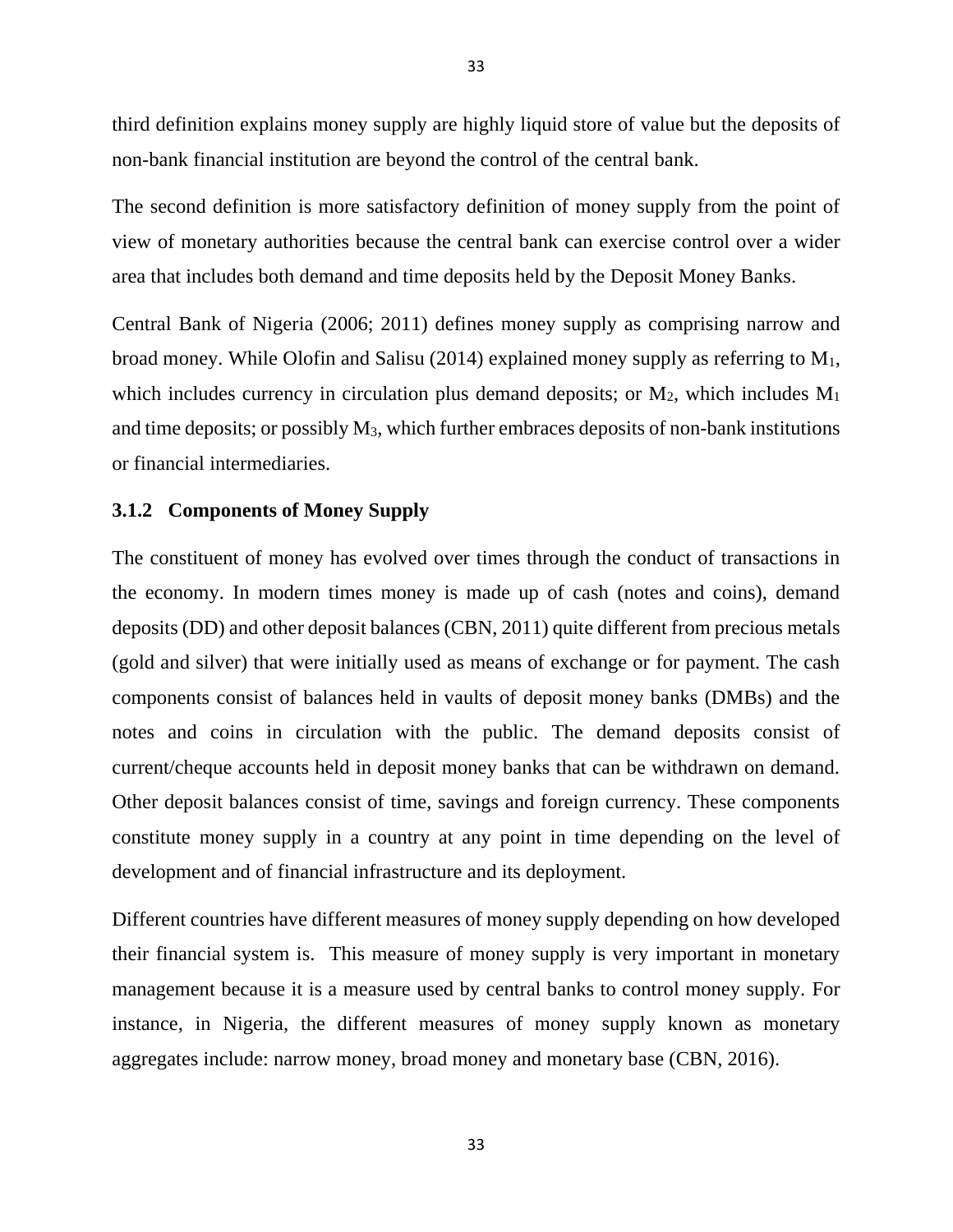Narrow money  $(M_1)$  is defined to include all currencies in circulation  $(C)$  and demand deposits (DD) of belonging to different households and businesses with Deposit Money Banks. In other words,  $M_1$  is the sum of all paper notes and coins in circulation and balances in current accounts used for effecting payments. It is expressed in a simple equation as:

$$
M_{I} = C + DD \tag{1.16}
$$

Broad money  $(M_2)$  on the other hand consists of the components of narrow money, time deposits (TD) and savings deposits (SD) with DMBs. It is expressed as:

$$
M_2 = C + DD + TD + SD \tag{1.17}
$$

$$
Or \t M2 = M1 + TD + SD \t(1.18)
$$

Savings and time deposits are also called near or quasi-money (CBN, 2016)

The monetary base, also known as the base money, high-powered money or reserve money, is the sum of currency outside banks, currency in the vault of DMBs and cash reserves of DMBs with the central bank (R). The sum of the currency outside banks and currency in vault of DMBs is called currency in circulation (C). The monetary base is the most liquid measure of money supply and the lowest classification of money, often denoted as  $M_0$ . The monetary base is expressed as;

$$
M_0 = R + C \tag{1.19}
$$

For example, assuming N<sub>20</sub> billion is deposits from DMBs in the central bank and N<sub>600</sub> million is circulation in public, then the monetary base for Nigeria will be No. 6 billion. The central bank can control the monetary base because some of its components (bank reserves) are directly under the central bank's control.

In some countries, money supply goes beyond the  $M_2$ , for instance in the United States of America and Canada, there is  $M_3$ , which includes  $M_2$  plus large time deposits, shares in money market, large denomination term repurchase agreements, mutual funds owned by institutional investors and some Eurodollar deposits (CBN, 2016). For the United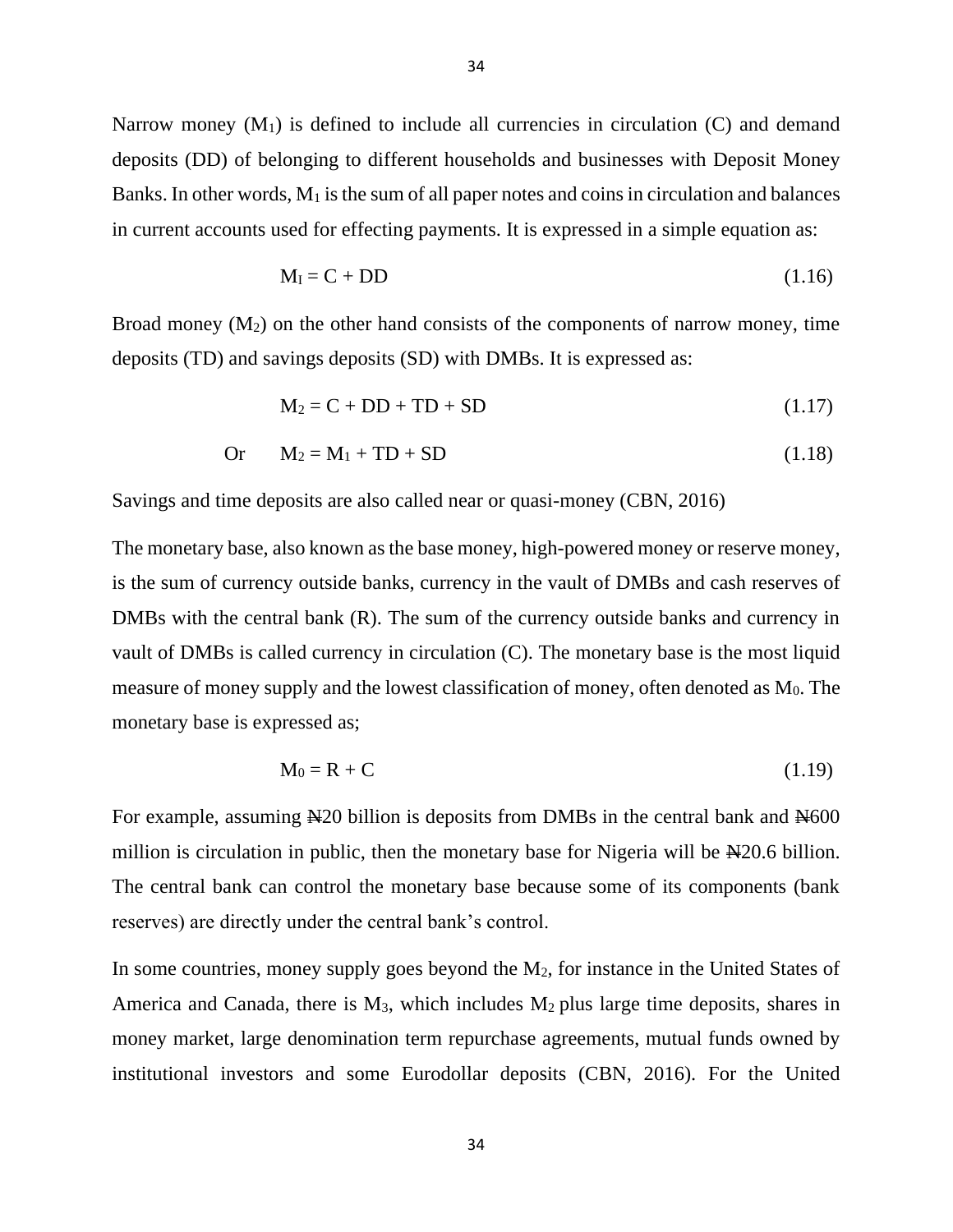Kingdom, there is M4 which include currency plus sterling deposits at the central bank, other banks and building societies held by UK residents (Handa, 2009).

# **Nominal and Real Money Supply**

Nominal money supply is measured in monetary units and it is assumed that the monetary authorities control only the nominal amount of money which is made available to the public. Real money supply is a country's nominal money supply adjusted for inflation. It explains the real purchasing power of the existing stock. Real money supply is calculated by deflating the nominal money supply by price index. For example if the nominal money supply in a country was  $\mathbb{N}10,000$ m in 1990 and it increased to  $\mathbb{N}12,000$ m in 1998 and the retail price index for 1998  $\frac{1998}{1990}$  = 100 0r base year); then the real money supply in 1998 is

Nominal Money supply  
\n*Retail price index*  
\n
$$
= \text{Al2, } 000/\text{Al240} = \text{Al5, } 000
$$
\n(1.20)

Therefore the real money supply is  $\mathbb{H}$ 5, 000 even though nominal money supply increased by  $N2$ , 000m.

# **SELF-ASSESSMENT EXERCISES**

- i. What is money supply?
- ii. Explain the various components of money supply
- iii. What are the components of broad money

### **3.2 Determinants of Money Supply**

Money supply is determined exogenously by the central bank and endogenously by changes in the economic activities that affects people's desire to hold money rather than depositing them with DMBs. Money supply is influenced by the following factors: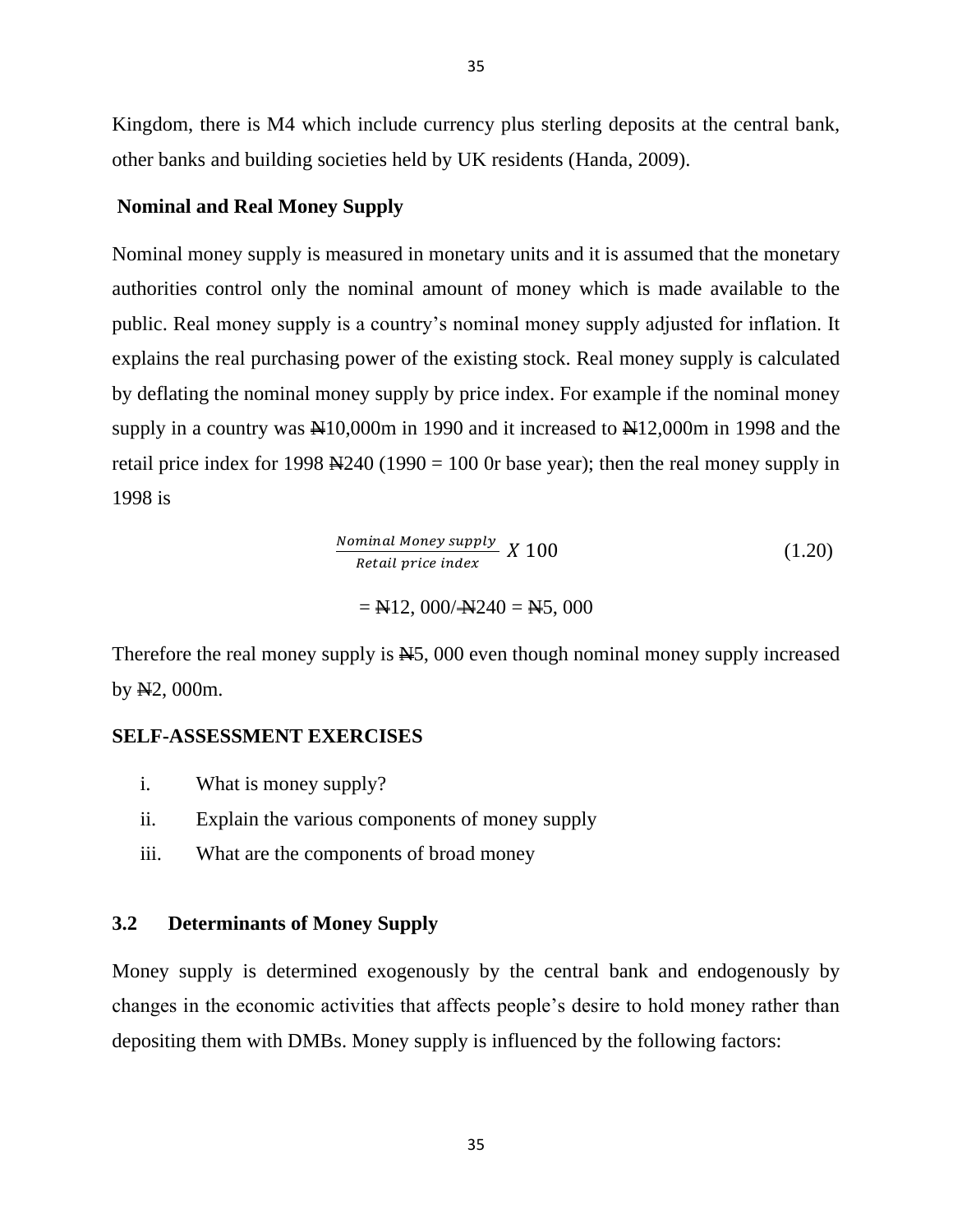**(i). The Required Reserve Ratio: -** This is the minimum cash reserve ratio or reserve deposit ratio. The RR, is the ratio of cash to current and time deposit liabilities determined by law. Every commercial bank is required by law to keep a certain percentage of this liabilities in the form of deposits with the central bank. An increase (decrease) in the required reserve ratio reduces (increases) the supply of money. Notes and cash held by Deposit Money Banks are not included in the minimum required reserve ratio.

**(ii). The Level of Bank Reserves**: - Commercial bank reserves consist of reserves on deposits with the central bank and currency in their vaults. The central bank requires all Deposit Money Banks to hold reserves equal to a fixed percentage of both time and demand deposits, which is called required or legal minimum reserves. Required reserves (RR) are determined by required reserve ratio (RRr) and the level of deposits (D) of a DMB. Assuming deposits amount to N8 million and required reserve ratio is 20%, then the required reserves will be 20%  $*$  80 =  $\text{\#}1$ .6million. If the reserve ratio is reduced or increased, the required reserve will also reduce or increase as the case may be. Hence the lower the reserve ratio, the lower the required reserves to be kept by a bank, and vice versa. Although, it is the excess reserves (ER) of DMBs that influence the size of its deposit liabilities. The central banks influences DMBs reserves using open market operations and discount rate policy which are expected to supplement each other for effective money supply.

(a). Open market operation is the purchase and sale of government securities and other types of assets such as bonds, bills, etc., in the open market (Jhingan, 2011). When the central bank buys or sells securities in the open market, the level of bank reserves expands or contracts. The purchase of securities by the central bank is paid for with cheques, and when the cheques are deposited with Deposit Money Banks, it increase the level of bank reserves. The opposite is the case when government sells securities to the bank, the bank reserves reduces because depositors withdraw fund to pay for the securities.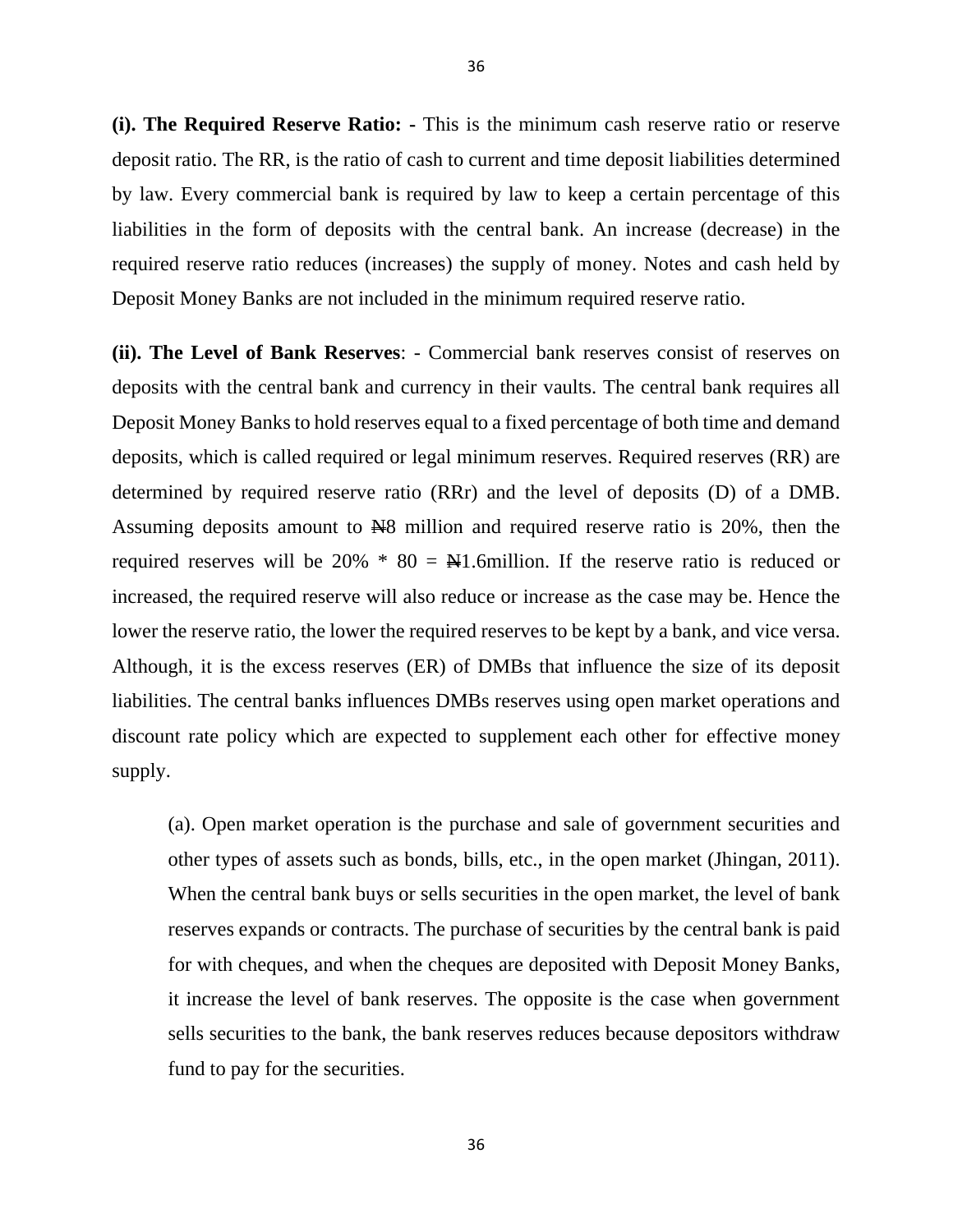(b). Discount rate affect money supply by influencing the cost and supply of bank credit to Deposit Money Banks. Bank rate (interest rate or discount rate) is the rate at which Deposit Money Banks borrow from the central bank. A high discount rate means that Deposit Money Banks will get less amount from the central bank. The Deposit Money Banks then raise their own rate of lending to the public thereby making advances dearer for them. This will reduce the level of bank reserves caused by high interest rate. The opposite is the case when bank rate is lowered. It expands credit and increase bank reserves.

**(iii).** P**ublic's desire to hold currency and deposits:** – Peoples' desire to hold currency instead of depositing it with DMBs also determines the level of money supply in an economy. Money supply will increase when people decide to keep deposits with DMBs than when they keep cash. This is because deposit with banks helps them to create more money. But if people decide to hold their money in cash it will reduce bank's ability to create money and money supply will be low.

**(iv). High Powered money:** - High powered money is the sum of DMBs reserves and currency (notes and coins) held by public (Jhingan, 2011). The supply of money varies directly with changes in the monetary base and inversely with the currency and reserve ratios. High powered money is the base for the expansion of bank deposits and creation of money supply.

**(v).** Money supply is also determined by income, interest rates and other factors which changes the proportion of money balances that the public holds as cash. Changes in business activity can change the behaviour of banks and the public which in turn affect money supply. Therefore, money supply is controlled both exogenously and endogenously.

### **SELF-ASSESSMENT EXERCISES**

- i. Identify the determinants of money supply.
- ii. Describe how the level of reserve requirement can be used to influence money supply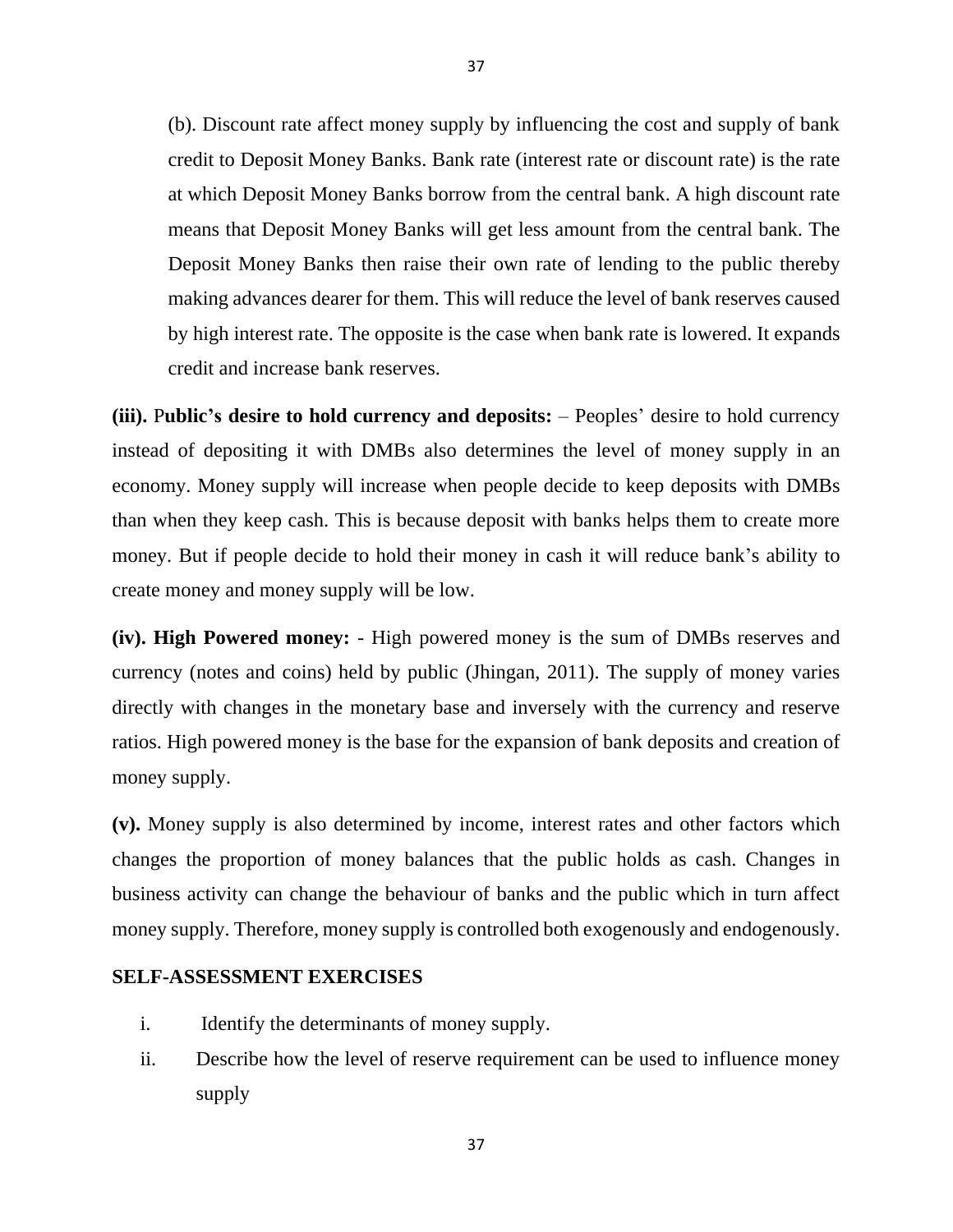### **3.3 High-Powered Money and Money Multiplier**

It has become a common practice to explain the determinants of the money supply in terms of high-powered money or monetary base. High -powered money is defined as the sum of DMBs reserves and currency (notes and coins) held by the public and is the base for the expansion of bank deposits as well as creation of the money supply (McCallum, 1989). The supply of money varies directly with changes in the monetary base, and inversely with the currency and reserve ratios. Thus high-powered money is expressed as:

38

$$
H = C + RR + ER \tag{1.21}
$$

Where, *С* represents currency, *RR* the required reserves and *ER* the excess reserves.

Deposit money bank's required reserves depend upon its deposits, although banks usually hold reserves in excess of their required reserves. Banks always maintain excess reserves in order to meet unexpected cash withdrawals or adverse clearing balances. Money supply is thus determined by the required reserve ratio and the excess reserve ratio of DMBs. The required reserve ratio (*RRr*) is the ratio of required reserves to deposits (*RR/D*), and the excess reserve ratio (*ERr*) is the ratio or excess reserves to deposits (*ER/D*).

Another component of high-powered money is currency held by the public and the ratio is expressed as a proportion of bank deposits  $C$ /- $(C/D)$ , where C is the currency and D deposits.

The money supply (*M*) consists of deposits of Deposit Money Banks (*D*) and currency (*C*) held by the public. Thus, the supply of money is expressed as:

$$
M = D + C \tag{1.22}
$$

High-power money (*H*) (or monetary base) consists of currency held by the public (*C*) plus required reserves (*RR*) and excess reserves of Deposit Money Banks. Thus, high-powered money is:

$$
H = C + RR + ER \tag{1.23}
$$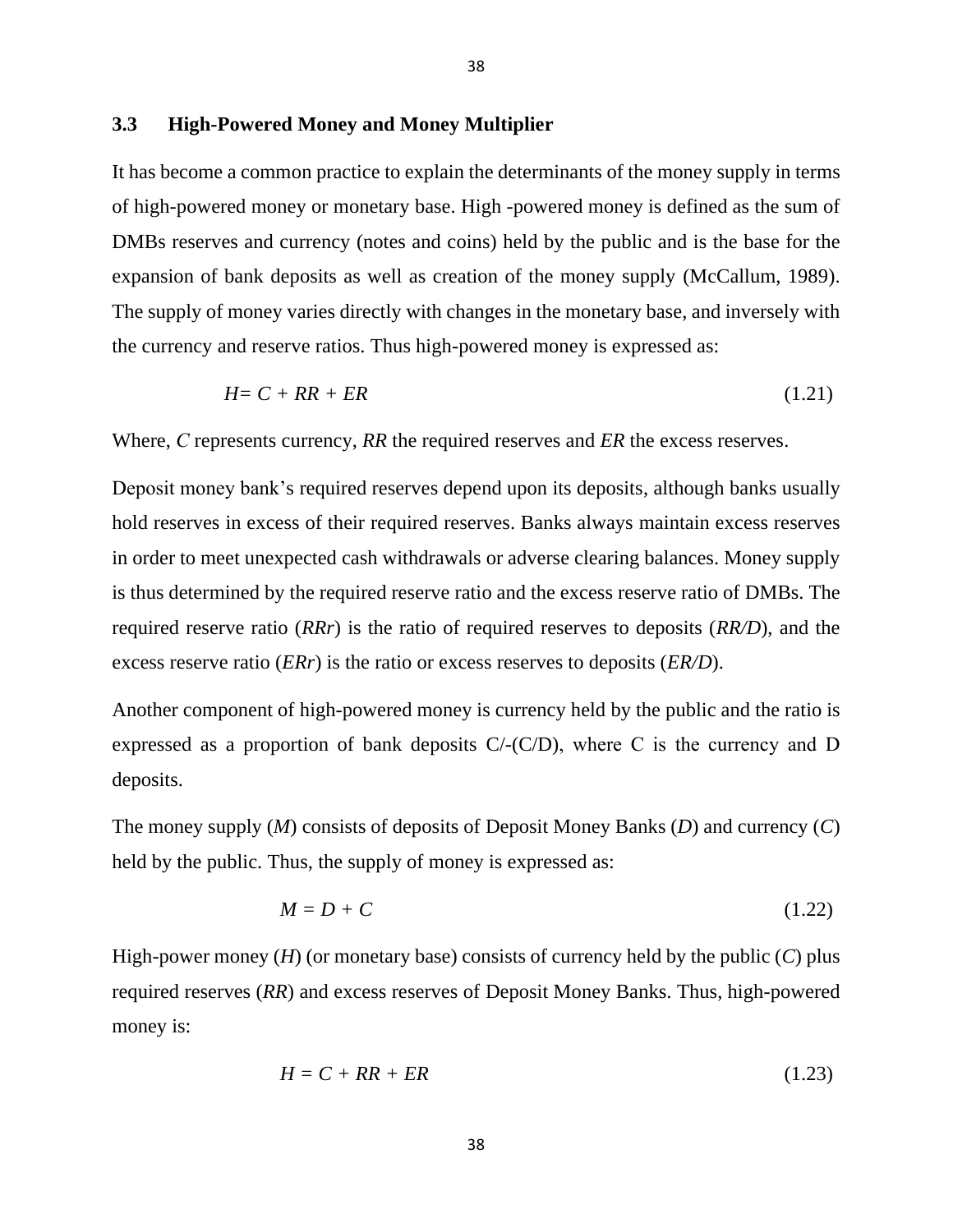The relation between M and H can be expressed as the ratio of M to H. So divide equation (1.22) by (1.243:

$$
\frac{M}{H} = \frac{D + C}{C + RR + ER} \tag{1.24}
$$

Divide the numerator and denominator of the right of Equation (1.24) by D

$$
\frac{M}{H} = \frac{\frac{D}{D} + \frac{C}{D}}{\frac{C}{D} + \frac{RR}{D} + \frac{ER}{D}}
$$
 or 
$$
\frac{M}{H} = \frac{1 + \frac{C}{D}}{\frac{C}{D} + \frac{RR}{D} + \frac{ER}{D}}
$$
 (1.25)

Substitute *Cr* for  $\frac{c}{D}$ , *RRr* for  $\frac{RR}{D}$  and *ERr* for  $\frac{ER}{D}$ , Equation (1.25) becomes:

$$
\frac{M}{H} = \frac{1+Cr}{Cr+RRr+ERr} \tag{1.26}
$$

High-powered money is represented as:  $H = \frac{Cr + RRT + ERT}{r}$  $1+Cr$ (1.27)

While money supply is: 
$$
M = \frac{1+Cr}{Cr+RRr+ERr} \times H
$$
 (1.28)

Equation (1.28) expresses money supply in terms of four determinants: *H, Cr, RRr* and *ERr.* According to the equation, the higher the supply of high-powered money, the higher the money supply. Also, the higher the currency ratio (*Cr*), the reserve ratio (*RRr*) and excess reserve ratio (*ERr*), the lower the money supply, and vice versa.

The quotient of Equation (1.28) is the money multiplier *m*. The money multiplier refers to how an initial deposit can lead to a greater final increase in the total money supply. It represents the largest degree to which money supply is influenced by changes in the quantity of deposits. Therefore:

$$
m = \frac{1+Cr}{Cr+RRr+ERr} \tag{1.29}
$$

This means that the size of the money multiplier is determined by currency ratio (*Cr*) of the public, the required reserve ratio (*RRr*) at the central bank and excess reserve ratio (*ERr*) of DMBs. The money multiplier and money supply are negatively related to the currency ratio (Cr), the required reserve ratio (RRr) and excess reserve ratio (ERr). As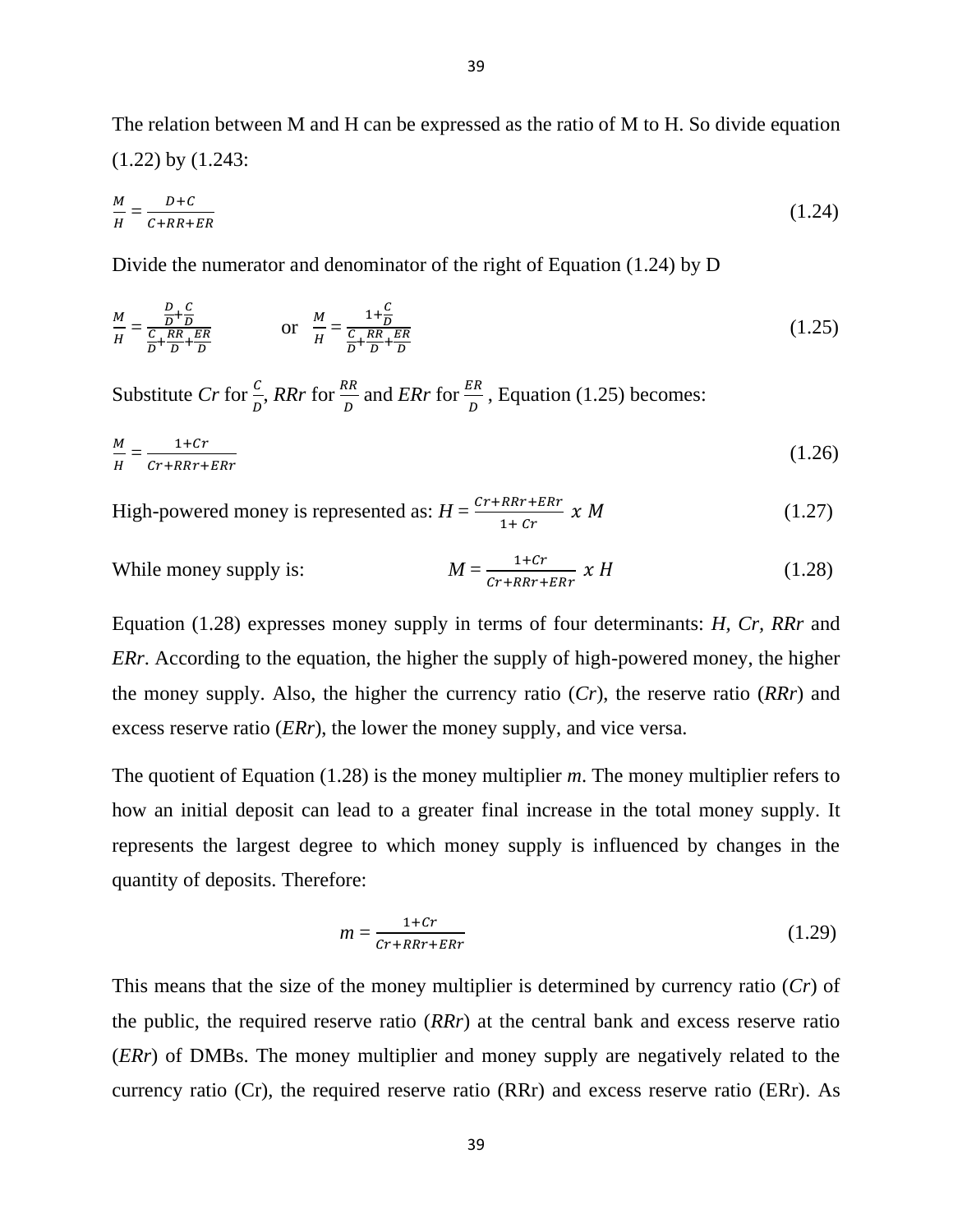these ratios rise, money supply falls. But, money supply increases as the multiplier rises and monetary base increases with money supply (McCallum, 1989).

The high-powered money is the ultimate base of a nation's money supply and is directly controllable by the central bank. The money multiplier times the high-powered money always equals the money supply, i.e. M=mH. This explains how much new money that will be created by the banking system for a given increase in the high-powered money. The monetary authority (central bank) through its policy affects excess reserves and the highpowered money identically. For instance, the high-powered money rises in the form of excess reserves of banks if the central bank makes open market purchases. Therefore, an increase in money supply results from the banking system and creates new money on the basis of its newly acquired excess reserves. Thus, explains that the monetary authorities can control the money supply through changing the high-powered money or the money multiplier.

### **SELF-ASSESSMENT EXERCISE**

i. Highlight the theory of money supply and high powered money**.**

### **3.4 Monetary Equilibrium**

Monetary equilibrium describes a condition under which actual money balances are equal to desired money balances. The central foundation of monetary equilibrium is the role of money as a medium of exchange. Hendrickson (2012) suggest that money's unique role as a medium of exchange means that changes in the demand for money will reverberate throughout all markets. Hence, increases in the demand for money will cause reductions in spending across markets. And it is the position of monetary equilibrium theory that these reductions in spending are welfare-reducing and that corresponding changes in the money supply can improve welfare. The equilibrium at the money market is reached when the quantity of money demanded and supplied becomes equal to the rate of interest (CBN, 2015). That is, when  $Md = Ms$ . The equilibrium corresponds to the point E in the figure below where there is an interaction of Md and Ms Curves.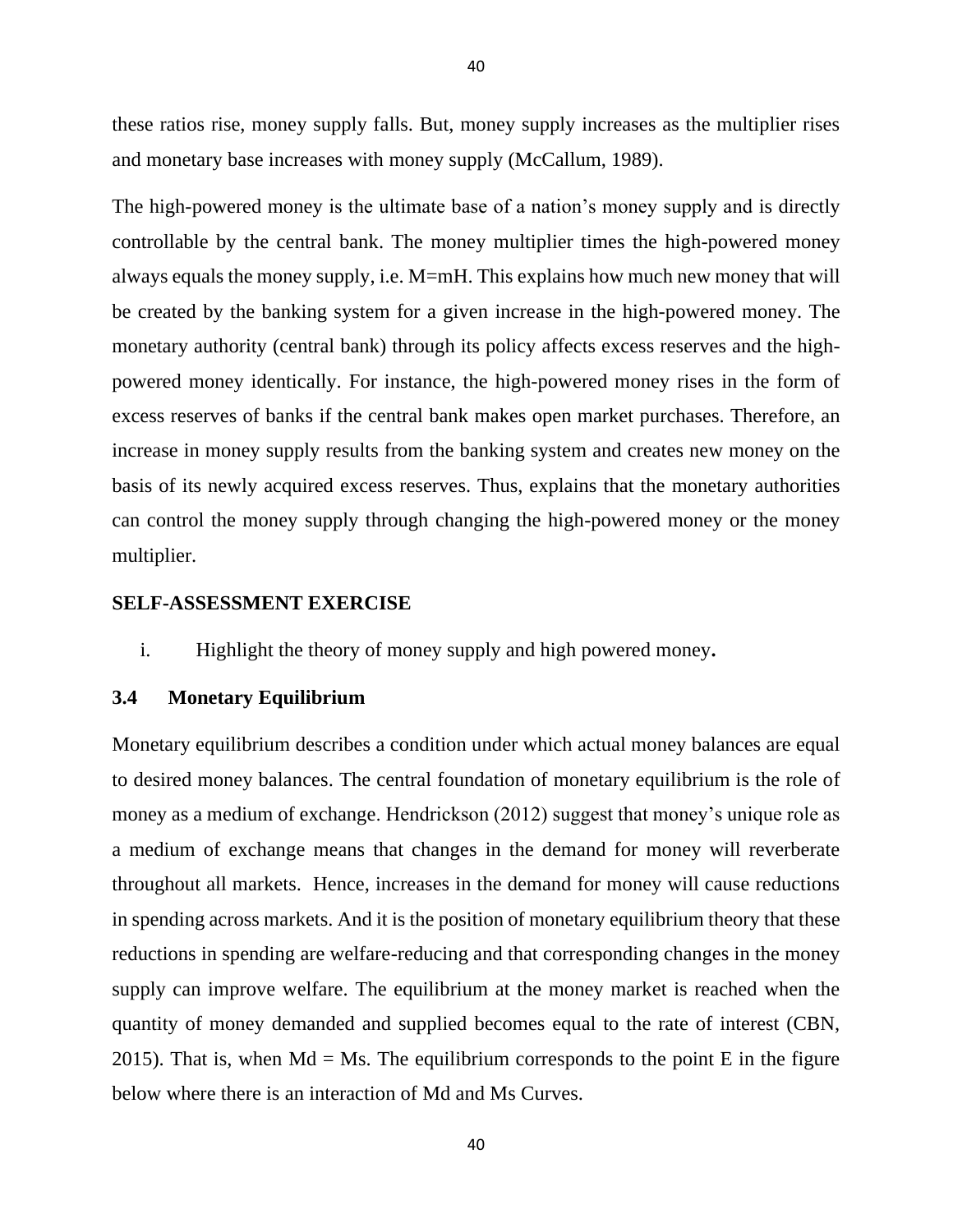

Figure 2: Equilibrium in the Money Market Source: Olofin and Salisu (2014)

41

Figure 2 shows the equilibrium market rate of interest (i\*) which is sustainable in the money market given demand and supply of money. Any other rate can be temporary sustained while the demand for money adjust to return the rate of interest back to the equilibrium rate **i\***. For instance, when interest rate falls to **i"**, there will be excess demand for money. People will want to hold more cash as they expect that rise in interest rate will lead to fall in the price of bonds or value of interest yielding assets. As people sell their bonds in preference for cash holdings, the prices of bonds and interest rate rises until equilibrium is restored at interest rate **i\***. Likewise, at a high interest rate **i'**, there is excess supply of money. If the price of bonds are lower than the market can sustain. Hence people would expect that the rate of interest would fall, the price of bonds would rise. It would be profitable to want to purchase bonds instead of holding cash. As the demand for bonds increases, the price rises and the rate of interest falls. This will continue till the rate of interest is restored back to equilibrium at point i\*.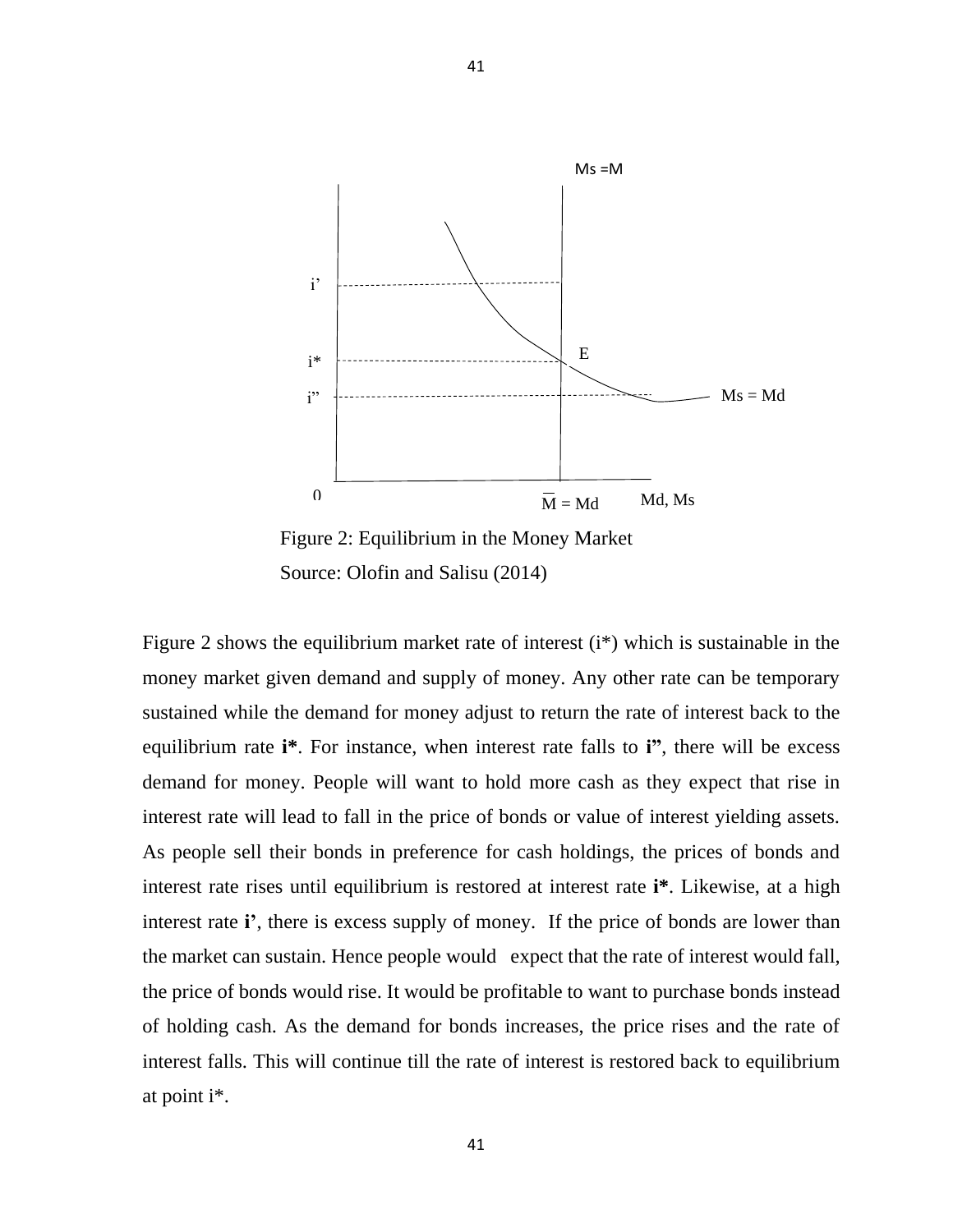#### **SELF-ASSESSMENT EXERCISE**

i. Use a graph to illustrate monetary equilibrium

#### **4.0 CONCLUSION**

Money supply is the total amount of money in circulation in a given economy at a given time. Money supply and credit are inversely related to each other. Total money supply in Nigeria consists of narrow money and broad money. When money supply increases, a part of it is saved in banks depending upon the depositor's propensity to save. The savings becomes deposits of Deposit Money Banks who in turn lend out after meeting the required reserve stipulated by law. They rate of money supply in an economy are determined by the monetary authorities, DMBs and behaviour of the public. They common practice to explain the determinants of money supply in terms of high-powered money or monetary base.

# **5.0 SUMMARY**

In this unit, we discussed the meaning, components and determinants of money supply in an economy. Money supply in Nigeria is explained as both narrow money  $(M_1)$  and broad money  $(M_2)$ . The components of narrow money are currency outside banks and demand deposits. The components of broad money are  $M_1$  plus quasi money. The determinants of money supply include; income, interest rate, the level of bank reserve and required reserve ratios. The main determinant on money supply is high-powered which is defined as the sum of DMBs reserves and currency (notes and coins) held by the public. It is the base for the expansion of bank deposits as well as creation of the money supply in an economy. Monetary equilibrium is achieved at the point of interest rate where demand for money is equal to supply of money, that is Ms =Md.

### **6.0. TUTOR-MARKED ASSIGNMENTS**

i. Discuss the meaning and components of money supply.

42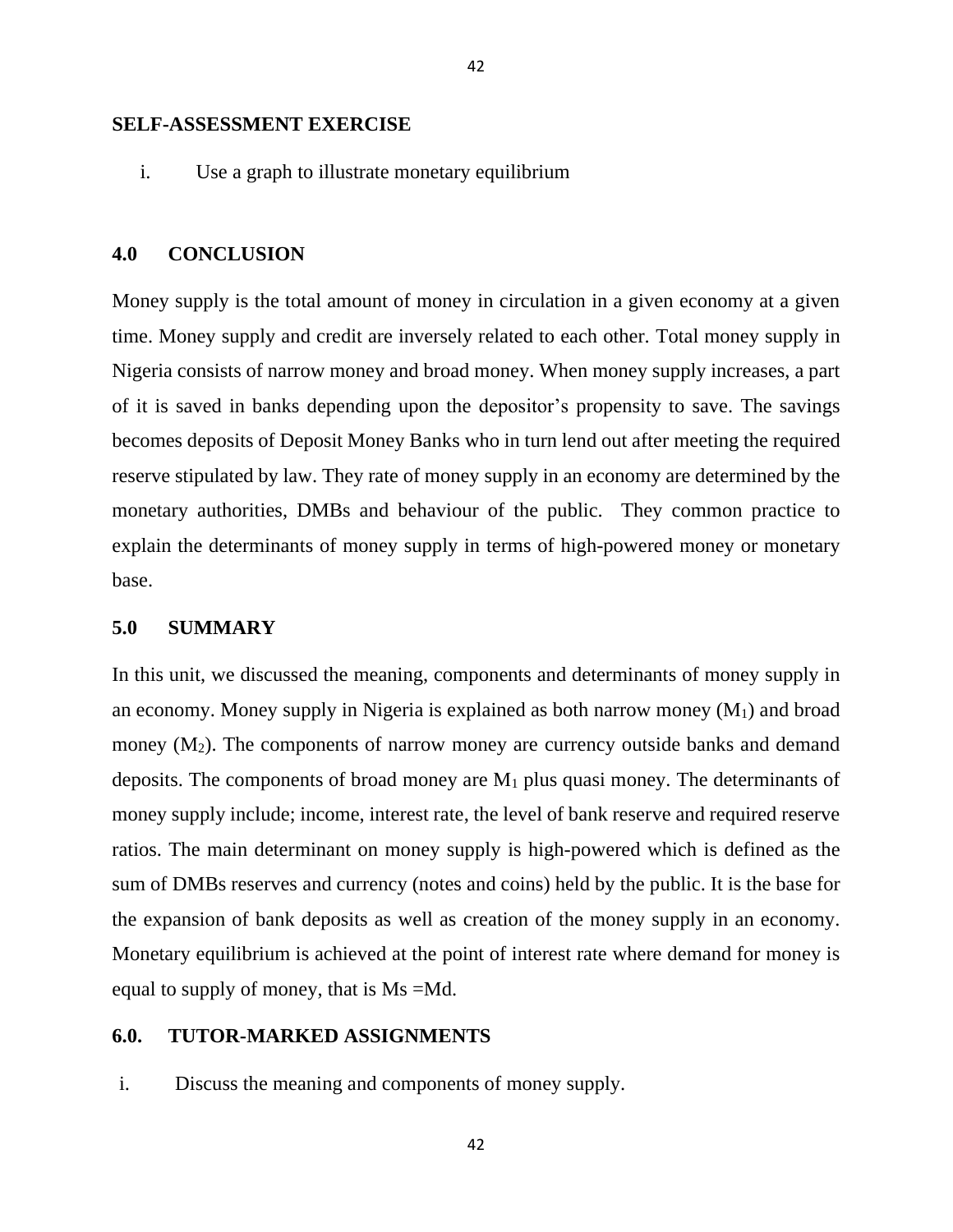- ii. Discuss the theory of high-powered money as a determinant of money supply
- iii. Explain the various measures of money supply adopted by the CBN

# **7.0 REFERENCES/FURTHER READING**

- Central Bank of Nigeria (2006). Monetary policy series. *CBN/MPD/Series/01/2006*. Central Bank of Nigeria
- Central Bank of Nigeria (2011). *Understanding monetary policy series 1: What is monetary policy? CBN/MPD/Series/01/2011*. Central Bank of Nigeria
- Central Bank of Nigeria (2015). Monetary sector model for Nigeria [https://www.cbn.gov.ng/out/2015/rsd/monetary%20sector%20model%20for%20ni](https://www.cbn.gov.ng/out/2015/rsd/monetary%20sector%20model%20for%20ni%09geria.pdf) [geria.pdf](https://www.cbn.gov.ng/out/2015/rsd/monetary%20sector%20model%20for%20ni%09geria.pdf)
- Central Bank of Nigeria (2016). Monetary policy. *Education in Economics Series*  [https://www.cbn.gov.ng/out/2017/rsd/cbn%20education%20in%20economics%20](https://www.cbn.gov.ng/out/2017/rsd/cbn%20education%20in%20economics%20%09series%20no.%202%25monetary%20policy.pdf) [series%20no.%202%monetary%20policy.pdf](https://www.cbn.gov.ng/out/2017/rsd/cbn%20education%20in%20economics%20%09series%20no.%202%25monetary%20policy.pdf)
- Crockett, A. (1979) Monetary Theory: Policy and Institutions. Thomas Nelson & Sons.
- Cuthbertson, K. (1985). The Supply and Demand for Money. Basil Blackwell.
- Dornbusch, R., Fisher, S. & Kearney, C. (1996). *Macroeconomics*. Sydney: The McGraw-Hill Companies, Inc.
- Handa, J. (2009). *Monetary economics, 2nd edition*. London: Routledge
- Hendrickson, J. R. (2012). Monetary equilibrium. The Review of Austrian Economics, 28, 53-73.<https://doi.org/10.1007/s1138-012-0190-8>
- McCallum, B. T. (1989). *Monetary economics: Theory and policy*. California: Macmillan Pub Co.
- Uzonwanne, M. C. (2017). Money and banking**.** In U. R. Ezenekwe, K. O. Obi, M. C. Uzonwanne & C. U. Kalu (Eds). *Principles of economics II.* (164 - 178). Nigeria: Djompol Printers & Publishers.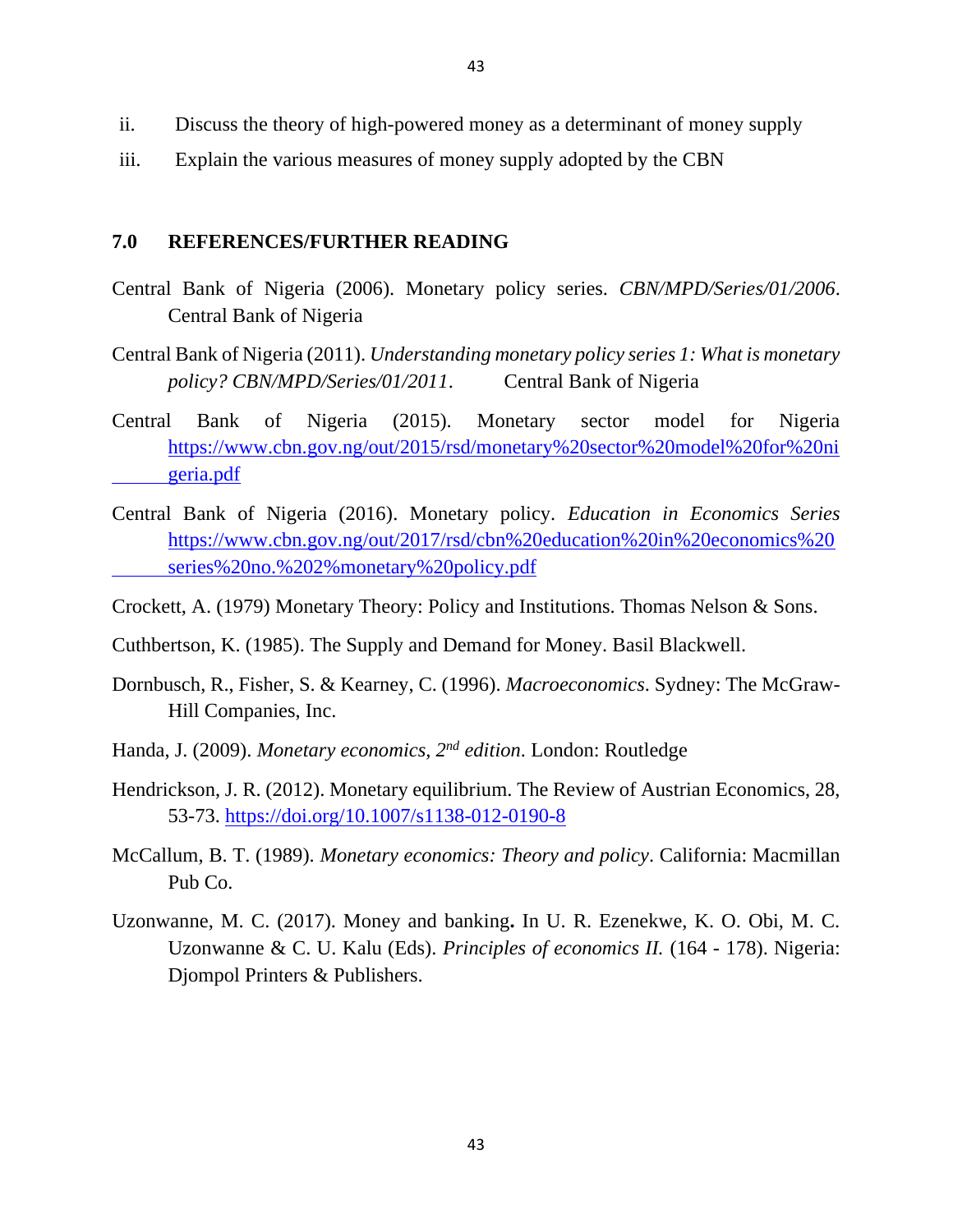# **MODULE 2: MONETARY POLICY ANALYSIS**

44

- Unit 1: Monetary and Fiscal Policies
- Unit 2: Nigerian Monetary Policy Targets
- Unit 3: Balance of Payments Account
- Unit 4: Monetary Policy and Economic Stabilisation

# **UNIT 1: MONETARY AND FISCAL POLICIES**

# **CONTENTS**

1.0 Introduction

2.0Objectives

3.0Main Contents

- 3.1Meaning, Objectives and Instruments of Monetary Policy
- 3.2 Objectives and Instruments of Fiscal Policy
- 3.3 Monetary and Fiscal Policy Coordination
- 4.0Conclusion
- 5.0Summary
- 6.0Tutor-Marked Assignments
- 7.0References/Further Readings.

# **1.0 INTRODUCTION**

Government policy is expressed through its borrowing and expenditures. In this unit we discuss two major types of government policy that can affect the financial sector of an economy and be used to regulate the economy. The main goal of both monetary and fiscal policy is normally the creation of an economic environment that will lead to stable growth, hence the need for coordination of both policies.

# **2.0 OBJECTIVES**

By the end of this unit, you should be able to:

i. Explain the meaning and objectives of monetary policy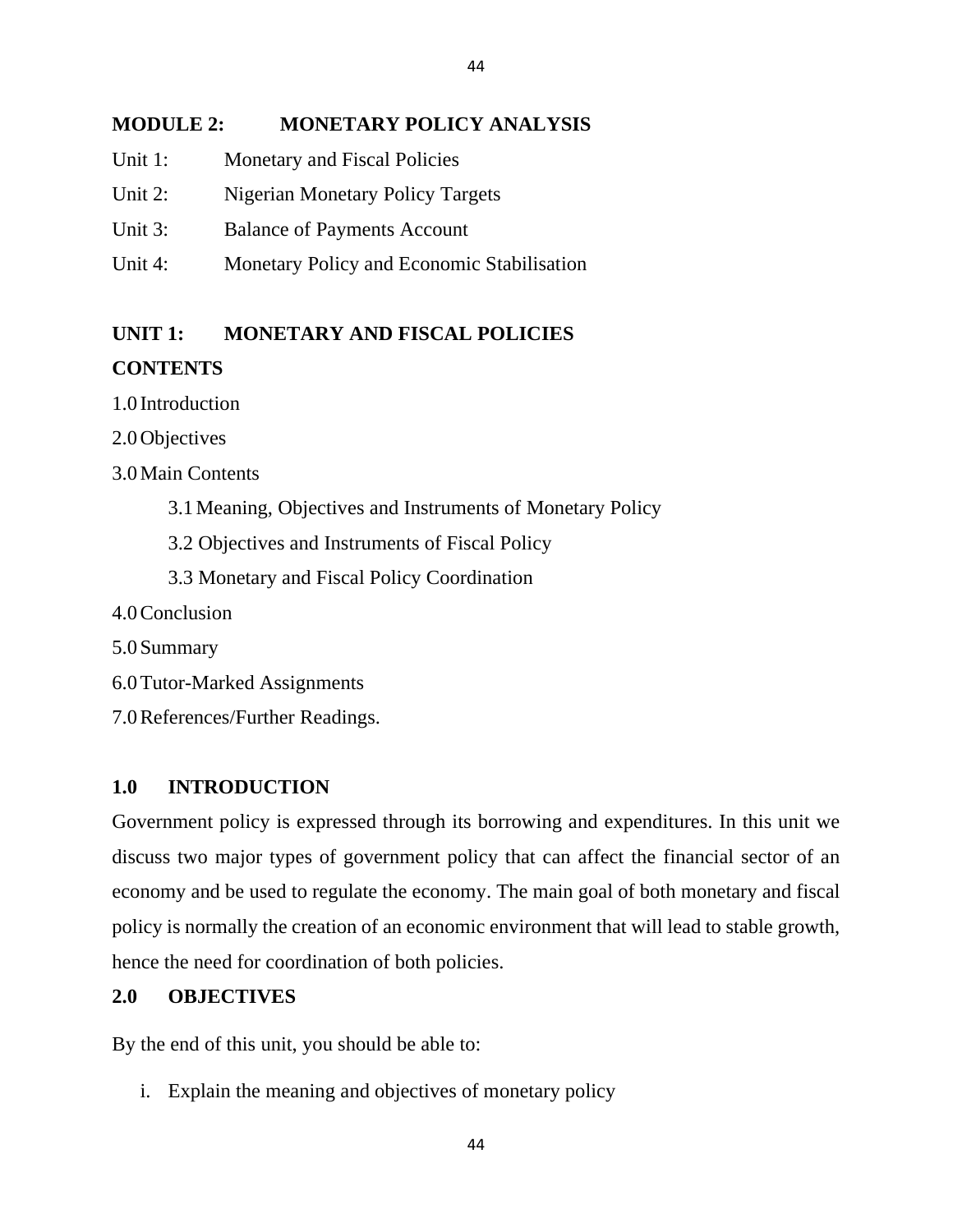- ii. Identify the instruments of monetary policy
- iii. Discuss the meaning and objectives of fiscal policy
- iv. Enumerate the need for monetary and fiscal policy coordination

45

### **3.0 MAIN CONTENT**

### **3.1 Meaning, Objectives and Instruments of Monetary Policy**

### **3.1.1 Meaning of Monetary Policy**

Monetary policy refers to the specific actions designed and implemented by the central bank to regulate and control the value, supply and cost of money and credit in an economy with a view to achieving government's macroeconomic objectives (CBN, 2006). In other words, it is a deliberate attempt by the central bank to control the money supply. Monetary policy which aims at controlling the growth of monetary aggregates is expected to assist the other policy tools to achieve these goals. The government through the monetary authority decides either to expand or contract the country's money-supply using three major tools: (a) buying or selling national debt, (b) changing credit restrictions, and (c) changing the interest rates by changing reserve requirements. Any of these three measures or a combination of them can be aimed at regulating the level of money supply. By so doing, monetary policy can be used to control aggregate demand and inflation in an economy. Ordinarily, an increase in money supply or amount of credit in the economy should have expansionary effects while a reduction in money supply or available credit should have a contraction effect, all things being equal.

Economists have not reached a consensus on the degree of effectiveness of monetary policy as a short-term stabilization mechanism, or even how monetary policy can be complemented with fiscal policy measures to achieve desired stabilization results. The controversy apart, the role or the degree of effectiveness that can be expected of monetary policy depends on a number of factors such as: (a) the role of central bank in a given economy, (b) the level of monetization of such economy and (c) the level of development of the country's financial sector and its institutions (Olofin & Salisu). This is because the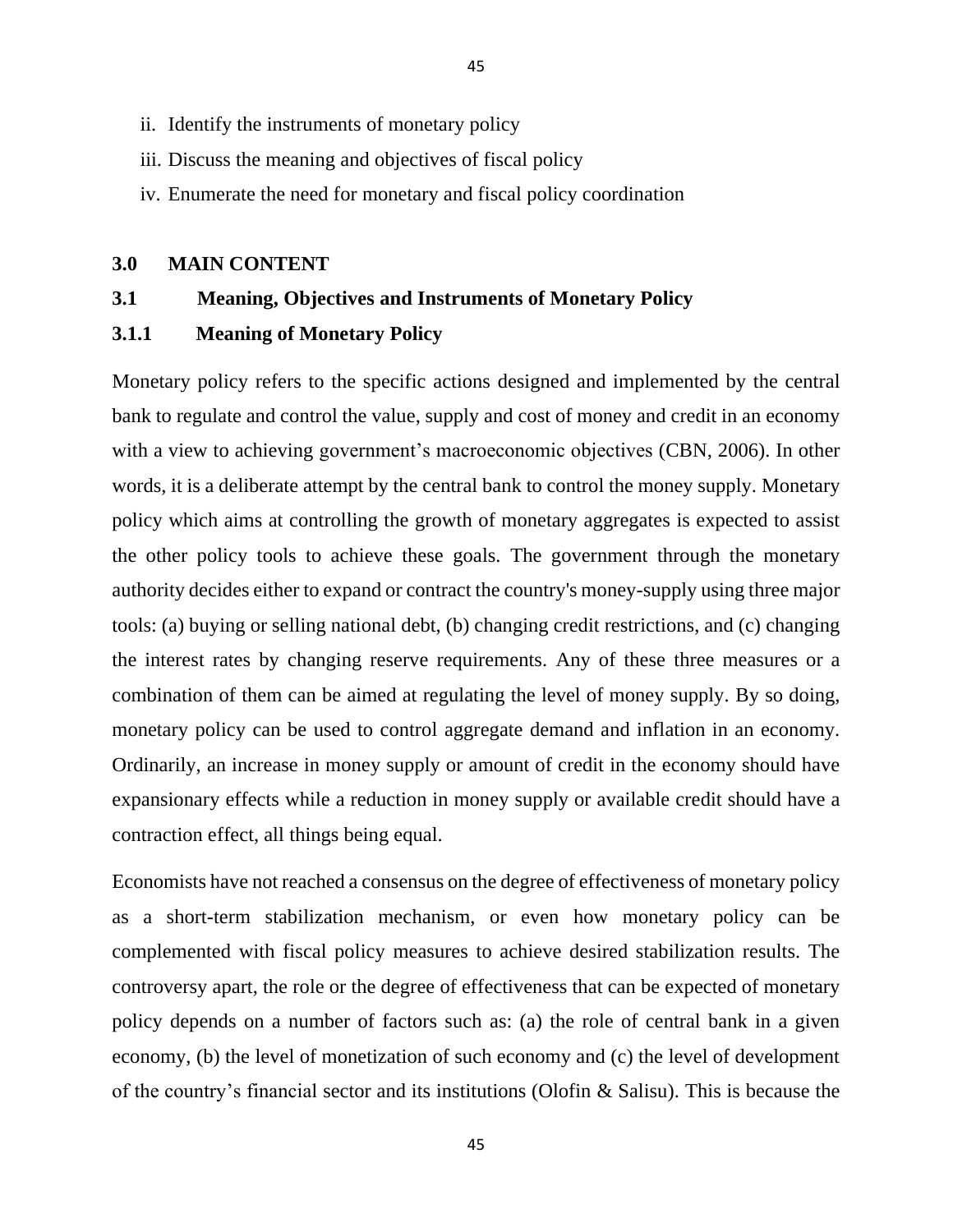central bank of most developing countries were not independent monetary authorities. Prior to 1990's they were tied to the ministry of finance, quite different from what is obtained in developed countries. Furthermore, developing economies are dualistic in nature with large traditional sector that carries out its transactions with little recourse to money as a medium of exchange. Given the above scenario, monetary policy tools may be of less relevance in developing economies than in developed economies.

#### **3.1.2 Goals or Objectives of Monetary Policy**

The central bank uses the monetary policy for the purpose of achieving certain national goals or objectives. The objectives refer to the ultimate macroeconomic goals which can change from time to time depending on the economic development and fortunes of the country. These objectives are simply referred to as goals or as ultimate goals of monetary policy. Generally, such objectives include:

**i). Maintenance of Relative Stability in Domestic Prices:** This involves avoiding wide fluctuation of prices which are highly upsetting to the economy. Not only do such changes in price produce windfall profits and losses, but they also introduce uncertainties into the market that make it difficult for business to plan ahead (CBN, 2006). They, therefore, reduce the total level of economic activity. This objective of avoiding inflation and deflation is desirable since rising and falling prices are both bad, bringing unnecessary losses to some and undue advantages to others. Price stability is also necessary to maintain international competitiveness.

**ii). Attainment of a High Rate of or Full Employment:** This does not mean zero unemployment since there is always a certain amount of frictional, voluntary, or seasonal unemployment (Ackley, 1978). Thus, what most policy makers aim at is actually minimum unemployment and the percentage varies among countries.

**iii). Achievement of High, Rapid and Sustainable Economic Growth:** This means maximum sustainable high level of output, that is, the most possible output with all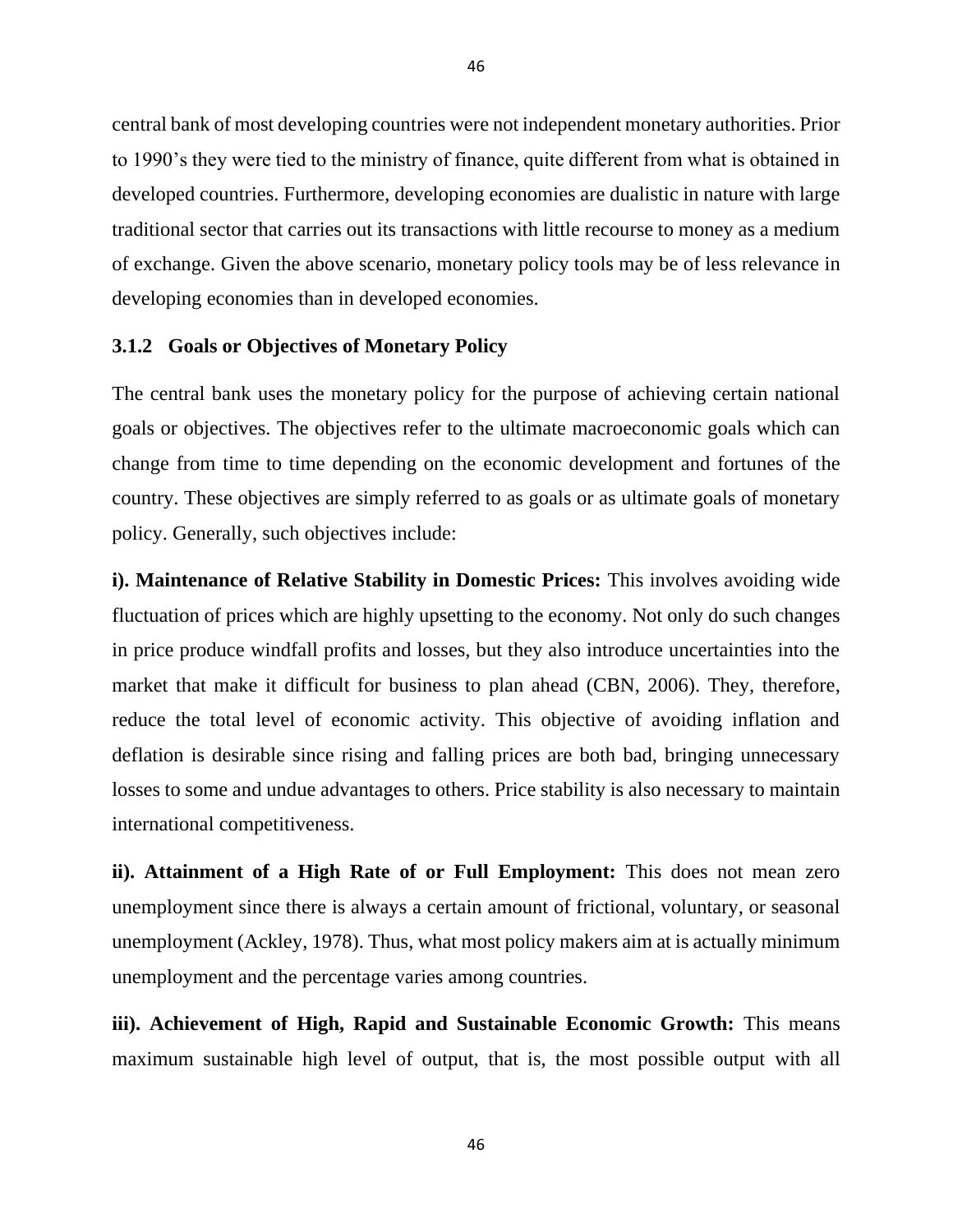resources employed to the greatest possible extent, given the general social and organizational structure of the society at any given time.

**iv). Maintenance of Balance of Payments Equilibrium:** This involves, keeping international payments and receipts in equilibrium but avoiding fundamental or persistent disequilibrium in the balance of payment position.

**v). Exchange Rate Stability:** This involves avoiding wide swings (undue and unnecessary fluctuations) in the currency exchange rate. This is meant to help in protecting and promoting foreign trade.

Of all the goals, price stability has become the most prominent in recent times. That is the central banks in most developing countries including Nigeria have as their core or primary mandate maintenance of price stability (CBN, 2016)

#### **3.1.3 Instruments of Monetary Policy**

The instruments of monetary policy are meant to regulate the overall level of credit in the economy. The instruments of monetary policy are quantitative (general or indirect) instrument and qualitative (selective) instrument.

#### **A. Quantitative Tools/Instruments**

These are impartial or impersonal tools which operate primarily by influencing the cost, volume, and availability of bank reserves. Under the quantitative or general method the monetary authority uses open market operations, bank rate variations and changing reserve requirements.

(i). Open Market Operations are the most important monetary policy tools because they are the primary determinants of changes in interest rates and the monetary base, the main source of fluctuations in the money supply. Open market operation refers to the purchase or sell of government securities, treasury bills, gold and foreign exchange by a central bank in the open market. Government borrows to finance its deficits. When the CBN purchases government securities from the public, money flows from government accounts towards the public, the public in turn deposit the amount in their respective accounts thereby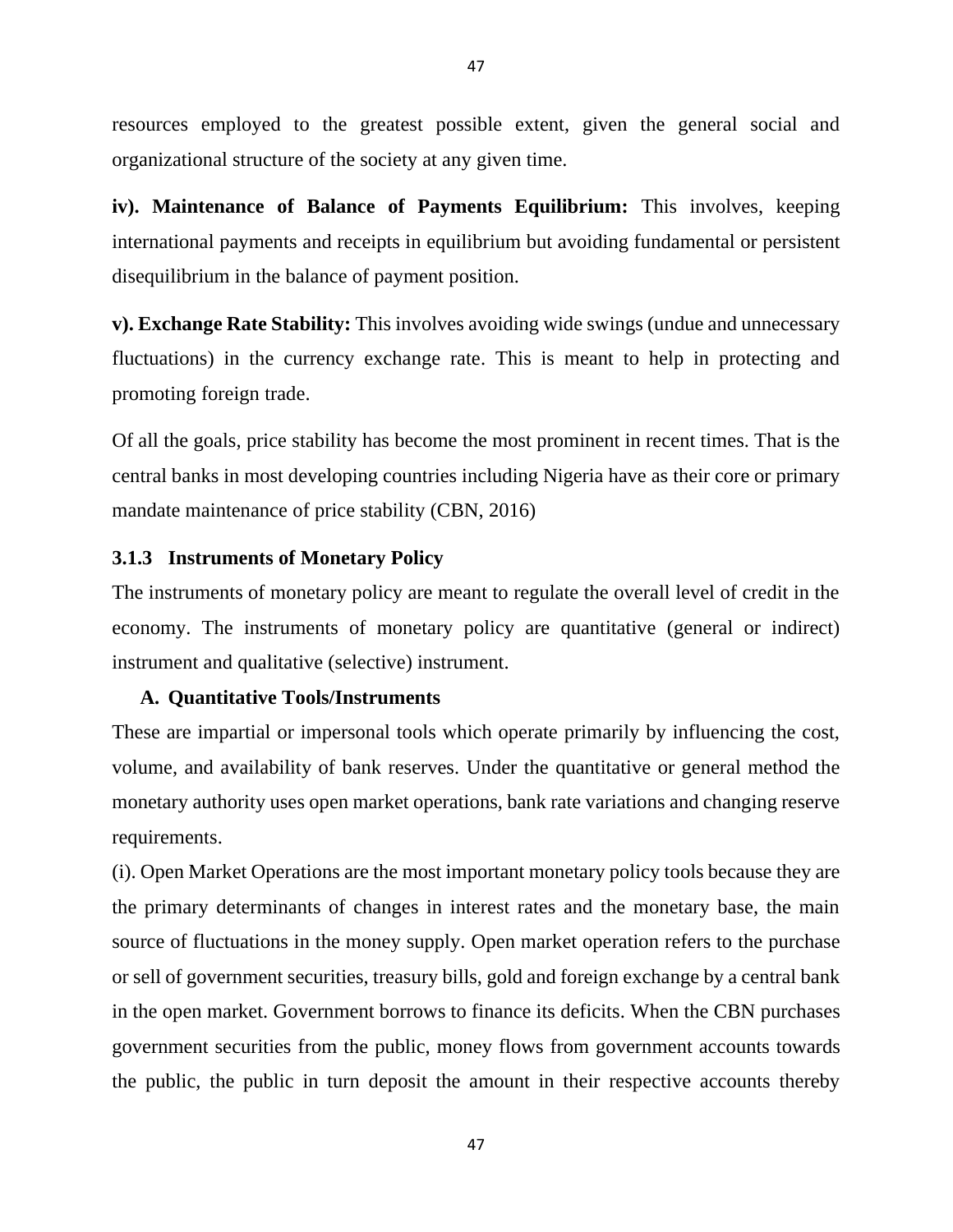increasing banks deposits. Banks utilizing their powers of creation of credit increase the credit supply in the economy. Open market purchases expand the monetary base, thereby raising the money supply and lowering short-terms interest rates. Similarly, the CBN sells the governments securities in open market to the public. The cash with public and with banks decreases because they have to pay for these securities by writing cheques. The sale of government securities decreases the monetary base by lowering the money supply and raising short term interest rates.

(ii) Reserve Requirements was suggested by Keynes in his 'Treatise on money' and the USA was the first to adopt it as a monetary devices. Every bank is required by law to keep a certain percentage of its total deposits in the form of a reserve fund in its vaults and also a certain percentage with the central bank. Changes in reserve requirements affect the money supply by causing the money supply multiplier to change. A rise in reserve requirements reduces the amount of the deposits that can be supported by a given level of the monetary base and will lead to a contraction of the money supply. Conversely, a decline in reserve requirements leads to an expansion of the money supply because more multiple deposits creation can take place.

(iii) Bank Rate (Discount Rate) which involves changes in the discount rate and it affects the money supply through the volume of discount loans and the monetary base. Deposit money banks and other financial institutions can borrow from the central banks of a country at a discount rate. The important thing about the bank rate or discount rate is that it is lower than bank lending rate, therefore banks have an incentive to borrow from the central bank at discount rate and lend those funds at higher interest rates. The discount rate may be raised or lowered depending upon the requirement of credit and overall economic conditions prevailing in the country. A rise in discount loans adds to the monetary base and expands the money supply, while a fall in discount loans reduces the monetary base and shrinks the money supply. The effectiveness of the bank rate depends on the availability of funds with the banks, the availability credit instruments presented to central bank for rediscounting and the dependence of DMBs on the central bank for financial assistance.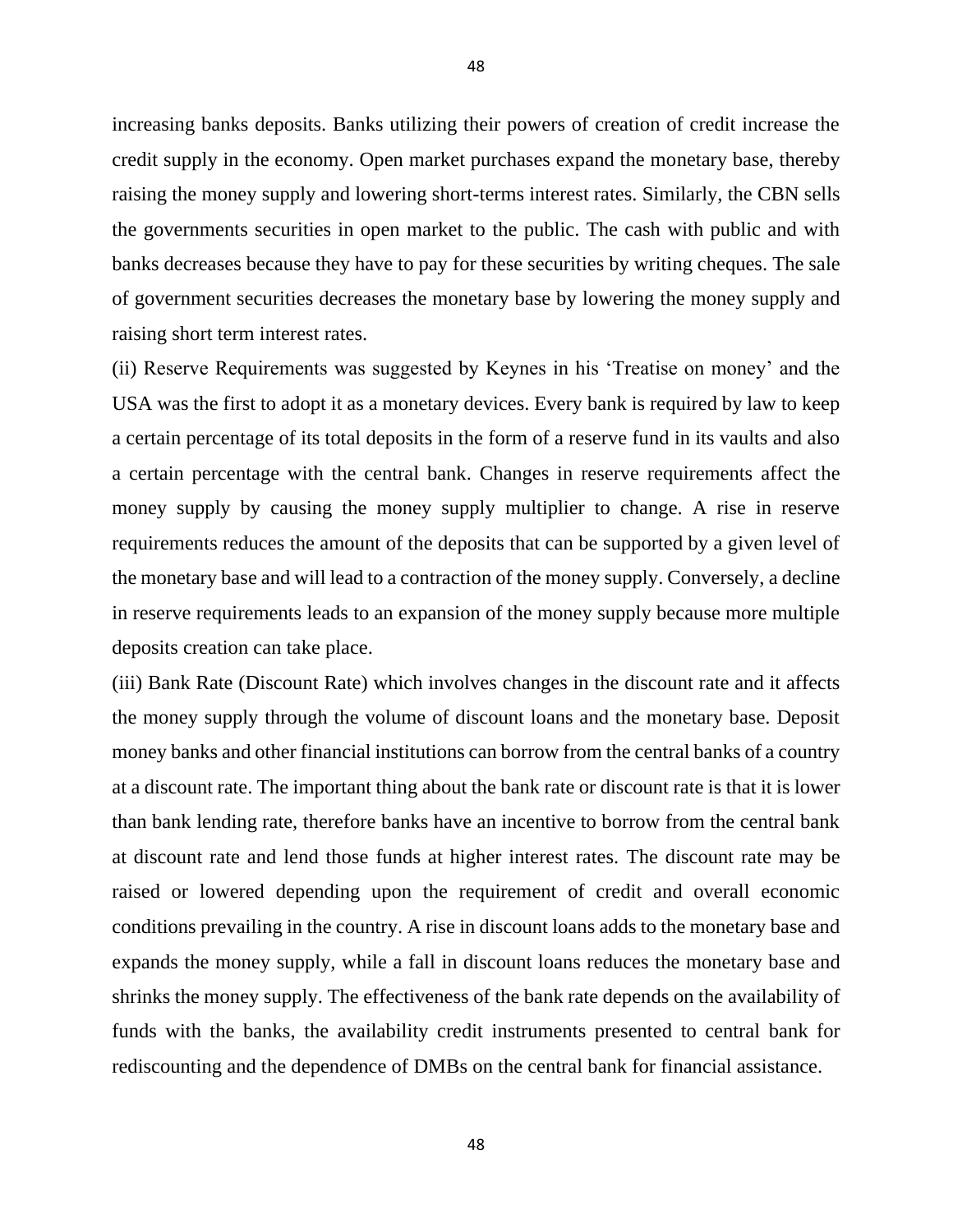#### **B. Qualitative or Selective Control/Instruments**

This confers on monetary authorities the power to regulate the terms on which credit is granted in specific sectors. The qualitative method looks at the manner of channeling of cash and credit in the economy. It is selective in nature as it restricts credit for certain sections and could expand credit for sections considered as 'priority sectors' depending on the prevailing situation. Qualitative instruments include:

(i). Credit Rationing - When there is shortage of institutional credit, the financially strong sectors or industries tend to capture the lion's share in the total institutional credit. As a result, the weaker sectors but essential industries are starved of necessary funds. In order to control the situation, the central bank may resort to credit rationing measures. Three measures mostly adopted are imposition of upper limits on the credit available to large industries and firms; charging a higher interest rate on bank loans beyond a certain limit; and providing credit to weaker sectors at lower internal rates.

(ii). Moral Suasion is a method of persuading and convincing the DMBs to advance credit in accordance with the central bank's directives for the interest of the economy. Here, the central bank meets with banks on money and credit matters with the aim of persuading them to act according to the instructions of the central bank. This method is adopted in addition to quantitative and other selective methods, especially when the effectiveness of the method is in doubt.

(iii). Direct Controls are adopted when other methods prove ineffective. The monetary authorities gives clear directive to the banks to carry out their lending activity in a specified manner. Although there are rare instances of direct control measures.

It is always difficult to say which of the two methods is more powerful the choice of method depends on the economic conditions prevailing in the economy. If the objective of the central bank is to achieve price stability or to remove the evil effects of inflation and deflation, then it should adopt quantitative credit control. On the other hand, if the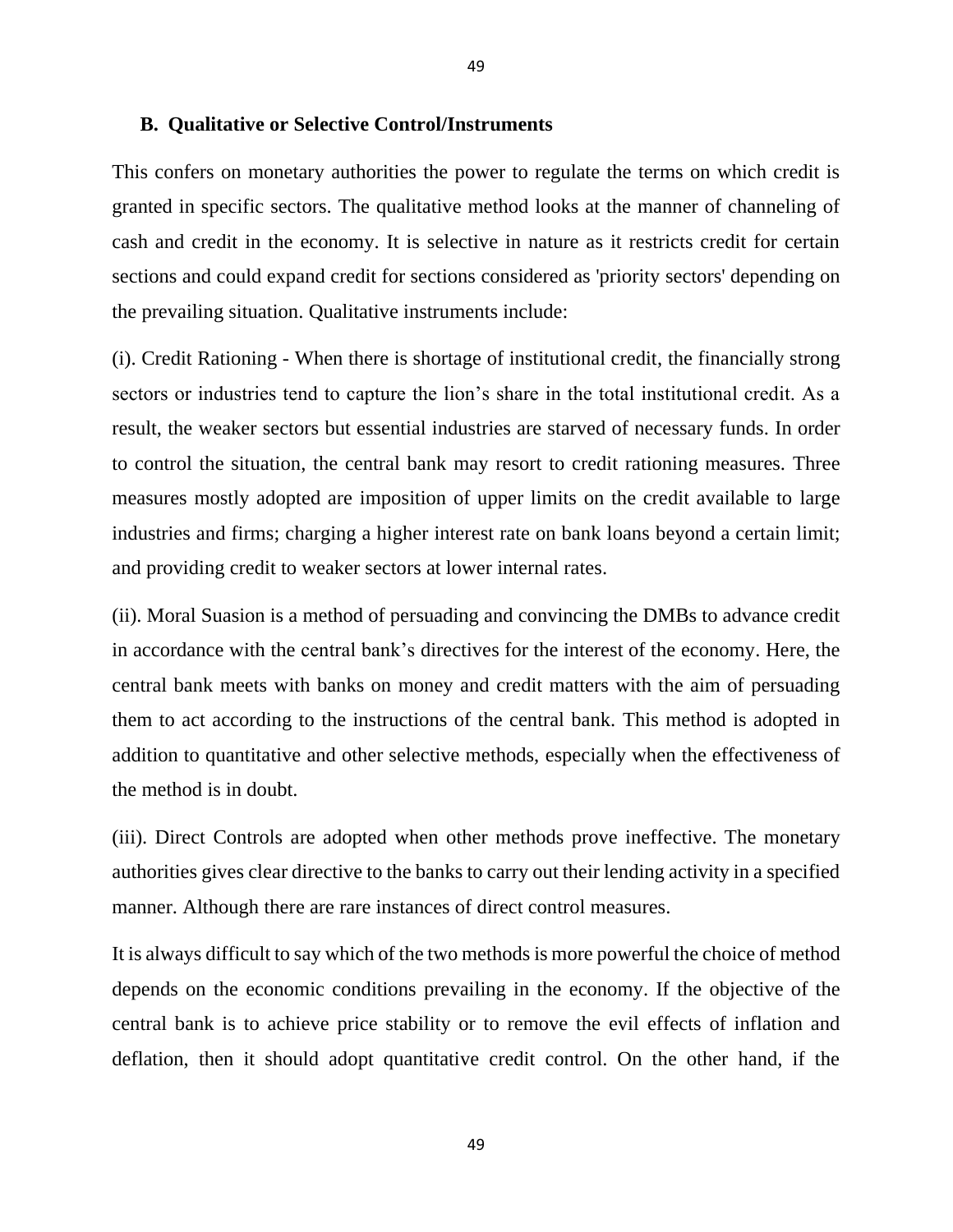objectives are: economic development, increase in level of employment, and equal distribution of income, then it should enforce qualitative or selective credit control.

### **SELF-ASSESSMENT EXERCISES**

- i. What is monetary policy?
- ii. Highlight the objectives of monetary policy.
- iii. Differentiate between the qualitative and quantitative instruments of monetary policy.

### **3.2 Fiscal Policy**

The most important instrument of government intervention in the economy today is that of fiscal or budgetary policy. Fiscal policy is concerned with the raising of government revenue and incurring of government expenditure. Metu (2018) opine that fiscal policy is an important instrument to stabilize the economy, that is, to control inflation and overcome recession in the economy. The government expenditure and taxation affects national income, employment, output and prices. An increase in public expenditure during a depression adds to aggregate demand for goods and services and leads to a large increase in income via the multiplier process. While a reduction in taxes raises the disposable income thereby increasing consumption and investment expenditures of the people. On the other hand, a reduction of public expenditure during inflation reduces aggregate demand, national income, employment, output and prices while an increase in taxes tends to reduce disposable income, and thereby reduces consumption and investment expenditures. Thus the government can control deflationary and inflationary pressures in the economy by a judicious combination of expenditure and taxation programmes (Shodhganga, 2009).

### **3.2.1 Objectives of Fiscal Policy**

Fiscal policy is a powerful weapon in the hands of government by means of which it can achieve the objectives of development. The principle objectives of fiscal policy are: (i). Mobilisation of resources for development purposes- The principal objective of fiscal policy is to ensure rapid economic growth and development. This objective of economic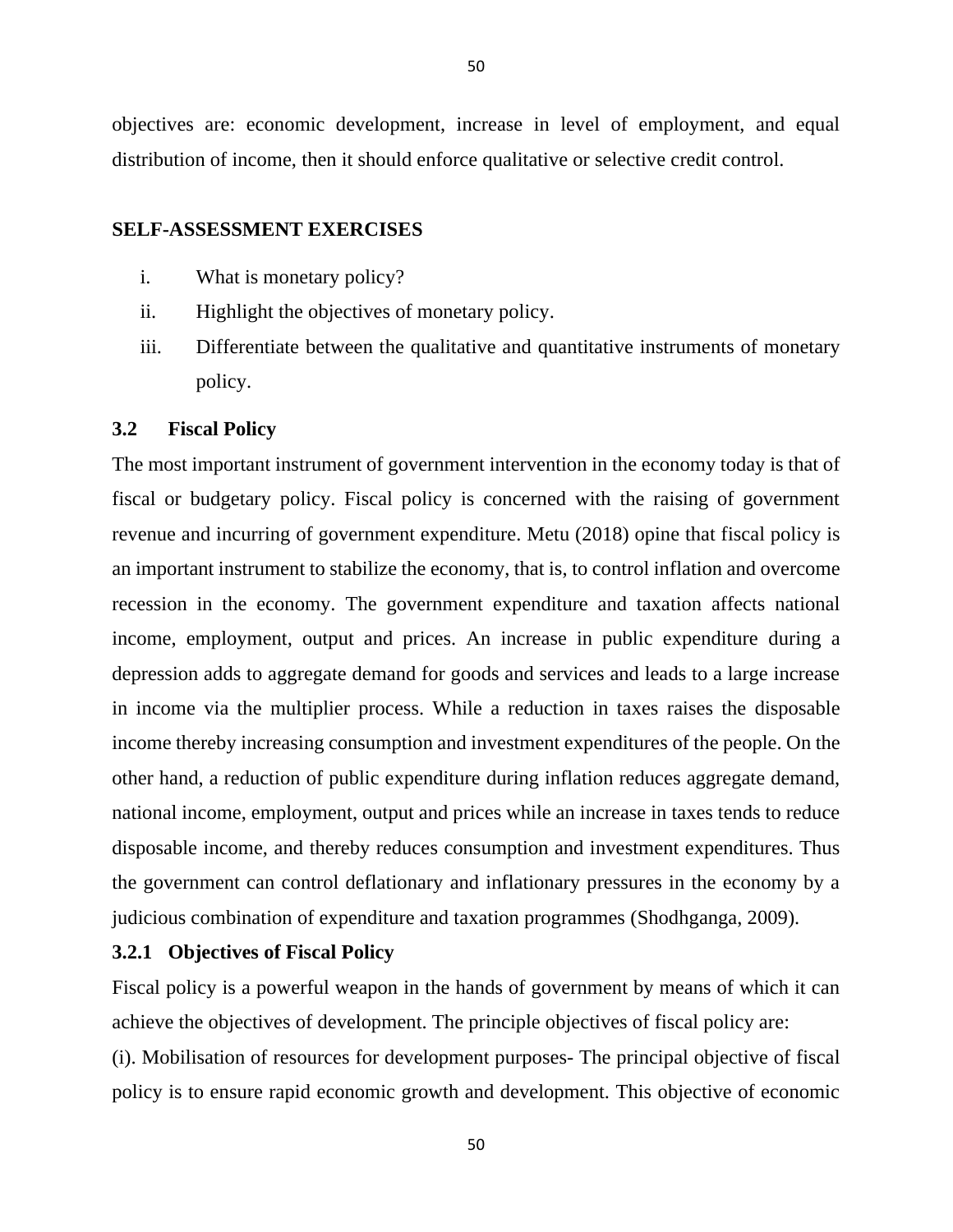growth and development can be achieved by mobilisation of financial resources through taxation and through public and private savings. Resources can also be mobilised through government borrowings in form of treasury bills, issue of government bonds, loans from domestic and foreign parties and by deficit financing.

(ii) Development of infrastructural facilities - The government makes efficient allocation of financial resources for development activities which includes expenditure on railways, infrastructure, etc. While the non-development activities includes expenditure on defence, interest payments, subsidies, etc. But generally, fiscal policy should ensure that the resources are allocated for generation of goods and services which are socially desirable in such a manner that encourages production of desirable goods and discourages production of socially undesirable goods.

(iii) Reduction in income inequalities - Fiscal policy aims at achieving equity or social justice by reducing income inequalities among different sections of the society. For instance, direct taxes such as income tax are charged more on the rich people as compared to lower income groups. Similarly, indirect taxes are imposed more on luxury items, mostly consumed by the upper middle class and the upper class. The government also invests its tax revenue in implementing poverty alleviation programmes to improve the conditions of poor people in society.

(iv) Price stability and control of inflation - One of the main objective of fiscal policy is to control inflation and stabilize price. The government always aims to control the rate of inflation by reducing fiscal deficits, introducing tax savings schemes, productive use of financial resources, etc.

(v) Employment generation - The government tries to increase employment through effective fiscal measure. Investment in infrastructure has resulted in direct and indirect employment opportunities. Also, lowering taxes on micro small and medium scale industries encourages more investment and consequently generates more employment.

(vi) Reducing balance of payment deficit - Fiscal policy attempts to encourage more exports by way of fiscal measures like exemption of income tax on export earnings, exemption of central excise duties and customs, exemption of sales tax, etc. The foreign

51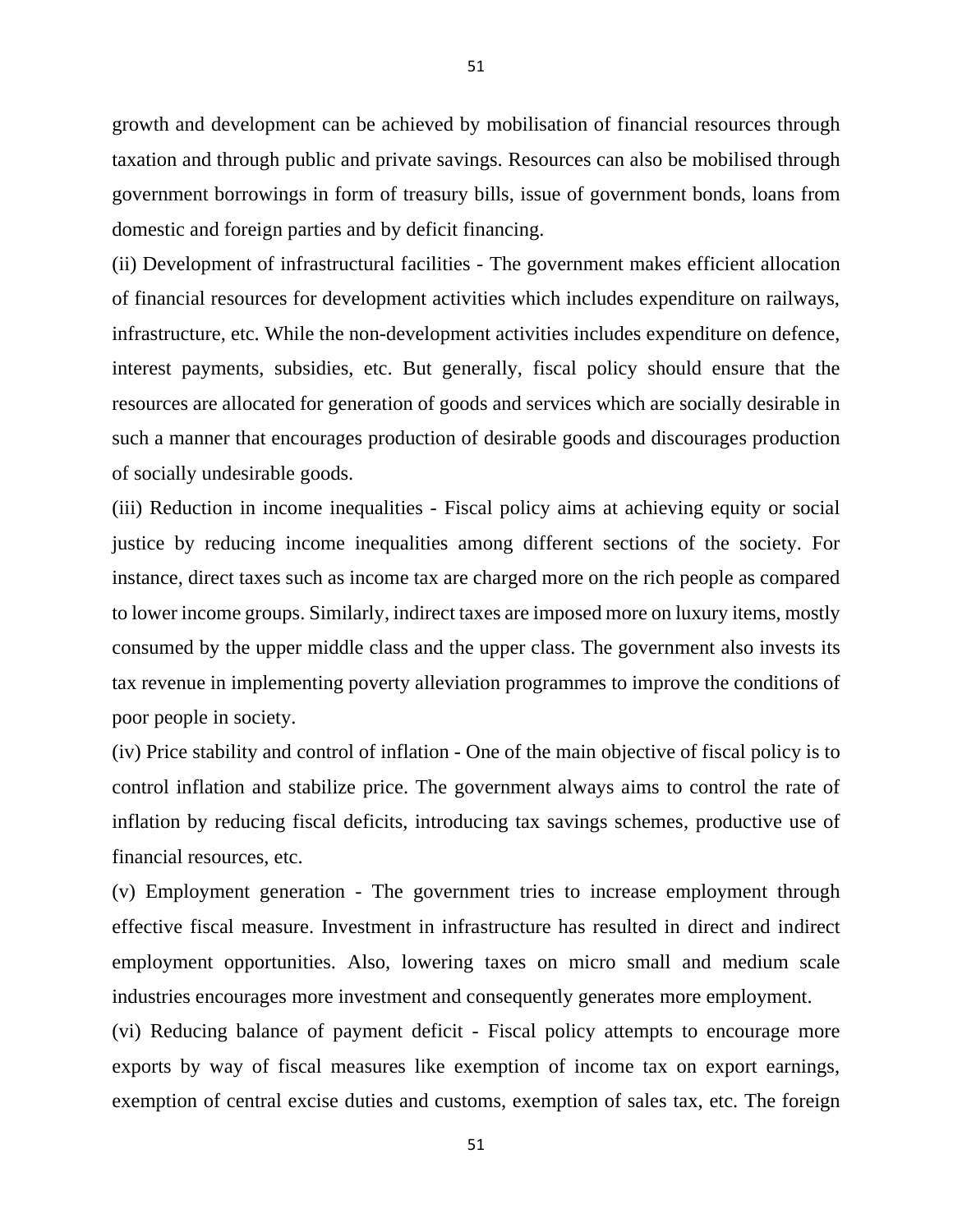exchange is also conserved by providing fiscal benefits to import substitute industries, imposing customs duties on imports, etc. The foreign exchange earned by way of exports and saved by way of import substitutes helps to solve balance of payments problem. In this way adverse balance of payment can be corrected either by imposing duties on imports or by giving subsidies to export.

(vii) Capital formation - Fiscal policy helps to increase the rate of capital formation so as to accelerate the rate of economic growth. An underdeveloped country is trapped in vicious circle of poverty mainly on account of capital deficiency. In order to increase the rate of capital formation, the fiscal policy must be efficiently designed to encourage savings and discourage or reduce spending. By facilitating capital formation, fiscal policy increases GDP and national income of a nation.

#### **3.2.2 Instruments of Fiscal Policy**

(i). Taxes are levies and financial charges imposed on an individual or legal entity by the government such that failure to pay is punishable by law (Metu, 2018). Tax is enforced contribution imposed by the government without any "quid pro quo" linked to it. This means that the payer do not necessarily expect anything in return for paying tax. Revenue obtained from taxes are used by the government to produce public goods. Reduction in taxes raises disposable income thereby increasing private consumption and investment expenditure. Reduction in tax level could be an effective measure during recession/depression. On the other hand, an increase in taxes tends to reduce disposable income thereby, limiting consumption and investment expenditure (CBN, 2011).

(ii). Another instrument of fiscal policy is public expenditure which refers to the money spent by the government of a country within a period. Expenditure could be for acquisition of goods and services and for transfer payments. A decline in public expenditure during recession/depression reduces the aggregate demand for goods and services and leads to a reduction in income, while an increase in public expenditure, at a time of high inflation, increases aggregate demand and boost income.

52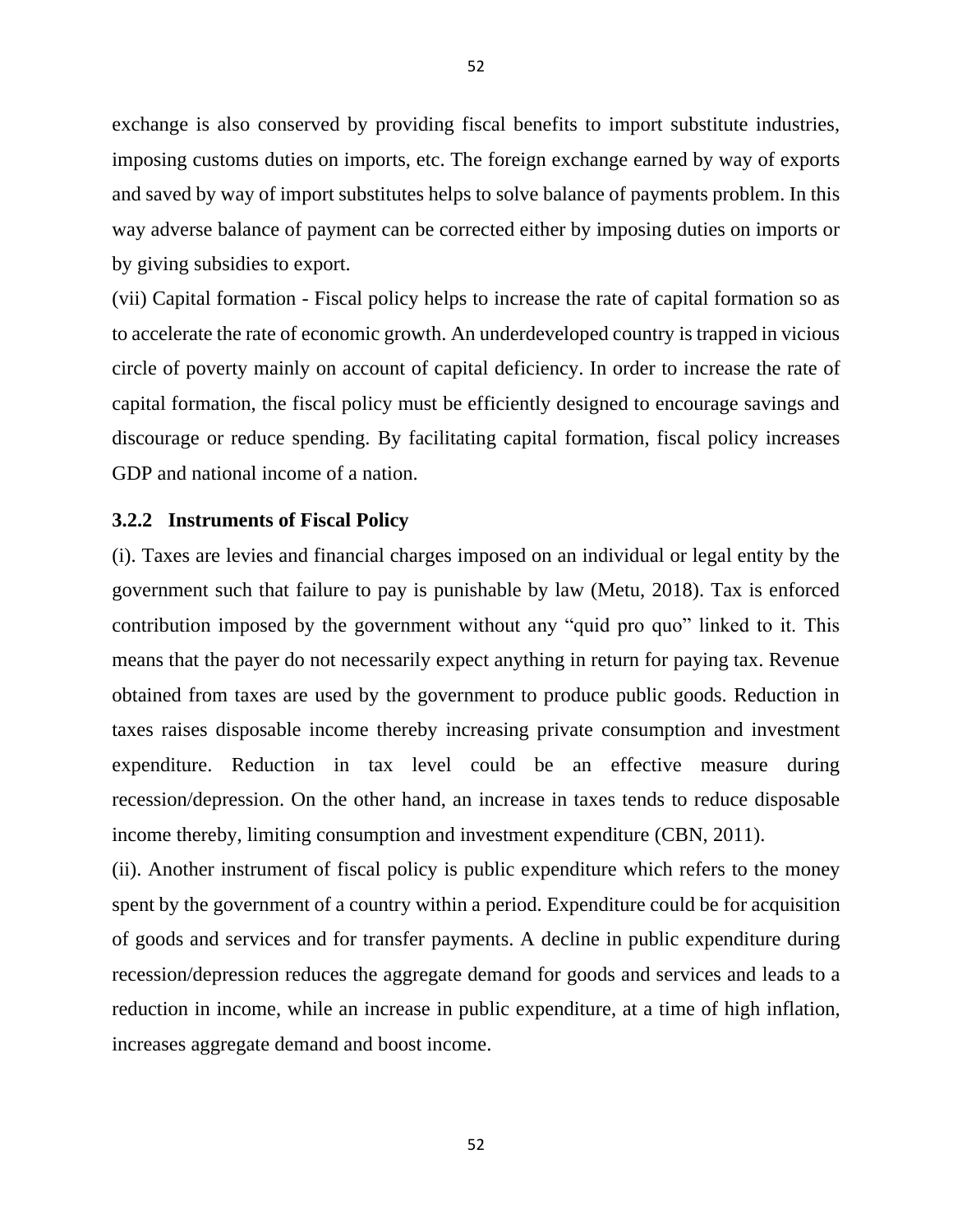(iii). Public debt as an instrument of fiscal policy is the borrowings by government to fund public expenditures not financed by current tax revenues. Governments usually borrow by issuing treasury securities such as certificates, bonds and bills. Government can also obtain credit facilities from other governments, bilateral and multilateral organisations such as the World Bank and the International Monetary Fund (IMF). Government debts are mainly classified into domestic and external debt. Domestic debts are owed to lenders within the country, while external debts are owed to foreign lenders.

### **3.3 Monetary and Fiscal Policy Coordination**

Monetary and fiscal policies are two key policies generally used to achieve key macroeconomic objectives of balance of payment equilibrium, price stability, employment and economic growth. Monetary policy is used by the central bank to control the availability and cost of credit in the economy (Metu, 2018). This is achieved through: (a) open market operations, (b) changes in the discount rate (monetary policy rate in Nigeria), and (c) changes in the reserve ratio. A combination of these three or any one of them may affect the flow of credit in the economy and by so doing, the general economic level (Olofin & Salisu, 2014). For instance an increase in money supply or credit should have an expansionary effect, while a tight monetary policy will have contraction effect on the economy.

Fiscal policy, on the other hand is the use of government revenue (taxes) and government expenditures, to influence the aggregate level of economic activity in an economy. Central bank of Nigeria (2011) assert that a contraction fiscal policy through reduction in government expenditure or an increase in taxes will reduce the level of aggregate demand, while an expansionary fiscal policy will have opposite effect, all things being equal. The foregoing scenario can be extended further by a combination of both monetary and fiscal policy. The objectives and implications of policy measures taken by the two institutions often conflict with each other, hence, coordination of both monetary and fiscal policies in order to effectively achieve the overall macroeconomic policy objectives of the respective authorities. The monetary authorities may use interest rate and money stock as their own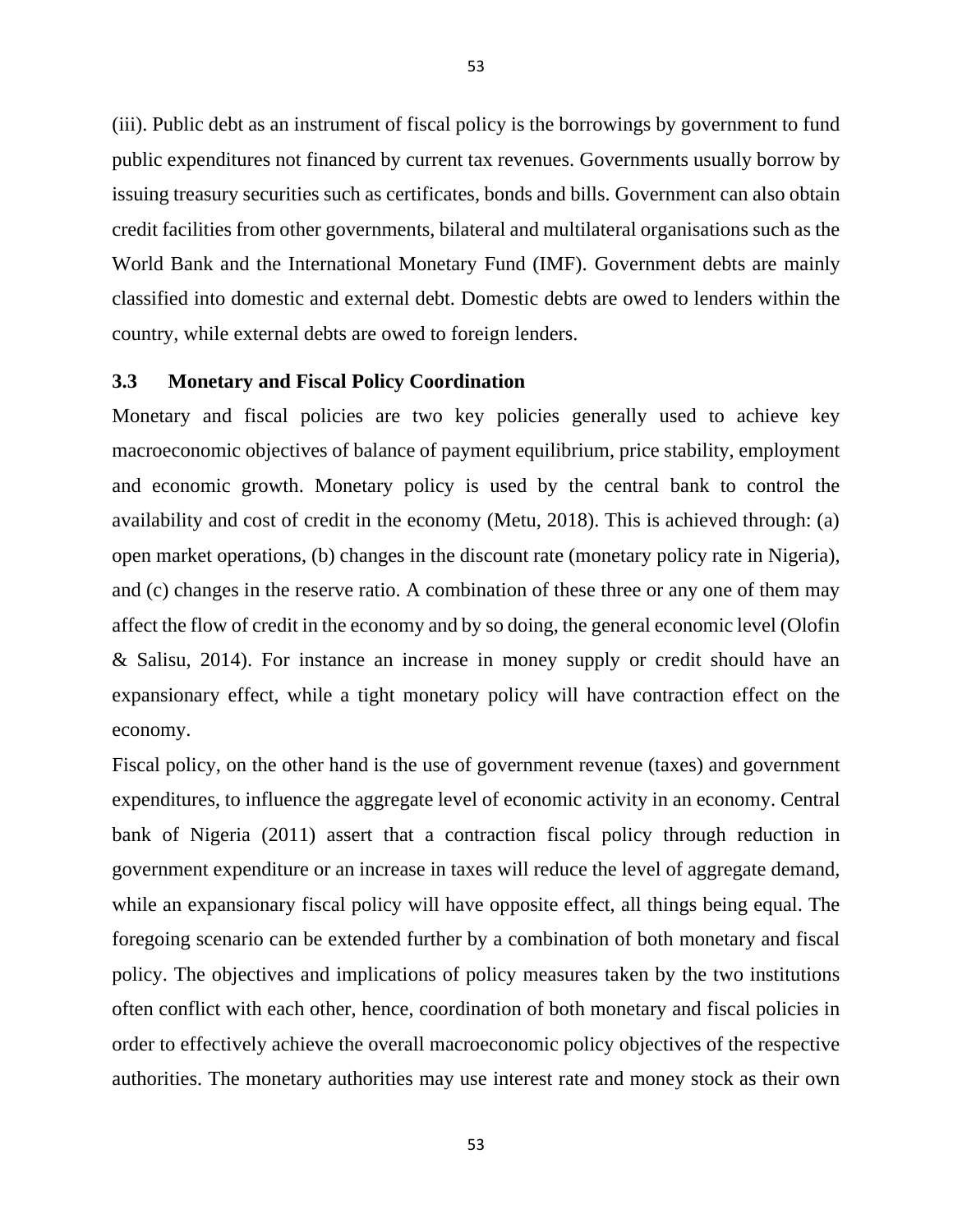policy instruments, while the fiscal authority may use tax rate or tax revenue as policy instrument.

The major objectives of monetary and fiscal policies coordination are:

• To set internally consistent and mutually agreed targets of fiscal and monetary policies with a view to achieving non-inflationary growth;

• To facilitate effective implementation of policy decisions to achieve the set targets of fiscal and monetary policies efficiently through mutually supportive information sharing and purposeful discussions; and

• To compel both central bank and government to adopt a sustainable policy.

It is important to emphasize that lack of coordination between the fiscal and monetary authorities will impact negatively on the overall economic performance. For example, sloppy fiscal policy will put pressure to tighten monetary policy, even if the latter cannot fully compensate for fiscal imbalance (CBN, 2011).

### **SELF-ASSESSMENT EXERCISE**

i. Why is monetary and fiscal policy coordination necessary in an economy?

### **4.0 CONCLUSION**

Monetary policy is central to macroeconomic management and is indeed aimed at supporting all other tools especially fiscal policy. Essentially, monetary policy is aimed at controlling some measures of monetary aggregates and the level and structure of interest rate. Macroeconomic/monetary policy aimed at achieving price stability, balance of payments, satisfactory growth rate and other desirable economy wide objectives. Monetary targets are the intermediate variables which the monetary authorities try to influence as they believe that these target variables have a close relationship with one or more of the policy goals. Monetary indicators are the intermediate variables that give the monetary authorities an early signal with regard to the monetary conditions of the economy and therefore, the direction and effectiveness of monetary policy. The monetary policy instruments are the direct means available to the monetary authorities for influencing the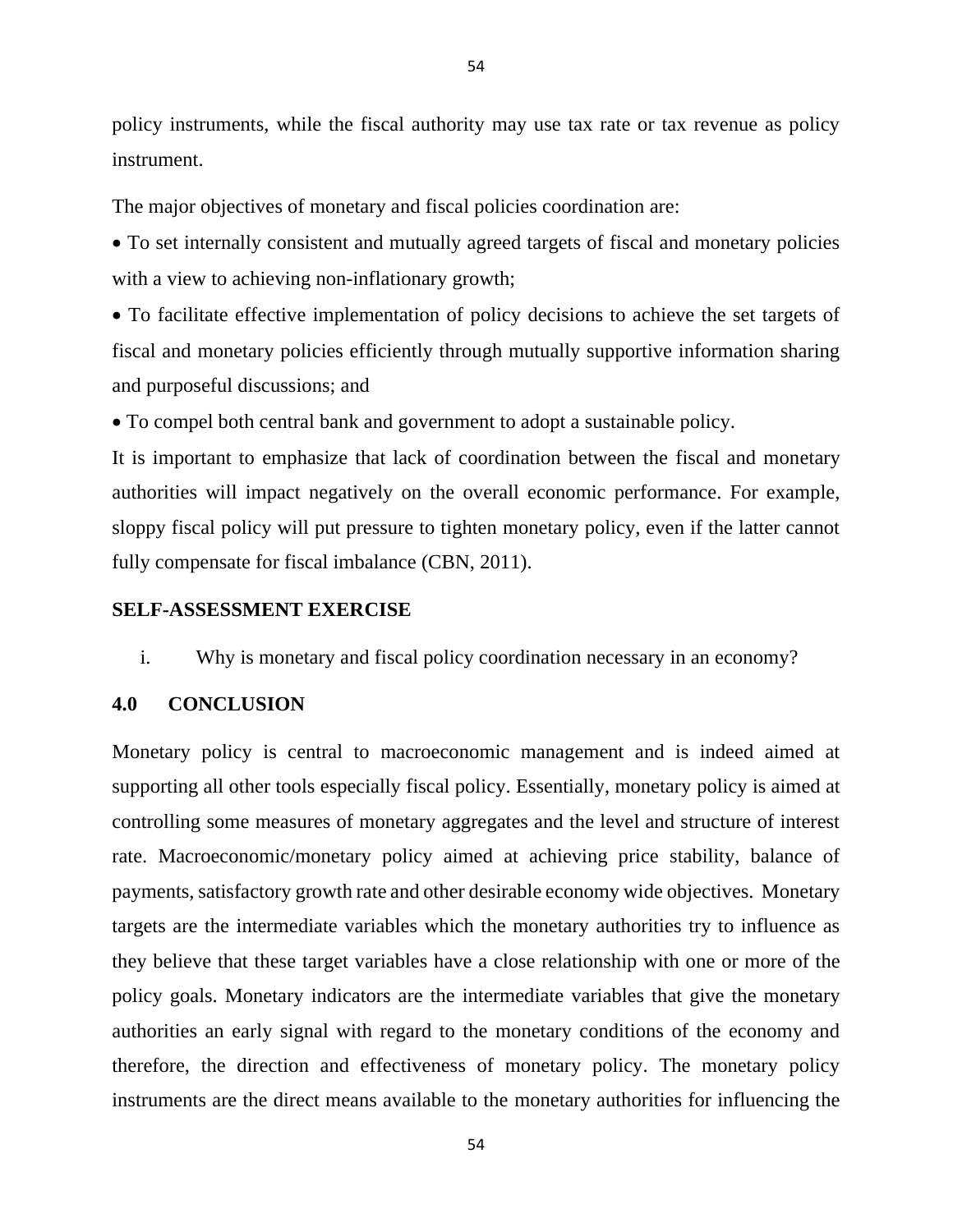intermediate variable to achieve the ultimate goals of policy. These includes open market operation (OMO), discount rate, reserve requirement, direct control and moral directives. The fiscal policy tools are taxes, government expenditure and public debt.

# **5.0 SUMMARY**

The Central Bank of Nigeria (CBN) has the responsibility of monetary policy administration in Nigeria. The objectives of monetary policy such as exchange rate policy, interest rate policy and income policy, cannot be divorced from the overall macroeconomic objectives. Although, it is shorter in terms of its lag and effectives, it must be complimented by fiscal policy. But the effectiveness of using the conventional monetary policy and fiscal policy mix to achieve macroeconomic goals, in developing countries may be affected by the rudimentary nature of the capital and the limited role of money as only currency in circulation. Monetary and fiscal authorities adopt two major instruments to achieve macroeconomic goals.

# **6.0 TUTOR-MARKED ASSIGNEMNTS**

- i. Monetary policy may help in the attainment of sustained economic growth in the Nigeria economy. Discuss.
- ii. Briefly discuss the goals of monetary policy.
- iii. Highlight the major differences among the fiscal policy tools.

# **7.0 REFERENCES/ FURTHER READING**

- Anyanwu, J. C. (1993). *Monetary economics: Theory, policy and institution*. Onitsha: Hybrid Publishers.
- Central Bank of Nigeria (2011). *Understanding monetary policy series 1: What is monetary policy? CBN/MPD/Series/01/2011*. Central Bank of Nigeria
- Central Bank of Nigeria (2016). Monetary policy. *Education in Economics Series*  [https://www.cbn.gov.ng/out/2017/rsd/cbn%20education%20in%20economics%20](https://www.cbn.gov.ng/out/2017/rsd/cbn%20education%20in%20economics%20%09series%20no.%202%25monetary%20policy.pdf) [series%20no.%202%monetary%20policy.pdf](https://www.cbn.gov.ng/out/2017/rsd/cbn%20education%20in%20economics%20%09series%20no.%202%25monetary%20policy.pdf)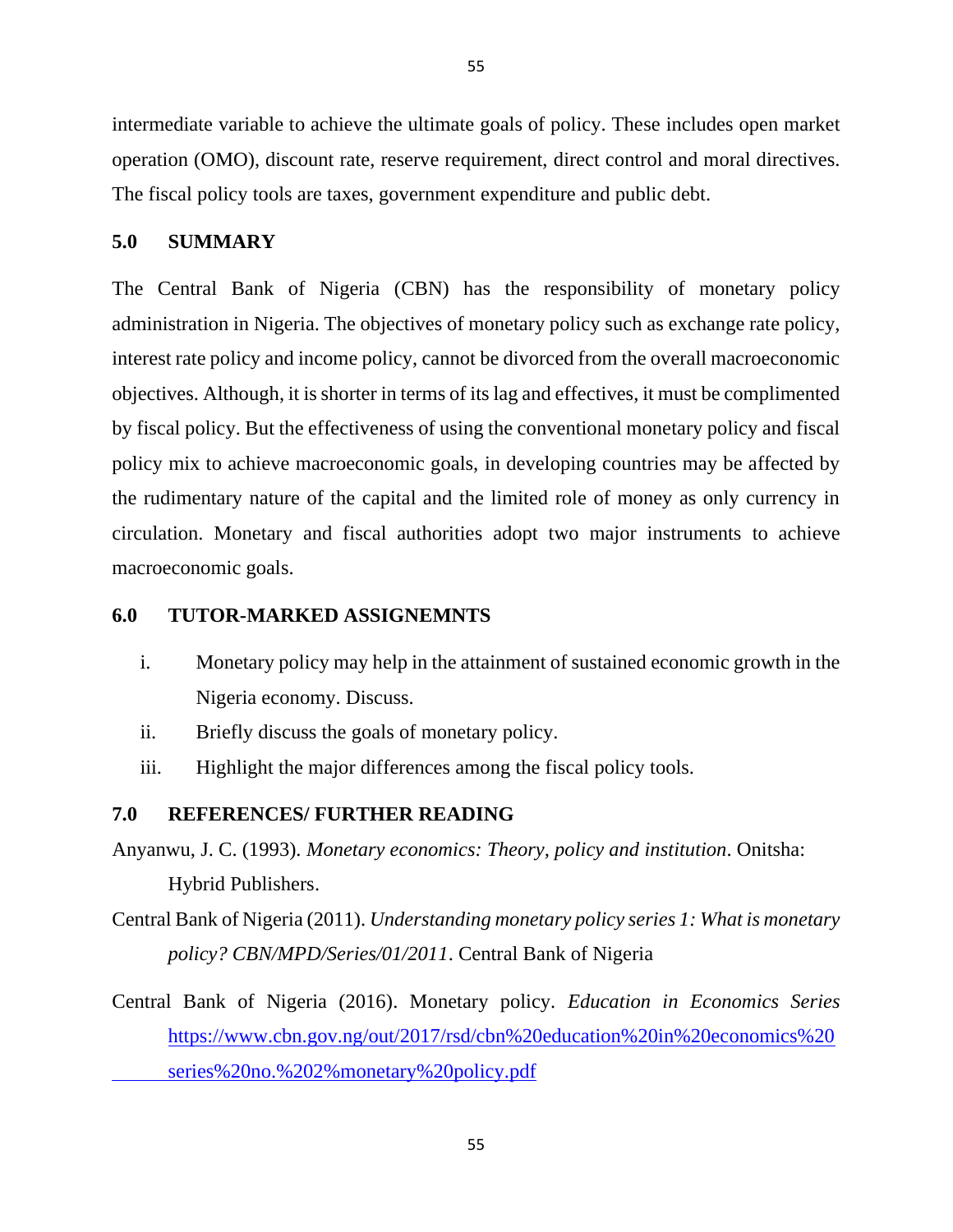- Central Bank of Nigeria (2015). *Monetary sector model for Nigeria* [https://www.cbn.gov.ng/out/2015/rsd/monetary%20sector%20model%20for%20ni](https://www.cbn.gov.ng/out/2015/rsd/monetary%20sector%20model%20for%20ni%09geria.pdf) [geria.pdf](https://www.cbn.gov.ng/out/2015/rsd/monetary%20sector%20model%20for%20ni%09geria.pdf)
- Dennis, G. J. (1981). *Monetary economics.* Longman
- Olofin, S. A. (2014). *An introduction to macroeconomics, 2nd edition*. Ibadan: Evans **Brothers**
- Owusu, E. L. & Odhiambo, N. M. (2014). Financial liberalization and economic growth in Nigeria: An ARDL bounds testing approach. *Journal of Economic Policy Reform, 17*(2), 164-177.

Shodhganga (2009). *Chapter 2: Monetary and fiscal policies* [https://shodhganga.inflibnet.ac.in/bitstream/10603/144090/9/09\\_chapter-2.pdf](https://shodhganga.inflibnet.ac.in/bitstream/10603/144090/9/09_chapter-2.pdf)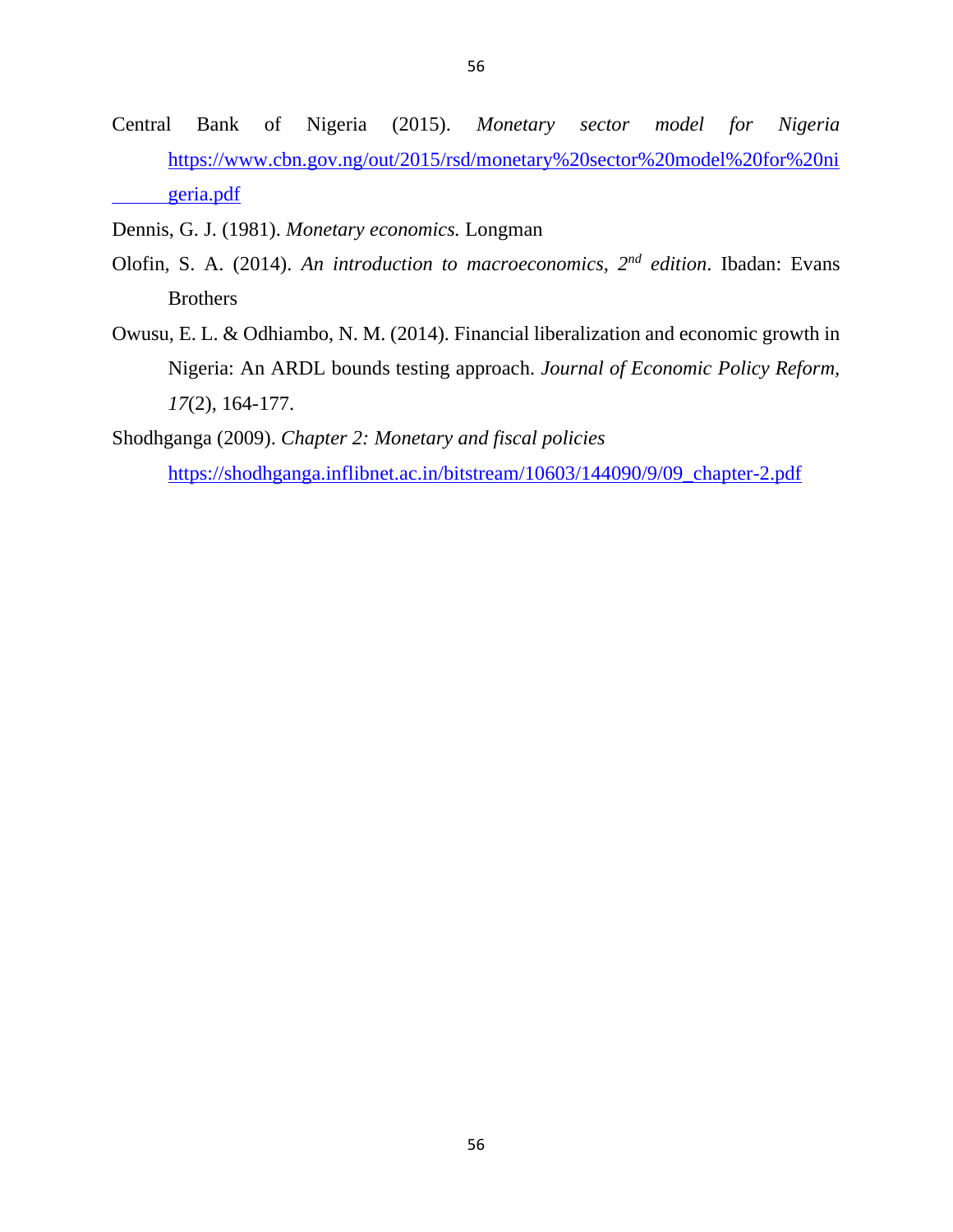# **UNIT 2: NIGERIAN MONETARY POLICY TARGETS CONTENTS**

1.0 Introduction

2.0Objectives

3.0Main Contents

3.1 Overview of the Nigerian Monetary Policy

3.2 Targets of Monetary Policy in Nigeria

3.3 Monetary Policy Transmission Mechanism

4.0Conclusion

5.0Summary

6.0Tutor-Marked Assignments

7.0References/Further Readings.

# **1.0 INTRODUCTION**

The CBN has adopted two frameworks exchange rate targeting and monetary targeting, for its monetary policy namely. Exchange rate targeting framework was used between 1959 and 1974, but due to the collapse of the Bretton Woods system of fixed exchange rates in 1972, CBN has been adopting monetary targeting since 1974 to date. In this unit, we discuss the various monetary policy targets adopted by central banks.

# **2.0 OBJECTIVES**

By the end of this unit, you should be able to:

- i. Give an overview of the Nigerian monetary policy
- ii. Explain different monetary policy targets in Nigeria
- iii. Enumerate different monetary policy transmission mechanism

# **3.0 MAIN CONTENT**

# **3.1 Overview of the Nigerian Monetary Policy**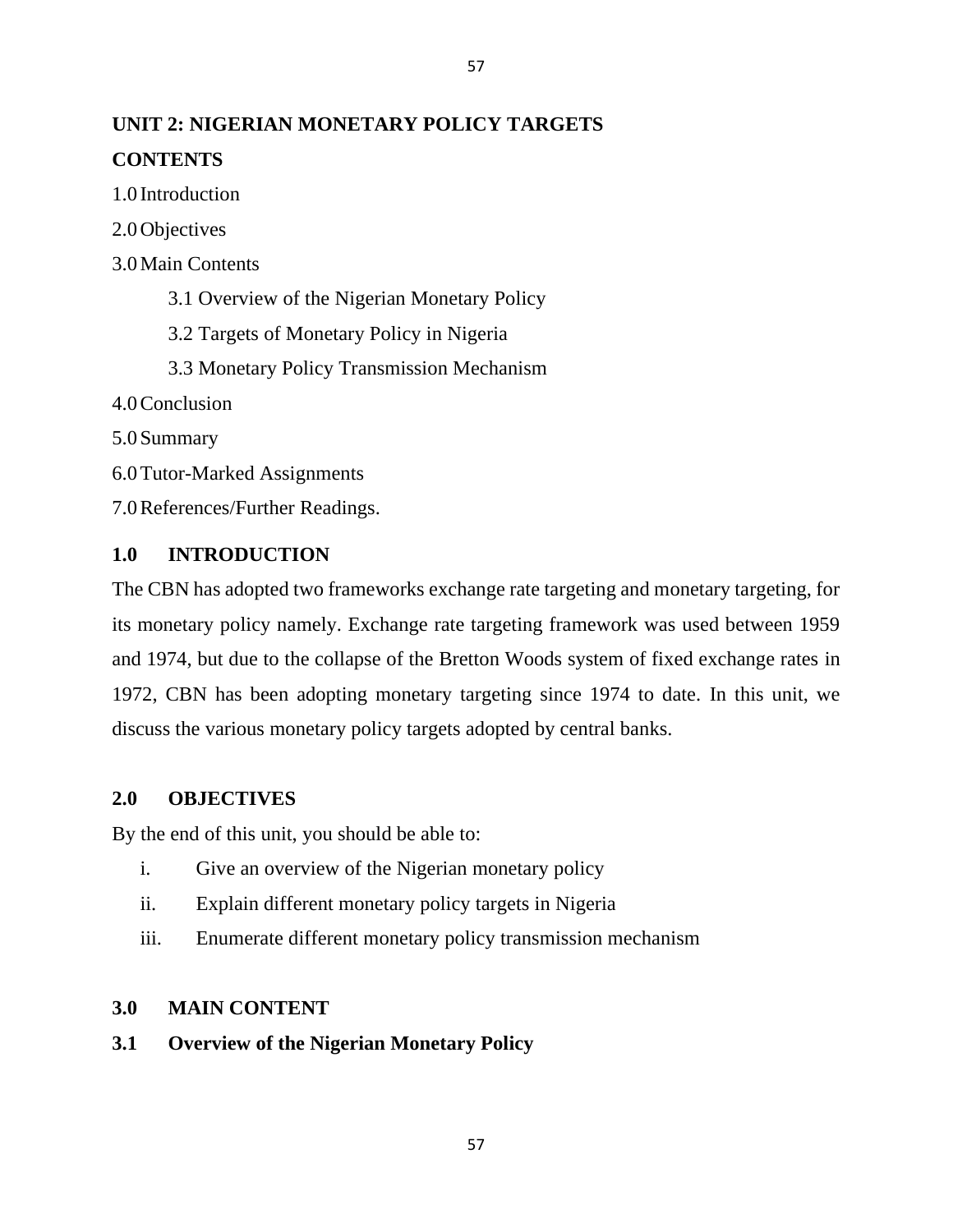The Central Bank of Nigeria has the mandate to control monetary policy in Nigeria. The legal authority to conduct monetary policy by the CBN is derived from its Act of 1958 as amended in 1991 and the 2007 Acts. Part one, section one of CBN Decree No 24 of 1991 specifically stated that the principal objects of the bank shall be to issue legal tender currency in Nigeria, maintain external reserves to safeguard the international value of the legal tender currency; promote monetary stability and a sound financial system in Nigeria, and act as banker and financial adviser to the Federal Government (CBN, 2006). Over the years, the CBN has conducted its monetary policy towards achieving the maintenance of external reserves and promoting a sound financial system in Nigeria. More recently the Bank has refocused on achieving price stability while at the same time balancing it with other macroeconomic objectives of the government. The monetary policy framework practiced during the early years of the Bank was exchange rate targeting consistent with the paradigm at that time, such that the Nigerian currency was fixed at par; first with the British pound and subsequently, with a basket of 12 currencies (Nzeribe, 2017). This experiment led to a considerable measure of stability in the naira exchange rate and in monetary aggregates and prices, although there was credible evidence that the domestic currency was overvalued against the US Dollar. However, the collapse of the Bretton Woods system of the fixed exchange rate regime in 1972 led to the adoption of monetary targeting as a policy framework from 1974 to date (CBN, 2011).

# **SELF-ASSESSMENT EXERCISE**

i. Give an overview of the Nigerian monetary policy

# **3.2 Nigeria's Monetary Policy Target**

The Central Bank of Nigeria (2011) identified exchange rate targeting, interest rate targeting, inflation targeting as strategies in the conduct of monetary policy. These are discussed below:

#### **(i) Monetary Targeting**

58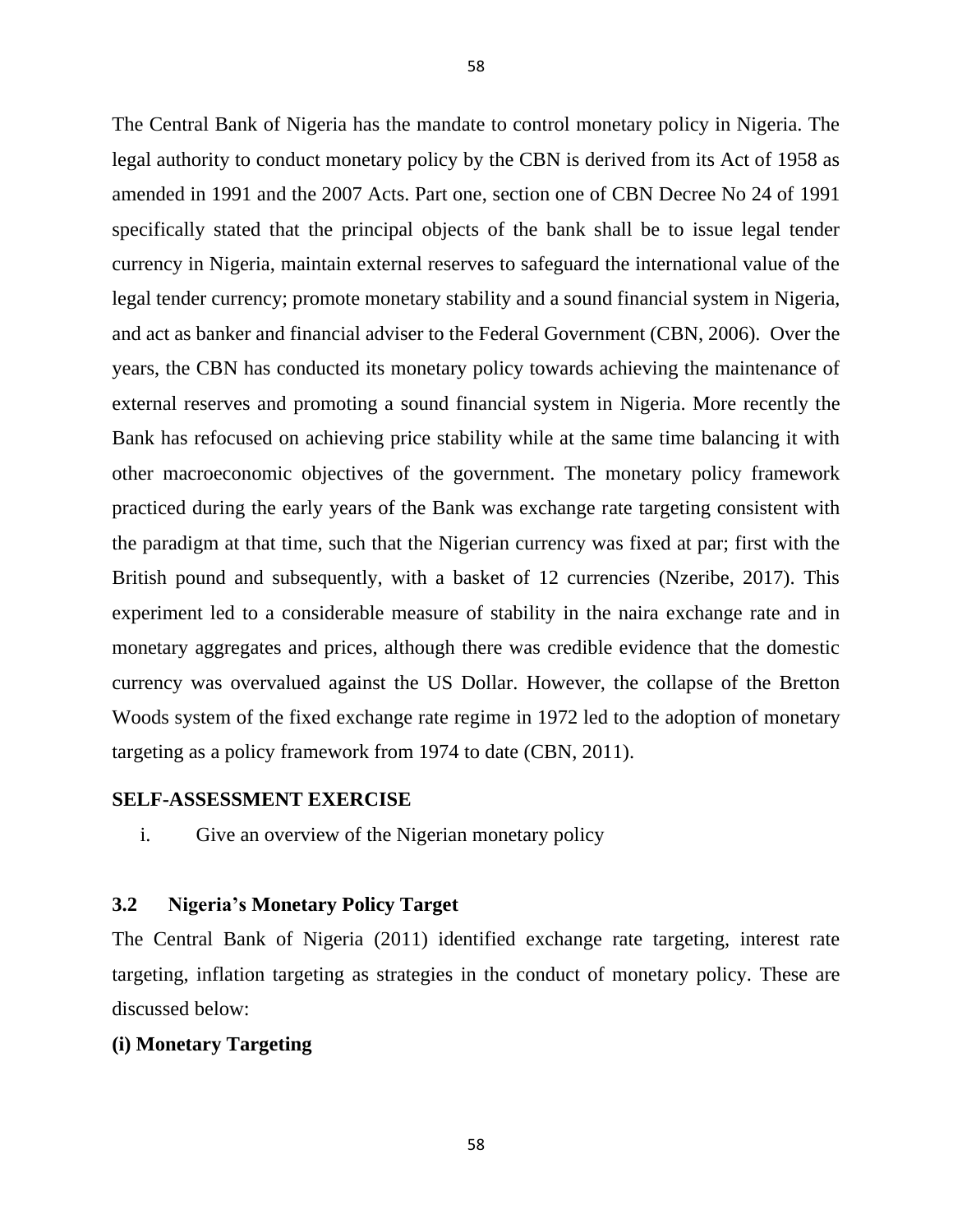Monetary targeting involves targeting one of the monetary aggregates such as money supply or any other measure of money stock as an operational target in order to affect inflation. This target involves a situation where the central bank announces a certain target for the annual rate of growth of the monetary aggregate of choice. In Nigeria, the central bank tries to control base money (as the operating variable) using the accelerator and multiplier principle. The base money as the liability of the central bank comprises of currency in circulation plus DMBs' reserves with the central bank. The advantage of using monetary targeting is that it is easy to implement under direct and market-based systems of monetary policy regimes despite having an under-developed financial markets. It also allows central banks to cope with domestic considerations such as inflation rate and/or output growth, in solving the monetary policy question. A major short-coming of monetary targeting is that its efficacy depends on a strong, predictable and reliable relationship between output/income and base money. If the relationship is weak, monetary targeting would not work. For instance, the assumed stable relationship between money supply and nominal GDP as measured by income velocity may not exist especially in the short-run in some countries, including developed economies (CBN, 2011).

#### **(ii) Interest Rate Targeting**

Interest Rate Targeting involves targeting the interbank rate which the central bank uses as the policy rate. Under the regime, the central bank stabilizes the rate with the use of repo and reverse repo operations. Hence, short term liquidity shortages which often lead to changes of the interbank rate are evened out with repo operations which restore the liquidity condition of the banks. The interbank rate works as an operating instrument and target. Changes in the operating target are expected to impact the intermediate target (broad money, bank reserves, etc.) through the interest rate channel, towards the desired direction. Such changes will ultimately affect inflation which is the ultimate target, in the desired direction.

#### **(iii) Nominal Gross Domestic Product Targeting**

Nominal Gross Domestic Product targeting involves setting of specific targets such as M1, M<sup>2</sup> or long term interest rates that the monetary authorities can monitor. Targeting nominal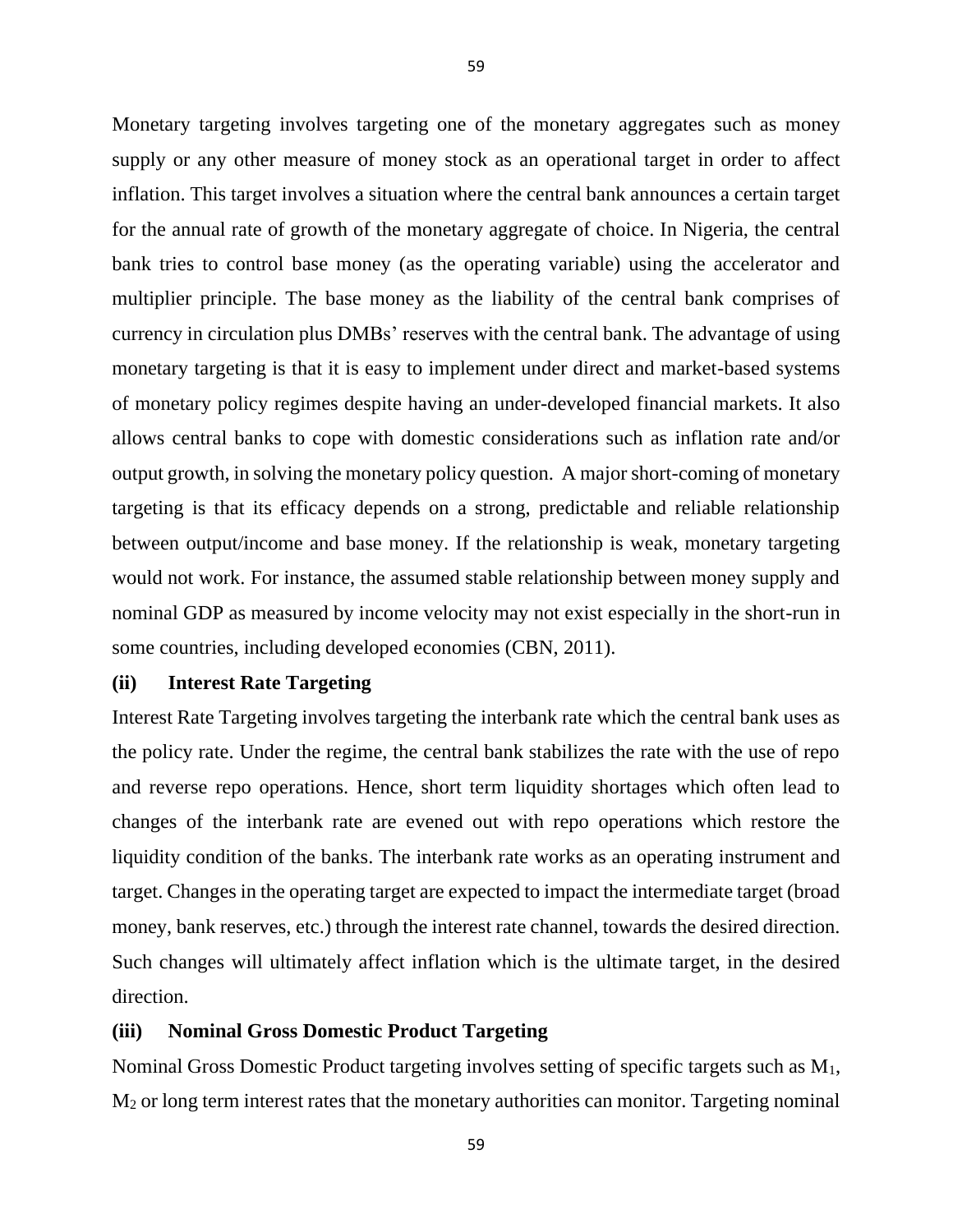GDP as a monetary policy strategy is based on the assumption that the monetary base can be influenced to keep nominal GDP close to a path that is consistent with price stability. The advocates of this strategy believes that price stability is better achieved with the adoption of monetary policy rules. They argue that price stability will be maintained without inhibiting long term economic growth. The proponents of this strategy conclude that as long as the monetary authorities play by the rules, price stability would be achieved. The proponents of GDP targeting also recognizes the existence of an intermediate target, but maintain that as a goal, the monetary authorities only need the intermediate targets to get at the GDP objective. The implicit nominal anchor strategy bothers on how to maintain the long run growth of the economy as well as the growth in credit aggregates that is commensurate with the economy's potential to increase production, so as to promote high employment, stable prices and moderate interest rates. One notable problem of an implicit nominal anchor strategy as a monetary policy framework is its lack of transparency which keeps the market guessing on the thrust of monetary policy.

#### **(iv)Exchange Rate Targeting**

Exchange rate targeting also known as exchange rate peg refers to the fixing of the value of the domestic currency in respect of another low inflation currency. The choice of the foreign currency to which the domestic currency is anchored usually depends on the stability and rate of inflation of that country as well as the relative weight of its trade in the anchoring country's international trade with the anchored country's currency. Recently, exchange rate targeting involves the fixing of the value of a domestic currency to another called the anchor currency. According to CBN, (2011) a crawling target or peg may involve a country depreciating its currency at a steady rate as long as the rate of inflation is higher than the level in the anchor country.

Exchange rate targeting is embraced as a framework of monetary policy in both industrialized and emerging market economies for a number of reasons. First, its clarity and simplicity makes it easier to understand by stakeholders and the general public. Secondly, an exchange rate target has the capacity to keep inflation under control by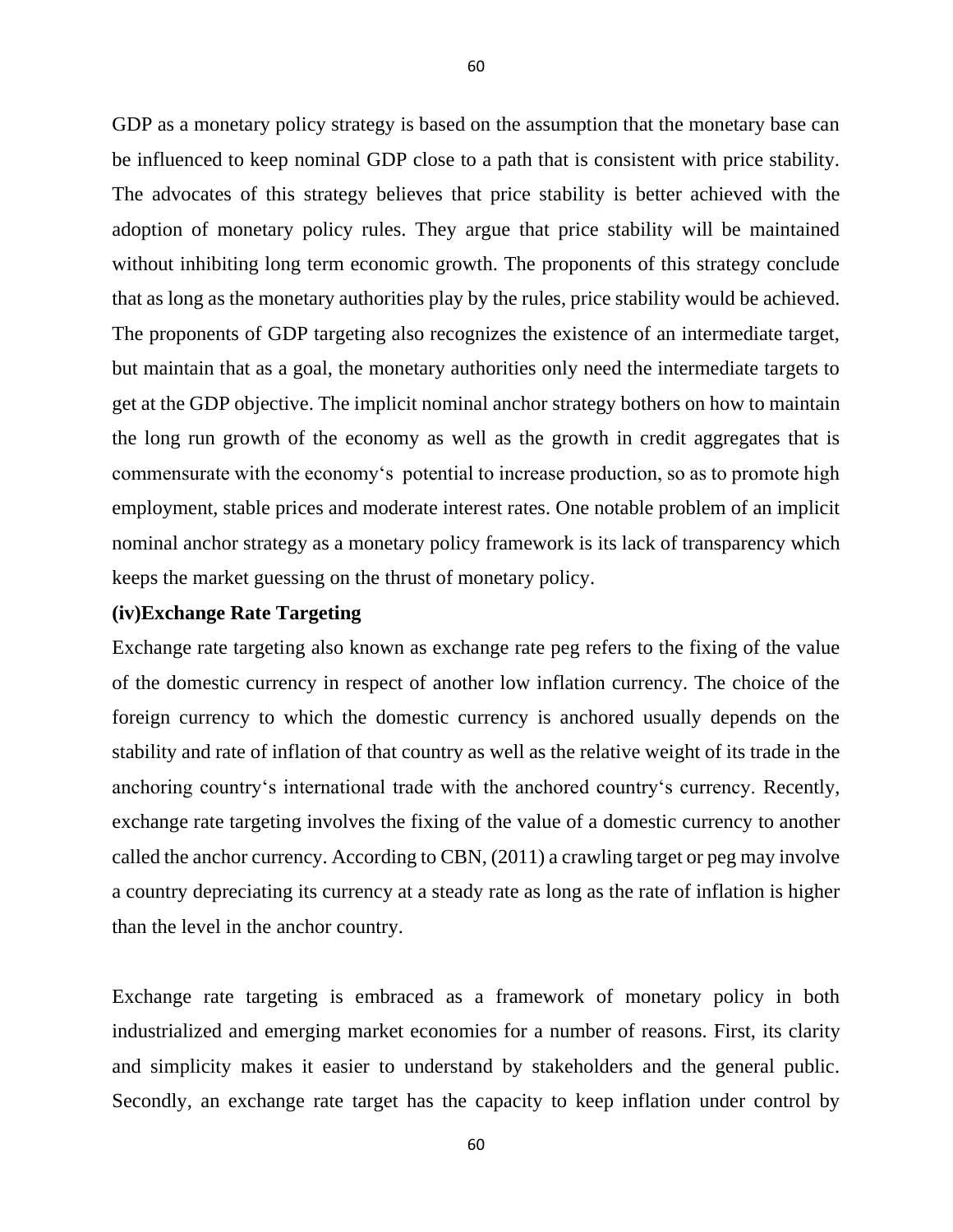anchoring the inflation rate of traded goods to that in the anchor country. Also, the central bank no longer has the ability to print money and thereby cause inflation, while at the same time speculative attack on a country's currency is discouraged.

An exchange rate targeting framework also has some shortcomings. First, exchange rate targeting exposes a country's currency to speculative attack, thereby requiring substantial holding of foreign reserves by the anchoring country. Secondly, with capital mobility, an exchange rate targeting country loses its discretionary/independent monetary policy to respond to domestic random shocks that are not associated with those of the anchor country.

# **(v) Inflation Targeting**

Inflation Targeting is when the central bank uses monetary policy to meet a publicly announced numerical inflation target within a particular time frame in order to achieve price stability. The inflation objective should be clearly stated and defined in terms of core or headline inflation. Inflation targeting requires increasing the transparency of the monetary policy process through communication with the market and the public about plans and objectives of monetary policy; and increasing the accountability of the central bank for achieving the inflation target (CBN, 2011).

# **(vi) Price Level Targeting**

This is a monetary policy strategy that seeks to either keep the overall price level stable or meet a pre-determined price level. The price level is the consumer price index (CPI) or some similar broad measure of cost of inputs. In this strategy, the long-term objective is to achieve a specific CPI number quite unlike inflation targeting where the objective is to achieve a given rate of change in CPI. Nevertheless, price level targeting is similar to inflation targeting except that CPI in one year over or under the long-term price target is offset in subsequent years such that a target price level is reached over time.

## **(vii) Quantitative Easing**

This type of strategy involves buying of financial assets from DMBs in order to raise the prices of assets and lower their yields as well as increase money supply (CBN, 2016). The signal for this kind of policy framework comes from persistent fall in short term interest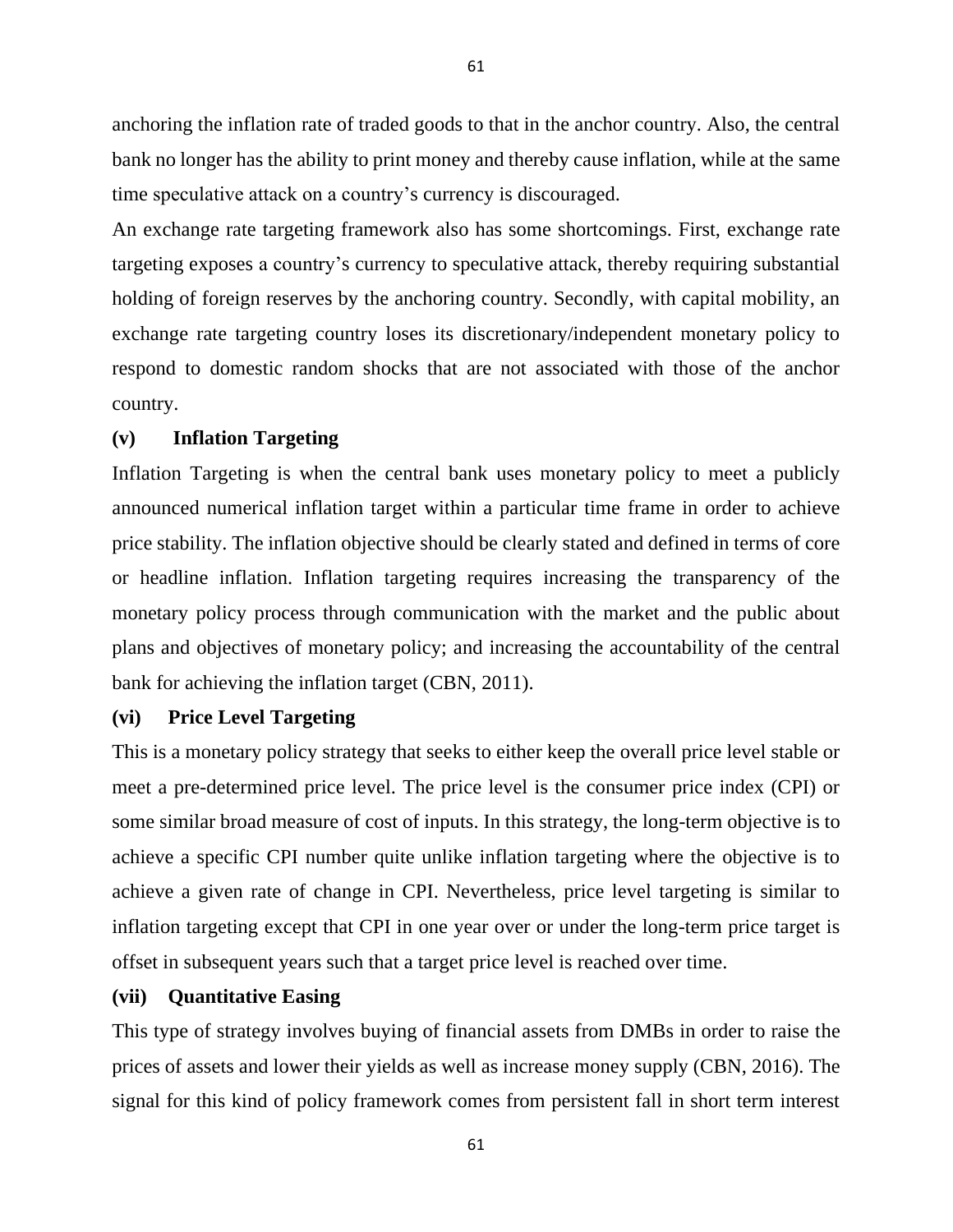rate, particularly interbank interest rate. This policy option was largely deployed by most economies aftermath of the 2008 global financial crisis.

# **SELF-ASSESSMENT EXERCISES**

- i. Who do central banks use inflation targeting as a policy framework?
- ii. Identify policy targets adopted by central banks

# **3.3 Monetary Policy Transmission Mechanism**

The transmission mechanism is the process through which monetary policy decisions affect the price level and the economy in general. The ways through the decisions are channeled into actions to impact the economy is known as policy transmission channels. The monetary policy transmissions channels as identified CBN (2016) includes the following:

# **(i). Interest Rate Channel**

This explains how changes in the bank rate affect the economy. The policy rate is the rate at which central banks lend money to DMBs. Changes in the central bank's rate is expected to affect other rates in the short end of the money market. For instance, if the CBN's monetary policy rate (MPR) is reviewed, it leads to an increase or decrease in short-term rates. Aside affecting the short-term market rates, a rise in the policy rate also pass through to long-term interest rates such as bond market rates. When nominal interest rate rises, the real interest rate will also rise leading to a decline in borrowing and spending in the economy. Therefore, rise in policy rate leads to reduction in aggregate demand and domestic production.

# **(ii). Exchange Rate Channel**

The exchange rate channel explains the relationship between monetary policy actions and exchange rate in an economy. The major determinant of exchange rate is interest rate differentials between countries. Therefore, when domestic interest rates fall below foreign interest rates due to monetary policy actions, there will be exchange rate depreciation in order to restore market equilibrium. The depreciated exchange rate makes domestic goods cheaper than imported leading to expansion in the demand for domestic with possible rise in the general price level.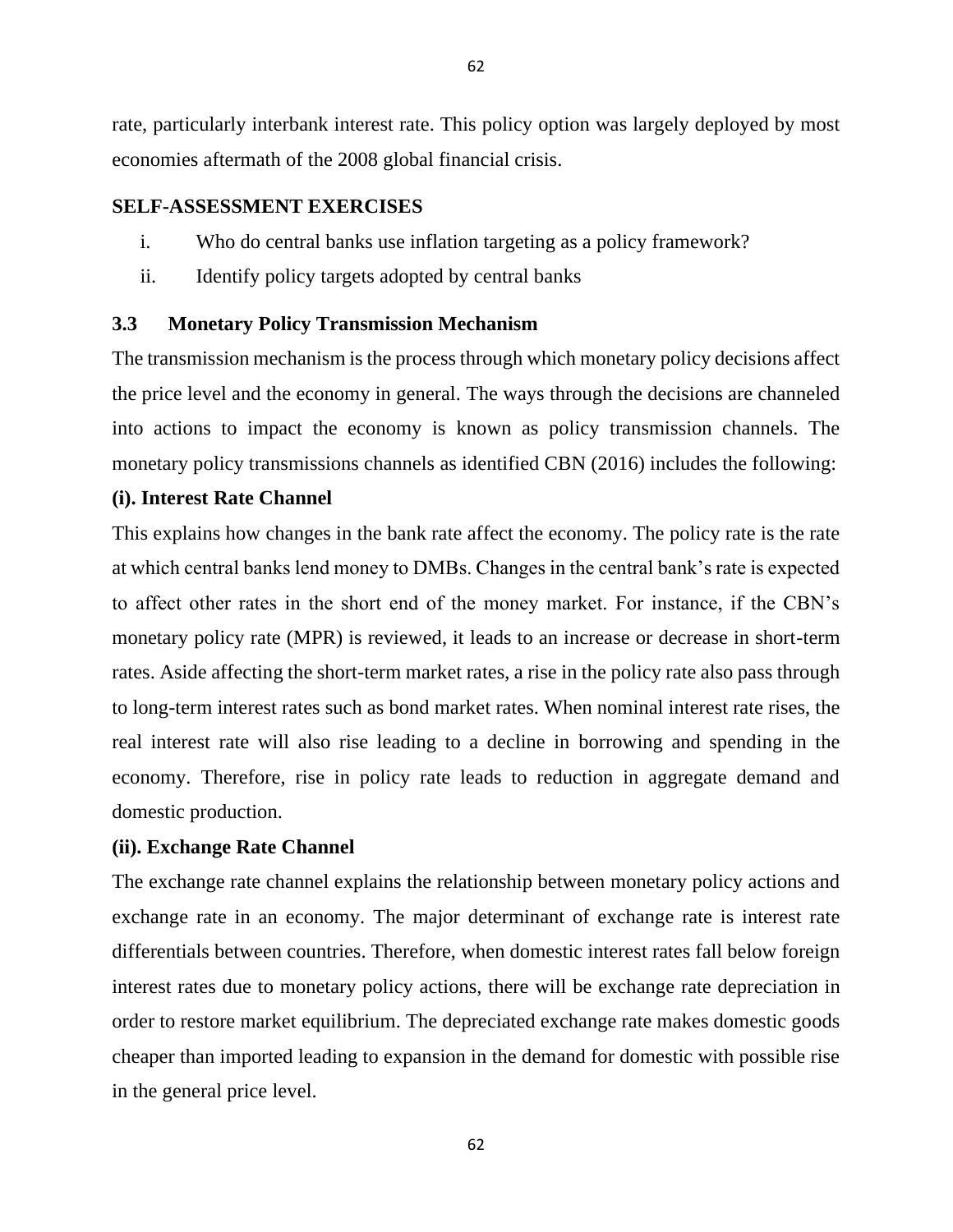#### **(iii). Asset Price Channel**

According to economic theory, changes in the price of assets can affect investment decisions in an economy. Economic agents such as households and firms acquire assets in form of securities, foreign exchange and real estate. Banks, sometimes also use their excess reserves for acquiring assets and as their prices increases they generate more wealth. The asset price channel describes the effect of monetary policy actions on the prices of assets and the general economy. For instance, if the central bank adopts tight monetary policy by increasing the bank rate, investors would prefer to invest in debt securities than equities due to the attractive interest rate. Since investors prefer to invest in debt (bonds), the price of equities would fall. Hence, the financial wealth of equity holders would be reduced due to revaluation of their equity portfolio which would significantly affect their consumption decisions, output and prices.

63

#### **(iv). Credit Channel**

The credit channel is the process through which monetary policy decisions affects banks' ability to grant loans. This shows that change in central bank's monetary stance is a major determinant of changes in the availability and supply of credit in the economy. For instance, an expansionary monetary policy (reduction in the policy rate or cash reserve requirements) would allow banks to hold more deposits and expand their loanable funds. Then banks would be able to grant loans to more households and firms thereby improving aggregate demand and output. On the contrary, if policy rates or cash reserve ratio are increased, cost of fund will increase resulting in higher lending rates and a reduction in investment, aggregate demand and output.

# **SELF-ASSESSMENT EXERCISE**

i. Discuss the different monetary policy transmission channels.

## **4.0 CONCLUSION**

The formulation and implementation of monetary policy is what distinguishes a central bank from other financial institutions. This is based on the fact that they use monetary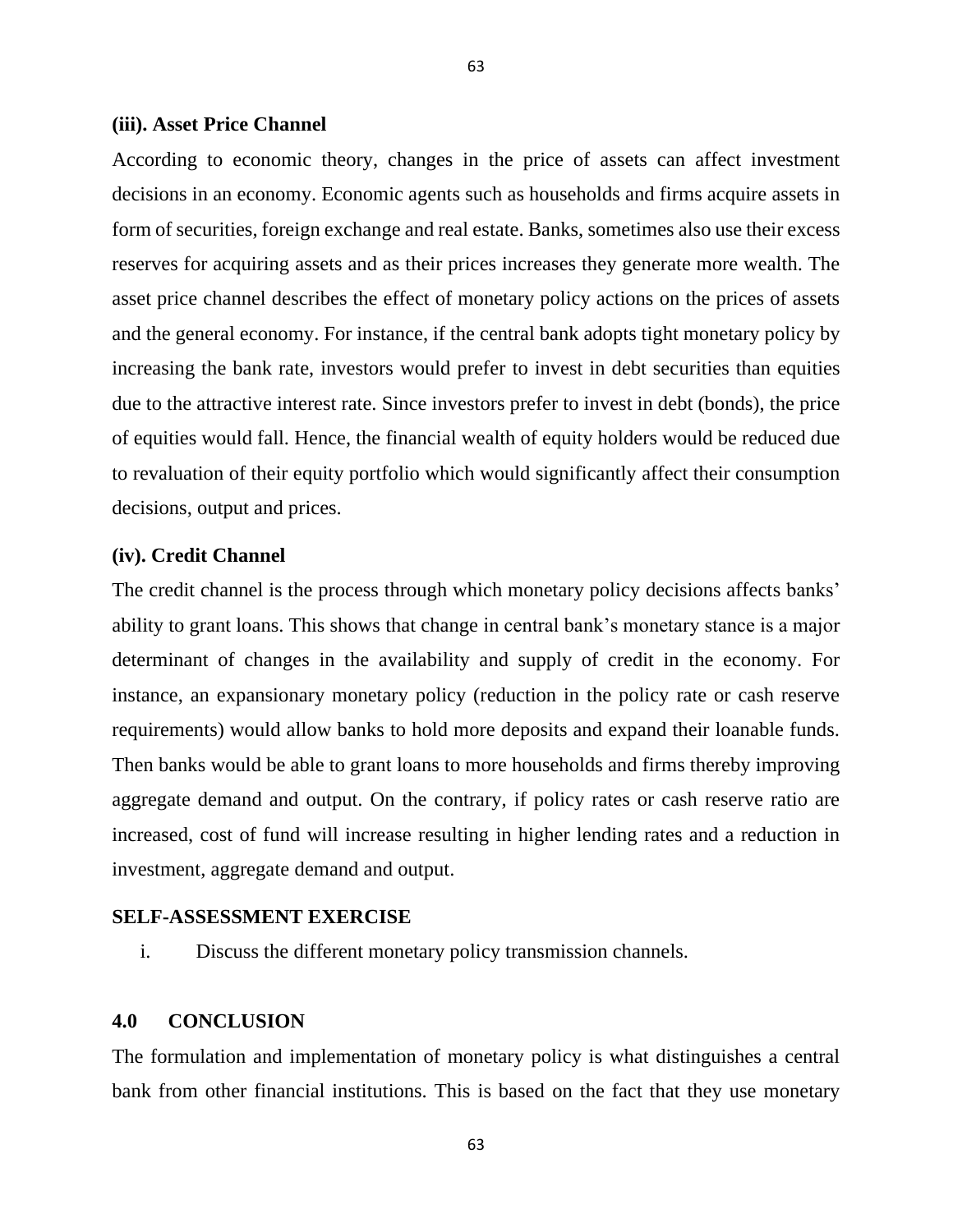policy to enhance the general macroeconomic environment and promote economic growth. Exchange rate targeting framework was used in Nigeria prior to 1972, but since 1974 the CBN has been adopting monetary targeting framework in the conduct of monetary policy. The monetary policy transmission channels includes interest rate channel, exchange rate channel. Credit channel and asset price channel.

### **5.0 SUMMARY**

The Central Bank of any nation formulates and implements monetary policy and this is one unique function that distinguish it from other financial institutions. Monetary policy is a tool helps to nurture the evolution of an efficient and strategic financial system that would promote economic growth. Central Banks use different strategies in the conduct of monetary policy and these strategies affect the operating targets through different channels. Some of the identifies strategies are exchange rate targeting, monetary targeting, inflation targeting, interest rate targeting, and nominal gross domestic product or output targeting. The Central Bank of Nigeria has been adopting exchange rate targeting since inception until 1972 when it changed to monetary targeting as result of the collapse of the Bretton Wood fixed exchange system.

# **6.0 TUTOR-MARKET ASSIGNMENTS**

- i. Give an overview of the Nigerian monetary policy
- ii. Explain the problems associated with exchange rate targeting in Nigeria.
- iii. Differentiate exchange rate targeting from interest rate targeting
- iv. An understanding of the various monetary policy transmission channels helps to know the link between the financial sector and the real sector. Discuss these channels

# **7.0 REFERENCES/FURTHER READINGS**

Central Bank of Nigeria (2011). *Understanding monetary policy series 1: What is monetary policy? CBN/MPD/Series/01/2011*. Central Bank of Nigeria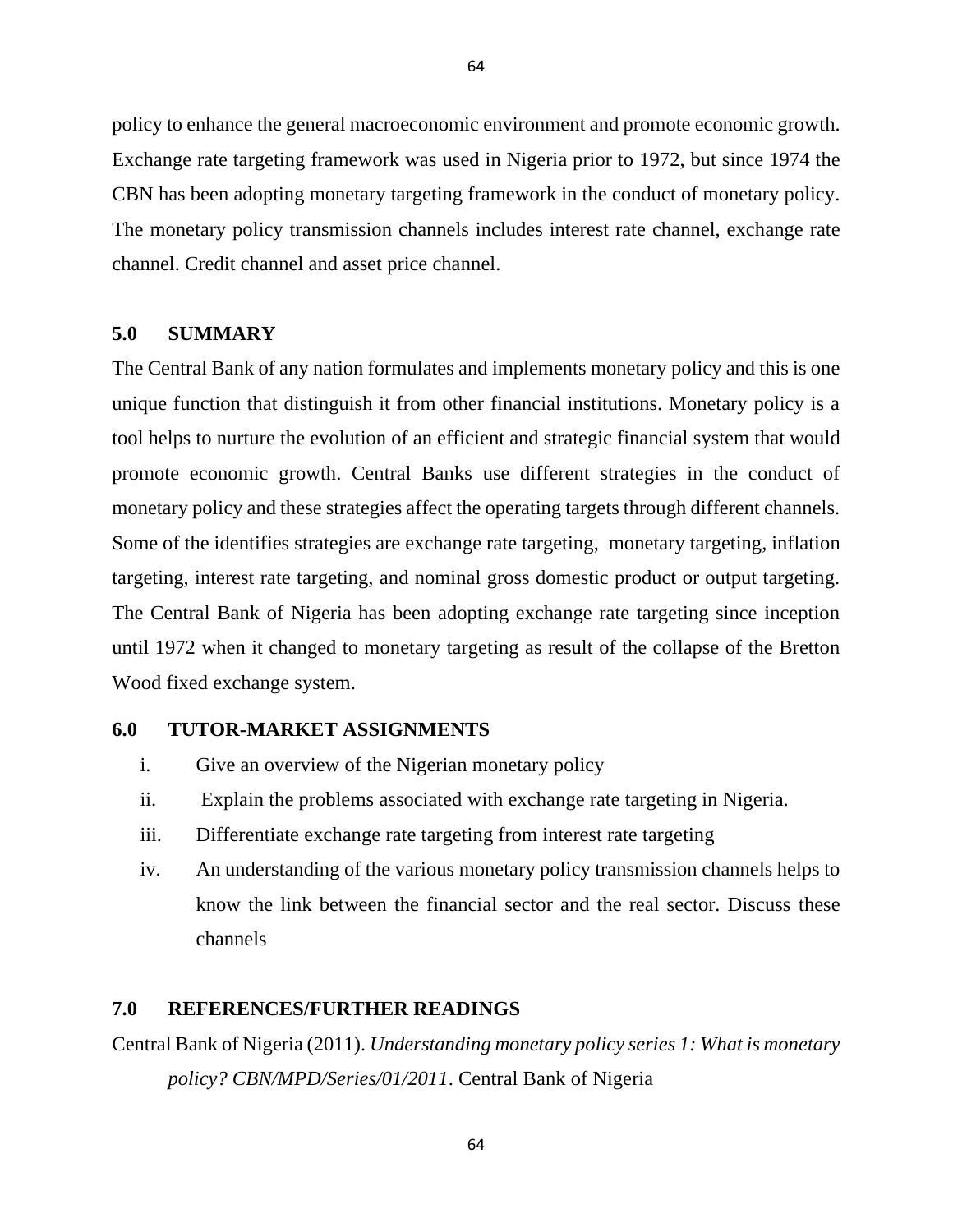- Central Bank of Nigeria (2016). Monetary policy. *Education in Economics Series*  [https://www.cbn.gov.ng/out/2017/rsd/cbn%20education%20in%20economics%20](https://www.cbn.gov.ng/out/2017/rsd/cbn%20education%20in%20economics%20%09series%20no.%202%25monetary%20policy.pdf) [series%20no.%202%monetary%20policy.pdf](https://www.cbn.gov.ng/out/2017/rsd/cbn%20education%20in%20economics%20%09series%20no.%202%25monetary%20policy.pdf)
- Central Bank of Nigeria (2015). *Monetary sector model for Nigeria* [https://www.cbn.gov.ng/out/2015/rsd/monetary%20sector%20model%20for%20ni](https://www.cbn.gov.ng/out/2015/rsd/monetary%20sector%20model%20for%20ni%09geria.pdf) [geria.pdf](https://www.cbn.gov.ng/out/2015/rsd/monetary%20sector%20model%20for%20ni%09geria.pdf)
- Crockett, A. (1979) *Monetary theory: Policy and institutions*. Thomas Nelson & Sons.
- Nzeribe, G. E. (2017). Nigerian financial sector: Policies and reforms. In In U.R. Ezenekwe, A. G. Metu, E. S. Nwokoye & O. L. Maduka (eds.), *Structure and problems of the Nigerian Economy* (279 - 313). Awka: Fab Anieh Nig Ltd.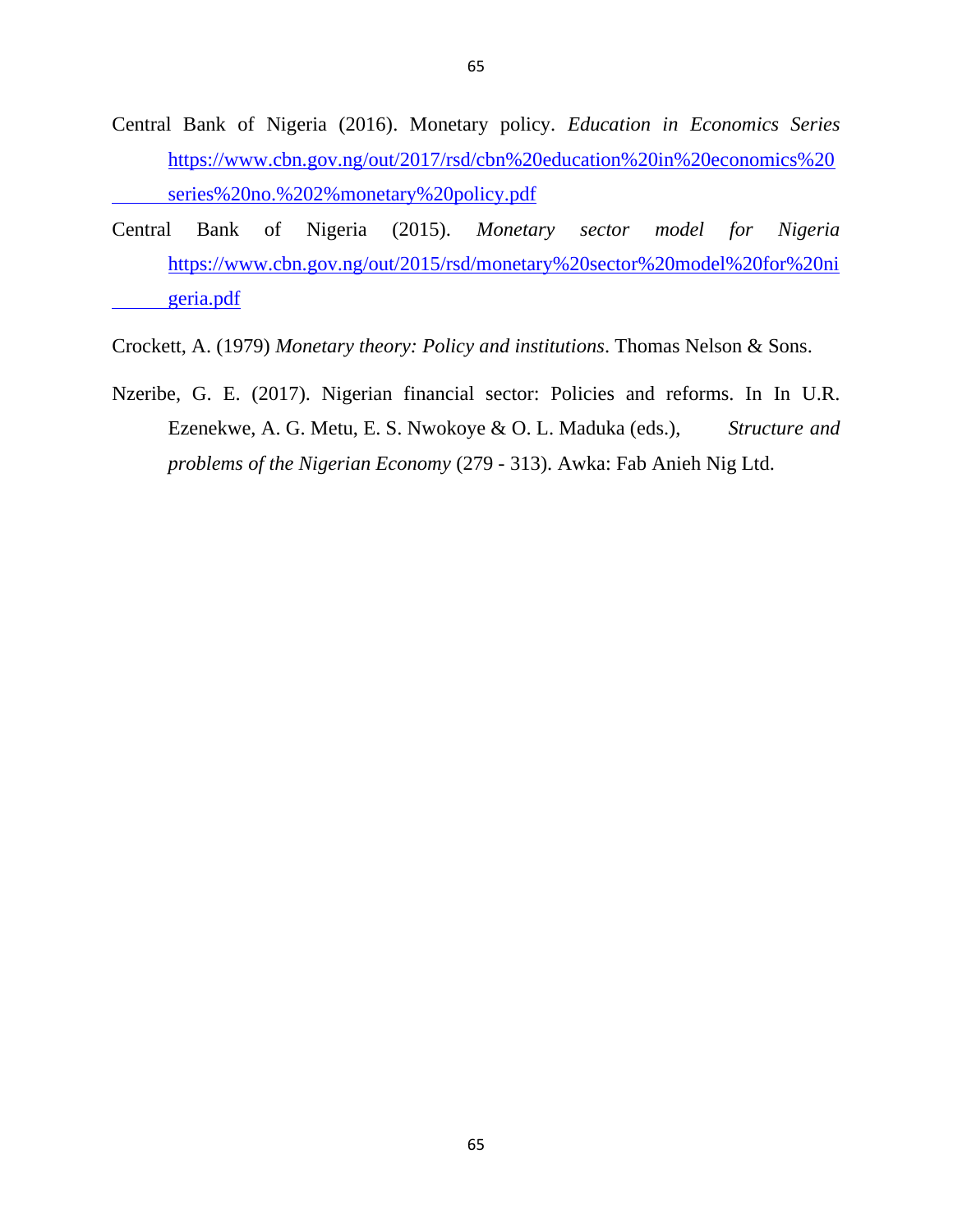# **UNIT 3: BALANCE OF PAYMENTS ACCOUNT**

# **CONTENTS**

1.0 Introduction 2.0Objectives 3.0Main Contents 3.1 Components of Balance of Payments 3.2 Structure of Nigeria's Balance of Payments 3.3 Balance of Payments Disequilibrium 4.0Conclusion 5.0Summary 6.0Tutor-Marked Assignments 7.0References/Further Readings

# **1.0 INTRODUCTION**

Money helps in international transaction by minimizing the cost of transactions and thereby optimize the potential gains from the transaction. There are three important aspects of such transactions. First, such transactions go through the process of international trade which results in the compilation of a country's balance of payments account. Second, such transactions are conducted through foreign exchange markets and at determined currency exchange rates. Third, the transactions are effected through a well-organized institutional structure.

66

## **2.0 OBJECTIVES**

By the end of this unit, you will be able to:

- i. Highlight the components of balance of payments
- ii. Illustrate the structure of Nigeria's balance of payments
- i. Discuss balance of payments disequilibrium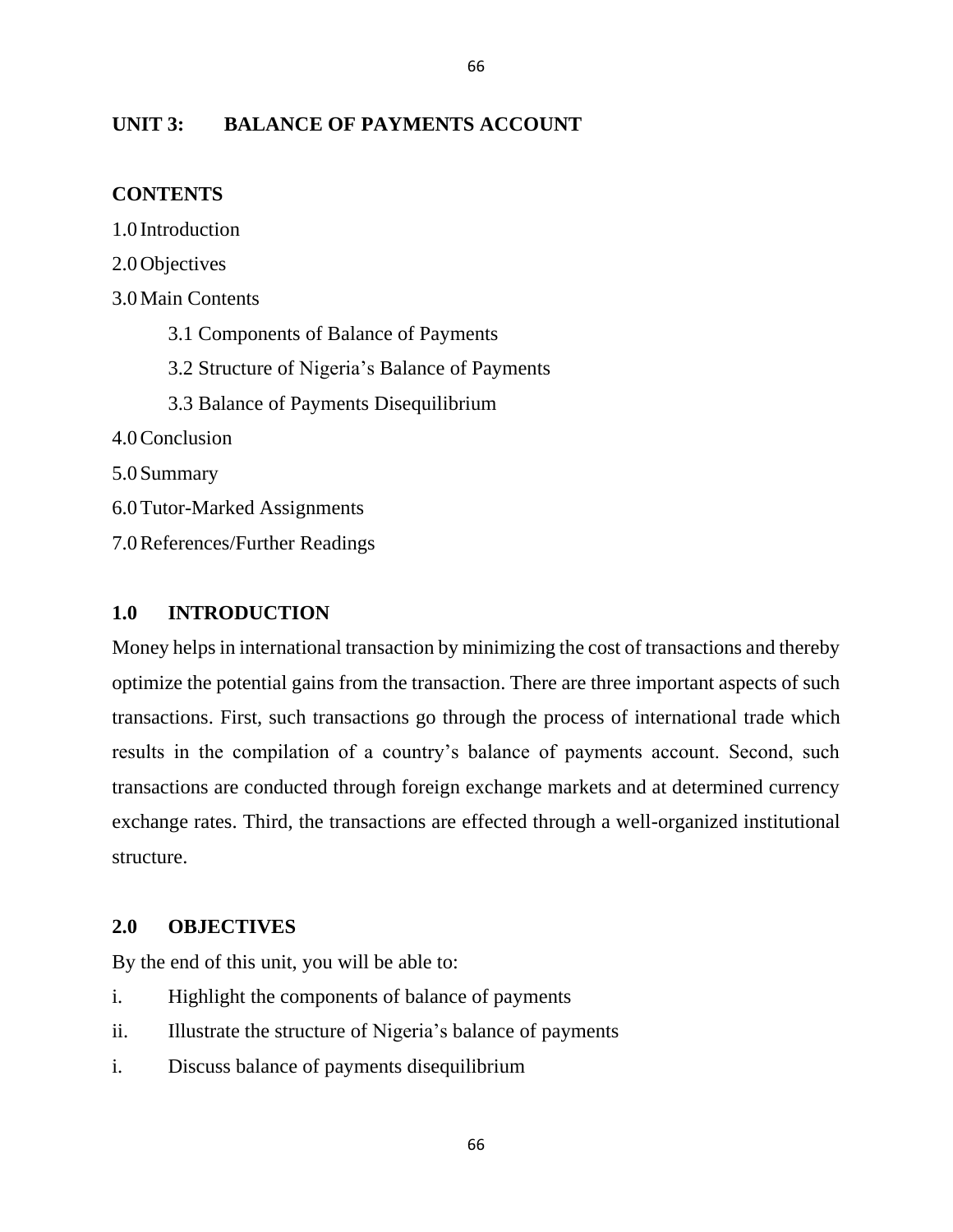#### **3.0MAIN CONTENTS**

#### **3.1 Balance of Payment and Components**

#### **3.1.1 Meaning of Balance of Payments**

A country's balance of payments refers to a systematic record of all economic transactions between the residents of the reporting country and residents of foreign countries during a given period of time, usually a year. An economic transaction as used here is an exchange of value, typically an act in which there is transfer of title to an economic good, the rendering services or transfer of title to assets from one country's residents to another. Thus, the balance of payments is a statistical record which summarizes all transactions which take place between the residents of a country and the rest of the world.

#### **3.1.2 Components of Balance of Payments**

A more analytically convenient way to present a nation's balance of payments is to divide it into three components namely: current account, capital account and official financing.

- **i. The Current Account:** The current account records all transactions in goods and services. That is it portrays the flow of goods and services in the form of exports (fob) and imports (cif) for a country during a giving year.
- **ii. The Capital Account:** The capital account records transactions related to movement of long-term and short-term capital. It shows the volume of private foreign investment and public grants and loans from individual nations and multilateral donor agencies such as UNDP and the World Bank. It includes direct investment, portfolio investment, long-term and short-term capital. Capital account will be a deficit if payments exceed receipts but a surplus if receipts exceed payment.
- **iii. Official Financing:** Official financing items or official settlements represent transactions involving the Central Bank of the country whose balance of payment is being recorded, and there are three ways in which credit items may occur on the official financing account.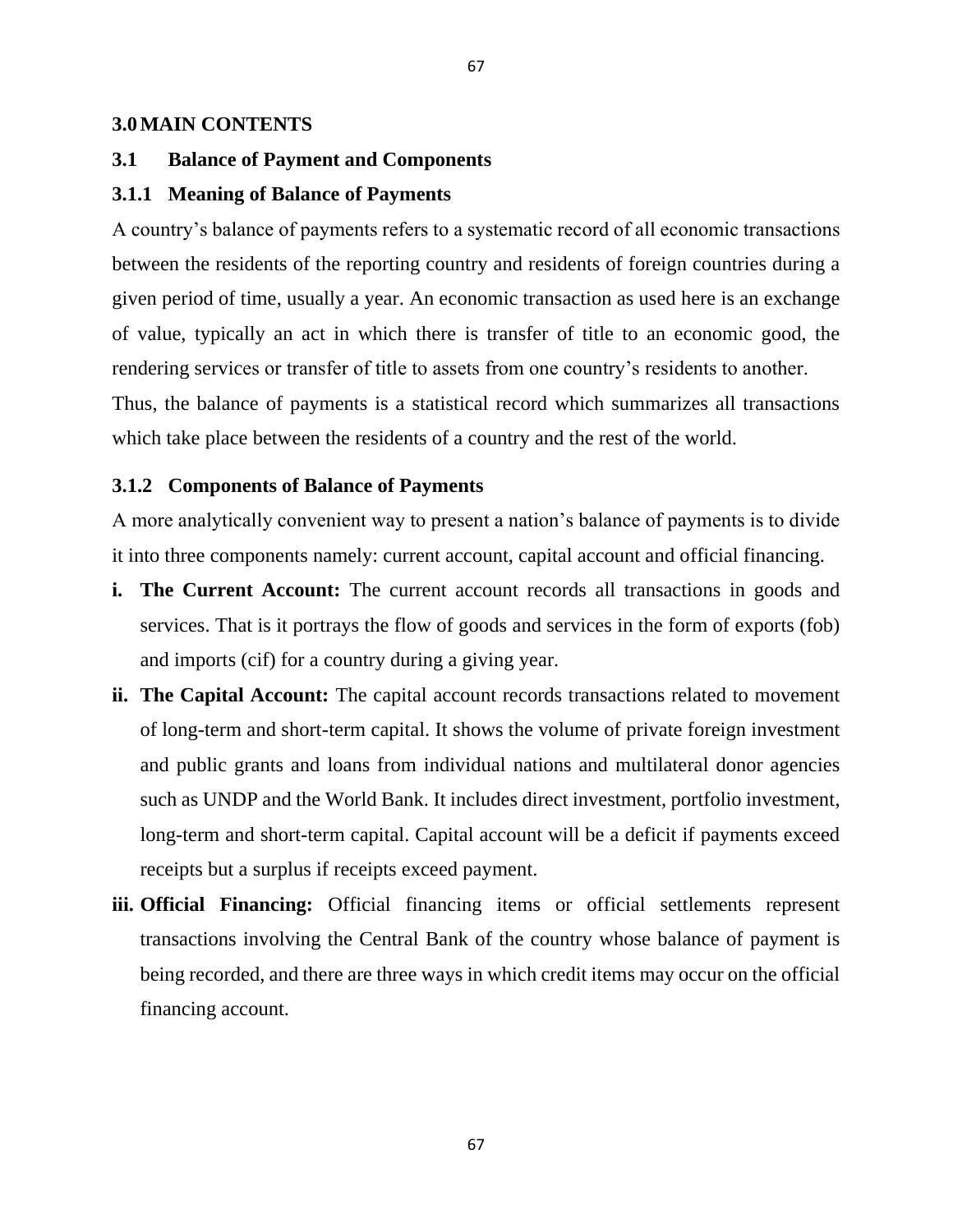68

- The central bank may borrow from another central bank through a network of arrangements. This will be recorded on the credit side of the BOP account.
- The Central Bank may run down its official reserves of gold and foreign exchange. This is recorded in as credit item since it gives rise to sale of foreign exchange and purchase of naira.

# **SELF-ASSESSMENT EXERCISES**

- i. Explain the concept of balance of payments
- ii. Highlight the components of balance of payments.

# **3.2 Structure of Nigeria's Balance of Payments Account**

The balance of payments for Nigeria for 2004 is selected and presented showing the three major subdivisions of the BOPs account. These are current account transactions involving the export and import of goods and services; the capital account transactions involving the flow of foreign investment; and the official settlement account involving monetary transactions by the monetary authorities to balance up the account since both sides of the account must always balance, that is total receipts must be equal to total payments as an accounting requirement.

| Category               | <b>Item</b>                    | <b>US\$ Million</b> |
|------------------------|--------------------------------|---------------------|
| (A)                    | Exports (fob)                  | 97,163.83           |
| <b>Current Account</b> | Imports (fob)                  | $-62,161.39$        |
|                        | Services (net)                 | $-21,361.20$        |
|                        | Income (net)                   | $-22,972.33$        |
|                        | <b>Current Transfers (net)</b> | 21,988.71           |
|                        | Sub-Total of $(A)$             | 12,657.62           |
| (B)                    | Capital Transfer (net)         |                     |
| Capital and Financial  | Direct Investment (net)        | 8,914.89            |
| Account                | Portfolio Investment           | 5,192.80            |
|                        | <b>Other Investments</b>       | 736.25              |

**Table 1: Nigeria's Balance of Payment for 2004**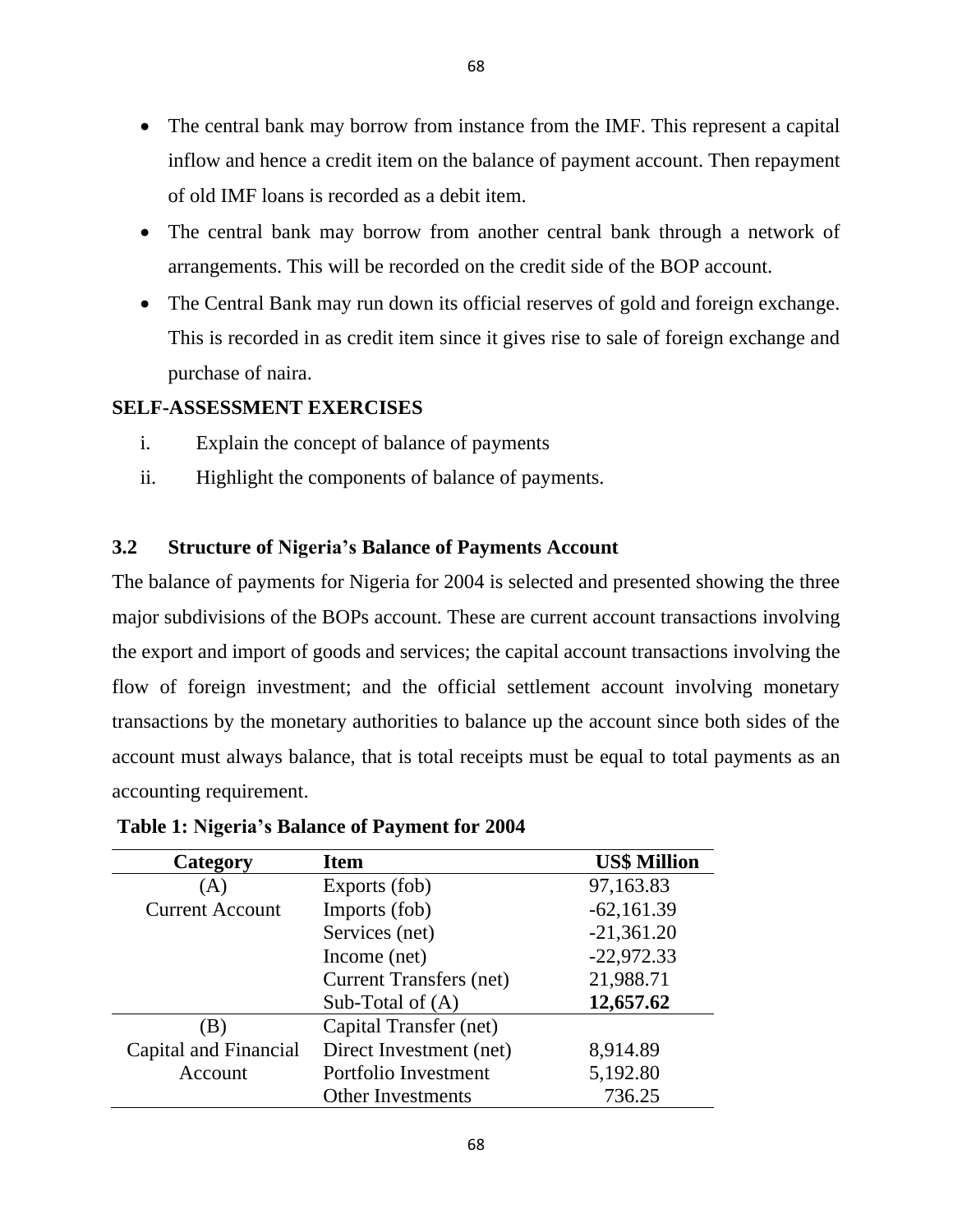|                                                            | Sub-Total of B                  | 14,843.94    |  |
|------------------------------------------------------------|---------------------------------|--------------|--|
| Balance on Current/                                        | Sub-Total of $(A + B)$          | 27,501.56    |  |
| <b>Financial Account</b>                                   |                                 |              |  |
| Add: Balancing Item                                        | <b>Net Errors and Omissions</b> | $-7,208.93$  |  |
|                                                            | Overall Balance of $(A + B)$    | 20, 292.63   |  |
| (C)                                                        | Change in Fed. Monetary         |              |  |
| <b>Monetary Movement</b>                                   | Institutions, Foreign Exchange  | $-20,292.63$ |  |
| Source: CBN, (2012) as cited in Olofin and Salisu, (2014). |                                 |              |  |

69

Table 1 is an account aimed at showing Nigeria's net indebtedness position in relation to other countries in 2004. Foreign exchange earnings transactions such as export of goods and services are entered under receipts (positive items), while foreign exchange spending transactions such as imports of goods and services are entered as payments (negative items). The capital and financial account which is category B shows the country's position regarding the inflow and outflow of foreign investment. The term capital in this context refers to invisible funds which either swell a country's foreign exchange reserve if it is an inflow or deplete the reserve if it is an outflow. On the other hand, a Nigerian investor deciding to extend its operation to a neighbouring African country such as Cameroon or Ghana would require foreign exchange, which would be recorded in the capital account as a negative item because it is an outflow. These transactions can be private or official (involving government or international organisations). Combining the country's capital/financial account with current account, the overall BOP is US\$ 27,501.56million. Then adding errors and omissions to  $A + B$  gives a surplus balance of US\$20,292.63 million.

Since the account must balance, if there is a deficit, the amount has to be provided for. The accommodating transaction are reflected in category (C). Unlike in other sections of the account, a positive entry under (C) represents an outflow while a negative entry shows an inflow. For a positive entry, it involves a documentation of foreign exchange reserves, accumulated from previous periods to finance deficit. On the other hand, it may show an increase in foreign reserves as a negative entry assuming the country had an overall surplus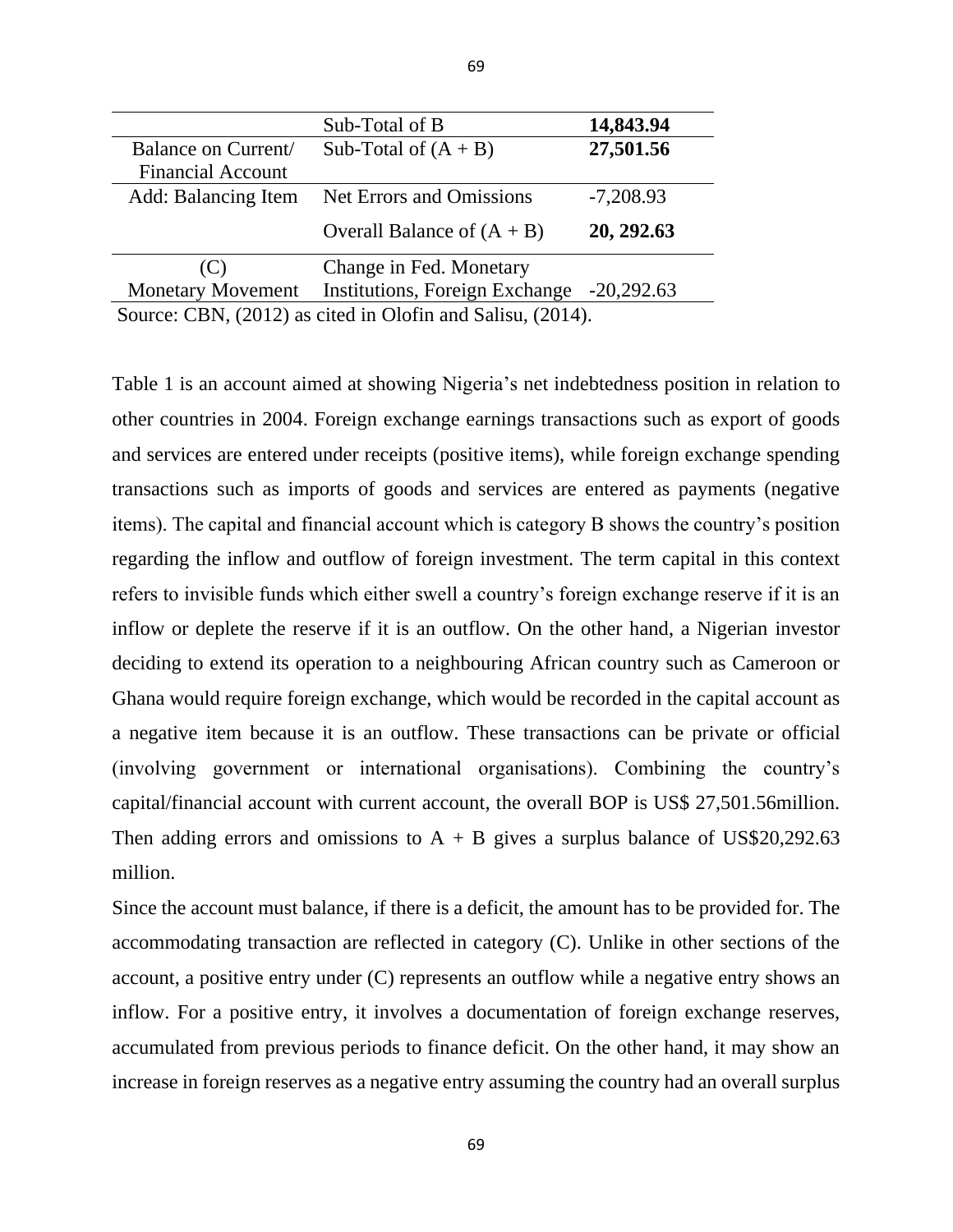under capital and current account combined as in this example. Taking the three parts of the account together, the overall account balances as a principle for any given accounting period (Olofin & Salisu, 2014).

# **SELF-ASSESSMENT EXERCISES**

- i. Identify the items captured under the Nigerian BOPs current account subsection
- ii. List the items captured in the Nigerian BOPs capital account subsection

# **3.3 Balance of Payments Disequilibrium**

In an accounting sense, credit and debit side totals of the BOPs account must balance. Therefore disequilibrium or gap in the balance of payments generally refers to an inherent tendency of an absence of balance in the balance of payments. Unfavourable or deficit balance is considered more undesirable than a positive, favourable or surplus BOPs. In addition, apart from the existence of imbalance in the BOPs, one must take into consideration the size of the imbalance in relation to the nation's economic strength. Hence, a disequilibrium in the balance of payments should be sizeable and persistent or repetitive. Fundamental disequilibrium exists when there is an inherent tendency for the imbalance to be sizeable/large and persistent. Such a disequilibrium may be due to factors which causes an imbalance in the trade account and/or in capital account. The factors include:

- Persistent inflationary pressure at home
- Inflationary pressure in the trading partners
- Servicing of existing debts through fresh loan
- Political disturbances
- Economic calamities such as drought, flood, earthquake
- Lack of capacity to meet changing requirements

# **3.3.2 Correction of Balance of Payments Disequilibrium**

Nations normally worry about persistent balance of payments indebtedness to foreigners or depleting their gold and foreign exchange reserves. Nations therefore, take measures to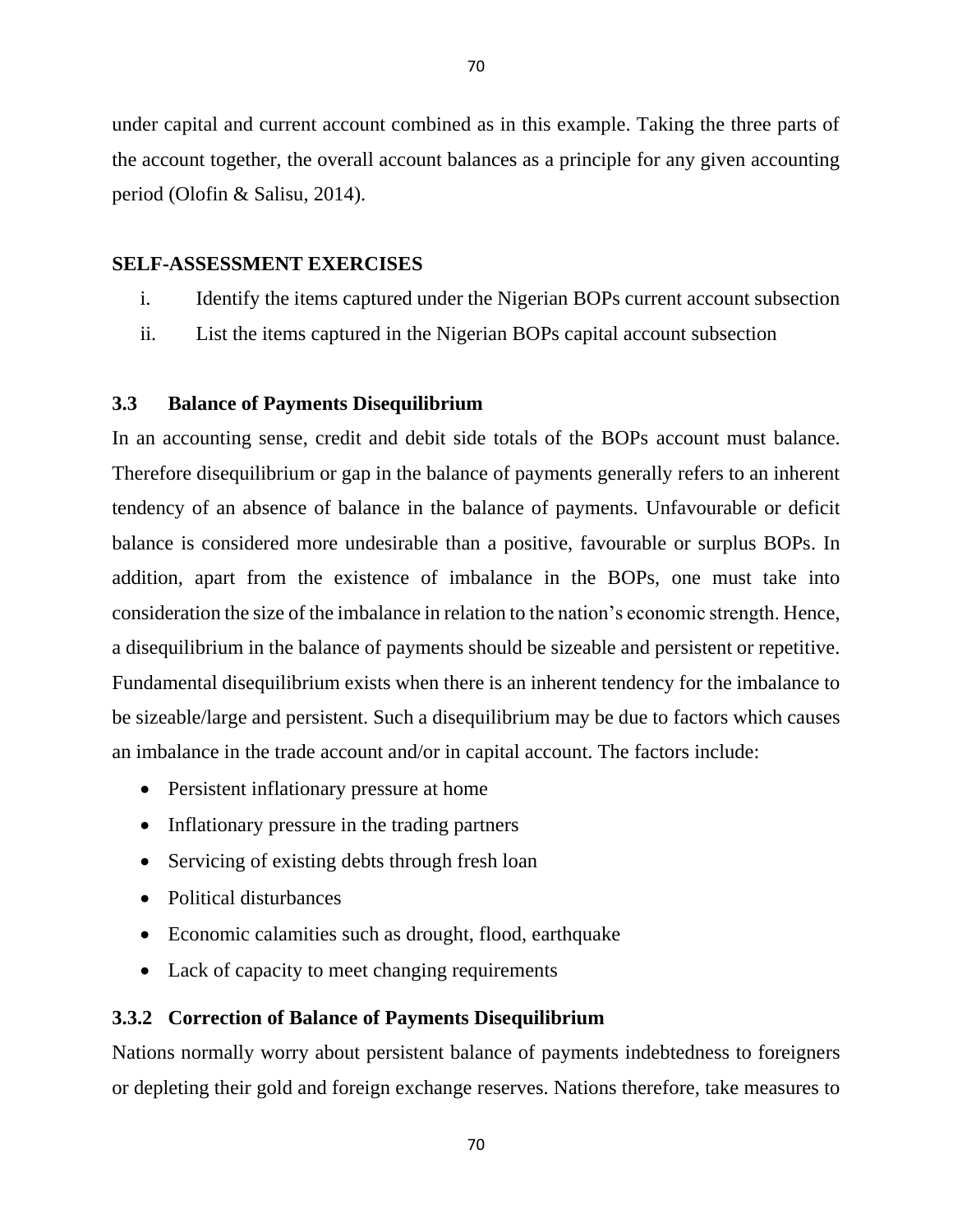correct balance of payment disequilibrium particularly deficits embodied in commercial and financial policy. The problem of international adjustment is that of reconciling the differences between the demand for and supply of a given foreign exchange at a given price. Generally, there are three systems of international adjustment namely: the gold standard, the paper standard and the exchange control, reflecting fixed exchange rate, fluctuating exchange rate, and exchange control itself respectively.

Temporary balance of payments can be financed (official financing) by running down foreign currency reserves and by borrowing. These cannot go on indefinitely since such financing cannot correct a persist balance of payment deficit. This calls for corrective policy on the part of the government. Government corrective action can be grouped into two broad categories: Expenditure reducing policies and expenditure switching policies.

**Expenditure Reducing Policies**: are those policies meant to achieve a deflation of aggregate demand in the economy such that the demand for imports will reduce. It must be noted that this policy can reduce domestic output and increase unemployment due to falling aggregate demand for domestic and imported goods and services. Expenditure reducing policy entails an adoption of both fiscal and monetary policies.

**Expenditure Switching Policy:** This are meant to switch expenditure away from imported goods towards domestically produced substitutes, as well as to stimulate the level of exports and hence export earnings. These policies can also be categorized into two:

**(i)Trade policy including** control of imports or direct controls, tariffs or import duties, quotas, exchange control, export scheme.

**(ii) Exchange rate policy** which involves devaluation of the domestic currency.

# **SELF-ASSESSMENT EXERCISES**

- i. What is expenditure switching policy?
- ii. Discuss the policy framework that can be used in correcting BOP disequilibrium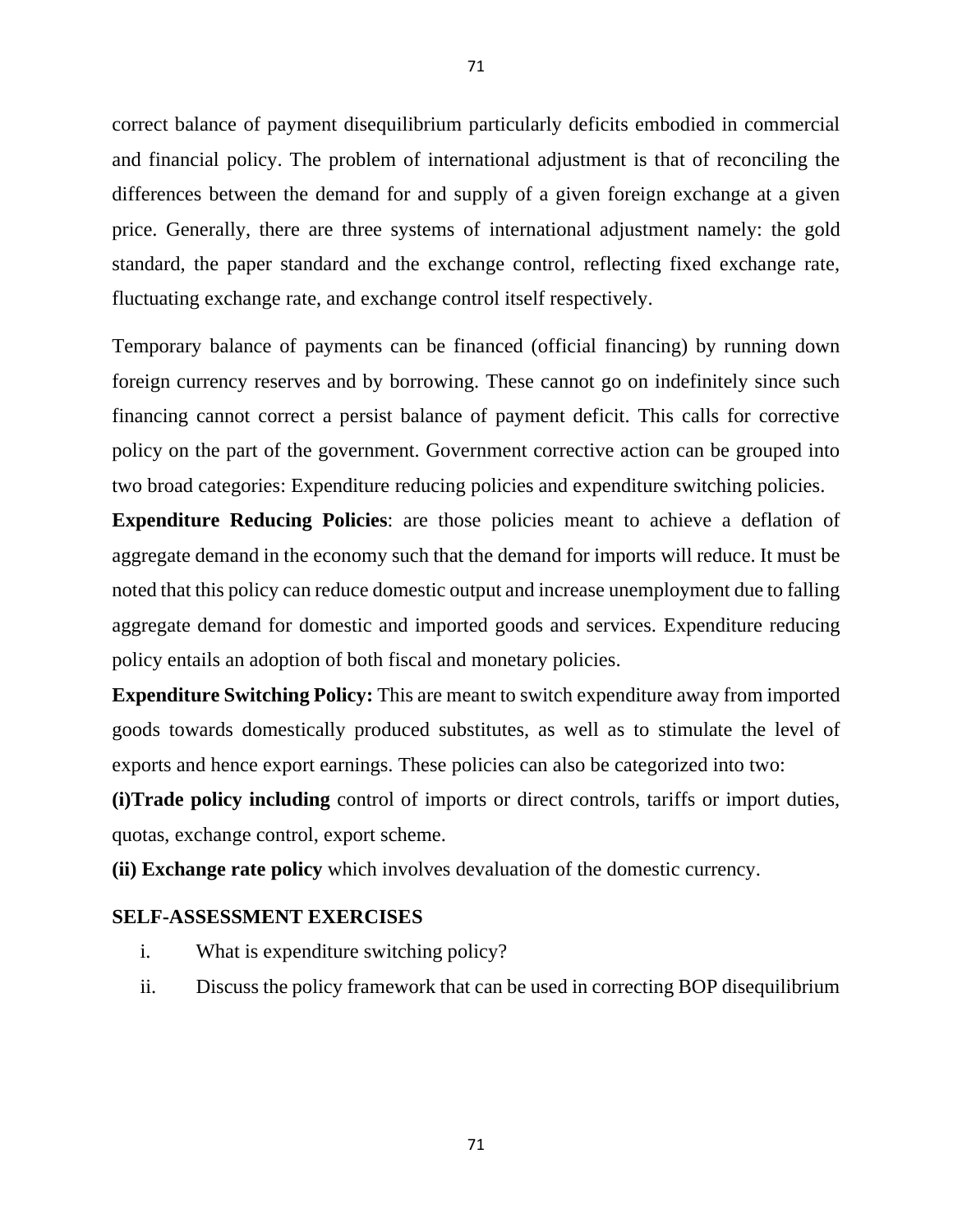#### **4.0. CONCLUSION**

The compilation of the balance of payments accounts results in the balance of payments identity which shows that the balance on current account is equal to the sum of the balance on capital account and net change in official reserves. Balance of trade is the balance on visible trade. It is the difference between the value of exports and imports of merchandise items. When exports exceed imports there is the surplus; but a deficit occurs when imports are greater than exports. Other balances in the balance of payments accounts are: balance on services and income, balances on good and services, balance on unrequited transfers, balance on current account, balance on capital account, overall balance and basic balances

#### **5.0 SUMMARY**

The balance of payments compilation involves a vertical classification into debit and credit entries which show that any transaction that requires a foreign payment is entered as a debit entry and any transaction that brings in foreign exchange is entered as a credit entry. Total debit must equal total entries since each transaction has two aspects, each of which is entered separately in the balance of payments, one a credit item and the other as a debit item.

#### **6.0 TUTOR-MARKED ASSIGNMENTS**

- i. What is balance of trade? How is it related to balance of payments?
- ii. Discuss the expenditure switching and expenditure reducing policies of BoP adjustment.

#### **7.0 REFERENCES/FURTHER READINGS**

- Anyanwu, J. C. (1993). *Monetary economics: Theory, policy and institution*. Onitsha: Hybrid Publishers.
- Anyanwu, J. C. & Oaikhenan, H. E. (1995). *Modern macroeconomics: Theory and applications in Nigeria*. Onitsha: Joanee Educational Publishers
- Jhingan, M. L. (2011). *Money, banking, international trade and public finance, 8th edition*. Delhi: Virinda Publications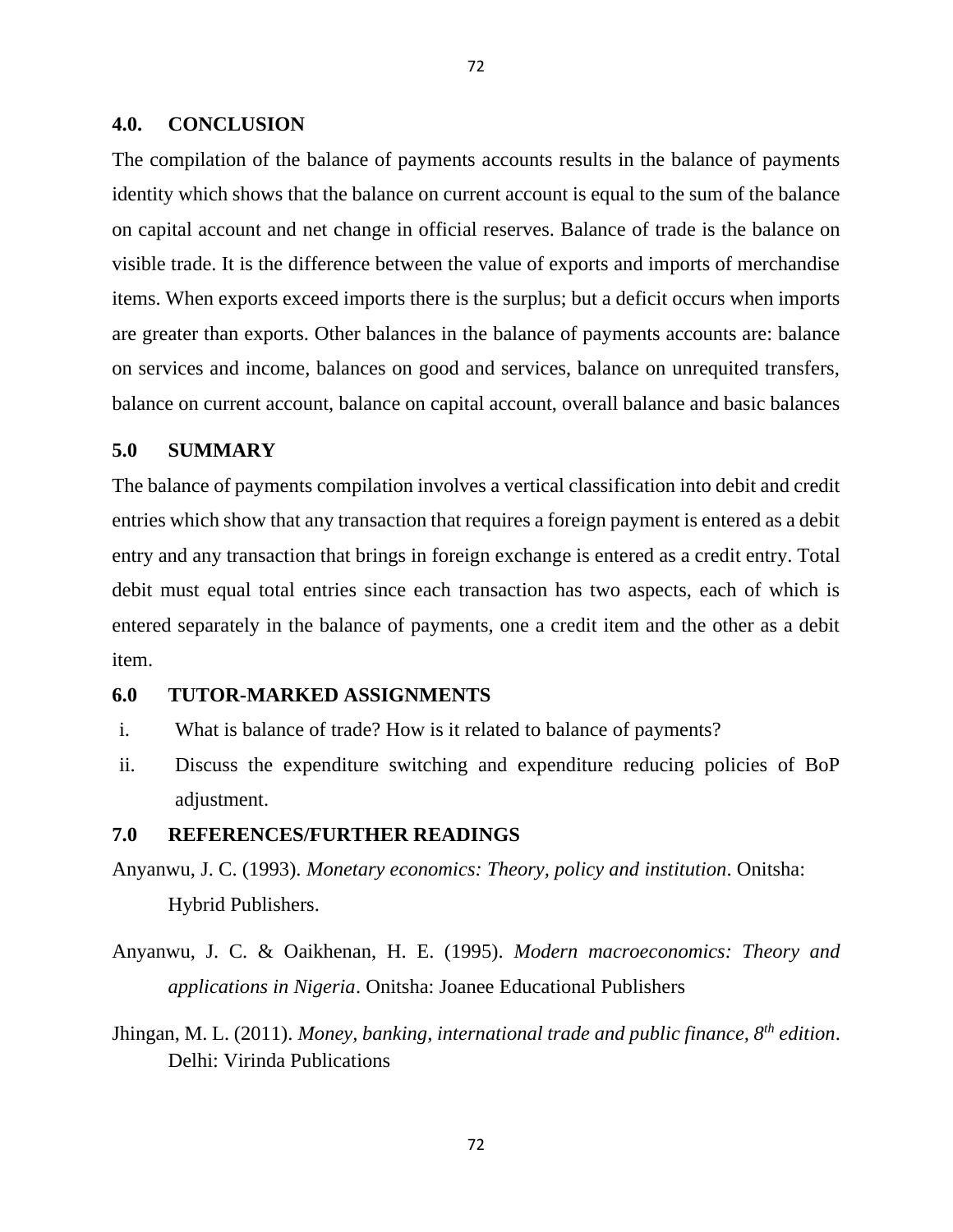Olofin, S. O. & Salisu, A. A. (2014). *An introduction to macroeconomics, 2nd edition*. Ibadan; Evans Brothers.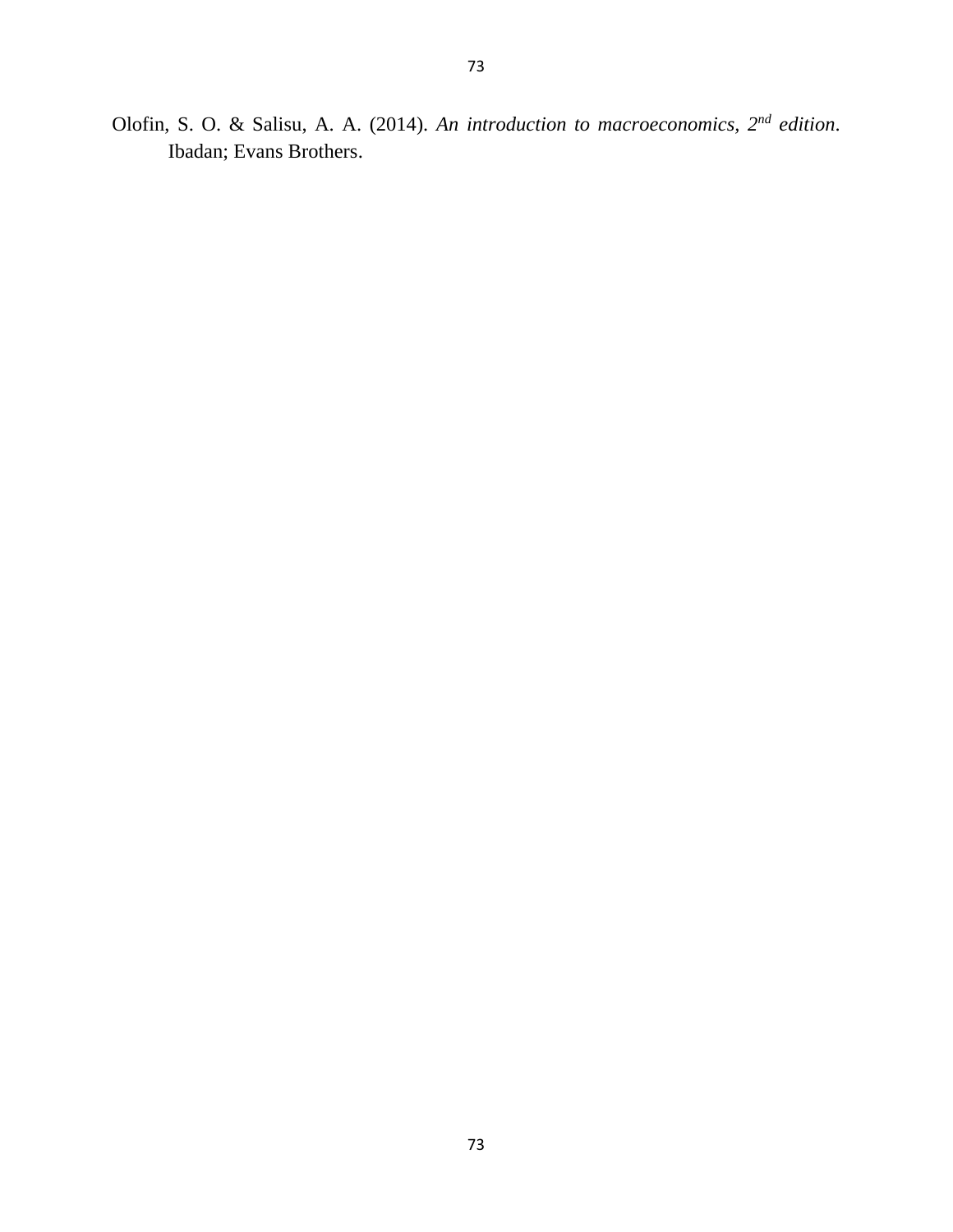# **UNIT 4: MONETARY POLICY AND ECONOMIC STABILISATION CONTENTS**

1.0 Introduction

2.0Objectives

3.0Main Contents

3.1Types of Monetary Policy

3.2Role of Monetary Policy in Developing Countries

3.2 Limitations of Monetary Policy in Developing Countries

4.0Conclusion

5.0Summary

6.0Tutor-Marked Assignments

7.0References/Further Readings

# **1.0. INTRODUCTION**

Monetary policy is one of the major government policies which can be aimed at short-term regulation of the level of economic activities. Monetary policy plays key role in controlling price fluctuations and general economic activities. In this unit, we discuss the role of monetary policy in LDCs. The limitations of monetary policy in achieving these roles are also examined because it is observed that monetary authorities have not been able to achieve the goals of monetary policy.

#### **2.0. OBJECTIVES**

By the end of this unit, you should be able to:

- i. Explain the types of monetary policy
- ii. Discuss the role of monetary policy in developing countries
- iii. Identify the limitations of monetary policy in developing countries

## **3.0. MAIN CONTENT**

### **Types of Monetary Policy**

74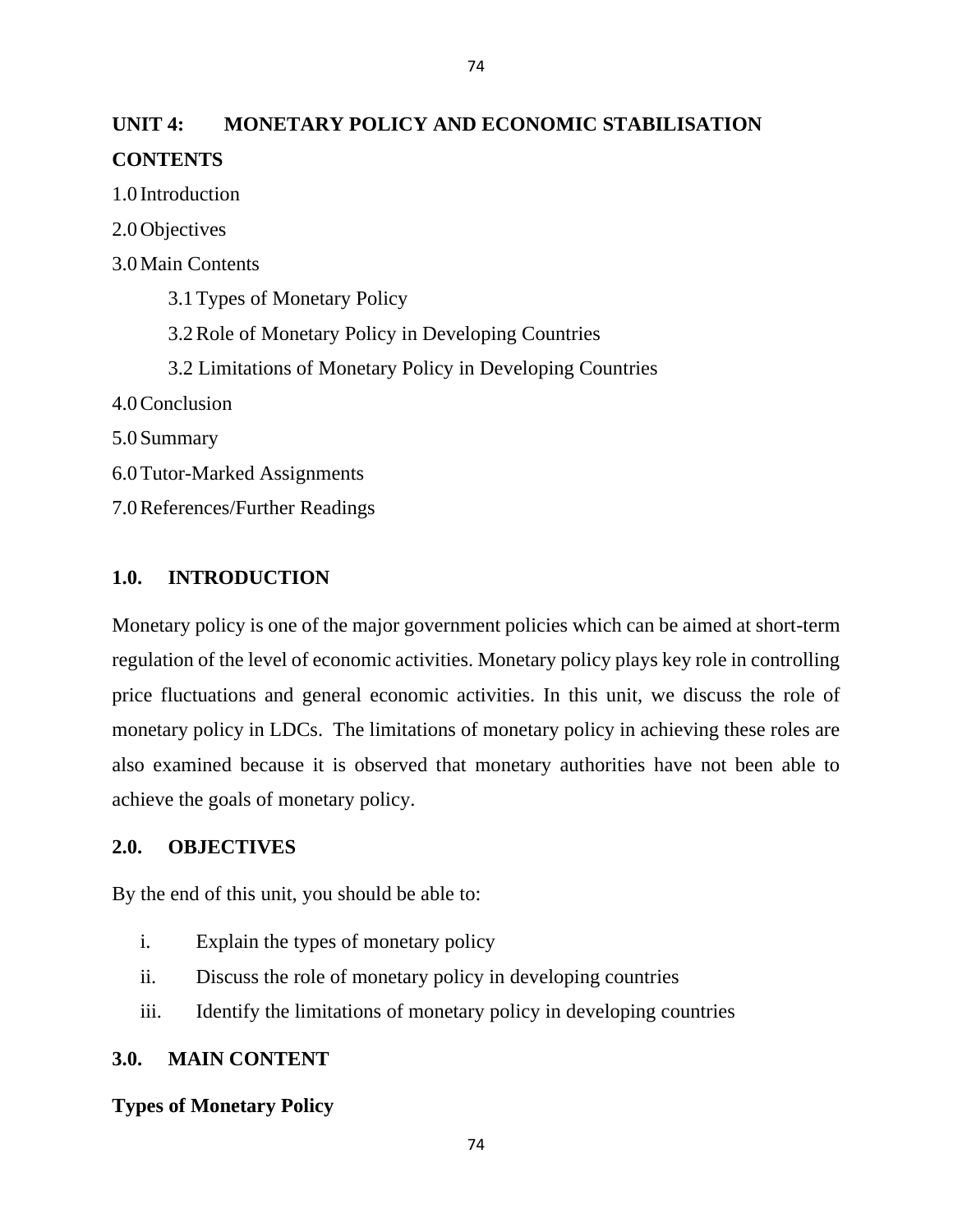# **3.1.1 Expansionary Monetary Policy**

An expansionary monetary policy also known as easy monetary policy is used to overcome a depression or a recession in an economy. When there is a fall in consumer demand for goods and services and in demand for investment goods, it results into a deflationary gap. The monetary authorities use an expansionary monetary policy that will lead to an upward shift in aggregate demand. The central bank buys government securities in the open market, lowers the reserve requirements of banks, lowers the rate of discounting bills of exchange and encourages credit through selective credit measures. By such measures, it decreases the cost and availability of credit in the money market so as to improve the economy. The expansionary monetary policy can be explained using Figure 3:



Figure 3: Expansionary monetary policy 1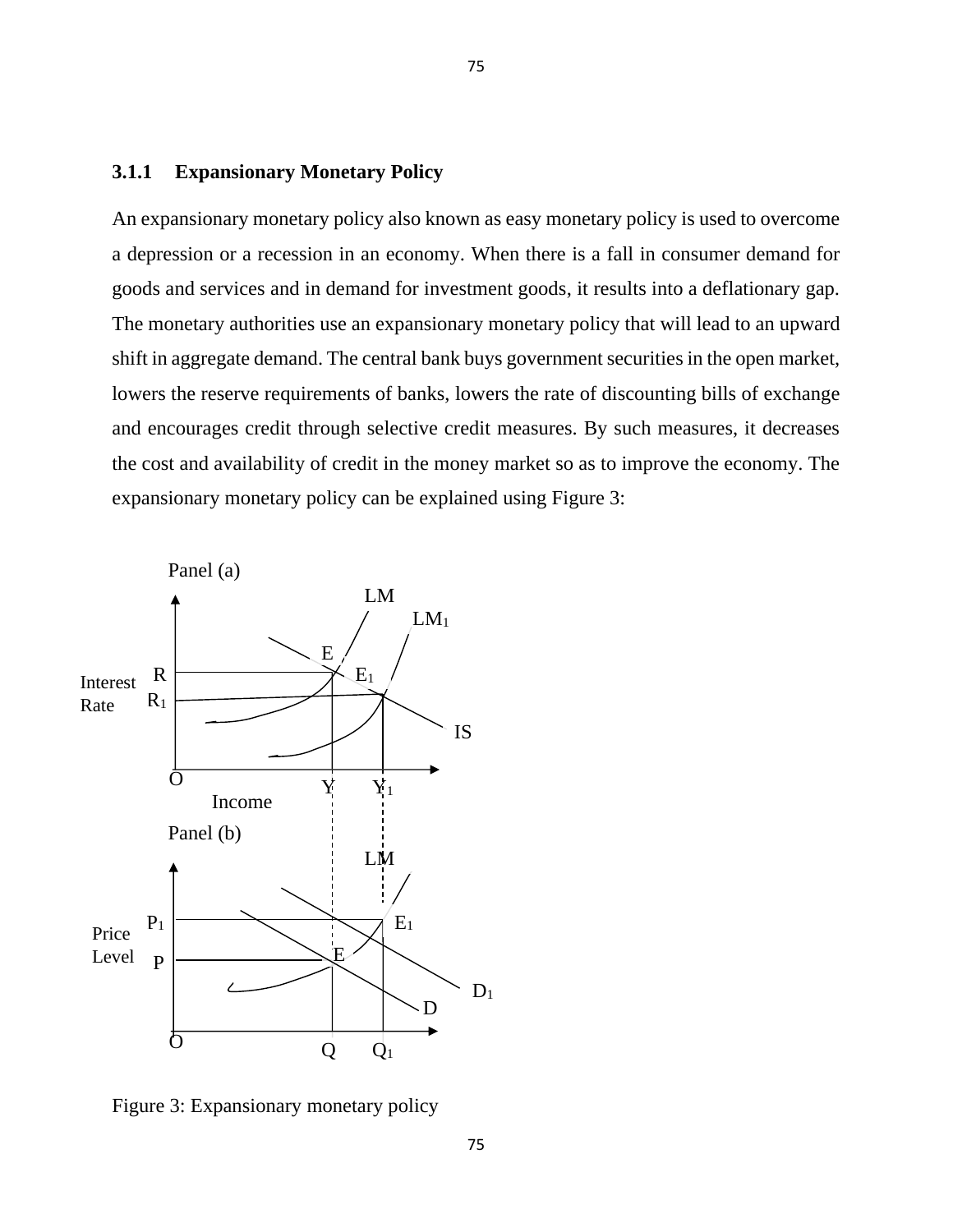At the interest rate R in panel (A), there is an excess supply of money in the economy. Assuming that the central bank credit policy leads to an increase in money supply in the economy. There will be a rightward shift of the LM curve to  $LM<sub>1</sub>$ , income will increase from OY to OY<sub>1</sub> with an expansion in aggregate demand from D to  $D_1$  in panel (B). Output will increase from  $Q$  to  $Q_1$  as a result of increase in demand for goods and services, and then price will rise from P to  $P_1$ . If the expansionary monetary policy operates smoothly, the equilibrium  $E_1$  can be at full employment level. But this may not be attained because during a depression, business may not be willing to borrow as business activities is already at a standstill rather, businesses may want to pay off their loans already drawn from banks. Moreover, individuals may not like to purchase any durable goods using bank loans. At this point what the banks can do is to make credit available but will not force consumers and businesses to borrow. This is not to say that an easy monetary policy in times of severe contraction of the economy has no effect, it helps a bad situation from getting worse.

## **3.1.2 Restrictive Monetary Policy**

Restrictive monetary policy is designed to curtail aggregate demand in order to overcome inflationary gap. Inflationary pressure arises due to rise in consumers' demand for goods and services and boom in investment. The central bank uses a restrictive monetary policy in other to lower consumption and investment by increasing the cost and availability of bank credit. It might do so by selling government securities in the open market, by raising reserve requirements, by raising the discount rates and using selective credit control measures to regulate consumer and business credit. Using these measures, the central bank increases the cost and availability of credit in the money market, this will reduce the available fund and consequently control inflation.

The ability of monetary policy to control inflation is limited due to the following:

(i). Increase in the velocity of money held by the public- The public can make effective use of money held by them because the Central Bank can only control the supply of money and cost but cannot control the velocity of money. This makes restrictive monetary policy

76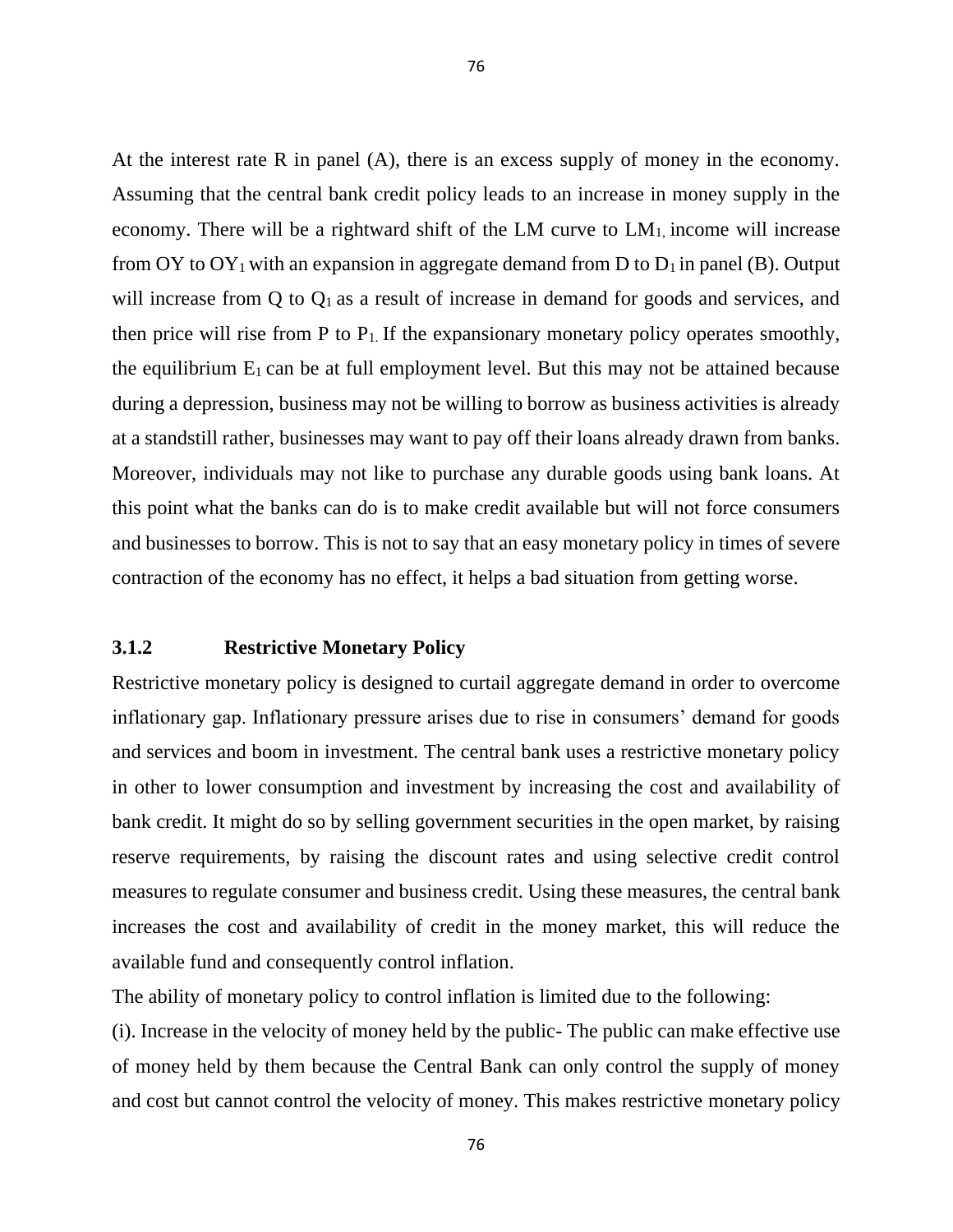ineffective. For instance, non-bank financial institutions may sell securities for advancing loans or as interest rate on security rises in a tight monetary policy, financial intermediaries may raise interest rates on deposit to attract savings. This will make savers to shift idle fund to these intermediaries thereby further increasing their lending power. This raises the velocity of money thereby limiting the ability of restrictive monetary policy ineffective. Secondly, restrictive monetary policies affect firms that depend on bank funding. Firms that depend on internal source of financing are not affected by a restrictive monetary policy. (ii). A tight monetary policy might alter the expectations of borrowers and lenders. A rise in interest rate may change expectations to the extent that the policy is abandoned and an expansionary policy is expected, lenders may be reluctant to make long-term loans in anticipation of rise in interest rates again on the other hand, borrowers may borrow longterm funds even if they do not need them immediately in anticipation of rise in interest rates in the future.

#### **SELF-ASSESSMENT EXERCISES**

- i. With the aid of graph, explain the expansionary monetary policy
- ii. Discuss the restrictive monetary policy.

#### **3.2 The Role of Monetary Policy in Developing Countries**.

**(i). To control inflationary pressures**: - Monetary policy can use both quantitative and qualitative methods of credit control to control inflationary pressures arising in the process of development. The use of open market operation as an instrument of monetary policy is not always successful in developing economy due to the underdeveloped capital market. The Deposit Money Banks are also reluctant in investing in government securities; they prefer to keep their reserves in foreign exchange, as gold and in cash (Jhingan, 2011). The bank rates policy is not effective in developing countries due to large informal sectors. Cash reserve ratio is a more effective method of controlling inflation than open market operations and bank rates policy. This is because Deposit Money Banks keep large cash reserve which cannot be reduced by an increase in bank rate or sale of securities by the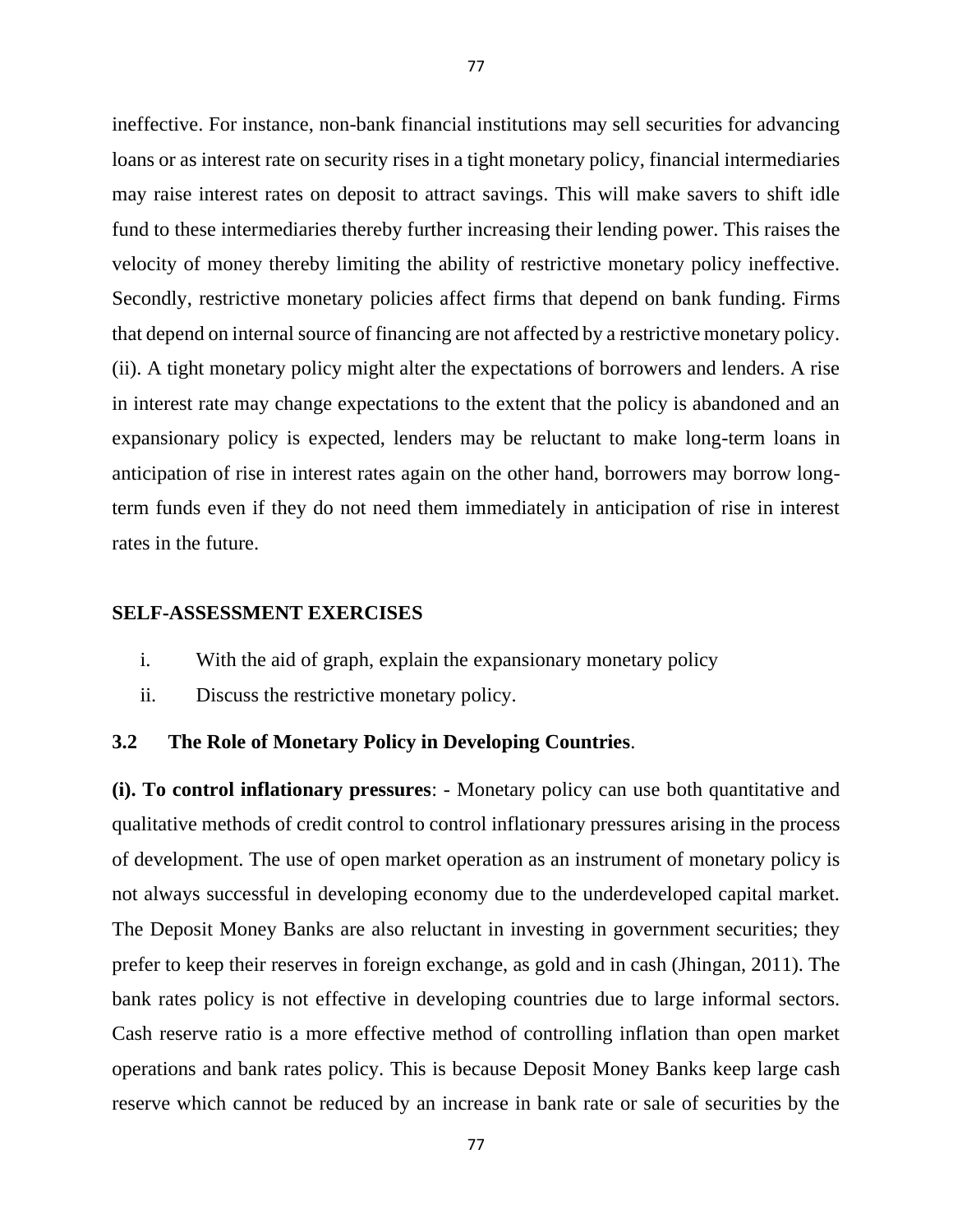central bank. Raising the cash reserve ratio reduces liquidity with the banks. Moreover, the non-bank financial institutions do not keep deposits in central bank and so are not affected by it.

The qualitative methods are more effective in influencing credit control than the quantitative method. The selective credit control measures controls unproductive activities which may cause inflation in an economy. For instance, they curtail the demand for imports by making it compulsory for importers to deposit in advance an amount equal in the value of their foreign currency.

**(ii). To achieve price stability:** - Monetary policy can be used in achieving price stability because it brings proper adjustment between the supply of money and its demand. When there is an imbalance between the demand for and supply of money, it is reflected in the price level. As an economy grows and develops, the non-monetized sector becomes monetized due to increase in the demand for money. The increase in money demand will lead to increase in transactions and speculative motives. The monetary authority will have to raise money supply more than demand in other to avoid inflation.

**(iii). To bridge balance of payment deficit**: - The monetary authorities uses interest rate policy to bridge the BOP deficit. Underdeveloped countries create difficulties when trying to achieve planned development targets. In an effort to procure and establish infrastructure such as power, iron and steel, chemicals, transport, etc., import capital equipment thereby raising imports and making export stagnant. This creates an imbalance between exports and imports leading to disequilibrium in the BOP (Jhingan, 2011). High rate of interest attracts the inflow of foreign investments and bridge the BOPs gap.

**(iii). Interest rate policy:** - A high interest rate policy acts as an incentive to savings and speed up the monetisation of the economy for economic growth and capital formation. A high interest rate policy is anti-inflationary because it discourages borrowing and investment for speculative purposes. It also promotes the allocation of scare capital resources towards productive channels. Some scholars favour a low interest rate policy in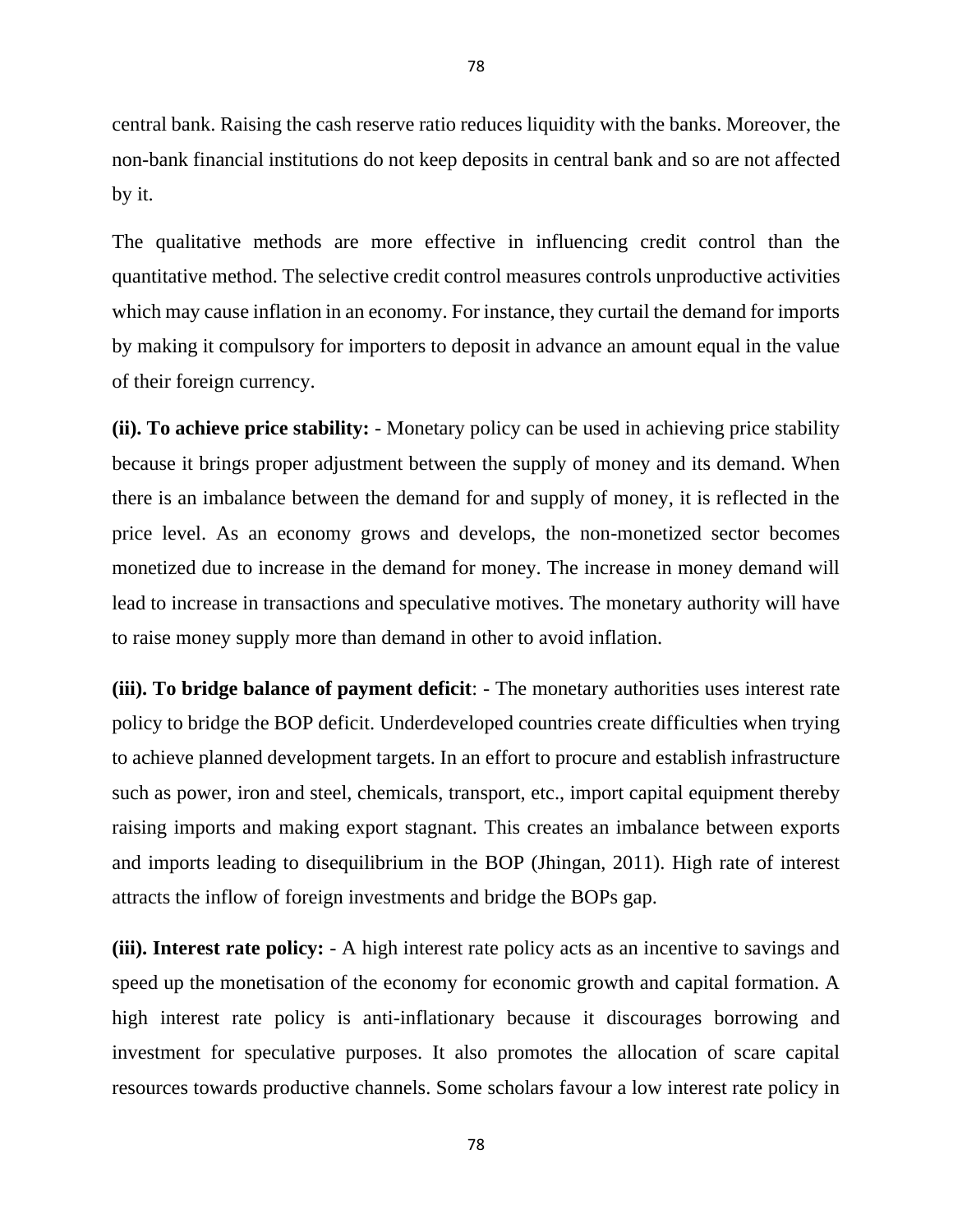such countries because high interest rate discourages investment. But according to Jhingan (2011), investment is interest-inelastic in undeveloped countries because interest forms a very small proportion of the total cost of investment. It is advisable for the monetary authorities to follow a discriminatory interest rate policy that is, charging high interest rate for unproductive and non-essential uses and low interest rate for productive and essential uses.

**(iv). To create banking and financial institutions**: - One of the roles of monetary policy in developing countries is to create and develop financial institutions in order to encourage, mobilise and channel savings for capital formation. According to Metu (2018) creation of financial institutions especially in rural areas will help to monetise the informal sectors and encourage savings in an economy. Money and capital markets should be developed so as to encourage investments.

**(v). Debt Management**: - Debt management is an important function of the monetary policy in an under developed economy. It helps in proper timing and issuing of government bonds as well as minimizing the cost of servicing public debt. Public borrowing is aimed at financing development programmes and to control money supply, but the borrowing must be at a cheap rate so as to keep the burden of the debt low. Hence, debt management helps to create conditions in which public borrowing can increase from year to year. Thus an appropriate monetary policy helps in controlling inflation, bridging the BOPs gaps, encourage capital formation and promote economic growth.

#### **SELF-ASSESSMENT EXERCISE**

- I. Discuss the roles of monetary policy in a developing economy
- II. Evaluate the effectiveness of monetary policy in debt management

#### **3.3 The Limitations of Monetary Policy in a Developing Economy**

Monetary policy plays a limited role in under developed countries because of the following reasons:

79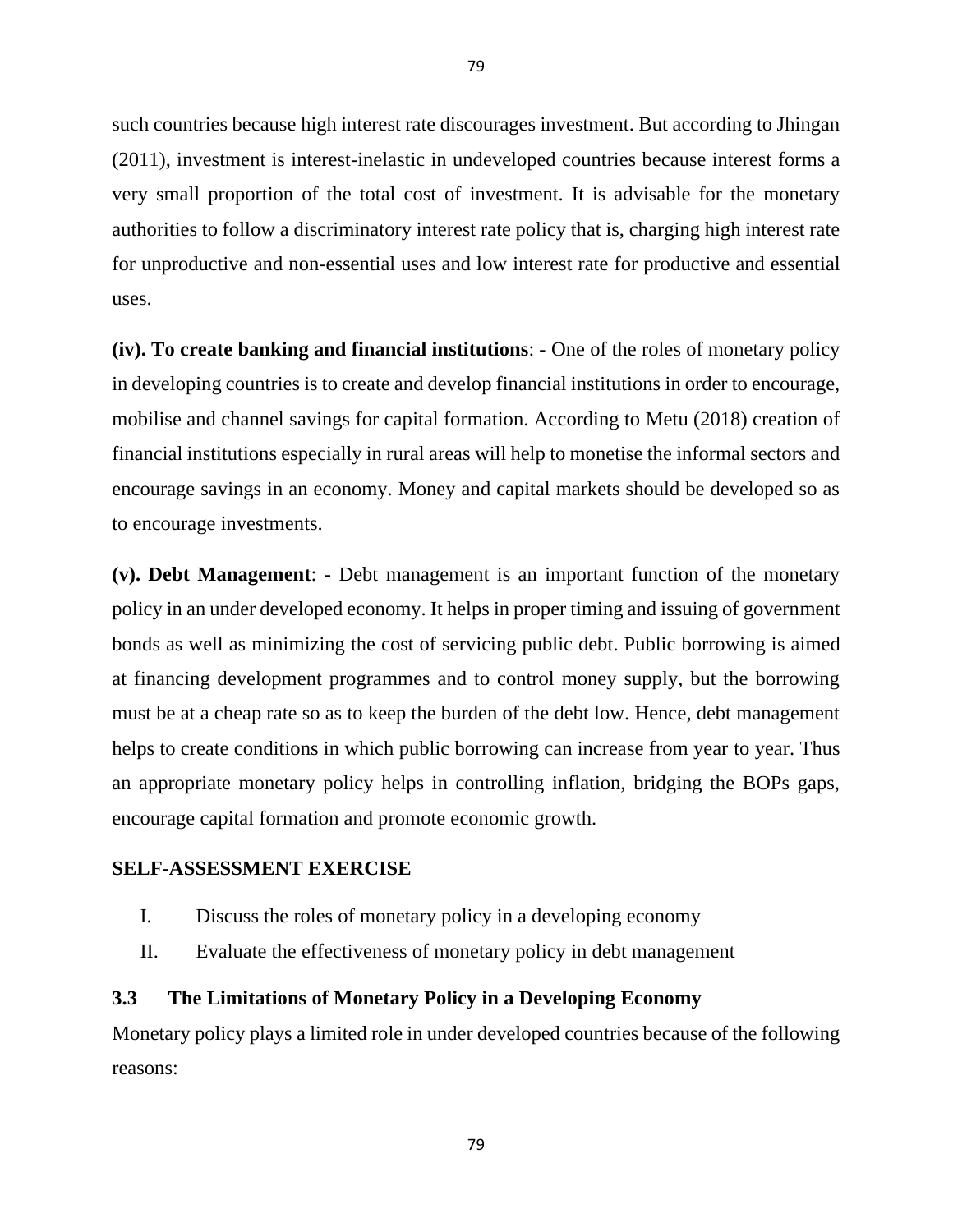(i). There is large informal sectors which affect the success of the monetary policy. A lot of people live in the rural areas and do not have access to financial institutions; hence they are not influenced by monetary policy. Bank money comprises a small portion of the total money supply. Hence, it affects credit control by the CBN.

(ii). Developing countries have large underdeveloped capitals and money markets. These markets lack in bills, stocks and shares which is a hindrance to the success of monetary policy.

(iii). Most Deposit Money Banks in developing countries possess high liquidity and is not influenced by the credit policy of the central bank. This also affects monetary policy and makes them less effective.

(iv). There is lack number of non-bank financial institutions in underdeveloped economics. These non-bank financial institutions are not under the control of central banks. Moreover, most rich individuals prefer to have their consumption in cash and buying of jewellery, real estate and in speculation. These activities encourage inflationary pressure and affects the effectiveness of the monetary policy.

Due to the identified limitations, economists advocate the use of monetary policy together with fiscal policy to stabilise the economy.

#### **SELF-ASSESSMENT EXERCISE**

i. What are the limitations of the principle instruments of monetary policy in a developing economy?

### **4.0. CONCLUSION**

Government uses monetary policy to increase the growth rate in the economy by influencing the cost and availability of credit. Monetary policy is also aimed at controlling the inflation rate, stabilise the price level and induce increased financial savings, investment and employment. The roles of monetary policy in developing countries can be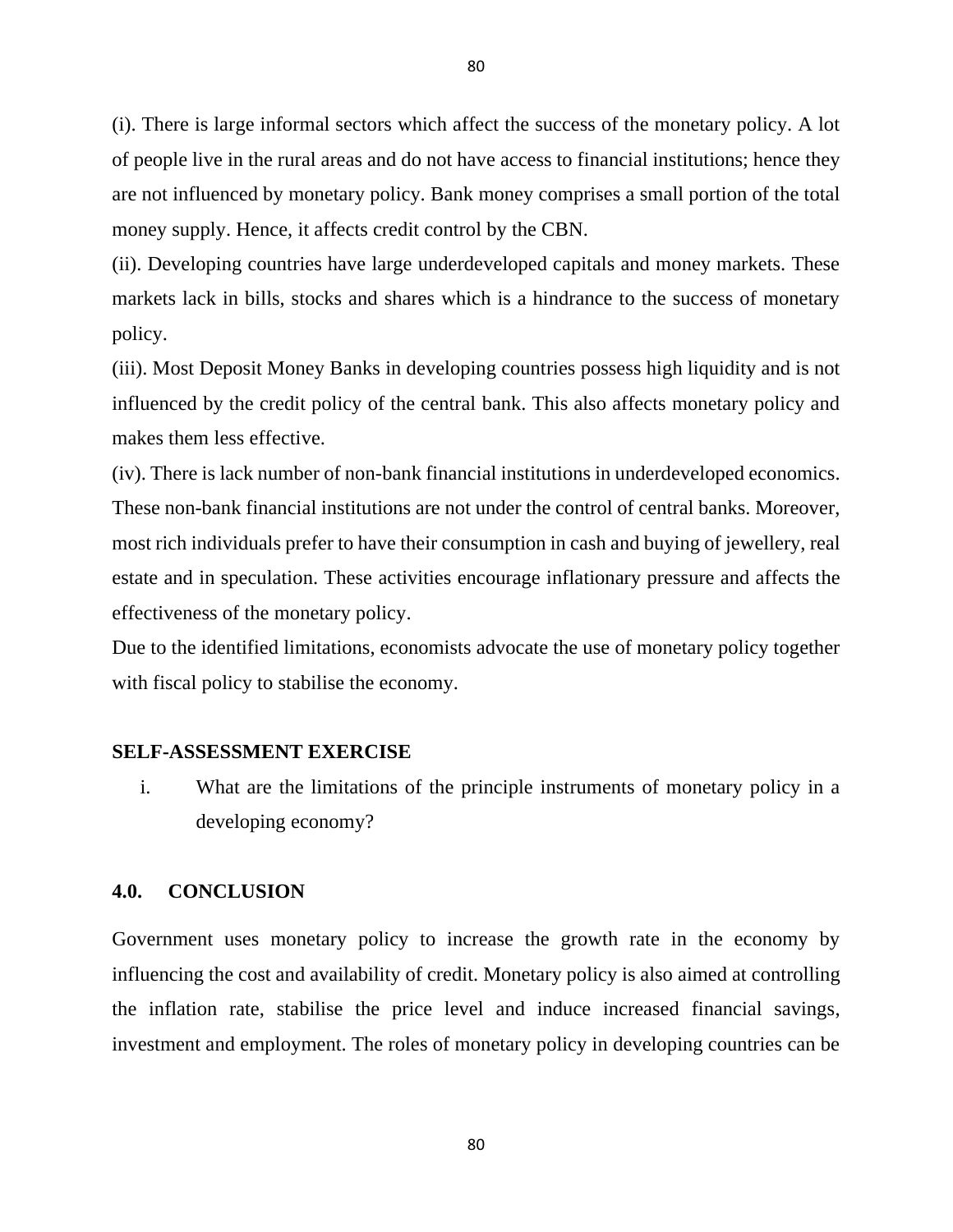summed as economic stabilization (growth, price stability and full employment) and external balance (BOPs balance and exchange rate stability).

#### **5.0. SUMMARY**

In this unit, we discussed the roles of monetary policy in developing countries. Monetary policy is used to stabilize the economy as well as in achieving external balance. The need to regulate the economy is based on the fact that if the economy is not regulated, it will result in undesirable effects such as high prices or inflation. The ability of monetary policy to stabilize the economy is limited by the presence of large informal sector, large underdeveloped money and capital markets, high liquidity as well as large non-bank financial institutions which are not under the direct control of central bank.

#### **6.0. TUTOR-MARKED ASSIGNMENTS**

- i. Explain the principle instrument of monetary policy.
- ii. Use a graph to critically discuss the effectiveness of monetary policy in controlling inflation.
- iii. Distinguish between expansionary and restrictive monetary policy. Explain their relative effectiveness.

# **7.0. REFERENCES/FURTHER READING**

- Anyanwu, J. C. (1993). *Monetary economics: Theory, policy and institution*. Onitsha: Hybrid Publishers.
- Anyanwu, J. C. & Oaikhenan, H. E. (1995). *Modern macroeconomics: Theory and applications in Nigeria*. Onitsha: Joanee Educational Publishers
- Jhingan, M. L. (2011). *Money, banking, international trade and public finance, 8th edition*. Delhi: Virinda Publications
- Olofin, S. O. & Salisu, A. A. (2014). *An introduction to macroeconomics, 2nd edition*. Ibadan; Evans Brothers.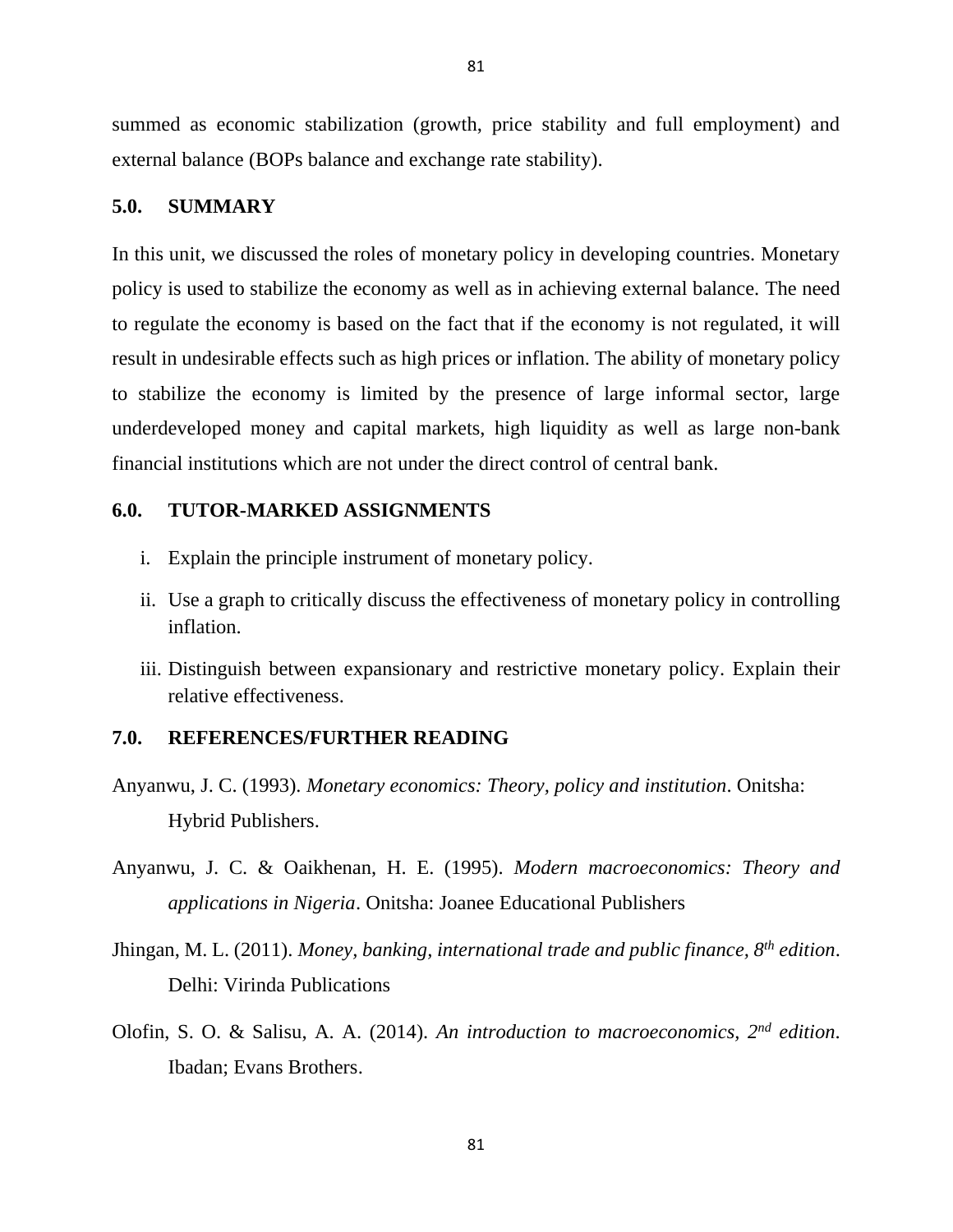# **MODULE 4: FINANCIAL INSTITUTIONS AND ECONOMIC DEVELOPMENT**

- Unit 1: Financial System
- Unit 2: Bank Financial Institutions
- Unit 3: Non-Bank Financial Institutions
- Unit 4: Selected International Financial Institutions.

# **UNIT 1: FINANCIAL SYSTEM**

# **CONTENTS**

1.0 Introduction

2.0Objectives

3.0Main Content

- 3.1 Meaning of Financial System
- 3.2 Components of a Financial System
- 3.3 Structure of the Nigerian Financial System
- 4.0Conclusion
- 5.0Summary
- 6.0Tutor- Marked Assignment
- 7.0References/Further Readings

# **1.0 INTRODUCTION**

A financial system is very important to any economy. The happenings in the financial system should matter greatly to us. To understand the system and how it works therefore, this unit discusses the meaning and components of a financial system. The structure of the Nigerian financial system is also examined in this unit.

### **2.0. OBJECTIVES**

By the end of this unit, you should be able to: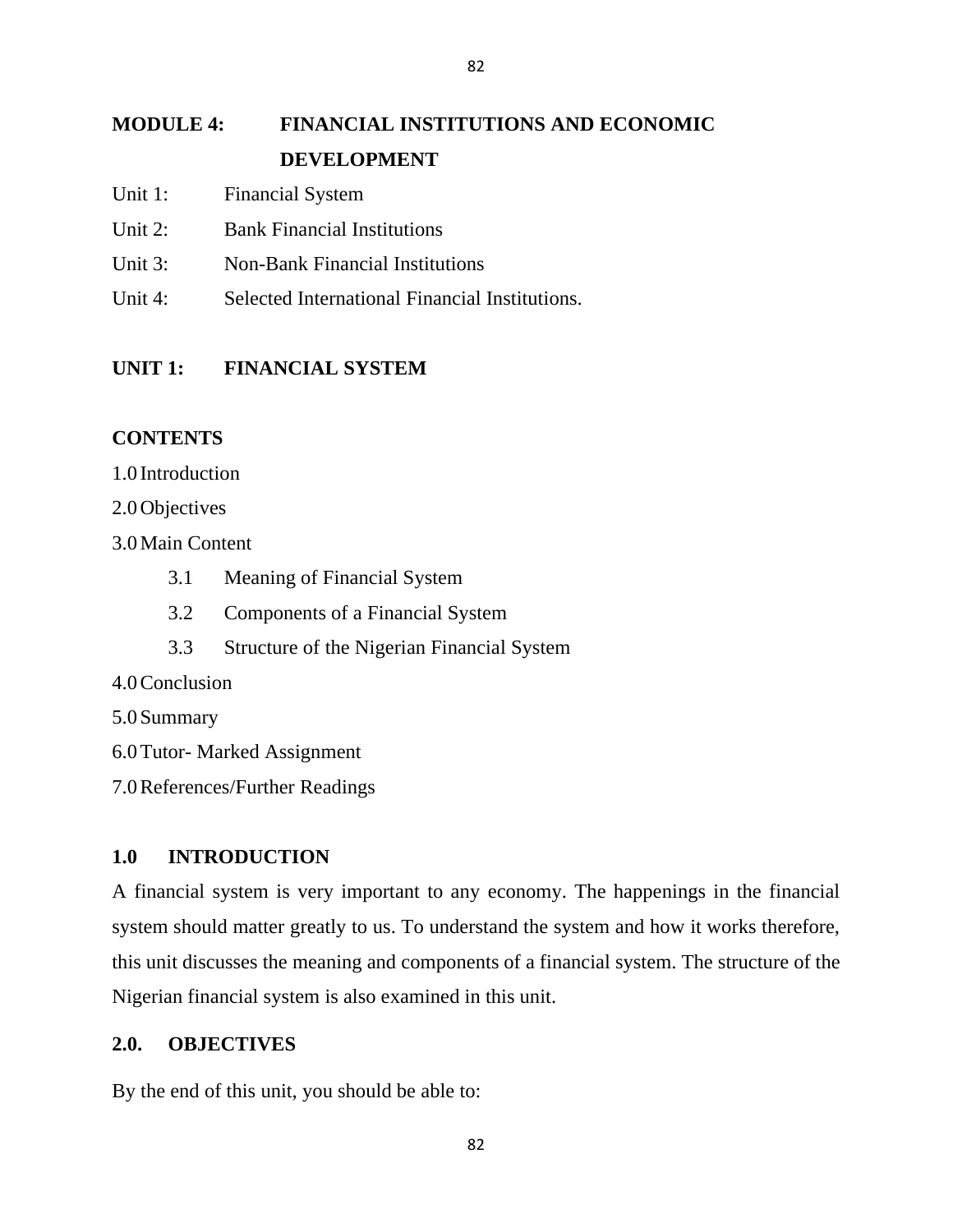- i. Explain the concept financial system
- ii. Identify the components of a financial system
- iii. Discuss the structure of the Nigerian financial system

# **3.0. MAIN CONTENT**

#### **3.1 Meaning of a Financial System**

A financial system of any economy refers to a set of institutional and other arrangements that transfer savings from those who generate them to those who ultimately use them for investment or consumption (Metu, 2018). This involves providing a medium of exchange necessary for specialization and the mobilization of savings from surplus units to deficit units. This means the efficient transfer of savings from those who generate them to those who ultimately use them for investment or consumption. This process enhances productive activity for aggregate output and economic growth. Eleje (2009) argued that the financial system is the life wire of the contemporary economy without which no modern economy can thrive unruffled.

83

Central Bank of Nigeria (2017) refers to Nigerian financial system to a set of rules and regulations and the aggregation of financial arrangements, institutions, agents, that interact with each other and the rest of the world to foster economic growth and development of a nation. A national financial system is different from the global financial system. The global financial system is a financial system consisting of institutions and regulations that act on the international level, as opposed to those that act on a national or regional level. The global institutions include International Monetary Fund (IMF) and International Bank for Reconstruction and Development (IBRD). A well- functioning financial system is relevant for a healthy economy due to its contribution to growth and development.

#### **SELF-ASSESSMENT EXERCISE**

i. Define and explain the meaning of a financial system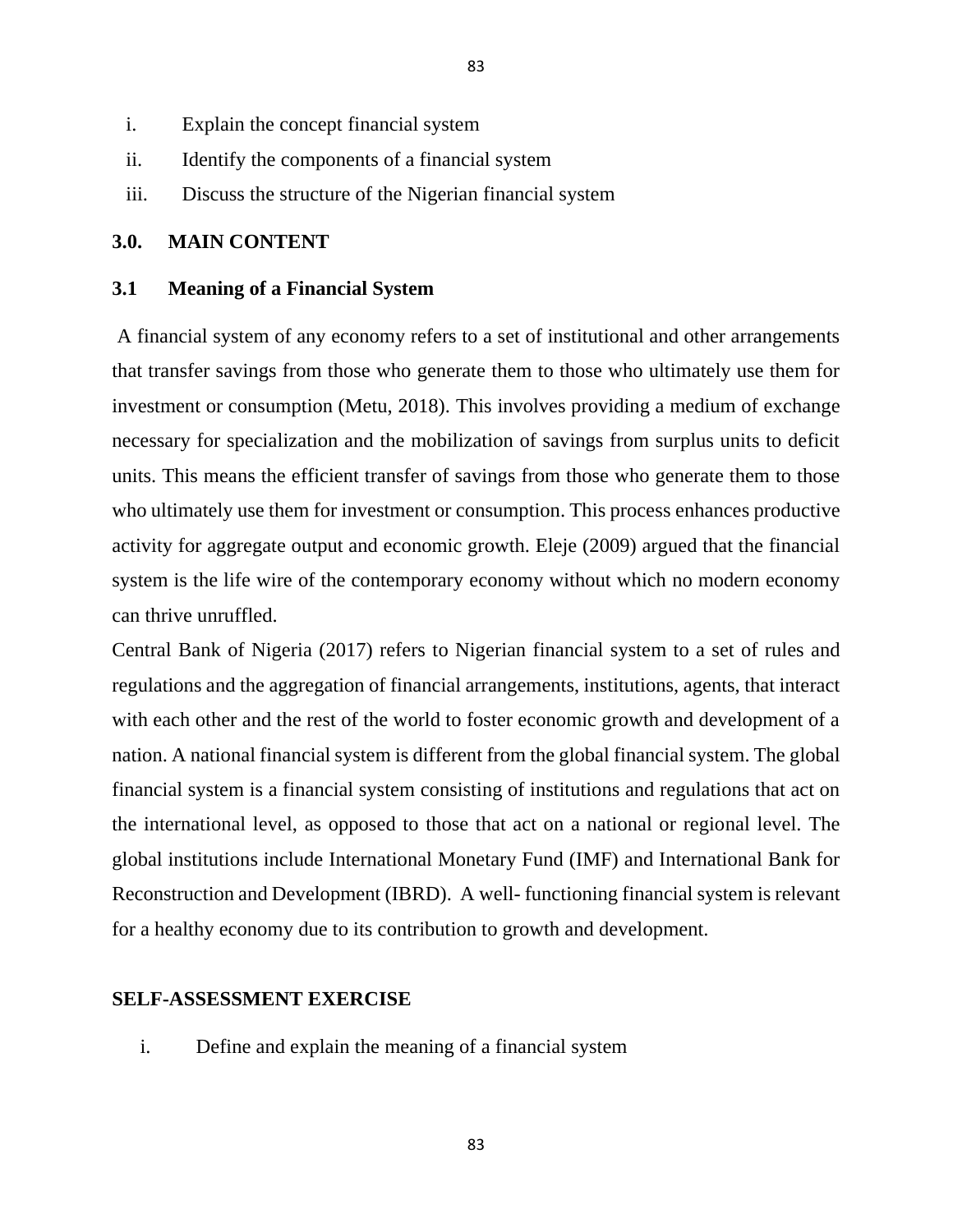#### **3.2. Components of a Financial System**

The financial system consists of the regulatory authorities, financial institutions, markets, instruments, a payment and settlement system, a legal framework and regulations. According to Crockett (2011) the financial system contains a number of separate, though interdependent components, all of which are essential to its effective working. First is the set of intermediaries such as banks, insurance companies and brokerage firms that act as principals in assuming liabilities and acquiring claims. Second component is the markets for equity and fixed interest securities, markets for foreign currencies, commodities and derivative contracts. The third component is the infrastructure necessary for the effective interaction of intermediaries and markets. Such infrastructure includes securities exchanges; payment and settlement systems; and the mechanisms that provide contractual certainty and generate information on which efficient financial intermediation rely upon. This includes credit ratings, accounting, auditing and financial analysis, and the supervisory and regulatory framework. These components of the financial system, intermediaries, markets and infrastructure, are inextricably interconnected. For instance, the intermediaries require infrastructures for exchange and to secure claims. They also need markets in which to hedge the risks arising from their intermediation activities. Moreover, strong financial institutions to provide liquidity and information helps the markets to function efficiently. Therefore, the various components of the financial system work together to improve the available information to guide the effective and efficient allocation of resources and thus strengthening growth potential in the economy (Eleje, 2016).

The components of a financial system are presented in Figure 4. It shows that the financial system is divided into three namely: (i) Financial assistants/instruments comprising of money market instruments, capital market instruments and hybrid instruments. (ii) Financial markets comprising of forex market, capital market, money market, and credit market. The capital market and money market gives rise to the primary market which in turn gives rise to the secondary market. (iii) Financial Intermediaries.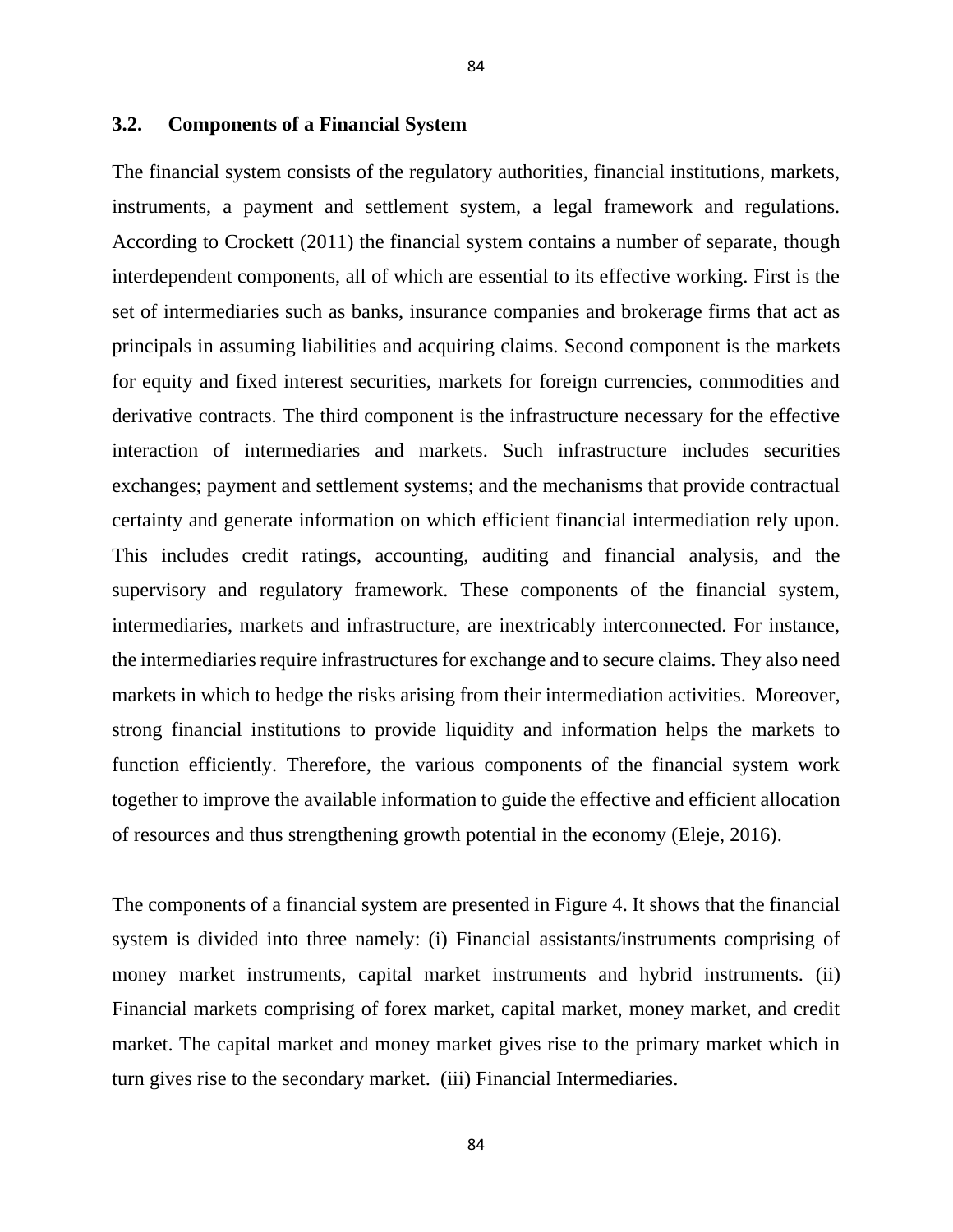

85

Figure 4: Structure of a financial system

Source: Central Bank of Nigeria (2017)

# **3.3 Structure of the Nigerian Financial System**

The structure of the Nigerian Financial System has been through remarkable changes, ranging from their ownership structure, the length and breadth of financial instruments used to the number of institutions established, regulatory and supervisory frameworks as well as the overall macroeconomic environment within which they operate. The Nigerian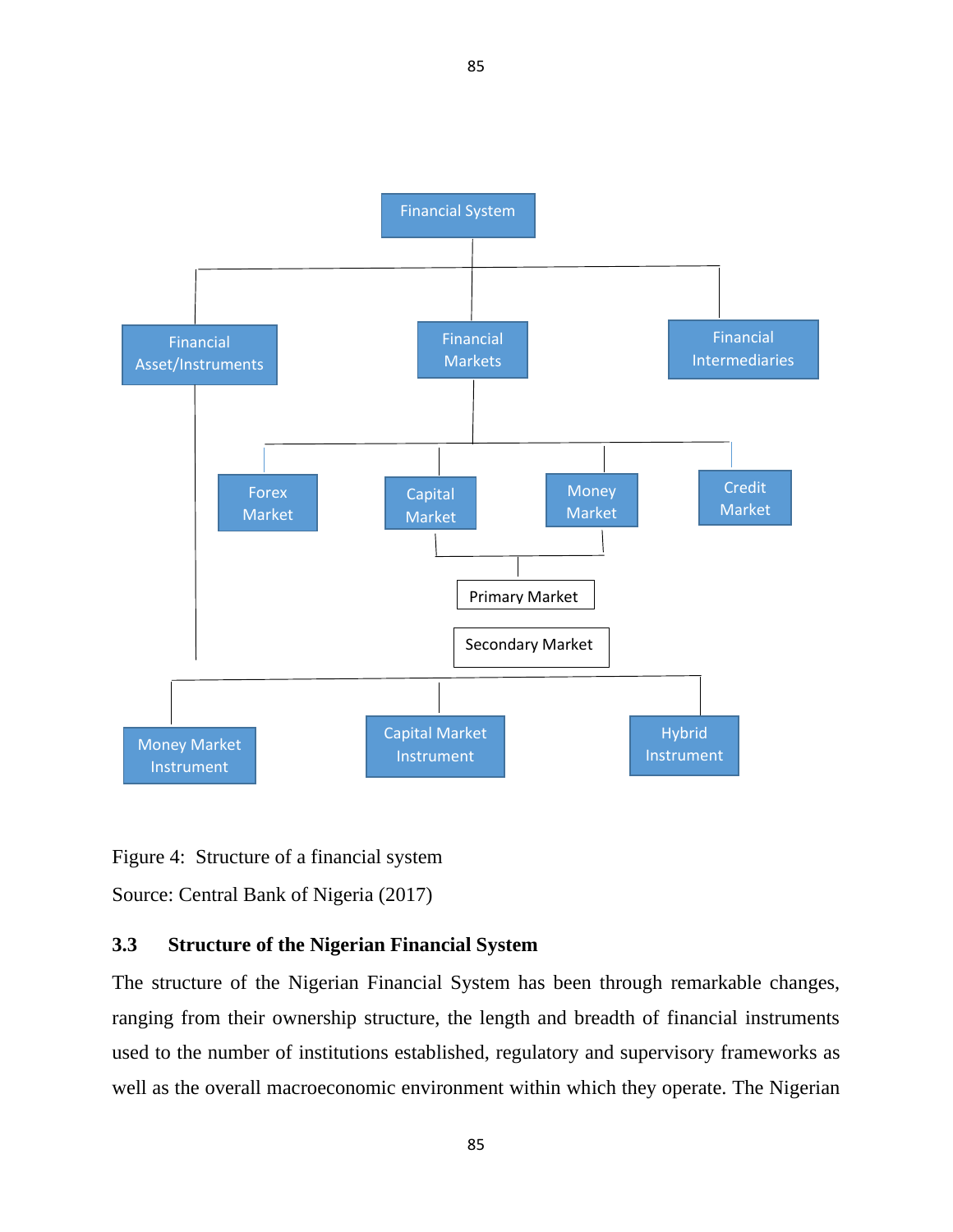financial system also consists of interrelationships among the persons and the bodies that make up the economy. The Nigerian financial system include financial markets, financial institutions including the regulatory and supervisory authorities, finance institutions and financial instruments: We take a look at each of the components:

#### **(A) The Regulatory Authorities**

The main component of any financial system is the regulatory system (Kiyingi & Uwaifo, 2015). According to CBN (2017), the financial regulators in Nigeria are:

- The Federal Ministry of Finance is the apex regulator of the financial system in Nigeria. It advises the Federal Government on its fiscal operations including operations of both the money and the capital market in collaboration with the CBN. The responsibility for the supervision and licensing of banks was shared between the Federal Ministry of Finance and the CBN until 1991. Then in 1998, the CBN enabling laws was amended making the CBN report directly to the presidency and the ministry ceased to exercise control over the financial system.
- The Central Bank of Nigeria is the monetary authority that manages the currency and controls the money supply in Nigeria. The primary goal of many central banks is price stability. In some countries, central banks are also required by law to act in support of full employment.
- The Nigeria Deposit Insurance Corporation protects depositors and guarantee payment of insured funds in the event of failure of insured institutions. The establishment of NDIC and its commencement of operation in 1989 was the manifestation of a shift in banking regulation away from bank bailout and imposed management of failed or failing banks towards protecting depositors.
- Nigeria Security and Exchange Commission (SEC) The Nigeria Securities and Exchange Commission was established in 1962. Its main function was to process applications from companies seeking to raise capital from the capital market and recommend the timing of such issues to prevent issues clustering which could overstretch the market's capacity. The major tools employed by SEC to carry out its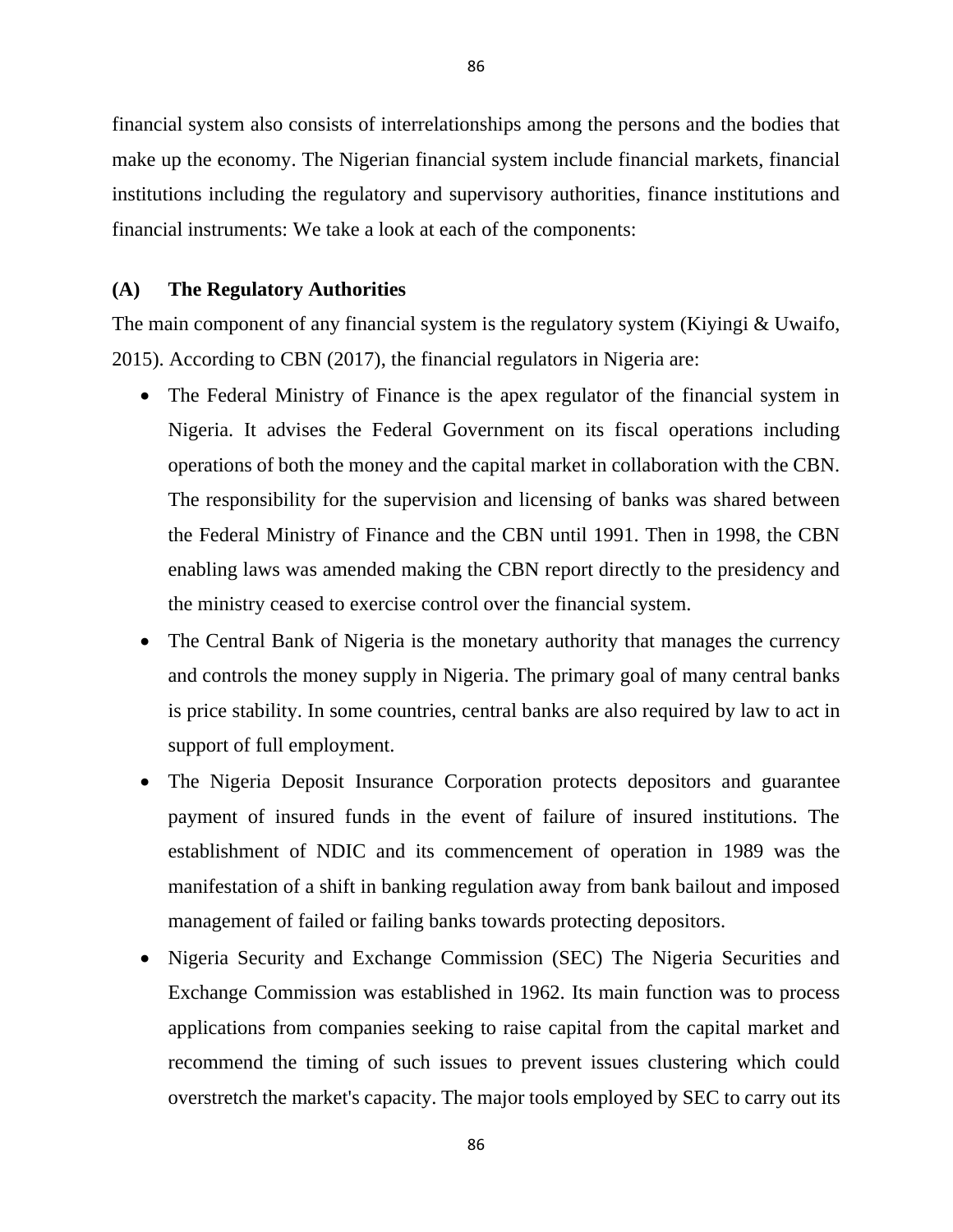regulatory functions include, rules, regulation, registration, investigation, enforcement and market development functions such as publications and public enlightenment programmes (CBN, 2006).

- Nigerian Pension Commission (PenCom) Pension Commission was established to regulate, supervise and ensure an effective administration of pension matters. The commission is mandated to ensure that payment and remittance of contributions are made and beneficiaries of retirement savings accounts (RSAs) are paid as and when due (Pension Commission, 2010).
- Nigerian Stock Exchange (NSE) The Nigerian Stock Exchange is a self-regulatory organization and supervises the operations of the formal capital market. As a market supervisor or regulator, it provides a mechanism for 31 mobilizing private and public savings and making them available for productive purposes (Ndi-Okereke, 2008). Clearing, settlement and delivery of transactions on the NSE are done electronically through the Central Securities Clearing System (CSCS), a subsidiary of the Exchange (CBN, 2004).
- National Insurance Commission (NAICOM) The National Insurance Commission (NAICOM) was incorporated to ensure the effective administration, supervision and regulation of insurance business in Nigeria as well as regulate transactions between insurers and reinsurers within and outside Nigeria.

### **(B). Financial Institutions**

The financial system consists of many financial institutions. Financial institutions are organized way or system of managing money (Metu, 2018). Most of the financial institutions in Nigeria are regulated by the CBN, while some are managed indirectly. Nigerian financial institutions are: Deposit Money Banks, Development Finance Institutions (DFIs), Discount Houses, Finance Companies (FCs), Holding Company (HCs), microfinance banks (MFBs), Non-interest Banks, Primary Mortgage Banks, Bureaux-de-Change (BDCs), and Payment Service Banks (PSBs).

### **(C). Financial Markets**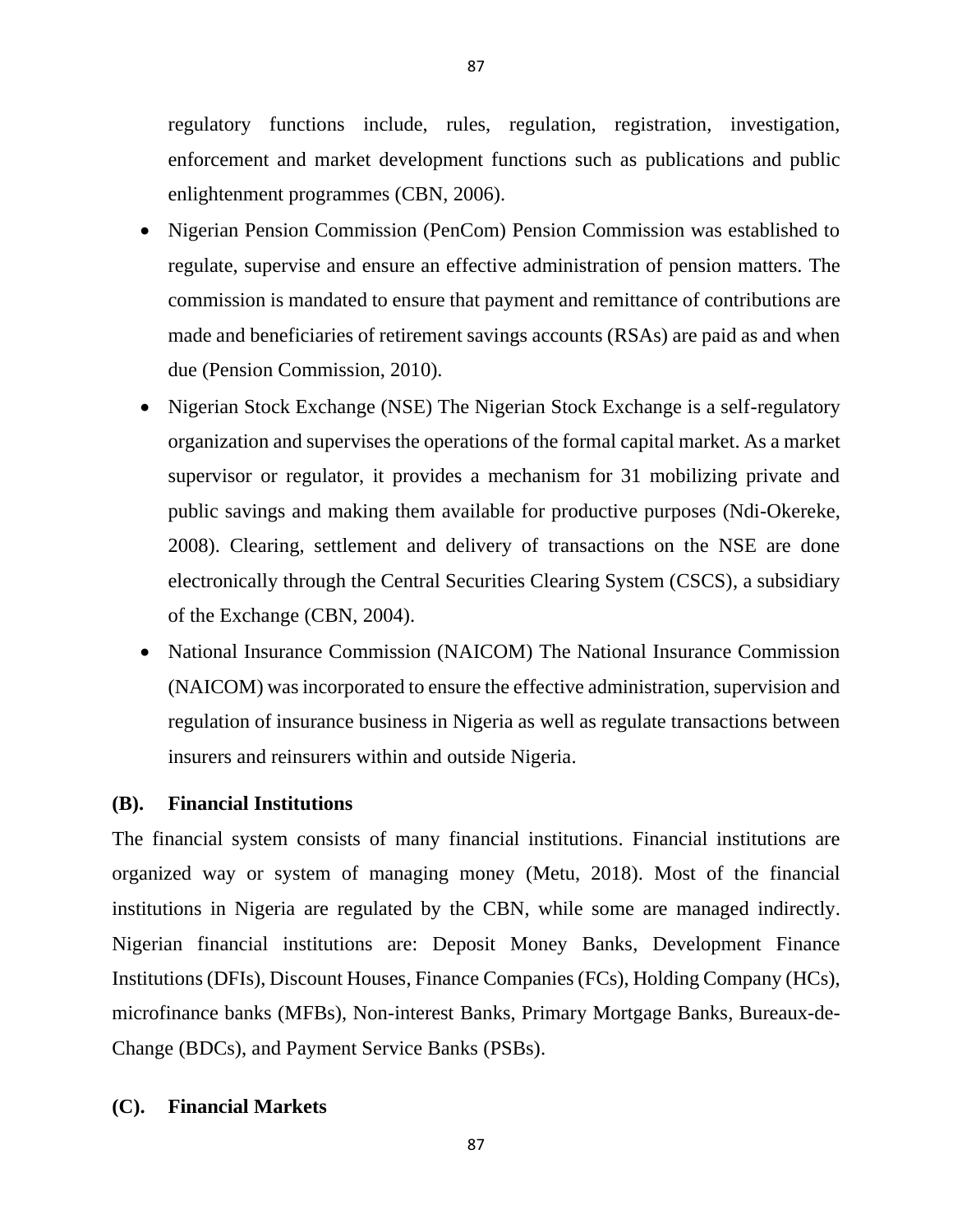Financial markets are not source of finance but a link between savers and investors both individuals and institutions. The financial market is the marketplace where buyers and sellers engage in the trade of financial securities such as bonds, derivatives, currencies, equities and other fungible financial items (Afiemo, 2013). They offer investors access to different financial products, both foreign and domestic, at low costs and contribute to the efficiency of the financial system. These markets deal in both long and short term securities and debt instruments.

The Nigerian financial market comprises of the money market for dealings in short term finances, capital market for trading in corporate shares and stocks as well as government long term debt; the foreign exchange market for currency trades and a selection of specialized markets that trade in financial derivatives.

**(i). Money Market:** The money market deals in short-term credit instruments with original maturities of one year or less. The instruments are such that they are highly liquid and can be converted to cash at a relatively low cost with low risk premia (Afiemo, 2013), the money market also allocates credit to the government through credit policies. The money market is the market for short-term interest-bearing assets such as treasury bills; commercial paper; deposits; bills of exchange; banker's acceptance; certificates of deposit; federal funds; repurchased agreements; short-lived mortgages and asset-backed securities. The major task of the money market is to facilitate the liquidity management in the economy. The money market is further divided into two sub sectors: the primary and the secondary market. The primary market is for the issue of new debt instruments while secondary market is for trade of previously issued instruments. The existence of the secondary makes possible for the sale of securities before their maturity period.

**(ii). Capital Market**: Capital market is that segment of financial market that deals with the effective channeling of medium to long-term funds from the surplus to the deficit (SEC, 2019). It plays only an indirect role in industrial financing by providing liquidity for investments. The instruments traded in the capital markets are debt instruments (bonds, debenture, industrial loan or corporate bonds); equities or stocks), preference shares and derivatives. The main participants in the capital market are mutual funds, insurance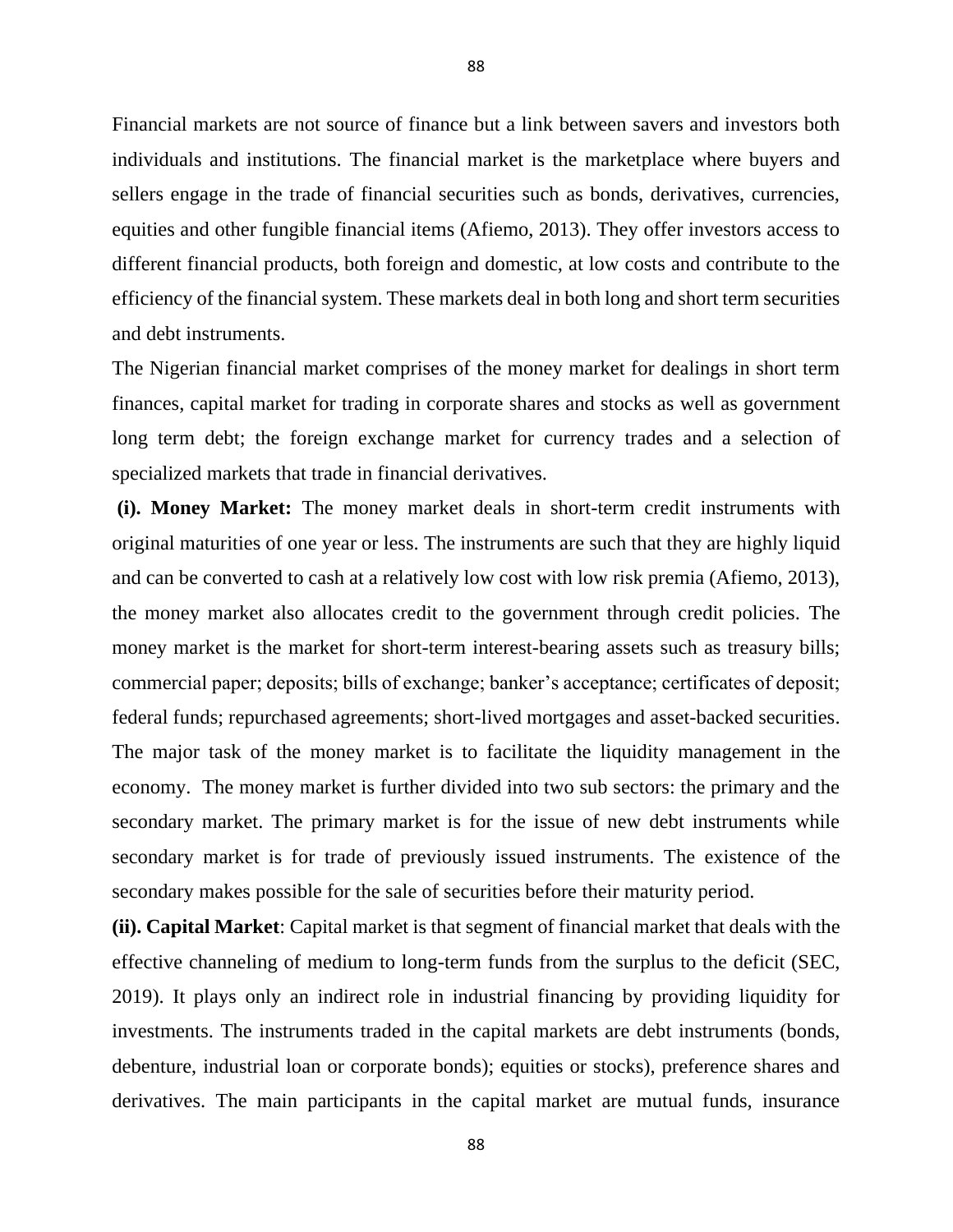organizations, foreign institutional investors, corporates and individuals. The capital market also have two segments: Primary/new issue market (NIM) and secondary market/stock exchange market.

# **(D). Financial Assets/Instruments (Securities)**

Financial instrument represent claims on a stream of income and/or assets of another economic unit and are held as a store of value and for the return that is expected. The financial assets fall into three broad categories: (i) Direct/primary; (ii) Indirect and (iii) Derivatives.

- **i. Direct/primary securities:** Direct/primary securities are:
	- Equity/Ordinary Shares: They are ownership securities and represent risk capital. The owners of such security bear the risk, are residual claimants on the income and assets and participate in management of the company.
	- Debentures: A debenture is a creditor ship security. Their holders are entitled to a pre-specified interest rate and first claim on the assets of the entity. They have no right to vote in the meetings of the company. Debentures can be either bearer/ negotiable/ transferable by delivery or registered which are payable to the registered holders only. They can be secured or unsecured/naked. Debentures can be convertible and non-convertible into equity shares.
	- Preference Shares: A preference share is hybrid security and partakes the features of both equity and debentures. It combines both ownership and creditor ship privileges. The holders of such security have preference over the equity holders in respect of fixed dividend as well as return of capital.
	- Warrants: These are also referred to as sweeteners. A warrant is a security which entitles the holders to purchase a specified number of shares at a stated price before a stated date/period. They are issued with either debentures or equity shares.
- **ii.** Indirect Securities/Financial Assets: Indirect securities are financial assets issued by financial intermediaries such as units of mutual funds, policies of insurance companies, deposits of banks and so on. The indirect financial assets are coined from the underlying primary security and bearing their own utilities (Khan, M.Y).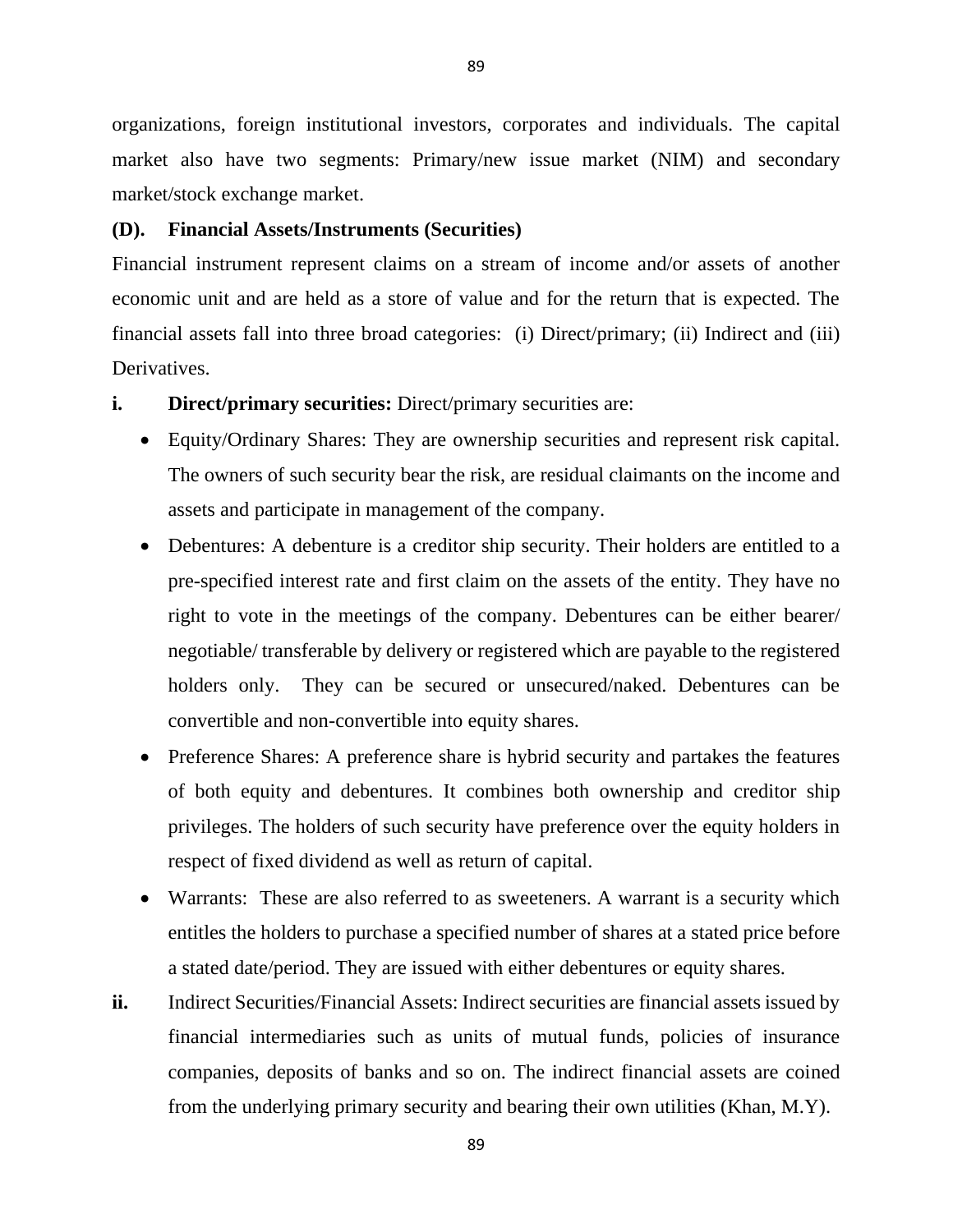90

**iii.** Derivatives: A financial derivative is a financial instrument that is linked to another specific financial instrument, indicator or commodity and through which specific financial risks (such as interest rate risk, foreign exchange risk, equity and commodity price risk) can in their own right, be traded in financial markets. The value of a financial derivative comes from the price of an underlying item such as an asset or index. Financial derivatives can be used for risk management, hedging (protecting) against financial losses on commercial transactions and financial instruments and arbitrage between markets and speculation (Nigam, 2011). Financial derivatives are traded over-the-counter, in which case they are customised and can be purchased from financial institutions or are standardised products which are traded on organized exchanges.

# **SELF-ASSESSMENT EXERCISE**

- i. Identify the components of a financial system
- ii. What is financial institution?
- iii. Outline the financial instruments in Nigerian financial institution

# **4.0. CONCLUSION**

The financial system is the system that allows the transfer of money between savers and borrowers. It is made up of closely interconnected financial institutions, markets, instruments, services, practices, and transactions. Nigeria's financial system is regulated by independent regulators depending on the sectors. For instance the banking sector is regulated by the CBN, insurance is regulated by NAICOM, and capital markets is regulated by SEC.

### **5.0. SUMMARY**

Financial system includes a set of institutional and other arrangements that foster the mobilization of savings and transferring them to investors or consumers. The financial system consists of the regulatory authorities, financial institutions, markets, instruments and a payment and settlement system. The regulatory bodies of the Nigerian financial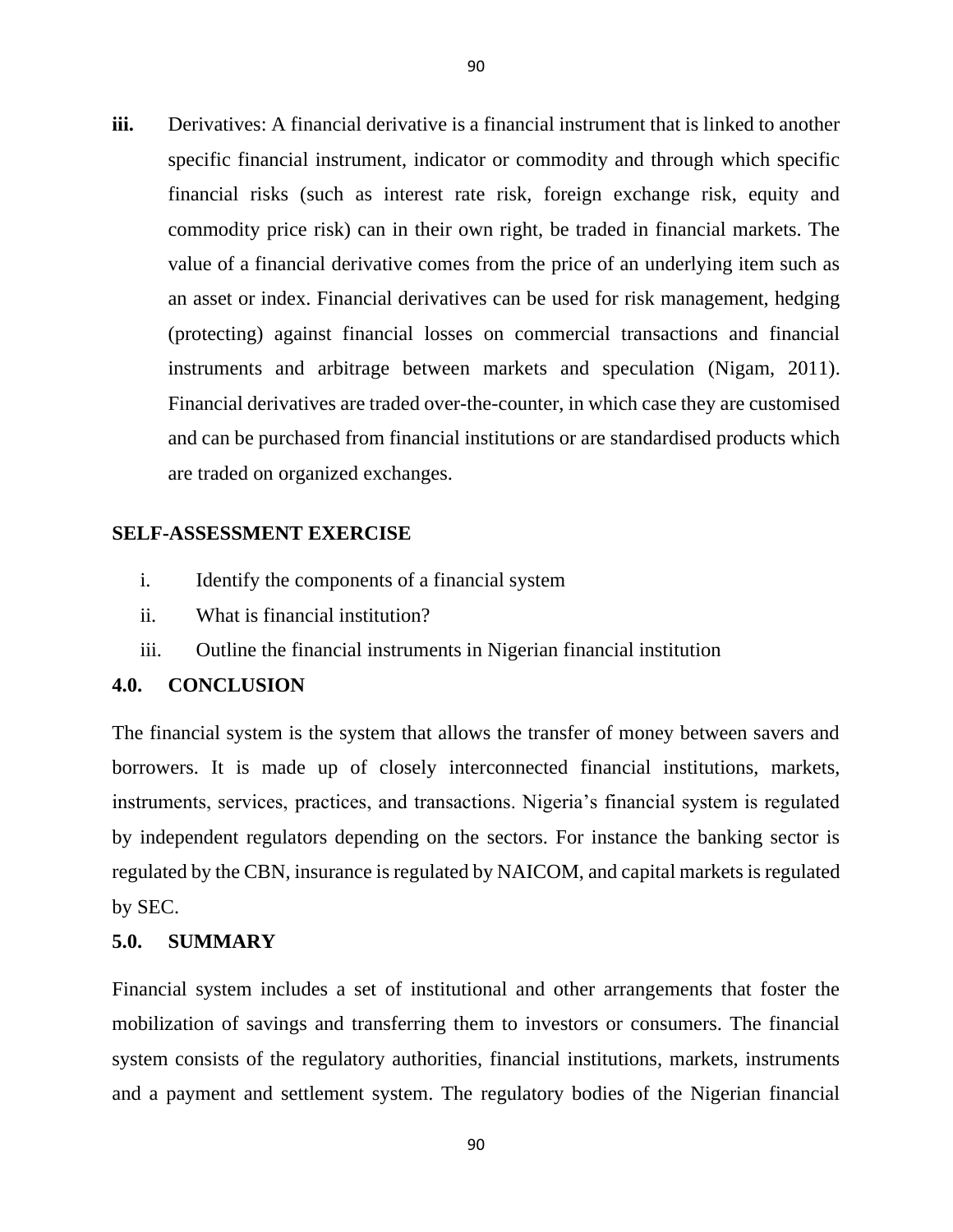markets are multi-dimensional. The major regulators in the financial market include the Federal Ministry of Finance, Central Bank of Nigeria, Securities and Exchange Commission and the Nigeria Stock Exchange. The CBN is the apex regulatory authority for both banking and nonbanking financial institutions. The Securities and Exchange Commission is the apex regulatory body of the Nigerian capital market. The Nigerian Stock Exchange is a self-regulatory organization and supervises the operations of the formal capital market.

#### **6.0. TUTOR-MARKED ASSIGNMENT**

- i. Why was the SEC established?
- ii. Examine the various components of the Nigerian financial system
- iii. What is the difference between money market and capital market
- iv. Is financial system synonymous to financial markets? If yes, elucidate upon the similarities. If no, discuss the difference

# **7.0. REFERENCES/FURTHER READINGS**

- Afiemo, O. O. (2013). The Nigerian money market*. Understanding Monetary Policy Series No 27.* Abuja: CBN
- Central Bank of Nigeria, (2004). Financial markets in Nigeria. Abuja: Central Bank of Nigeria Publication.
- Crockett, A. (2011). What financial system for the 21st Century? Basel: Per Jacobson.
	- Nigam, S. (2011). Financial institutions and services www.DMGT512\_FINANCIAL\_INSTITUTIONS\_AND\_SERVICES%20(1).pdf
- Securities and Exchange Commission (2019). *Instruments traded in the capital markets*. SEC, Nigeria.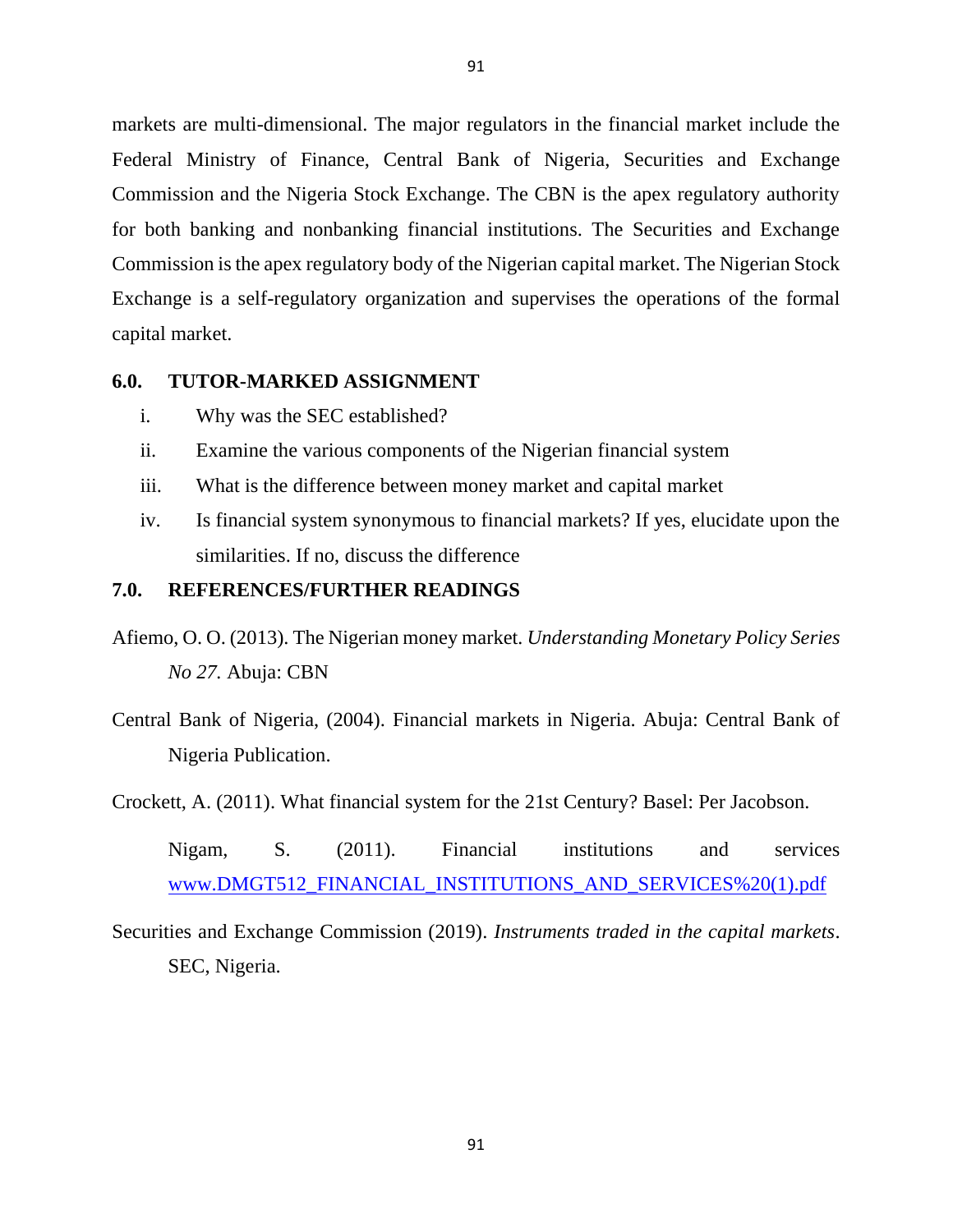# **UNIT 2: BANK FINANCIAL INSTITUTIONS**

# **CONTENTS**

1.0 Introduction

2.0Objectives 3.0Main Content 3.1Central Banks and their Functions 3.2Commercial Banking (Deposit Money Banks) 3.3Credit Creation by Deposit Money Banks 3.4Role of Banks in Economic Development 4.0Conclusion 5.0Summary 6.0Tutor- Marked Assignment

7.0References/Further Readings

### **1.0. INTRODUCTION**

There are different bank financial institutions, which operate in any given economy to meet the financial requirements of different categories of people, engaged in different profession. Base on their functions, the banking institutions in most economies including Nigeria includes the central bank, Deposit Money Banks, development Banks, microfinance Banks and specialized Banks such as Nigeria Import Export Bank (NIXIM). This unit contains a discussion on central bank and its functions, Deposit Money Banks and their role in facilitating economic development in an economy.

#### **2.0. OBJECTIVES**

By the end of this unit, you should be able to:

- i. Explain the functions of a central bank
- ii. Enumerate the functions of a commercial bank
- iii. Discuss credit creation by banks

92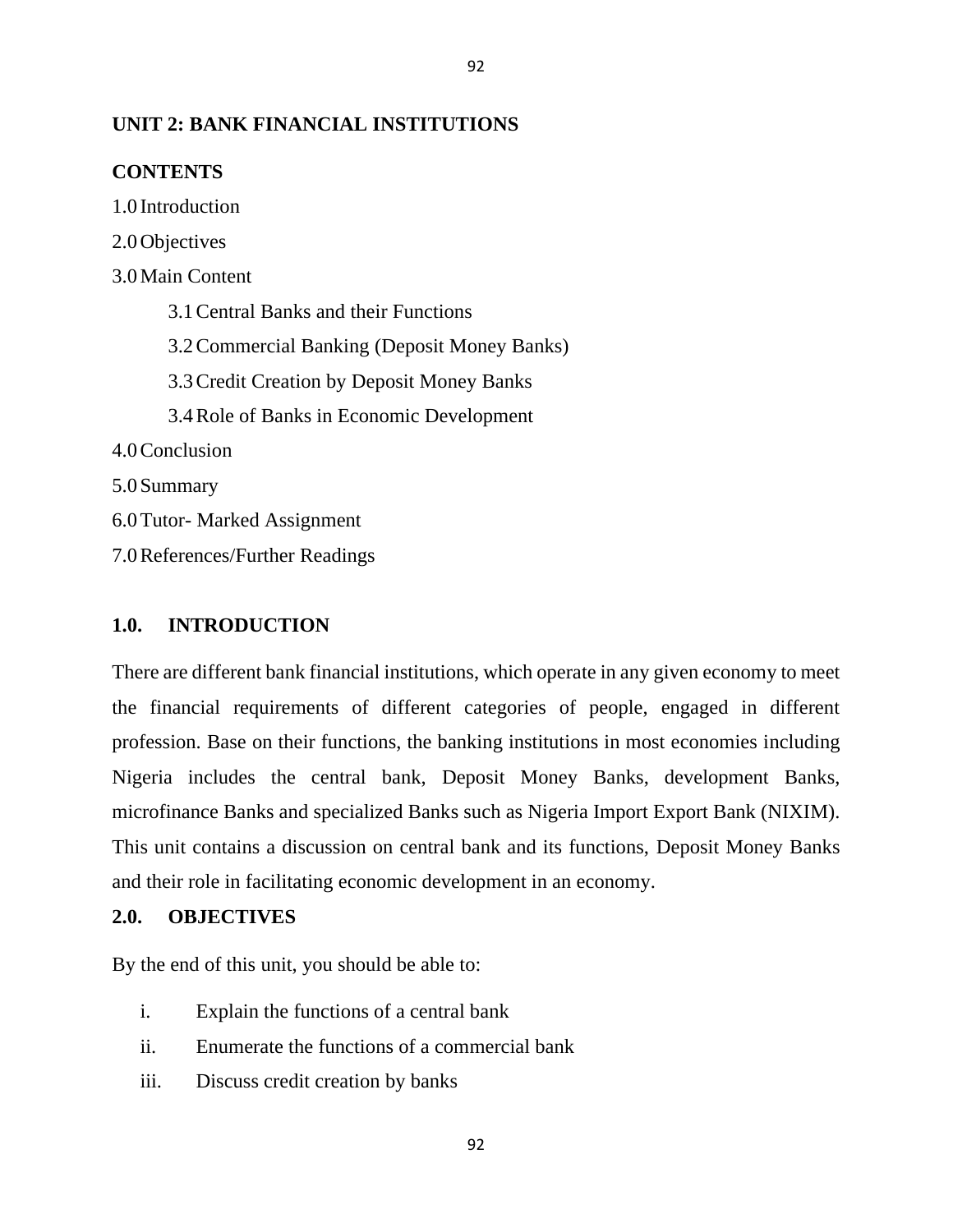## **3.0. MAIN CONTENT**

Our discussion on bank financial institutions will start with the central bank because it is the apex bank of any economy.

## **3.1 Central Bank**

The Central Bank is the apex regulator of the monetary system of any economy. The central bank is an institution that manages currency, money supply and interest rates of a country. It oversees and regulates the banking system of a country. Central banks do not deal with the public rather they are government's banker, they maintain deposit accounts of all other banks and advances money to other banks, when needed (Nzeribe, 2017). Central banks are non-market based, in most developed countries are institutional independent from political interference; although its privileges are established and protected by law (Metu, 2018). Each country has a central bank such as the Central Bank of Ghana, the Central Bank of Gambia, Central Bank of Nigeria, in US the central bank is Federal Reserve System known as FED and so on.

The Central Bank of Nigeria is the apex regulatory authority of the country's financial system. It was established by the CBN Act of 1958 and commenced operations on July 1958. The promulgation of the CBN decree 24 and Banks and other financial institutions (BOFI) Decree 25 in 1991 gave the bank more flexibility in regulation and supervision of the banking sector and licensing finance companies which hitherto operated outside the regulatory framework.

# **3.1.2 Functions of the Central Bank**

The traditional functions of the central include acting as banker to other banks and financial institutions especially in the areas of clearing of cheques and being the lender of last resort. Then the regulatory functions include maintaining monetary and price stabilities in the economy as well as controlling Deposit Money Banks and other key players in the financial system.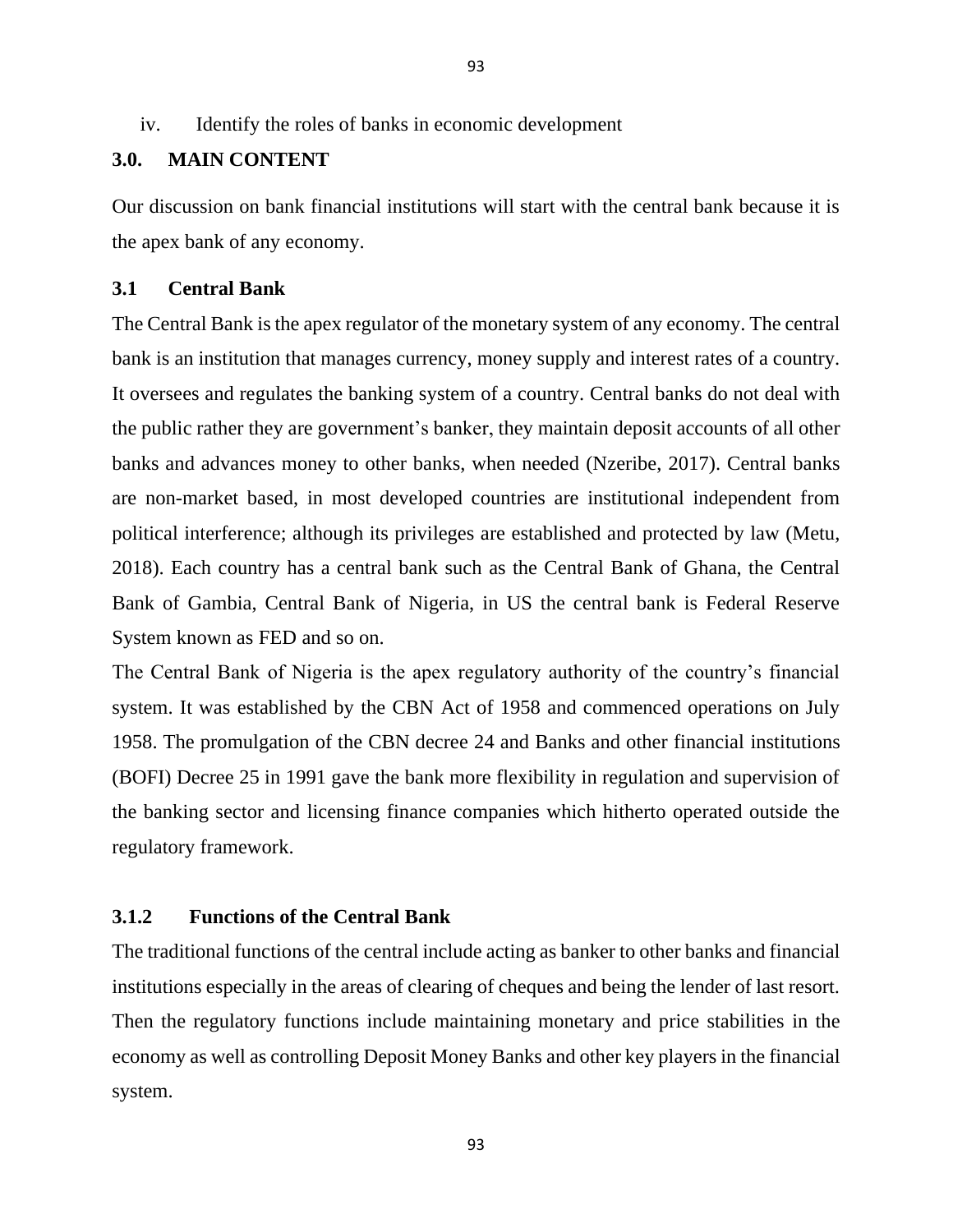**(i). Issuance of Legal Tender Currency Notes and Coins**: - In almost all the economies of the world, the central bank has the sole mandate to issue and distribute the country's currency. The currency notes printed and issued by the central bank become an unlimited legal tender throughout the country of domicile. The central bank ensures uniformity in the monetary system regarding issuing and circulation of notes. It guarantees better control over money supply in the country and boost public confidence in the monetary system of the country. Central bank's monopoly over currency enables them have effective control of credit creation by DMBs.

**(ii). Banker and Financial Adviser to the Government**: - Generally, the central bank of any economy is the banker to that government. That is to say, it handles all local and international finances of the government on its behalf thereby acting as its agent on monetary matters. Being an expert in financial matter the central bank have the responsibility of advising the government on all monetary activities. The central bank advises the government on all economic, financial and fiscal matters including deficit financing, devaluation, trade policy, foreign exchange policy, etc. It advises the government on the nature and size of debt instruments to be issued, and acts as issuing house for short, medium and long-term debt instruments. The central bank provides banking services to the government and may act as banker to institutions, funds or corporation set by the government (CBN, 2015). The central bank also finances government in period of temporary budget shortfalls subject to limits imposed by the law. **(iii). Bankers Bank:** - The central bank acts as banker to other banks in the economy in three major capacities:

- As a lender of last resort to banks: The central bank injects financial vitality to ailing banks in the economy by providing them with financial assistance in times of distress or at the verge of collapse. This helps to guarantee the safety of the banks and repose depositors' confidence in the banking sector.
- As custodian of cash reserve: The central bank maintains the cash reserves of the other banks in the economy. It is legally mandatory for all Deposit Money Banks to keep a certain percentage of its cash balances as deposits with the central bank.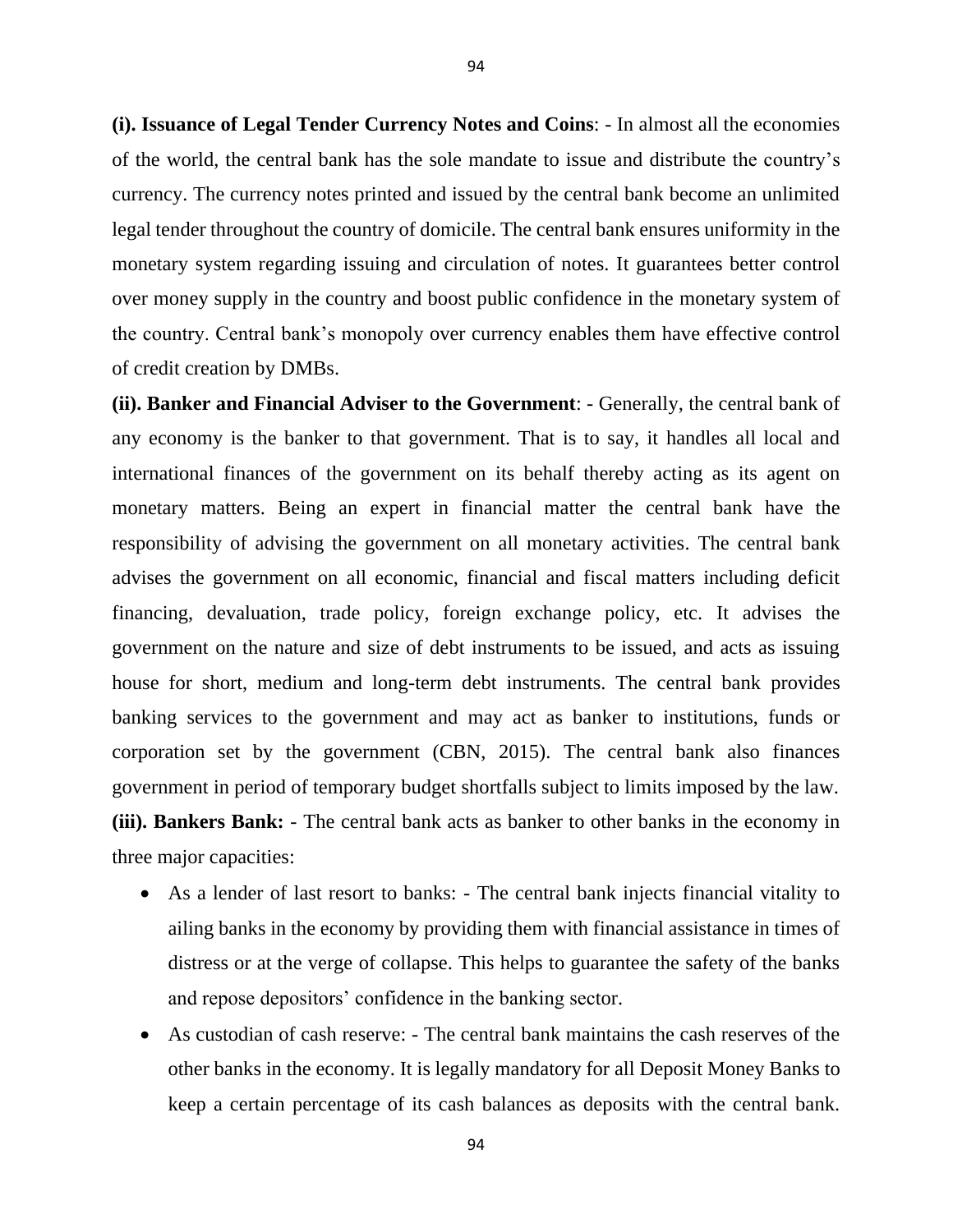These cash reserves can be utilized by the owner banks in time of emergencies. Centralized cash reserves enables central bank to have control or influence over Deposit Money Banks credit creation abilities.

• As clearing agent: - The central bank acts as a clearinghouse to other banks. This helps to economize the use of cash by banks while settling their claims and counter claims and it helps the central bank to keep track of the liquidity position of Deposit Money Banks.

**(iv). Maintenance of Monetary Stability and Efficient Financial System:** - The effectiveness of any central bank in executing its functions lies on its ability to promote monetary stability. Price stability is necessary for money to perform the role of being a medium of exchange, store of value, unit of account and standard for deferred payments. The attainment of monetary stability lies on the ability of central bank to evolve effective monetary policy and to implement it effectively. The central bank uses primary tool of monetary management such as OMO, reserve requirements and discount window operations for effective liquidity management. The central bank through its surveillance activities over banks and non-bank financial institutions seeks to promote a sound and sufficient financial system in an economy.

## **(v). Maintenance of External Reserves**

In order to safeguard the international value of the legal tender currency, the CBN is actively involved in the management of the country's debt and foreign exchange.

## **SELF-ASSESSMENT EXERCISE**

- i. Highlight the traditional roles of the central bank
- ii. Outline the regulatory roles of the central bank.

## **3.2 Commercial Banking**

Commercial banks are financial intermediaries that provide services, such as accepting deposits, granting of business loans, mortgage lending, and basic investment products like savings accounts and time deposits, etc. Based on these functions, commercial banks are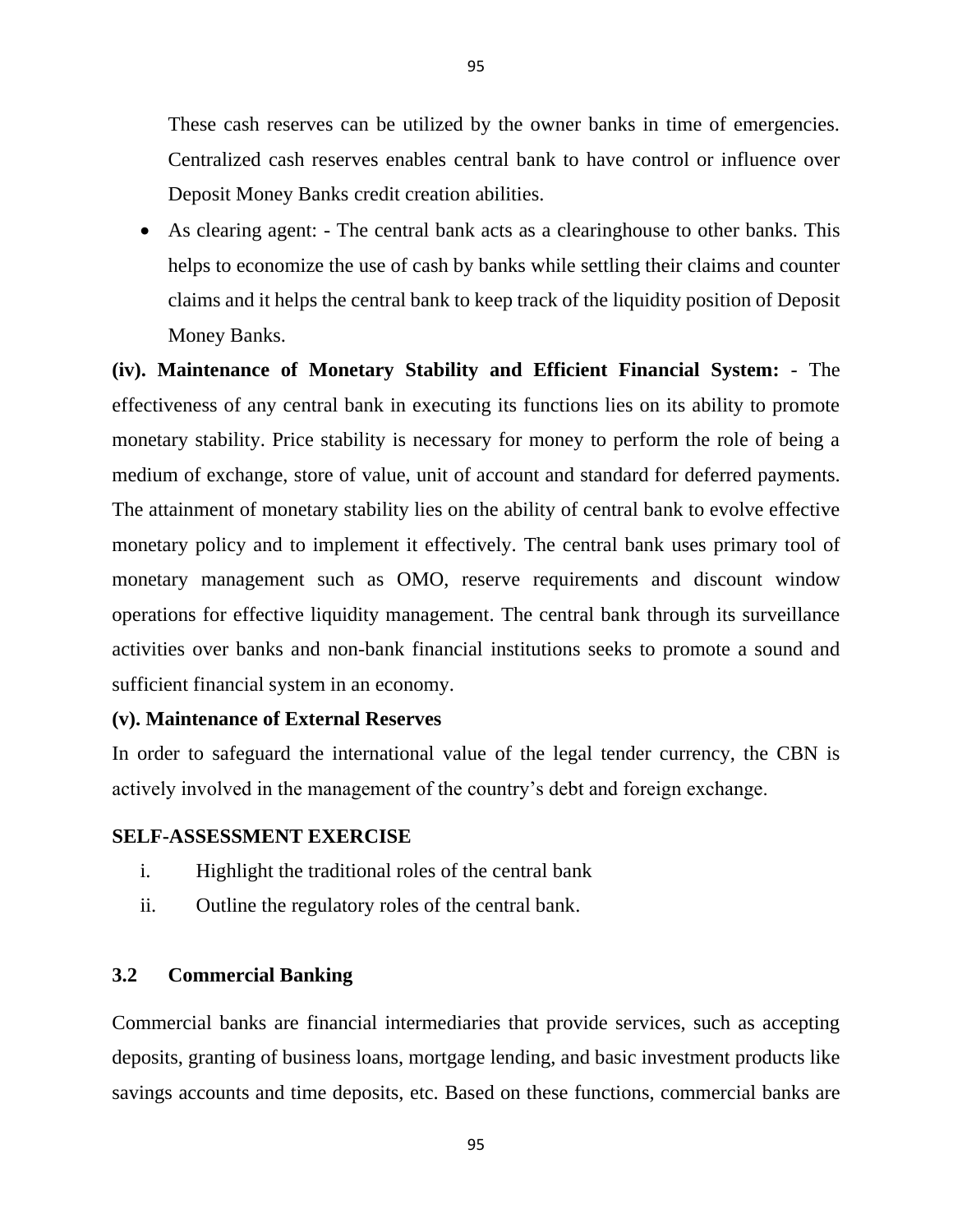referred to as deposit money banks (DMBs). They act as financial intermediaries to firms and individuals who seek funding for their activities. In order words, they serve as the meeting point for lenders and borrowers of funds (Metu, 2017). Commercial banking in Nigeria started as far as 1892 with the formation of African Banking Corporation Ledger Depositor and Co., by a shipping company based in Liverpool. The bank was taken over by Standard Bank (First Bank of Nigeria) in 1984. This was followed by the establishment of Barclay's Bank and Company (Union Bank of Nigeria). The bank was set up to provide banking services to the colonial administration in West Africa and for the British commercial interest. The West African currency board (Gyasi Central Bank) was set up in 1912 with the Bank of British being the agent of the currency board (Nzeribe, 2017).

The establishment of commercial bank in Nigeria has encouraged savings and intermediary activities in the Nigerian financial system. The Nigerian banking system has undergone significant changes over the years. These changes were influenced largely by challenges posed by deregulation of the financial sector, technological innovations and adoption as well as globalization. Since after the 2006 banks consolidation reform, most banks who could not meet up of the capital base requirement were either shut down or merged with other banks. Presently (June 2019), there are 22 Deposit Money Banks in Nigeria including First Bank, Zenith Bank, Guaranty Trust Bank, Fidelity Bank, Access Bank, Union Bank, etc.

#### **3.2.2 Functions of a Deposit Money Banks**

The functions of DMBs can be divided into primary functions, secondary functions and ancillary functions (Metu, 2018).

#### **(A) The primary functions of a DMBs include:**

(i) The main function of a DMB is acceptance of deposits. Deposit money banks generally accept three types of deposits namely current, savings and fixed deposits.

(ii) Another primary function of a DMB is to make loans and advances to all types of persons, particularly to businesspersons and entrepreneurs.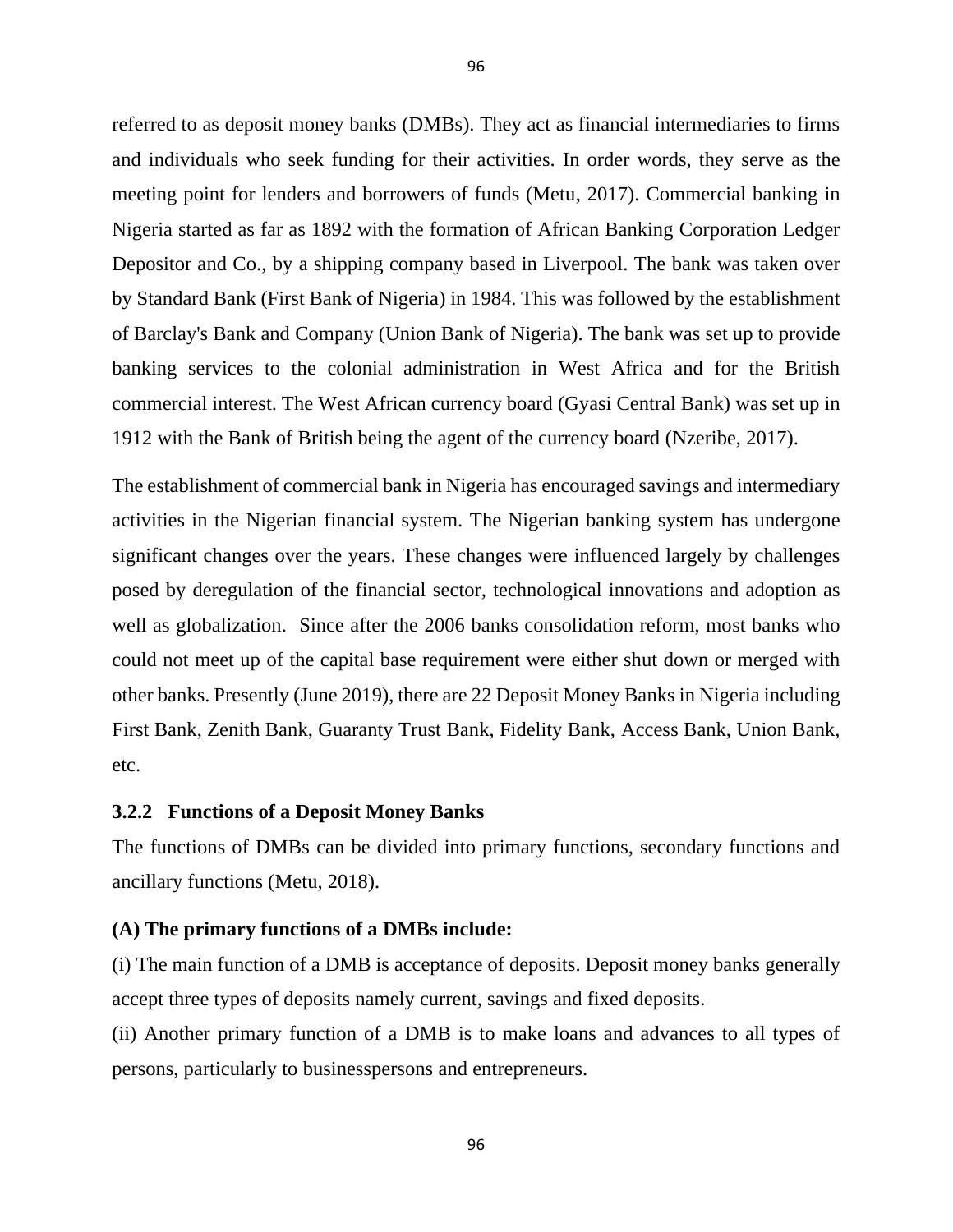(iii) A unique function of DMBs is to create credit. They supply money to traders and manufacturers. Commercial bank deposit is regarded as money because they can be used for the purchase of goods and services and in payment of debts. When a bank grants a loan to its customer, it does not pay cash. It simply credits the account of the borrower, which can be withdrawn using a cheque. In this case, bank has created a deposit without receiving cash.

(iv). Deposit money banks render an important service by providing to their customers a cheap medium of exchange like cheques. It is much more convenient to settle debts through cheques rather than with cash.

(v) The bank finances internal and foreign trade through discounting of exchange bills. Sometimes, the bank gives short-term loans to traders on the security of commercial papers. This discounting business greatly facilitates the movement of internal and external trade. (v) Deposit money banks also provide facilities to remit funds from one place to another for their customers by issuing bank drafts, mail transfers or telegraphic transfers on nominal commission charges.

## **(B). Secondary Functions of a Deposit Money Bank**

The secondary banking roles of DMBs are:

(i) They perform agency functions by collecting and paying various credit instruments like bills of exchange, promissory notes, cheques, etc., on behalf of their customers.

(ii) They purchase and sell various securities such as shares, stocks, bonds and debentures on behalf of their customers.

(iii) They collect dividends and interest on shares and debentures of their customers and credit them to their accounts.

(iv). They execute the standing instructions of their customers for making various periodic payments such as subscriptions, payment of rents, insurance premium etc.

(v) They preserve and execute their customers 'Wills'.

(vi). They provide locker facility for their customers to keep their valuables.

(vii). They may act as referees with respect to the financial standing, business reputation and respectability of customers.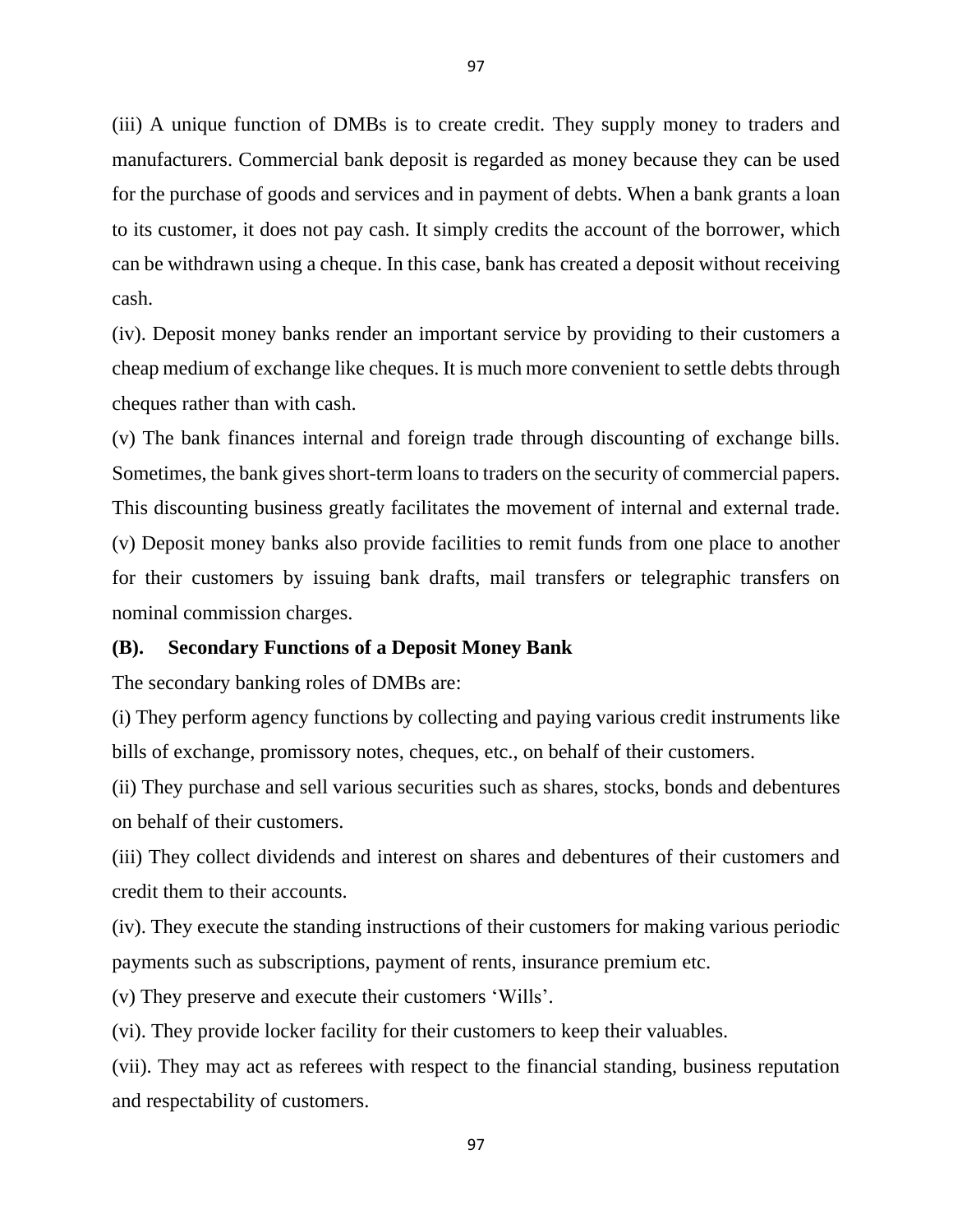#### **(C) Ancillary Functions of Deposit Money Banks**

The ancillary functions of DMBs particularly in developing countries, includes rural development, employment generation, wealth creation, poverty eradication, etc. For instance, in Nigeria, DMBs under the Small and Medium Scale Equity Investment Scheme (SMEIS) are mandated to advance some percentage of their profit after tax (PAT) to small and medium scale enterprises per annum.

#### **SELF-ASSESSMENT EXERCISE**

- i. Discuss the primary functions of DMBs
- ii. What are the secondary functions of DMBs?

#### **3.3 Credit Creation by Deposit Money Banks**

One of the most important functions of DMBs is credit or deposit creation. They accept cash in demand deposits and advance loans to their customers and by so doing create credit. When deposits are made, banks keep some cash in reserve for their day-to-day transactions and advance loans on the basis of excess reserves (Jhingan, 2011). The customer requesting for a loan will open an account and withdraw the money by cheque which will be deposited by his creditors in this bank or another bank, where they have account. Settlement of such cheques are made in the clearing house. The banks are able to create credits or deposits by keeping a small cash in reserves and lending the remaining to customers that may need them. The bank can also create deposit by providing overdraft facility to its customer. The overdraft amount is entered in the existing customers account which allows them withdraw cheques for the overdraft.

A deposit money bank can create deposit by making investing in government securities and bonds, which they pay through a cheque to the central bank. For instance, if a bank buys bond from the stock exchange, if the seller has an account with that bank, the account of the seller is credit. Otherwise, the cheque will be deposited in another bank where the seller has an account. The cheque makes it possible for a deposit to be created in either in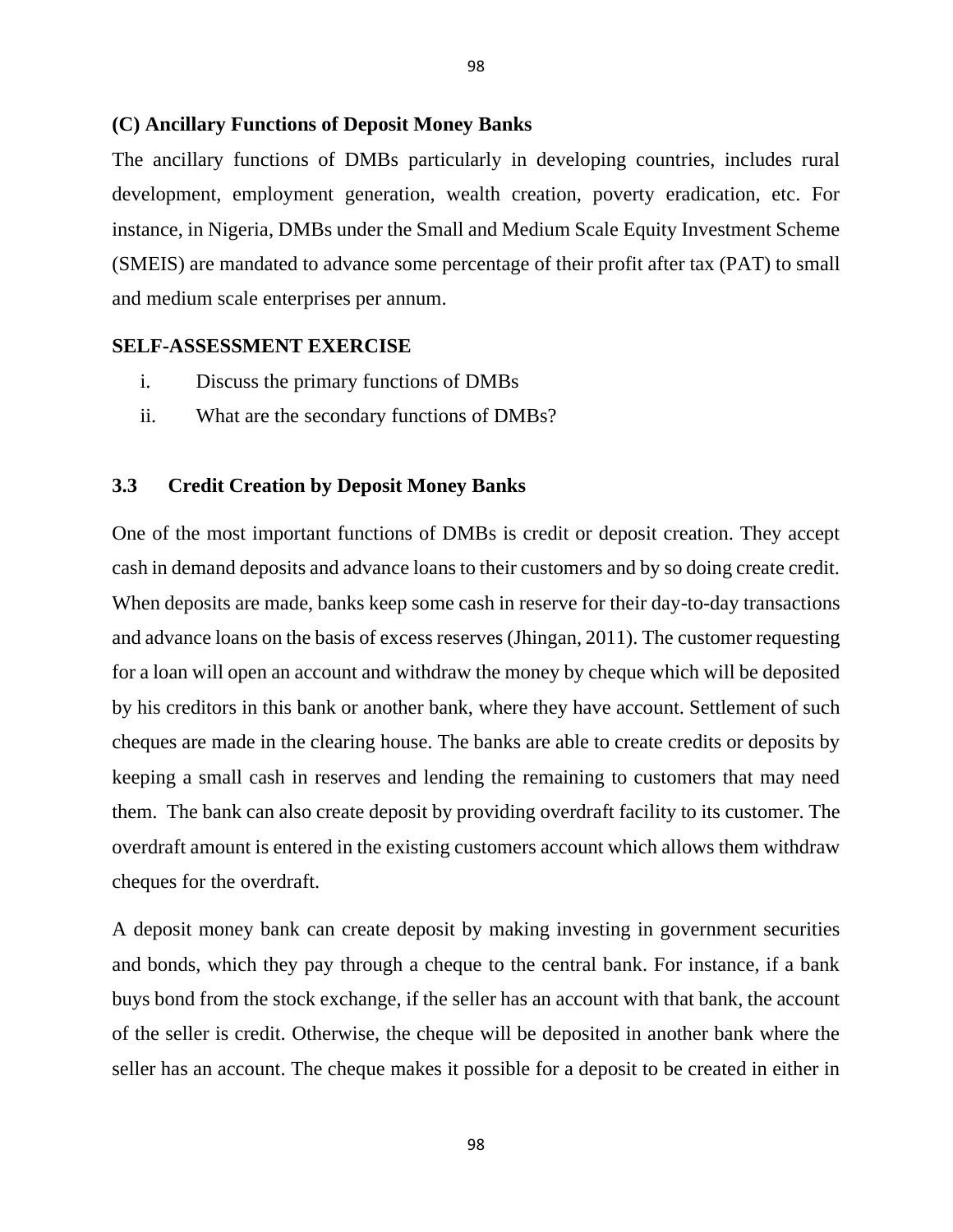this bank or some other bank. Assets and liabilities are increased in the whole banking system. By granting loans, DMBs are able to create credit or deposits.

## **Process of Credit Creation by Deposit Money Banks**

The process of credit creation by banks is based on the following assumptions:

- There are many banks in the banking system, for instance, Bank A, B, C, etc.
- Each bank has to keep some percentage of its deposit in reserves, for instance 10% as the legal required ratio.
- The loan amount drawn from the first bank is deposited in full in the second bank, that of second bank into the third bank, and so on.

Given the above assumptions, suppose that Bank A receives a cash deposit of  $\mathbb{A}10,000$ which is its asset and liability. Assuming a reserve ratio of 10%, the bank will keep  $\text{N}1000$  as reserve and lend out  $\text{N}9000$  to one of its customers. The customer will in turn give a cheque of Negolo to someone who deposits it in Bank B. Then Bank B will start with a deposit of  $\frac{N}{9000}$ , keeps 10% or  $\frac{N}{900}$  as cash in reserve and is left with  $\frac{N}{8100}$ as excess reserve which it lends thereby creating new deposits. The loan of  $\text{N}8100$  from Bank B's customer is deposited into Bank C. Then Bank C with  $\frac{100}{100}$  keeps 10% or Next Asserve and is left with Next North as loan. This process continues to other banks. Each bank in the sequence gets excess reserves, lends and creates new demand deposits to the tune of  $\mathbb{N}100,000$  as shown in Table 1

| Bank                                  | New Deposits | <b>Required Reserves</b> | New Loans      |
|---------------------------------------|--------------|--------------------------|----------------|
|                                       | N)           | N)                       | $(\mathbb{N})$ |
| A                                     | 10,000       | 1,000                    | 9,000          |
| B                                     | 9,000        | 900                      | 8,100          |
| $\mathcal{C}$                         | 8,100        | 810                      | 7,290          |
| other banks                           | 72,900       | 7,290                    | 65,610         |
| <b>Banking</b> system                 | 100,000      | 10,000                   | 90,000         |
| ------<br>$\sim$ $\sim$ $\sim$ $\sim$ |              |                          |                |

Table 1: Multiple Credit Creation by DMBs

Source: Modified from Jhingan, (2011)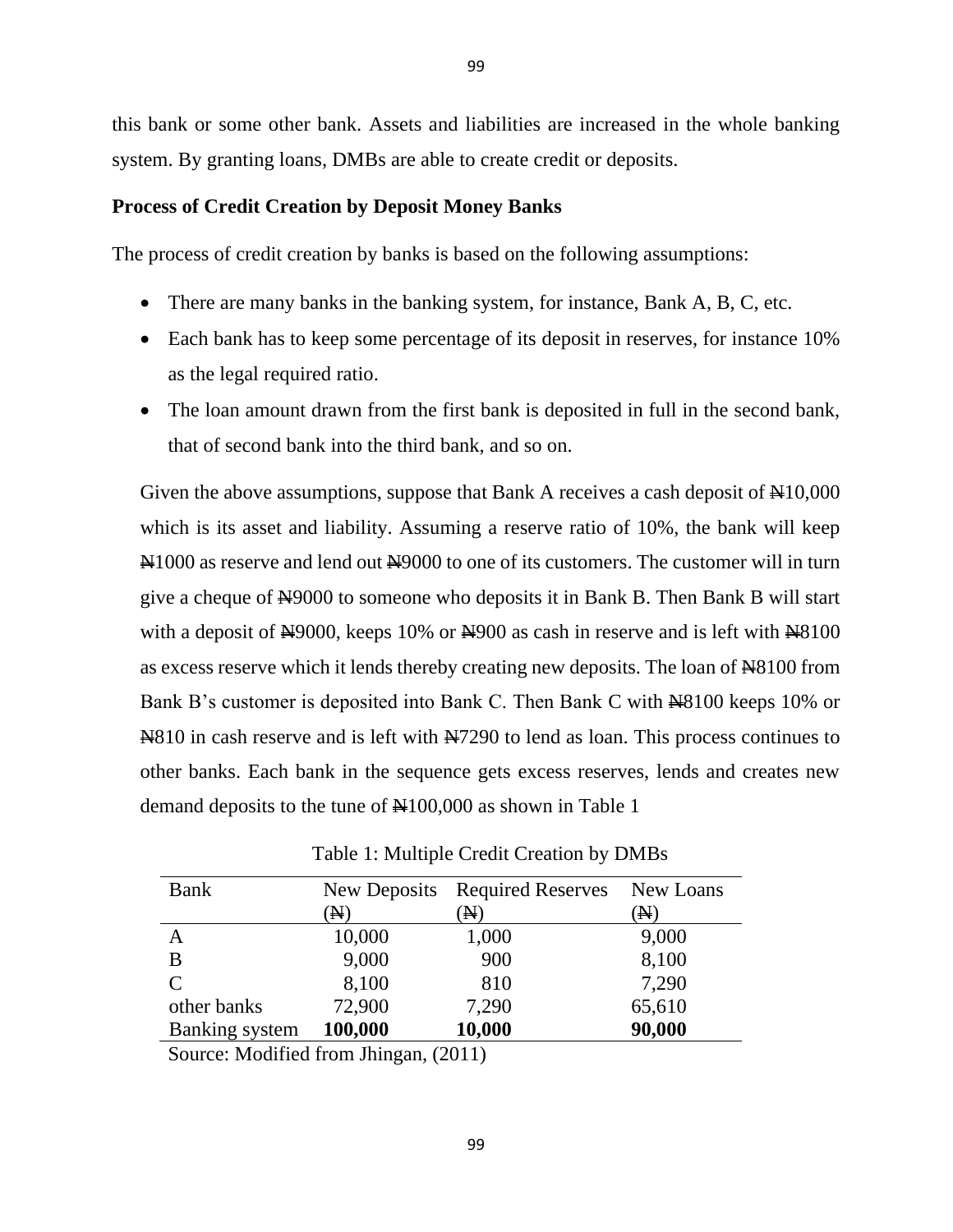From Table 1, it can be seen that a deposit of  $\mathbb{N}10,000$  leads to a credit creation of total deposit of  $\text{H}100,000$  without cash involvement.

The multiple credit creation can also be worked out algebraically as follows:

Credit multiplier coefficient  $=1/r$  where  $r =$  cash reserve requirement or cash reserve ratio.

Credit multiplier coefficient =  $1/10\% = 1/(0.1) = 10$ 

Total credit created =  $10,000 * 10 = 100,000$ 

If the cash reserve ratio (CRR) changes to 5% ;

Total credit creation =  $10,000*1/(0.05) = 10,000*20 = 200,000$ 

Hence, it can be inferred that higher the CRR, the lesser will be the credit creation; whereas, the lower the CRR, the higher will be the credit creation. Credit creation processes helps money to multiply in an economy.

# **Limitations of credit Creation by Deposit Money Banks**

The following are the limitations on the power of the banking system as a whole to create credit:

- (i) Amount of cash
- (ii) Minimum legal reserve ratio
- (iii) Excess reserve
- (iv) Leakages
- (v) Prevalent economic climate
- (vi) Central bank's credit control policy
- (vii) Availability of borrowers as well as security against which loans can be granted

# **SELF-ASSESSMENT EXERCISES**

- i. Describe the process of credit creation by DMBs
- ii. Highlight the limitations on the ability of banks to create credit.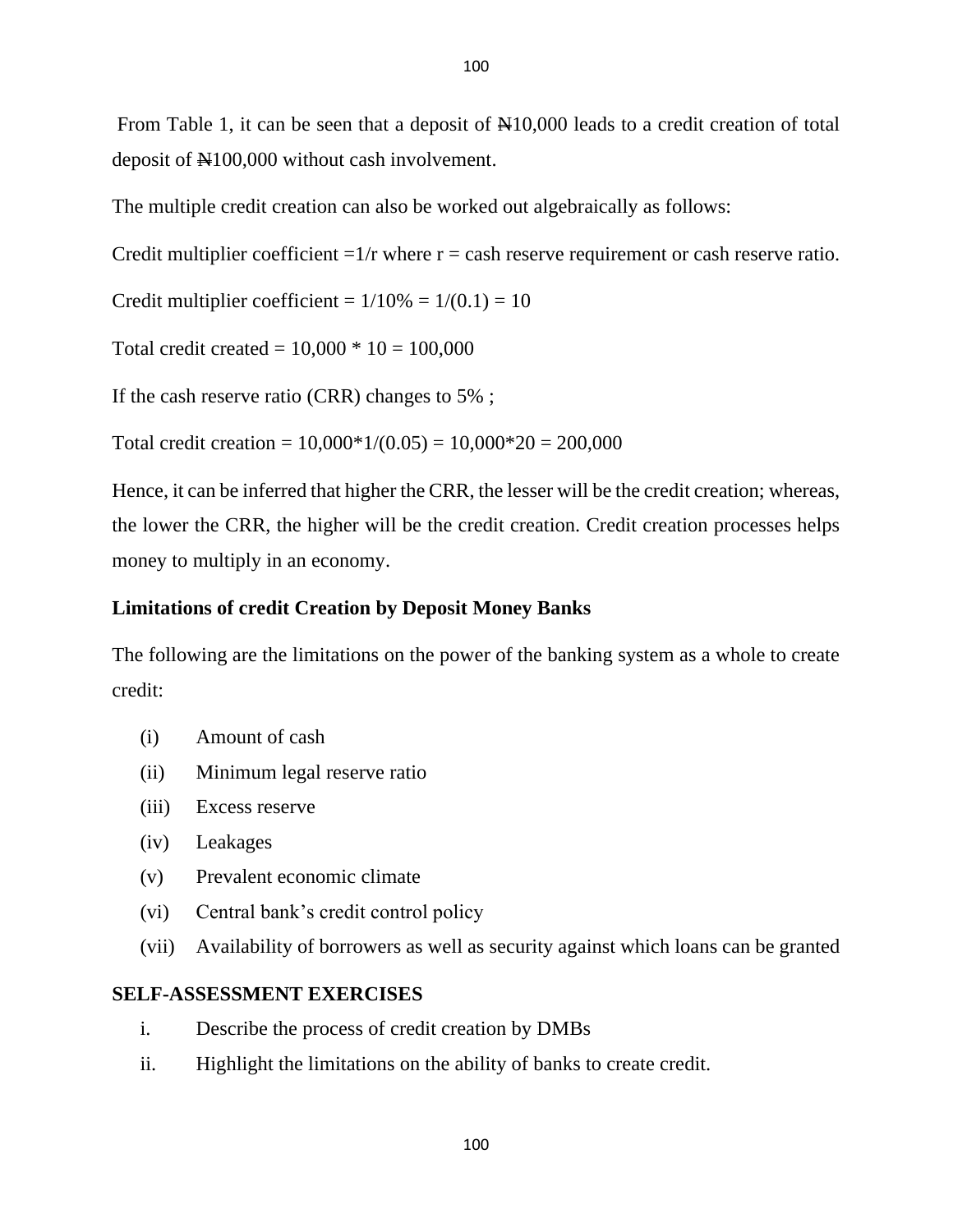#### **3.4 Deposit Money Banks and Economic Development**

Deposit Money Banks are considered the backbone of the economy by contributing to economic development in the following ways:

(i). Acceleration of the rate of capital formation: The basic problem of a developing economy is slow rate of capital formation. Banks promote capital formation by mobilize idle resources for production purposes. Economic development depends upon the diversion of economic resources from consumption to capital formation. Banks help in this direction by encouraging saving and mobilizing them for productive uses.

(ii). Provision of finance and credit: Credit is a pillar of development and DMBs facilitate development by being an important source of finance and credit for industry and trade. Banks are instruments for developing internal as well as external trade.

(iii). Monetisation of the economy: An underdeveloped economy is characterized by the existence of a large informal sector, which is non-monetised. The existence of this nonmonetised sector is a hindrance to economic development. The banks promote the process of monetisation (conversion of debt into money) in the economy by opening branches in the rural areas.

(iv). Innovations: Innovations are an essential prerequisite for economic development. Banks' credit facilities enable entrepreneurs to adopt new methods of production and increase productive capacity of the economy thereby promoting innovations.

(v). Development of agriculture and industries: Economic development in underdeveloped economies requires the development of agriculture and small-scale industries. Deposit Money Banks grant short term, medium-term and long-term loans to agriculture and smallscale industries in other to encourage agricultural production. Deposit Money Banks are also helping manufacturers to secure machinery and equipment from foreign countries under installment system by guaranteeing deferred payments.

(vi). Regional development: Banks can also play an important role in achieving balanced development in different regions of the country. They transfer surplus capital from the developed regions to the less developed regions, where it is scarce and most needed. This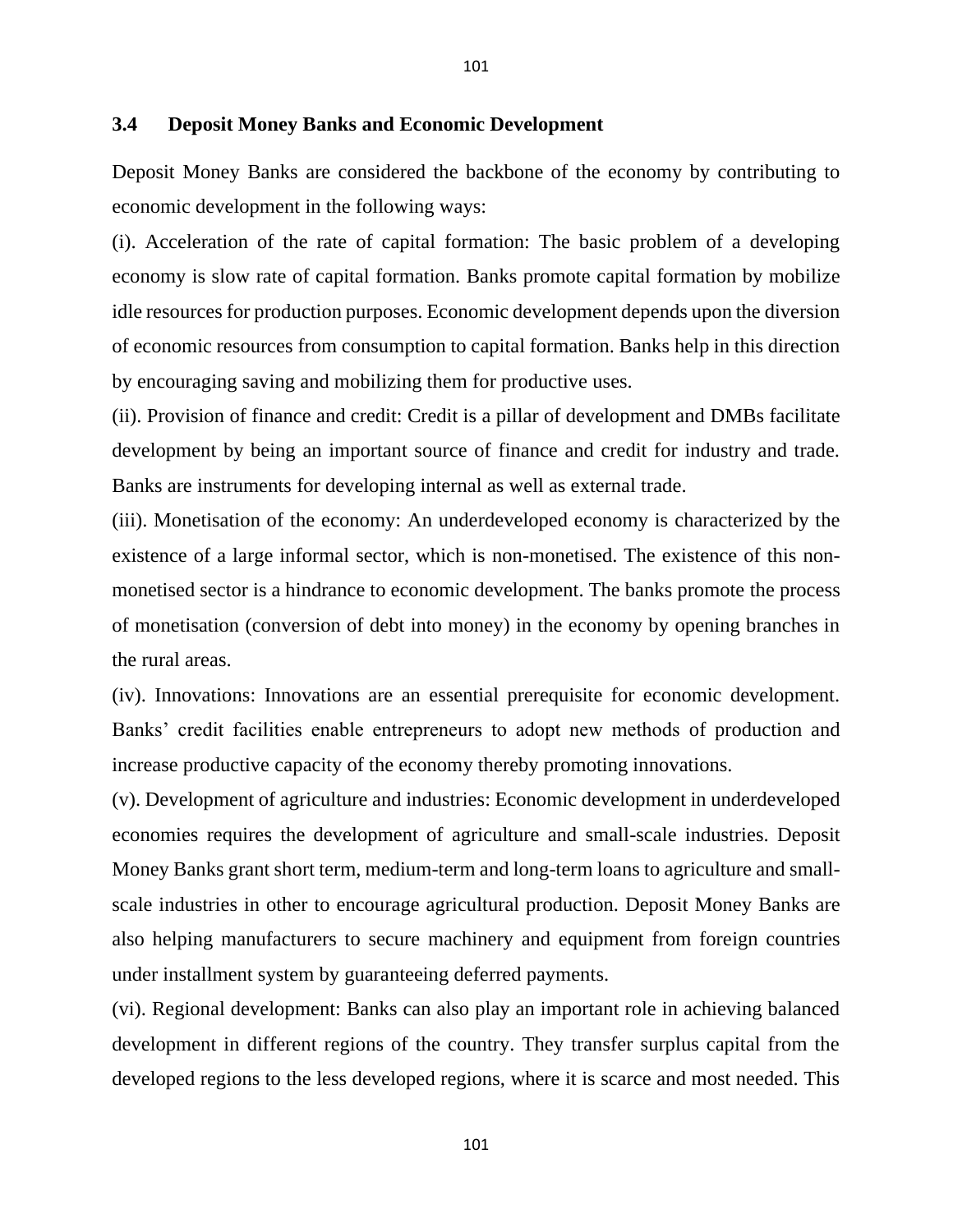reallocation of funds between regions helps to promote economic development of the country.

(vii). Promote socio-economic development: Deposit Money Banks, particularly in developing countries, have been called upon to help achieve certain socio-economic objectives laid down by the state. For example banks contributes in reducing inequalities in income and wealth, removal of poverty and elimination of unemployment in the country by accepting deposits from the public and extends loans to the households, firms and the government.

#### **SELF-ASSESSMENT EXERCISE**

- iii. How will a commercial bank contribute to economic development
- iv. Explain the role of commercial bank in capital formation.

## **4.0. CONCLUSION**

Financial institutions are divided into bank financial institutions and non-bank financial according to their roles and functions. The central bank is the apex bank of any economy mandated to provide the currency of such economy. Commercial bank is a financial intermediary that flows idle surplus resources of households as loans to people who need them for investment or productive uses. They form the most important part of financial intermediaries and a significant part of the infrastructure essential for breaking vicious circle of poverty and promoting economic growth.

#### **5.0. SUMMARY**

In this unit, we discussed the functions of a central bank, which include banker to the government, issuance of the nation's currency and banker to other banks. The functions of DMBs are collection of savings and make them available for investment. They also create new demand deposits. The role played by the commercial bank in a developing country includes credit creation; mobilization of savings for capital formation; financing of industry for employment generation, financing of trade and agriculture production.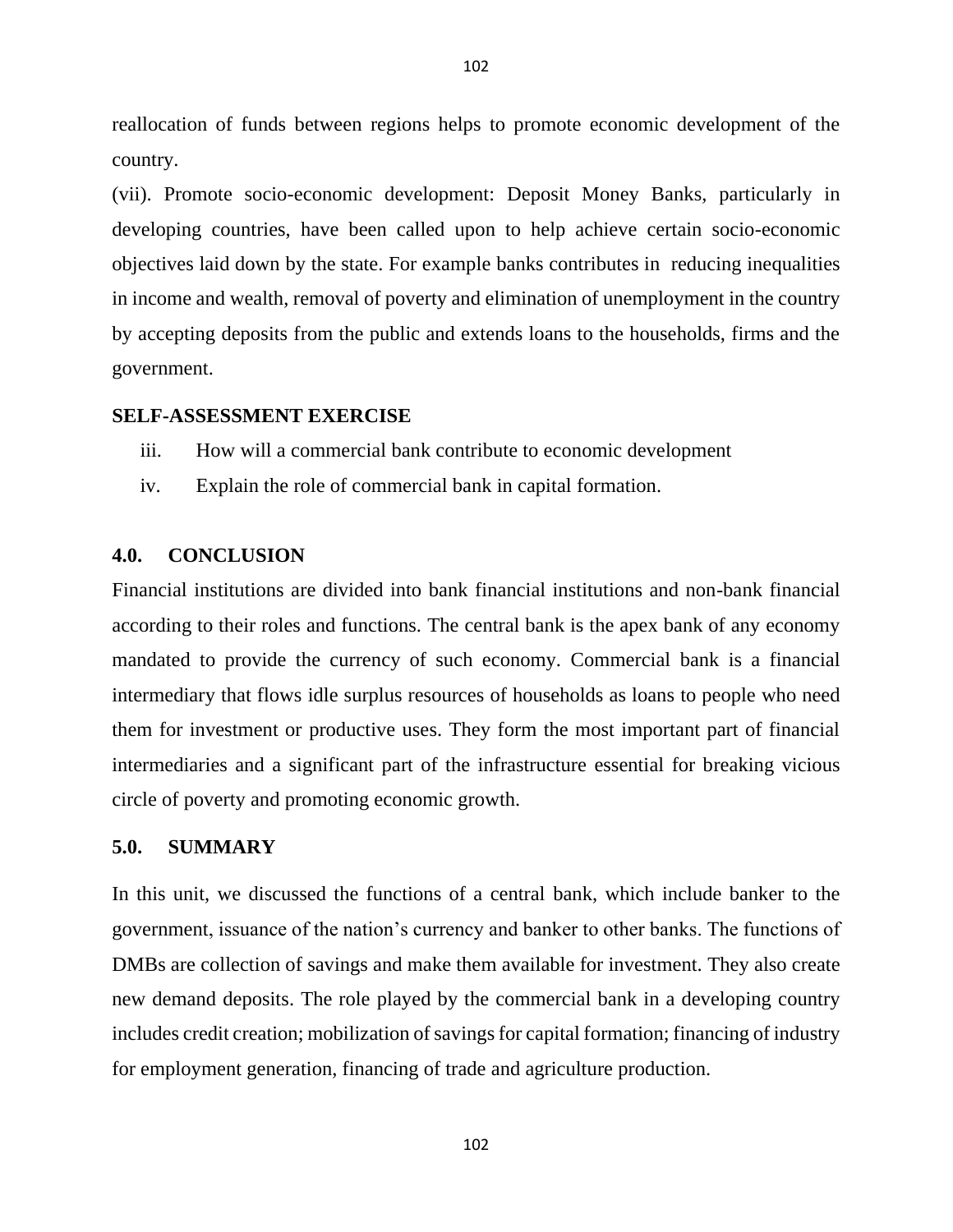#### **6.0. TUTOR-MARKED ASSIGNMENTS**

- i. Highlight the functions of the Central Bank of Nigeria
- ii. Briefly, appraise the primary, secondary and ancillary functions of DMBs in an economy.
- iii. Deposit money banks do not only mobilise deposits, they are also considered as agents of economic development. Discuss.

## **7.0. REFERENCES/FURTHER READINGS**

- Central Bank of Nigeria (2006). *Monetary policy series*. *CBN/MPD/Series/01/2006*. Central Bank of Nigeria
- Central Bank of Nigeria (2015). *Monetary sector model for Nigeria* [https://www.cbn.gov.ng/out/2015/rsd/monetary%20sector%20model%20for%20ni](https://www.cbn.gov.ng/out/2015/rsd/monetary%20sector%20model%20for%20ni%09geria.pdf) [geria.pdf](https://www.cbn.gov.ng/out/2015/rsd/monetary%20sector%20model%20for%20ni%09geria.pdf)

Crockett, A. (1979) *Monetary theory: Policy and institutions*. Thomas Nelson & Sons.

- Nzeribe, G. E. (2017). Nigerian financial sector: Policies and reforms. In In U.R. Ezenekwe, A. G. Metu, E. S. Nwokoye & O. L. Maduka (eds.), *Structure and problems of the Nigerian Economy* (279 - 313). Awka: Fab Anieh Nig Ltd.
- Uzonwanne, M. C. (2017). Money and banking**.** In U. R. Ezenekwe, K. O. Obi, M. C. Uzonwanne & C. U. Kalu (Eds). *Principles of economics II.* (164 - 178). Nigeria: Djompol Printers & Publishers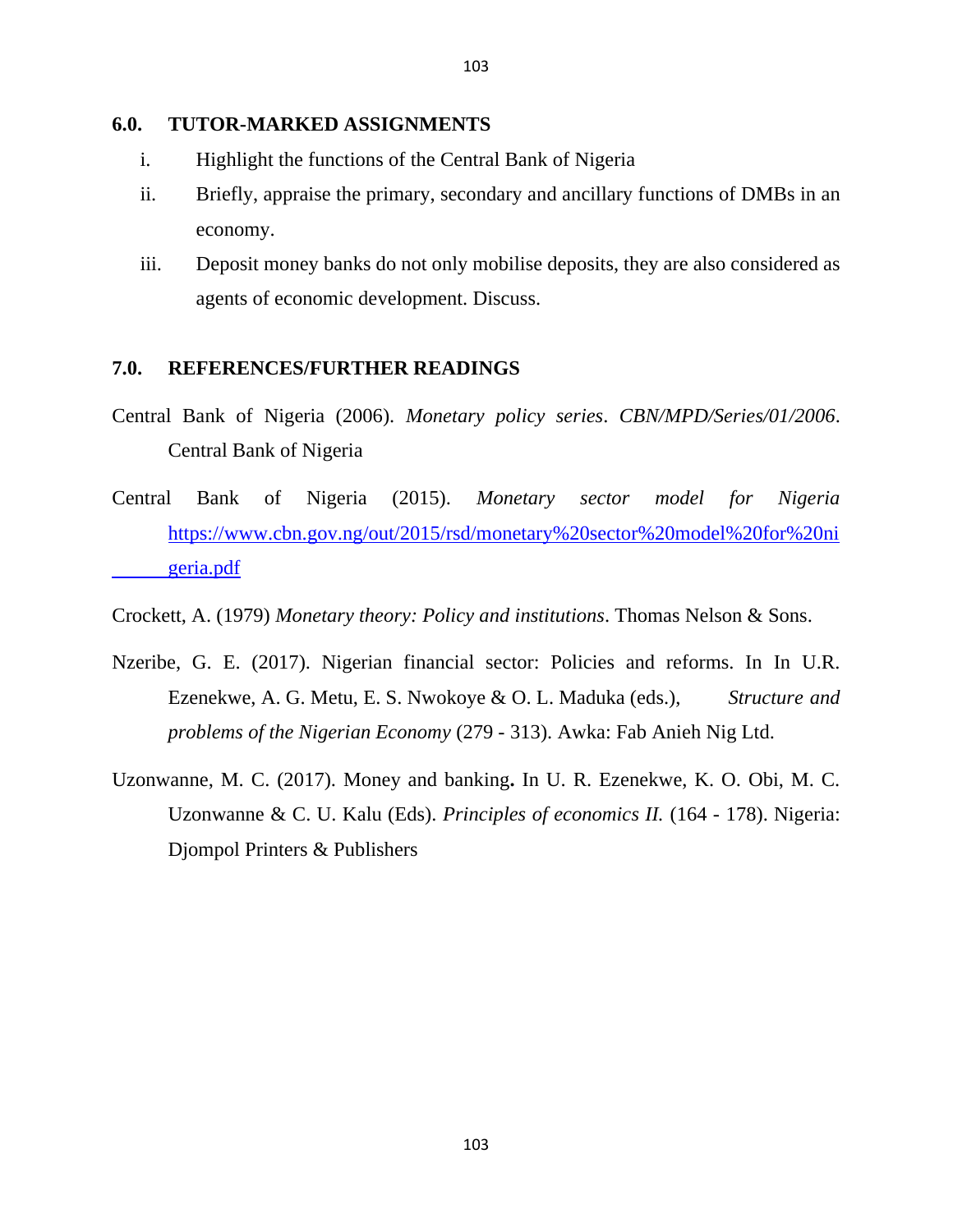# **UNIT 3: NON-BANK FINANCIAL INSTITUTIONS**

# **CONTENTS**

1.0 Introduction

2.0Objectives

3.0Main Content

3.1Types of Non-Bank Financial Institutions

3.2 Non-Bank Financial Institutions and Economic Development

104

3.3Problems of Non-Bank Financial Institutions

4.0Conclusion

5.0Summary

6.0Tutor- Marked Assignment

7.0References/Further Readings

## **1.0. INTRODUCTION**

Bank financial institutions are so conspicuous in the Nigerian economy that non-bank financial institutions (NBFIs) are hardly noticed despite the fact they complement the efforts of the banks in the financial intermediation process. In this unit we identify some NBFIs in Nigeria and their functions. Their roles in economic development are also examined. This unit also highlights the problems encountered by NBFIs in performing their developmental roles.

## **2.0. OBJECTIVES**

By the end of this unit, you should be able to:

- i. Discuss the functions of NBFIs
- ii. Highlight the role of NBFIs in economic development
- iii. Enumerate the problems of NBFIs

# **3.0. MAIN CONTENT**

# **3.1 Types of Non-Bank Financial Institutions**

This section contains meaning and different types of NBFIs in Nigeria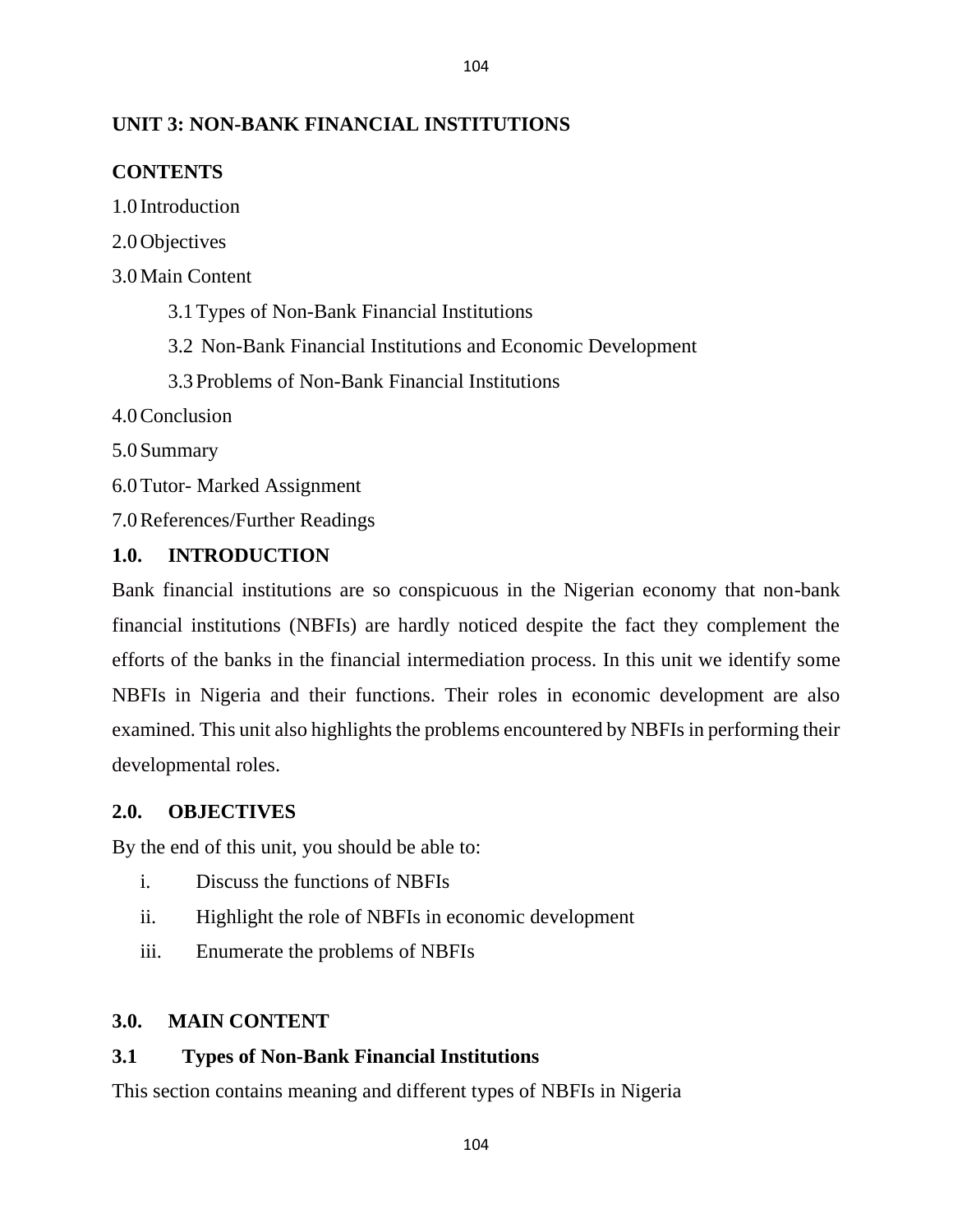Non-bank financial institutions also known as non-bank financial intermediaries are institutions such as savings and loan associations, pension funds, insurance companies, government lending agencies and mutual savings banks that pool funds from net savers and lend to borrowers (Jhingan, 2011). In other words, they purchase primary securities to lend to the borrowers who need them for investment. Primary securities include government securities, common stocks, and other short-term debts (Acha, 2012). The NBFIs buy different types of financial assets and sell others. For instance, mutual savings banks mainly buy mortgages and sell saving deposits. Finance companies buy loans and sell commercial paper, while insurance companies sell insurance policies and bonds mainly.

105

The Banks and Other Financial Institutions Act of 1991 defined NBFIs as any individual, body, association or group of persons; other than the banks, licensed as discount house, finance company and money brokerage and whose principal object include factoring, project financing, equipment leasing, debt administration, fund management, private ledger services, investment management, local purchase order financing, export finance, project consultancy and pension fund management (Acha, 2012). In any developing economy, banks will always outclass the NBFIs in volume of transactions, degree of market penetration and versatility of operations. This does not overlook the contributions of NFBIs as financial intermediaries which is similar to the roles of Deposit Money Banks. Aside complementing the banks, NBFIs possess potential advantages in fostering economic development. For instance, microfinance banks which are situated in the rural areas have the potentials of reaching a greater percentage of the population and mobilizing their savings.

#### **3.1.2. Types of Non-Bank Financial Institutions in Nigeria**

Non-bank financial institutions operating in Nigeria includes: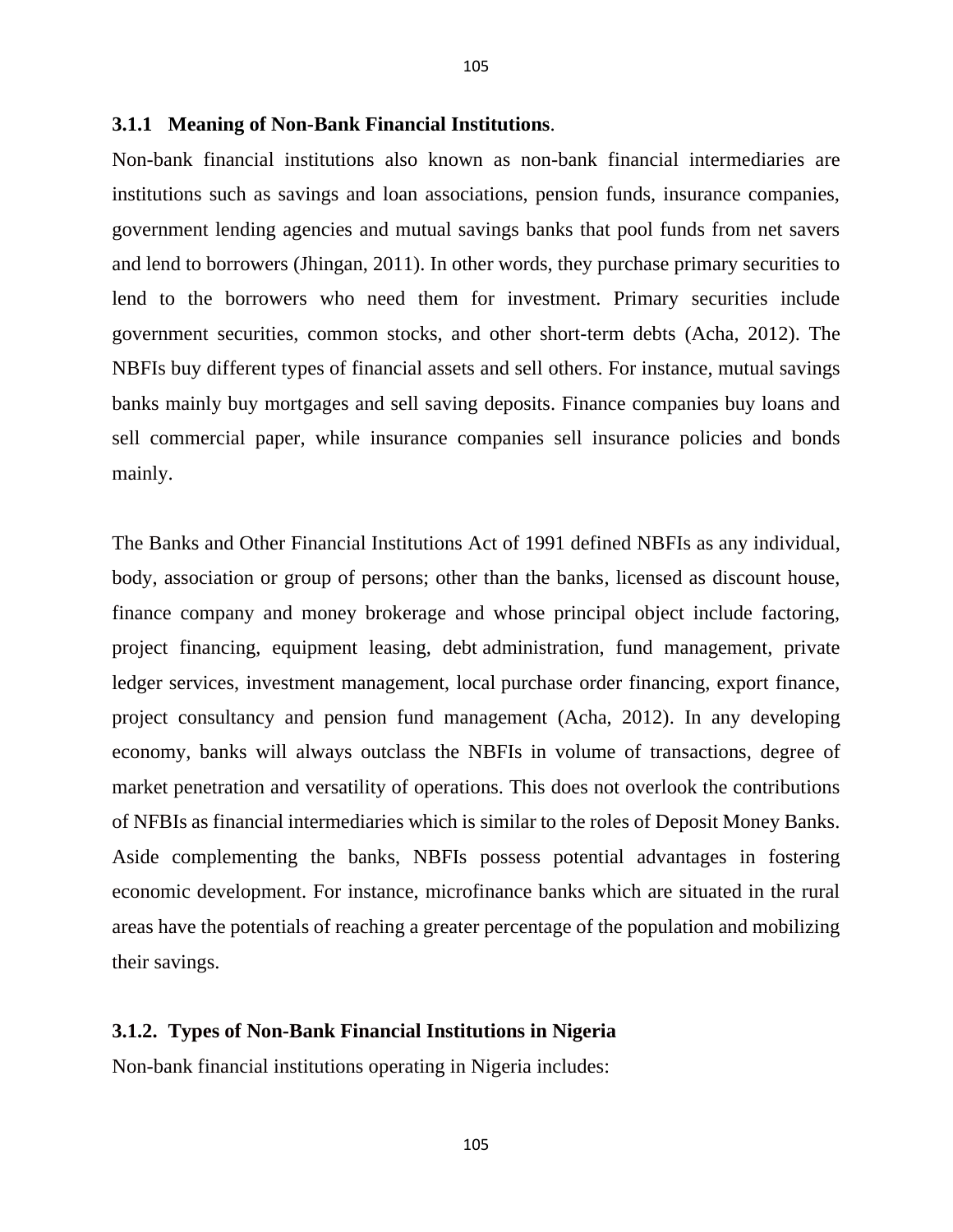- **i. Development Finance Institutions**: Development finance institutions (DFIs) popularly known as development banks are specialised institutions established to foster development in specified sectors of the economy. To improve the performance of these institutions government has re-organised them and brought them under the supervision of the CBN and merged some of them. They provide long term loans to encourage investment and also extend technical and managerial expertise to the loan beneficiaries (Akpan, 1999). The Nigerian Industrial Development Bank (NIDB), the Nigerian Bank for Commerce and Industry (NBCI) and Nigerian Economic Reconstruction Fund (NERFUND) were merged to form the Bank of Industry (BOI). Also, the Nigerian Agricultural and Cooperative Bank (NACB), the People's Bank and Family Economic Advancement Programme (FEAP) were brought together to form the Nigerian Agricultural Cooperative and Rural Development Bank (NACRDB).
- **ii. Finance Companies**: Finance companies engage in short term non-bank money lending. They play active role in financing small and medium scale enterprises. They are not allowed to mobilise deposits rather they rely on owners' equity and borrowings to perform their intermediation role (Onoh, 2004). Other activities performed by finance companies are leasing, hire purchase, factoring, LPO financing, export financing, credit cards, electronic funds transfer and issue of vouchers and coupons. Finance companies for instance make available funds raised through owner's equity contribution and borrowings from other financial institutions, individuals and companies, to investors.
- v. **Bureaux-De-Change:** These are parallel market operators who buy foreign exchange at very low prices and sell at very high prices in the black market. In was in a bid to control their activities, the government had to recognize them under the supervision of the Central Bank of Nigeria (CBN). Through their operations bureaux-de-change help to attract foreign currency into the country by offering prices better than the official rate and by availing Nigerians abroad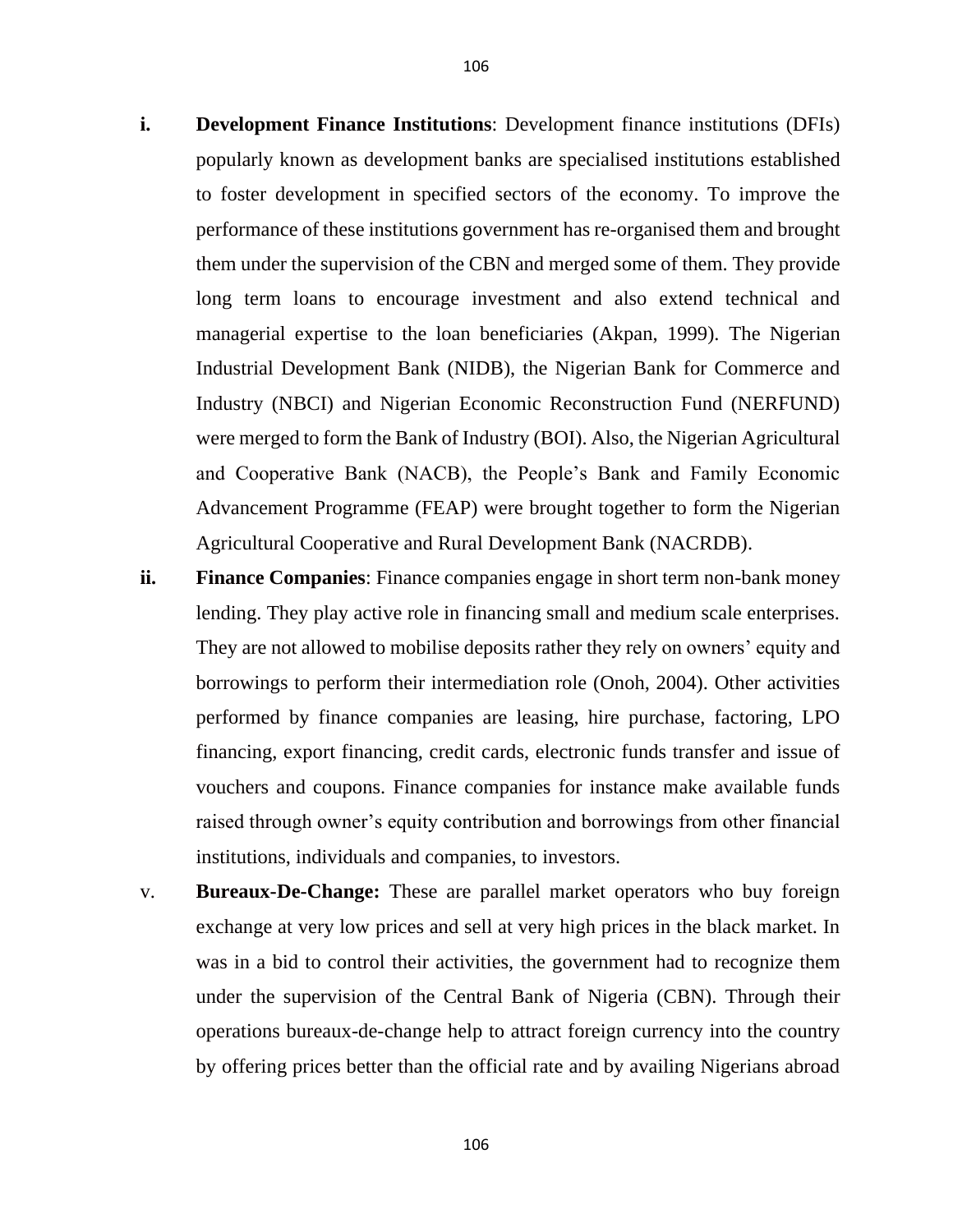who remit monies home a channel to do so. Through this avenue, they boost the foreign exchange reserves of the country and improve the economy ultimately.

- vi. **Discount Houses**: Discount houses mobilize funds for investment in securities by providing discount/rediscount facilities in government short-term securities. They act as intermediaries between the CBN, the licensed banks and other financial institutions. They facilitate the use of indirect monetary policy tools especially open market operations. Apart from improving the efficiency in monetary policy administration, discount houses have also positively impacted on banks' liquidity, by providing banks an investment outlet for their surplus funds (Agene, 1991).
- vii. **Insurance Companies**: These are institutions that undertake to indemnify their customers from economic loss. They mobilize savings through the premium paid by the insured; from this pool of savings they are able to indemnify those that suffer loss. Insurance plays a very active role in development by providing longterm development funds (Acha, 2012). Insurance business consists of life, nonlife as well as re-insurance. Despite insurance being the second most important financial institution the industry suffers from poor image and low patronage attributed to poor indemnification process and protracted legal tussle (Akpan, 1994). The recent recapitalization in the industry helped to strengthen and improve the management and image of insurance companies.
- viii. **Microfinance Banks: -** Formerly known as community banks are selfsustaining financial institutions owned and managed by local communities. They are authorized to accept deposits and grant credit facilities to their customers, but they perform limited banking service in comparison to commercial (Umana, 2018). Microfinance banks do not participate in the foreign exchange market and in the bank clearing system. They play active role in rural development by mobilizing rural savings and financing investment at the grassroots (Metu, 2018). Microfinance banks are mostly owned by private individual, development associations, cooperative associations or town unions, etc.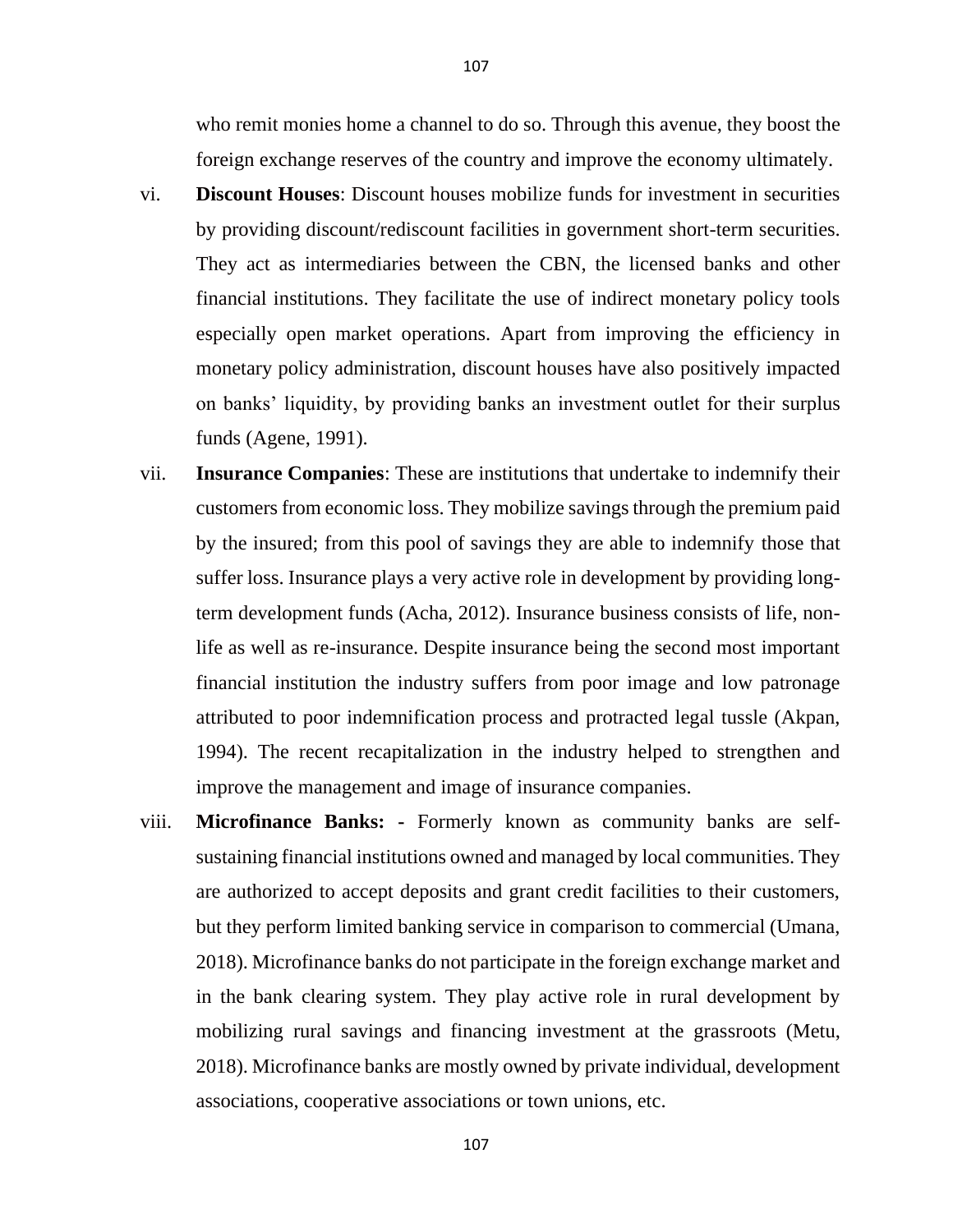#### **SELF-ASSESSMENT EXERCISE**

- i. Explain what is meant by non-bank financial intermediary.
- ii. Highlight some of the NBFIs in Nigeria.

## **3.2. Non-Bank Financial Institutions and Economic Development**

- Non- bank financial institutions through their intermediation process assist in economic development. They mobilize funds and make same available for investment. Microfinance banks like DMBs, mobilize deposits from customers in form of savings, current and fixed deposits, insurance companies on the other hand aggregate the premiums paid by policy-holders. Apart from mobilizing their own funds, some NBFIs such as development finance institutions and primary mortgage institutions obtain grants and loans from the government and international financial institutions for onward lending (Onoh, 2004).
- Bureaux-de-Change encourages capital inflow by offering higher rates than the official rate of exchange thereby encouraging remittance inflow. Bureaux-dechange provides citizen resident abroad an avenue to bring foreign exchange without passing through official channels. The inflow of foreign currency improves the country's gross national product (GNP) and by extension general economic well-being (Aghoghovbia, 2006 as cited in Acha, 2012).
- Equipment financing and industrial infrastructural development is in the domain of development finance institutions. Grants obtained from governments or loans from international financial institutions are used by development finance institutions to fund long-term real investments. They further contribute to economic progress by providing advisory services, technical and managerial expertise for such projects.
- Another area where NBFIs have played vital developmental role is in the reduction of money stock outside the banking system. Akpan (1998) posit that monetary policy measures instituted by CBN are ineffective due to the existence of grossly under banked rural economy. The advent of community banks and their rural focus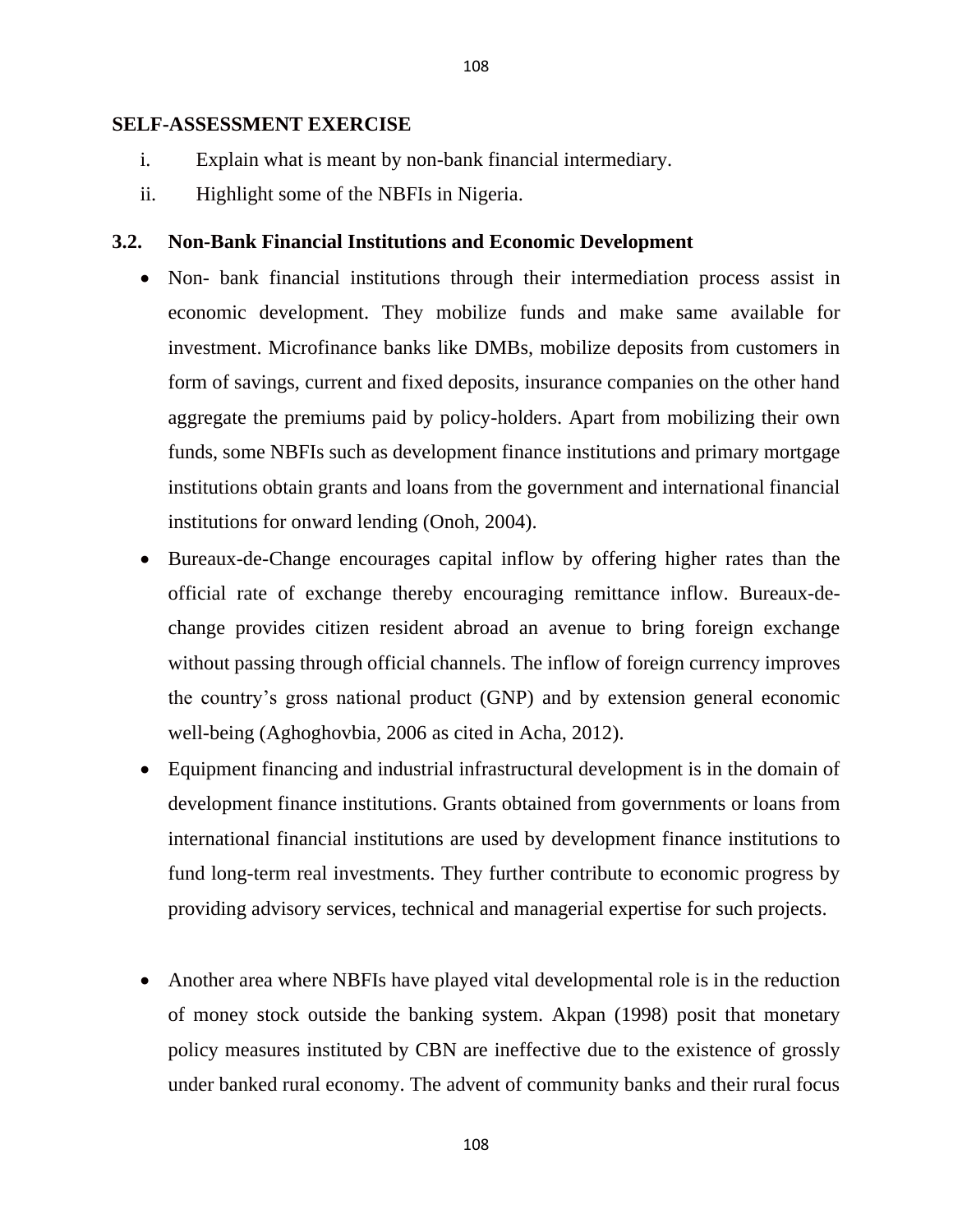has gone a long way in correcting this anomaly. According to Ojo (1994) monetary policy which is geared towards varying money supply to check inflation and enhance rapid economic development has through the instrumentality of these banks become more effective.

- Provision of a secondary market for trading in government securities by discount houses through their discount activities has also immensely contributed to the effectiveness of monetary policy especially. Increased activity has been recorded in the market since the advent of the discount houses in 1993; this has improved financial structures and further deepened the financial system (Acha, 2012).
- The NBFIs contributes to the reduction of unemployment in Nigeria. Apart from those directly employed to work for them; graduates, artisans, farmers, etc., have established businesses with credit made available by NBFIs. The funding of small and medium scale enterprises is a boost to the economy because the informal sector is the highest employer of labour in our economy (Metu, 2018).

## **SELF-ASSESSMENT EXERCISE**

- i. Discuss the role of discount houses as a financial intermediary.
- ii. Highlight how insurance companies contribute to economic development.

## **3.3 Problems of NBFIs**

Despite the efforts being made by NBFIs in fostering development, they are still faced with so many problems. Some of the problems include:

- i. Some NBFIs such as development finance institutions are used to government subventions and international aids. When government subventions and international donors were no more available, these NBFIs became moribund.
- ii. The financial distress of the 1990's thoroughly decimated the ranks of NBFIs such as community banks, finance companies, etc. Some became distressed and were subsequently liquidated. Acha (2012) opined that the distress may be due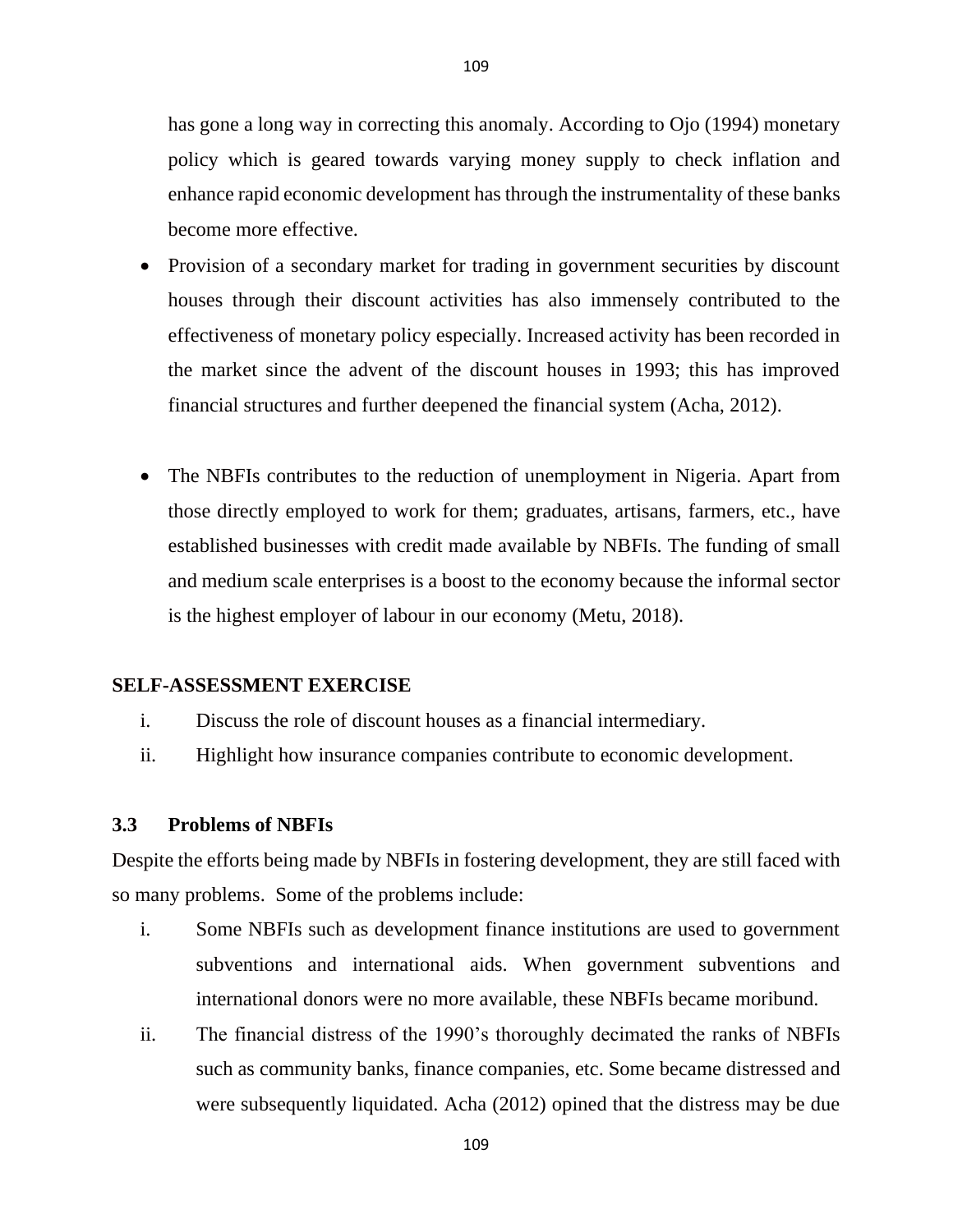to inadequate capitalization, illiquidity and poor management. The harsh economic environment also contributed immensely to the problems of NBFIs.

iii. The deregulation of the Nigerian economy in the mid 1980's had a tremendous upsurge in the number of banks and NBFIs operators in Nigeria. This led to massive competition for depositors' funds. Some microfinance banks with fewer branches could not compete effectively with the banks and they eventually shut down.

110

- iv. Most those who benefited from the loans refused to pay back simply because the loans were given without collateral and this compounded the problems of NBFIs.
- v. Most NBFIs were established with very little capital, while some that were adequately capitalised had their capital base eroded by bad debt. Inadequate capitalization made it impossible for these institutions to withstand economic shocks and losses.

#### **4.0. CONCLUSION**

Financial institution can be broadly classified into two: Banks and non-bank financial institutions. Banks and non-bank financial institutions play complementary roles in economic development. Nigeria being in need of development cannot overlook the potentials inherent in the development of NBFIs. NBFIs carry out similar roles with banks and complement the efforts of bank in the financial intermediation process. This is why they are also referred to as non-bank financial intermediaries.

## **5.0. SUMMARY**

The bank and non-bank financial institutions perform major functions in the economy by lubricating the real sectors. Non-bank financial institutions are financial intermediaries that provide funds for financing expenditures. They obtain fund from savers and sell indirect securities such as time deposits, insurance policies, stocks, deposits, etc. There are many non-bank financial institutions in Nigeria and they include finance companies,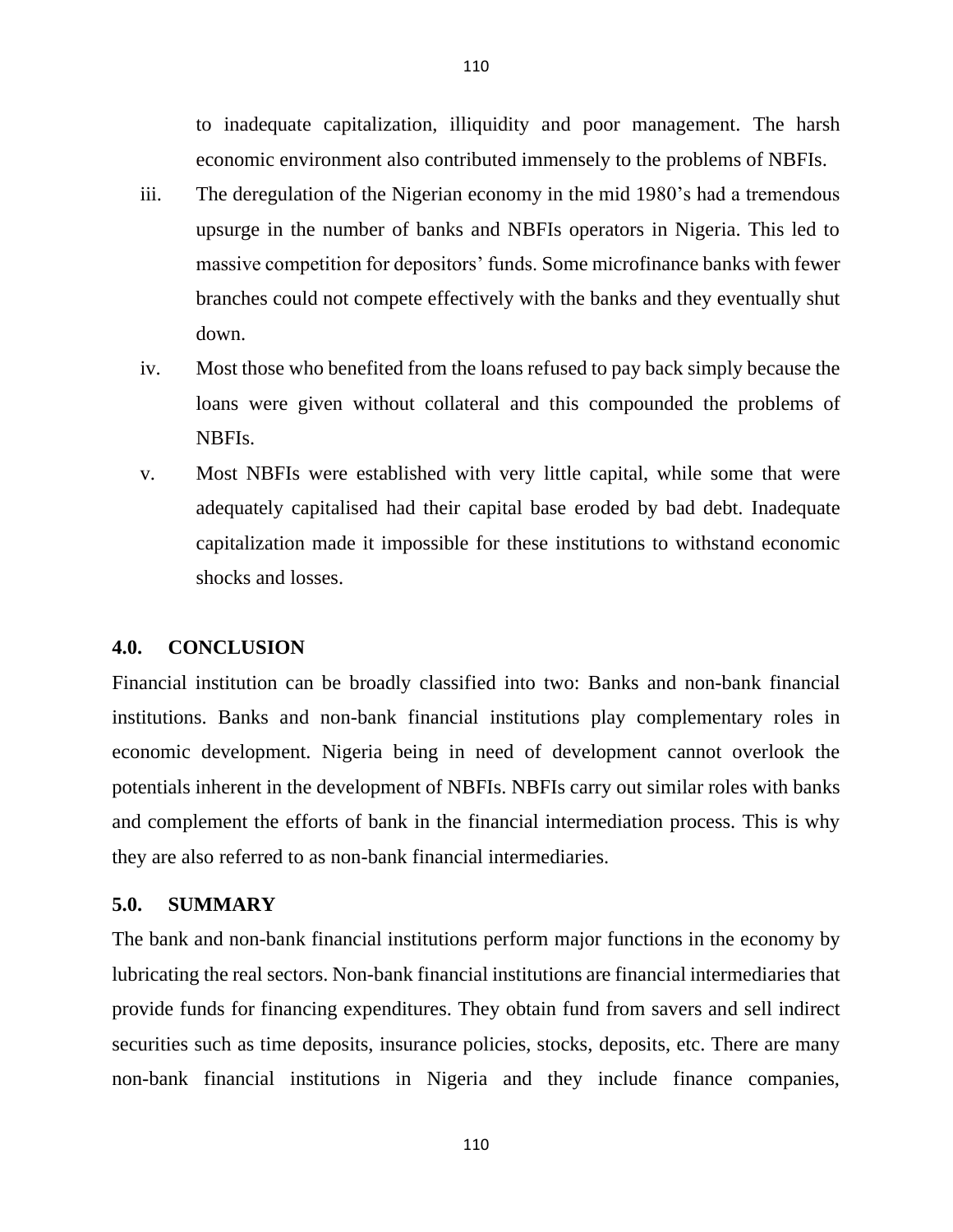microfinance banks, discount houses, bureaux-de-change, insurance companies, development banks and primary mortgage institutions. These financial intermediaries have contributed in providing credit for small scale enterprises, provided job opportunities, provide investment outlets and also extend managerial expertise to loan beneficiaries.

## **6.0. TUTOR-MARKED ASSIGNMENTS**

- i. What has been the benefits and problems of regulating the Nigerian financial system since banking consolidation of 2005 to date?
- ii. Examine the functions of non- bank financial intermediaries in the Nigerian economy.
- iii. What are the factors limiting the development efforts of NBFIs

# **7.0. REFERENCES/FURTHER READING**

Acha, I. A. (2012). Non-bank financial institutions and economic development. *International Journal of Finance and Accounting, 1*(2), 14-22 [www.doi:10.5923/j.ijfa.20120102.03](http://www.doi:10.5923/j.ijfa.20120102.03)

Agene, I. (1998). *Financial exchange and international trade*. Lagos: Gene Publications.

- Akpan I., (1998). Financial dualism and the efficacy of monetary policy in Nigeria. Nigeria *Journal of Management and Social Sciences, 2*(1), 29-34.
- Jhingan, M. L. (2011). *Money, banking international trade and public finance, 8th ed*. Delhi: Vrinda publications
- Metu, A. G. (2018). *Money and Banking Lecture Mimeograph*. Department of Economics, Nnamdi Azikiwe University, Awka
- Onoh, J. K. (12004). *Dynamics of money, banking and finance in Nigeria – An emerging market.* Aba: Astra Meridian Publishers.
- Umana, k. (2018). *Seven non-bank financial institutions operating in Nigeria*. Research Cyber [www.researchcyber.com](http://www.researchcyber.com/)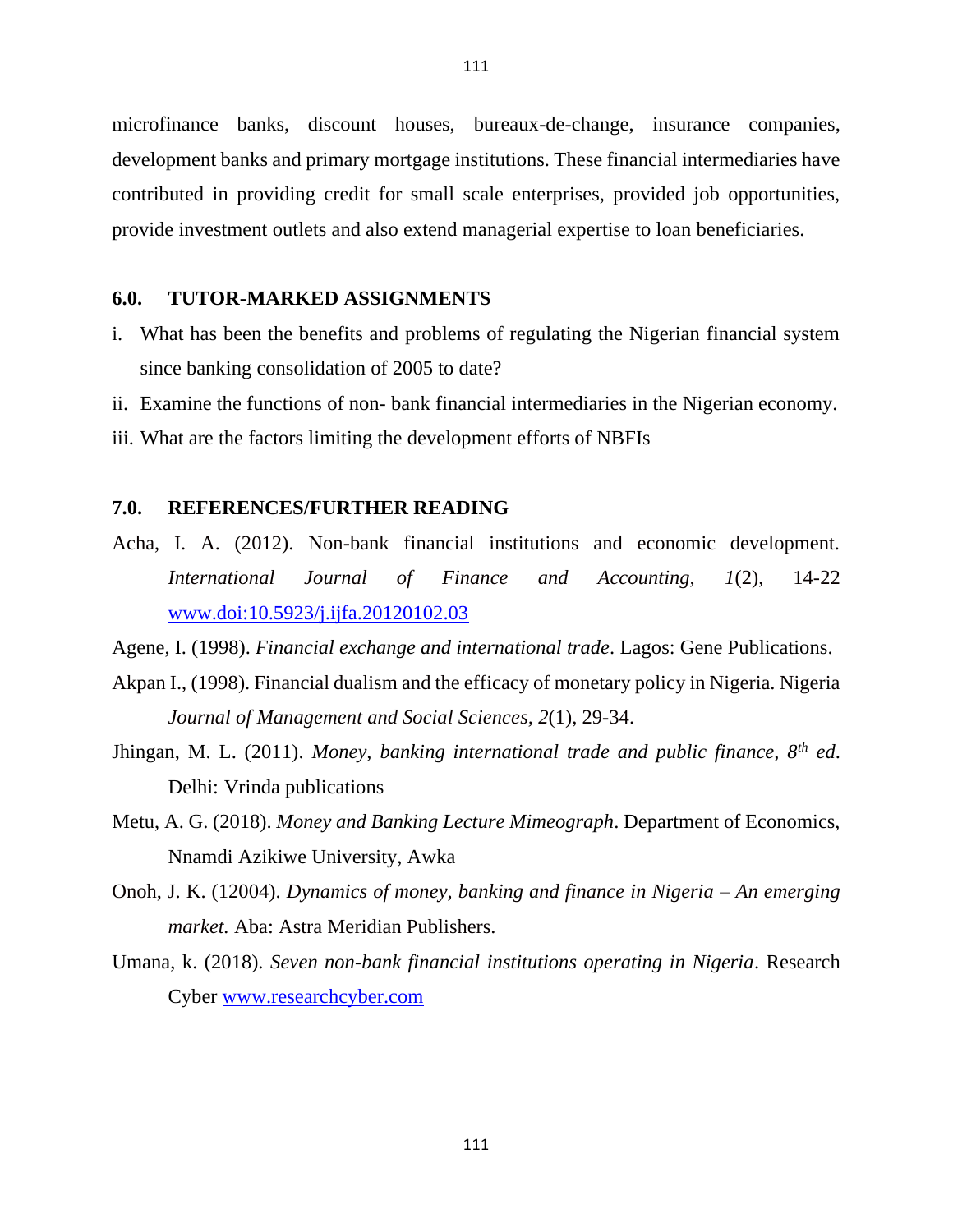# **UNIT 4: INTERNATIONAL FINANCIAL INSTITUTIONS CONTENTS**

112

1.0 Introduction

2.0Objectives

3.0Main Content

3.1The World Bank 3.2 International Monetary Fund 3.3African Development Bank 3.4 International Financial Market 4.0 International Financial Institution 5.0Conclusion 6.0Summary 7.0 Tutor-Marked Assignments 8.0References/Further Reading

## **1.0 INTRODUCTION**

International Financial institutions such as World Bank, African Development Bank, Asian Development, etc., are created for so many reasons including regional developments and investments. Since the world is a global village, domestic economies depend on these institutions for development /loan support among other reasons. In this unit, we will explore the role and functions of some international financial institutions such as World Bank, international Monetary Fund, African Development Bank and International Financial Market.

# **2.0 OBJECTIVES**

By the end of this unit, you should be able to:

- i. Identify the functions of the World Bank
- ii. Explain the role of the International Monetary Fund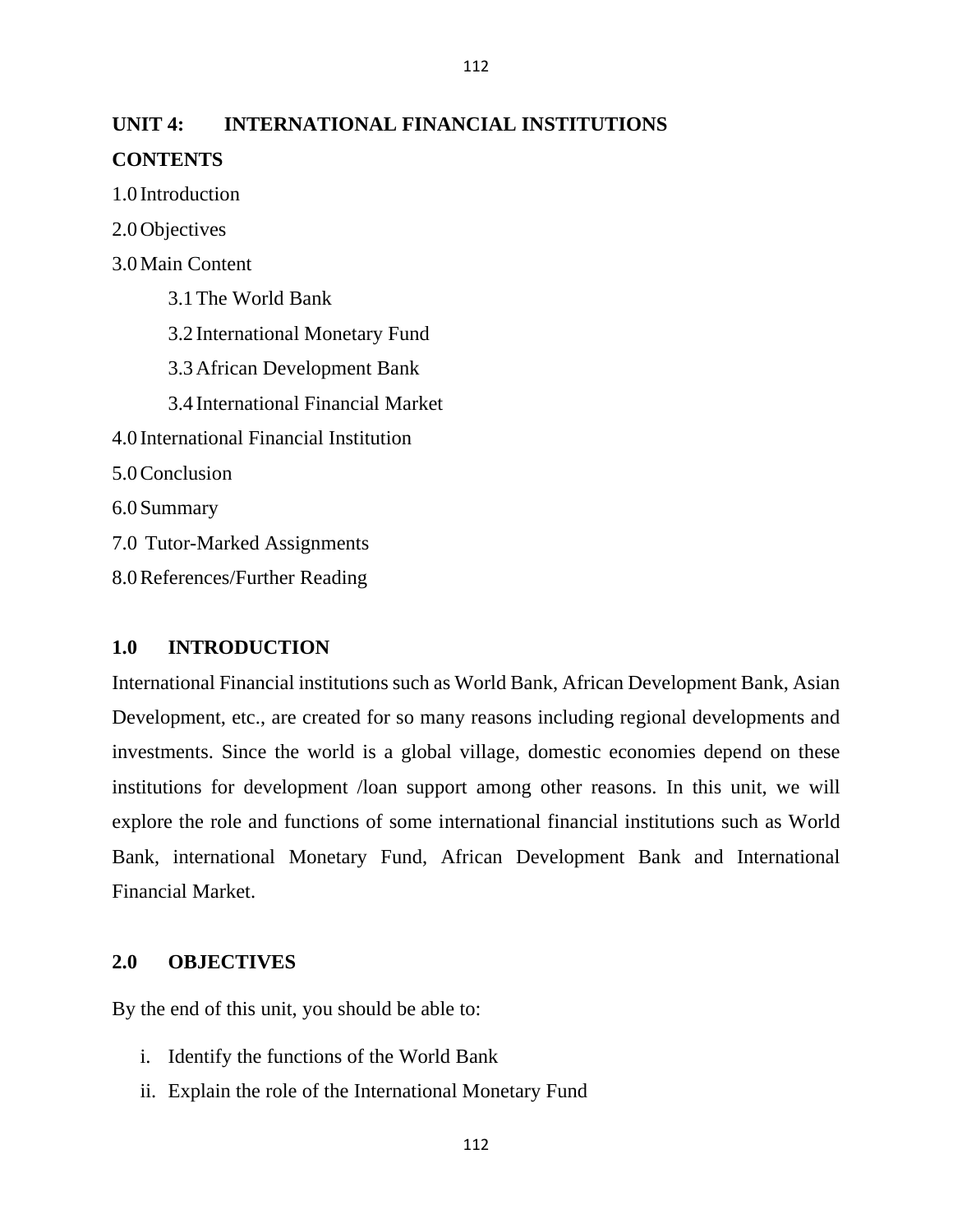- iii. Discuss the key functions of African Development Bank (AfDB)
- iv. Explain the scope of International Financial Market

## **3.0 MAIN CONTENT**

#### **3.1 The World Bank**

World Bank is an international organization dedicated to providing financing, advice, and research to developing nations to aid their economic advancement. The World Bank is a subset of the World Bank Group comprising of International Bank for Reconstruction and Development (IBRD) and International Development Association (IDA). Other institutions in the World Bank Group are International Centre for the Settlement of Investment Disputes (ICSID), International Finance Coporation (IFC) and Multilateral Investment Guarantee Agency (Eze, 2017). The idea underlying the setting up of IDA was to have an international agency for financing the development of underdeveloped nations on exceptionally favourable terms. Given the infrastructural needs, poverty, low savings and high and growing population of these nations, there was need to obtain loans that can be repaid on easy terms. The International Finance Corporation is to further economic development by encouraging the growth of productive private enterprises in member nation, especially in the LDCs, thus supplementing the activities of the World Bank (anyanwu, 1999). The bank predominantly acts as an organization that attempts to fight poverty by offering developmental assistance to middle-and low-income countries.

Currently, the World Bank has two stated goals that it aims to achieve by 2030. The first is to end extreme poverty by funding projects that will help to reduce the number of people living on less than \$1.90 a day, to below at least below 3% of the world population. The second is to increase overall property by increasing income growth in the bottom 40% of every country in the world.

## **3.1.1 Functions of the World Bank**

Specifically, the functions of the World Bank are: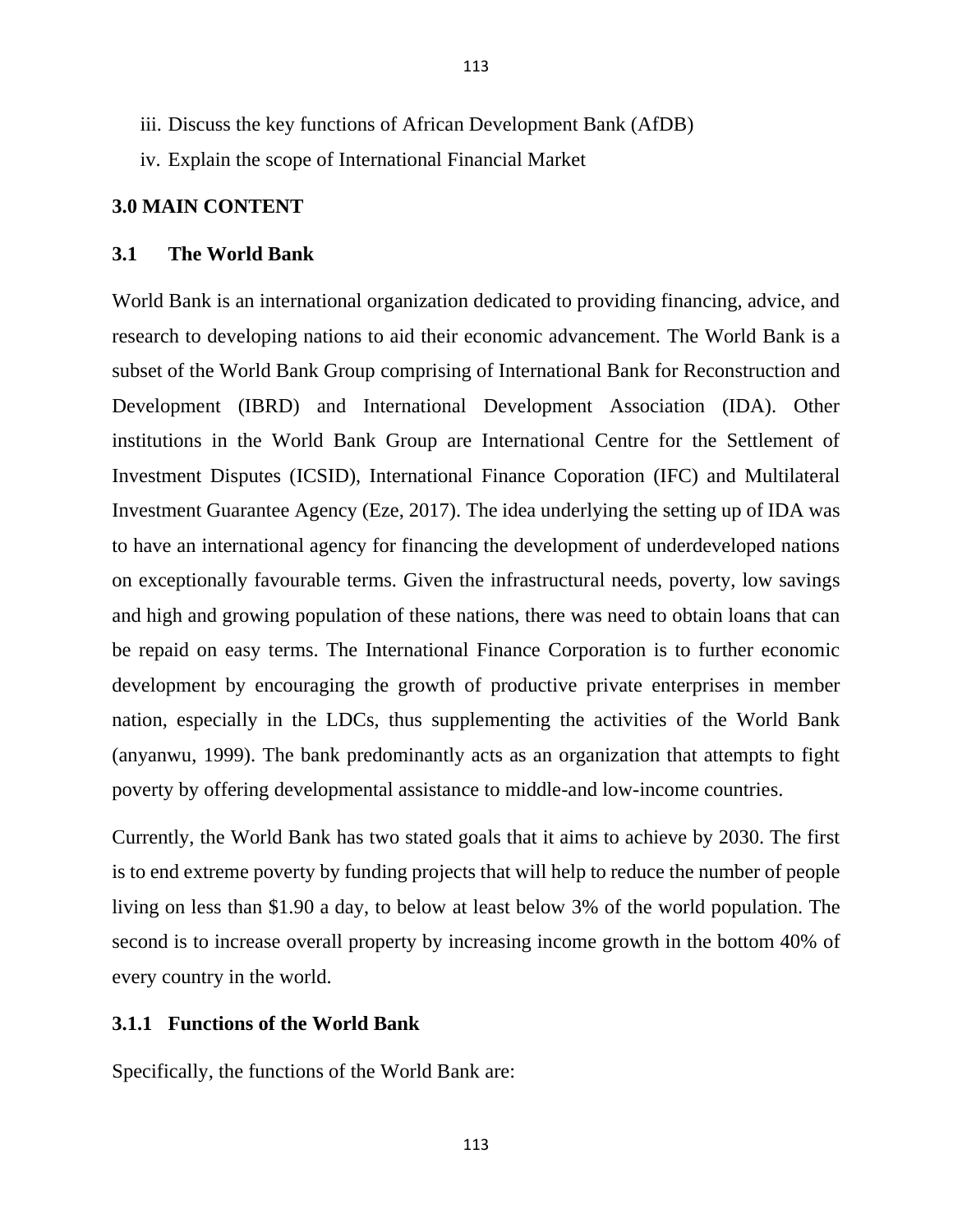- i. Reconstruction of the war-devastated economies and development of economically backward countries through investment and capital accumulation and through use of productive capacity for production of goods and services.
- ii. Promotion of foreign private investment by means of guarantees or participation in loans and other investments made by private investors. When private capital is not available at reasonable terms to supplement private investment, they provide funding for productive purpose out of its own resources.
- iii. To promote long-term balanced growth of international trade and maintenance of equilibrium in balance of payments by encouraging international investment for the development of productive resources of the members. This contributes in raising the standard of living.
- iv. They use their regional offices and ensure the effectiveness of its development assistance and generate information about member countries; and to optimize project preparation, appraisal and implementation.
- v. To assist in bring about a smooth transition from a war-time to a peace time economy
- vi. To encourage that the more useful and urgent projects are death with first
- vii.To underwrite loans to developing nations of the world.
- viii. To renders technical assistance to less developed countries (LDCs).
- ix. To comment on financial buoyancy and credit-worthiness of a borrowing nation through its expertise and understanding of financial matters

## **SELF-ASSESSMENT EXERCISE**

i. Enumerate the functions of the World Bank

## **3.2 International Monetary Fund (IMF)**

The IMF was formed in reaction to the unresolved financial problems instrumental in initiating and protracting the Great Depression of the 1930s. The agreement on the constitution and functions of the IMF to supervise and promote an open and stable monetary system was reached by the delegate of 44 countries and representative of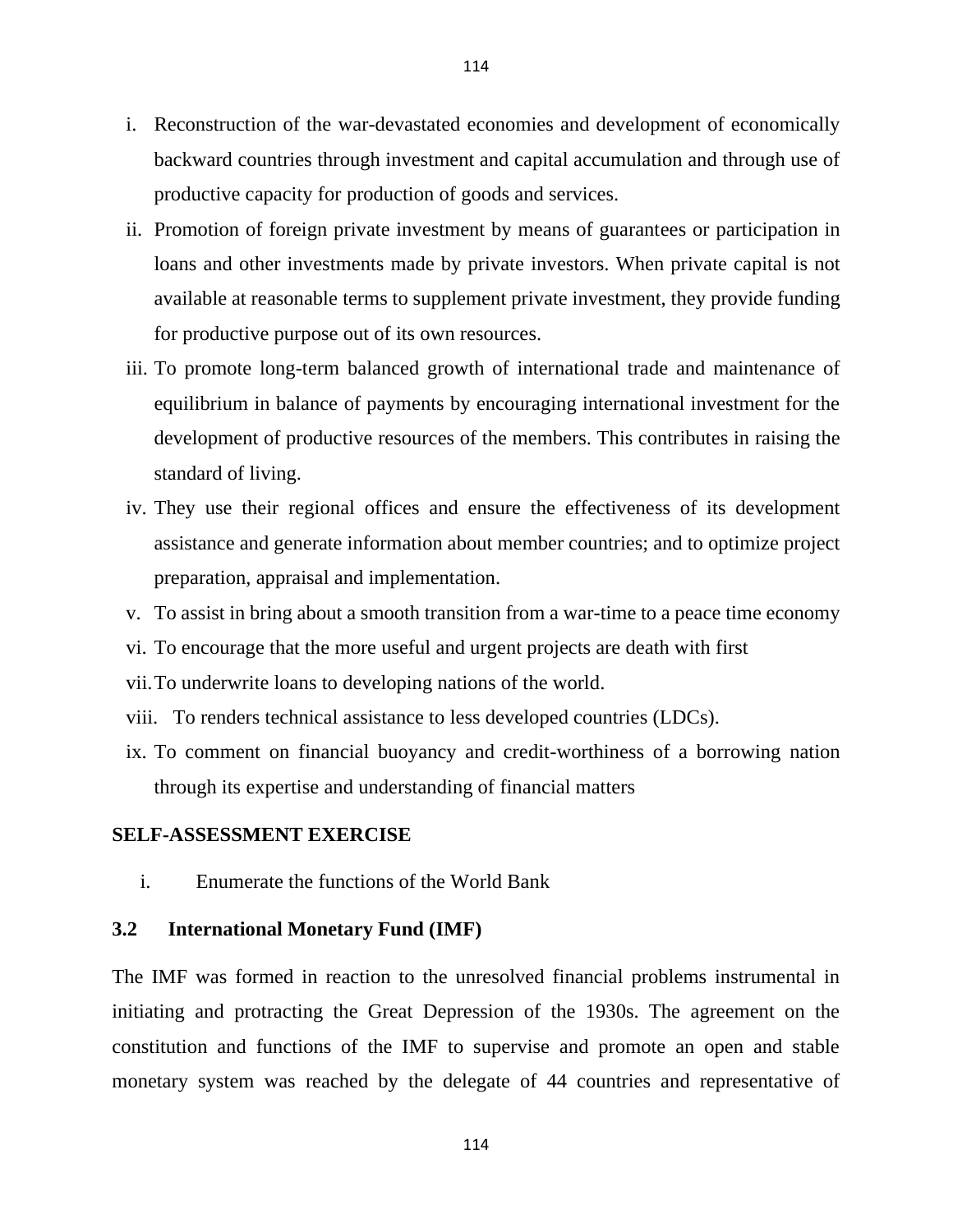Denmark at the United Nations and financial conference held at Bretton Woods New Hampshire, USA on 1-22 July, 1944. Thus, IMF came into existence on 27 December, 1945 when 29 countries signed the Article of Agreement.

International Monetary Fund is the second Bretton Woods Institution with an intergovernmental pillar supporting the structure of the world's economic and financial order. As a voluntary and co-operative institution, it attracts nations that are prepared, in a spirit of enlightened self-interest, to relinquish some measure of national sovereignty by abjuring practices injurious to the economic well-being of their member nations. IMF has Special Drawing Rights (SDRs), otherwise known as paper gold, which are international units of account allocated to member countries in proportion to their fund quotas and used to settle balance of payments deficits between them (Jhingan 2012 as cited in Eze, 2017).

## **3.2.1 Objectives of International Monetary Fund**

- i. To promote international cooperation by providing the machinery for consultation and collaboration by members on international monetary issues.
- ii. To facilitate the balanced growth of international trade and through this, contribute to high levels of employment and income and the development of productive capacity.
- iii. To promote exchange stability and orderly exchange arrangements and facilitate the avoidance of competitive currency depreciation.
- iv. To foster multilateral system of payments and seek the elimination of exchange rate restrictions.
- v. To make financial resources available to members on a temporary basis and with adequate safeguards to permit them to correct payments imbalances without resorting to measures destructive of national and international prosperity.
- vi. To seek reduction of both the duration and magnitude payments imbalances

## **3.3.2 Functions of International Monetary Fund**

i. International Monetary Fund renders technical advice to members as regards monetary and fiscal policies, balance of payment issues. This is achieved through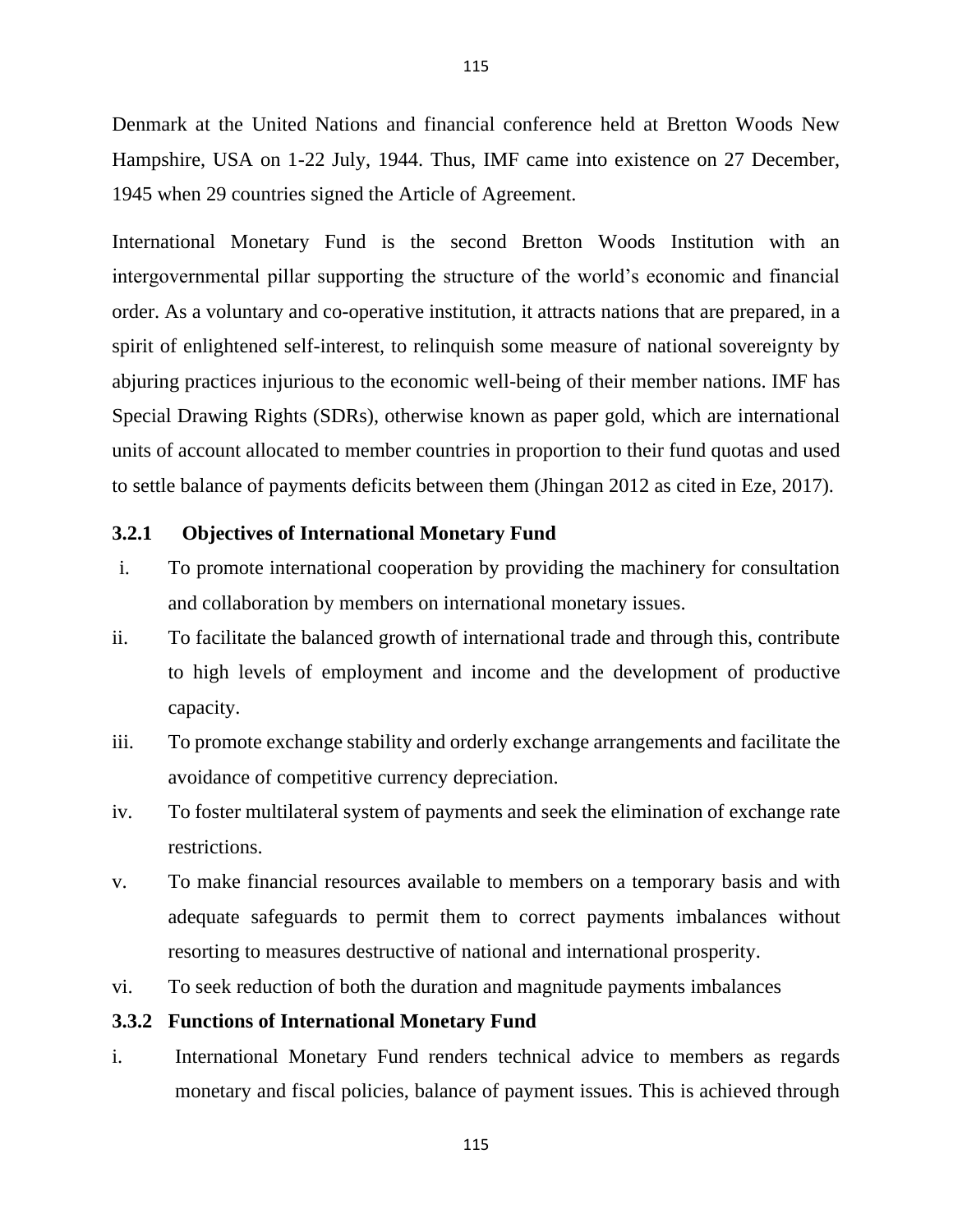publication of research outcomes and conducting short-course training for monetary, fiscal and balance of payment personnel from member nations.

- ii. International Monetary Fund monitors member's compliance with their obligations in a fixed exchange system. That is, they plays a major role in supervising economic policies that influence their balance of payments in the presently legalized flexible exchange rate.
- iii. It continues to provide short-and medium-term financial assistance to member nations that run into temporary balance of payments difficulties.
- iv. The IMF regulates member countries to see that they abide by its regulations especially in areas of exchange arrangements and exchange restrictions.

## **SELF-ASSESSMENT EXERCISES**

- i. Discuss the objectives of International Monetary Fund
- ii. What are the functions of International Monetary Fund

#### **3.3 African Development Bank (AfDB)**

The African Development Bank was established in Khartoum (Sudan) on August 4, 1963 but began operation in 1966 with its headquarters at Abidjan, Cote D'Ivoire. Its establishment was signed by the then 30 independent African Nations. Today, AfDB is an international partnership between 50 African countries and 26 non-regional states admitted as members of the bank in December, 1982. Their admission was the result of collective effort of the bank's directors, its management and African member-states to expand the bank's authorized capital. AfDB has become the development finance partner of independent African countries principally aimed at contributing to the economic and social progress of member countries jointly and severally (Anyanwu, 1993).

The resources of AfDB are made up of ordinary capital and special resources with Nigeria having the largest regional contribution to its capital stock (Eze, 2017). The ordinary operations of AfDB includes financing and co-financing of developmental projects with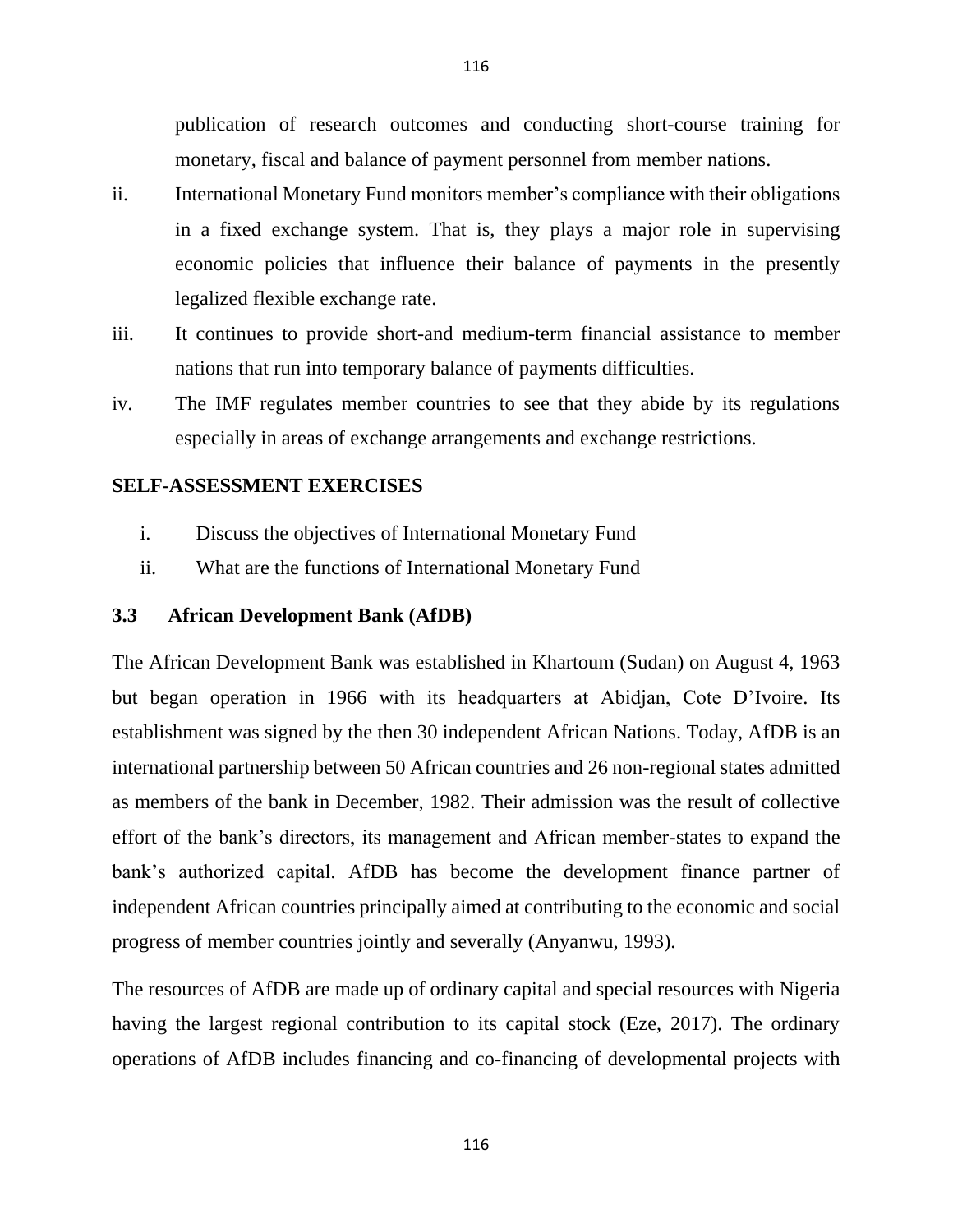maturities in excess of ten years, while the special operations include African Development Fund, Nigerian Trust Fund, Arab oil Fund and Special Relief Fund.

# **3.3.1 Functions of African Development Bank**

ADB was established to contribute to the economic development and social progress of the members-individually and jointly. Specifically, AfDB functions are:

- i. To use the resource at its disposal for the financing of investment projects and programmes relating to the economic and social development of its members giving priority to projects or programmes which by their nature or scope concern several members. Secondly, Projects or programmes designed to make the economies of its member increasingly complementary and to bring about an orderly expansion of their foreign trade.
- ii. To undertake or participate in the selection, study, preparation of projects, enterprises, and activities contributing to such development.
- iii. To mobilize and increase in Africa, and outside Africa, resources for the financing of such investment projects and programmes.
- iv. Generally, to promote investment in Africa of public and private capital in projects or programmes designed to contribute to the economic development or social progress of the members.
- v. To provide such technical assistance as may be needed in Africa for the study, preparation, financing and execution of development projects or programmes.
- vi. To undertake such other activities and provide such other services as may advance it purpose.

# **3.3.2 Problems of African Development Bank**

• African Development Bank faces the challenge of structural changes required for dynamic interaction with its public for operational effectiveness and efficiency in the world of globalization.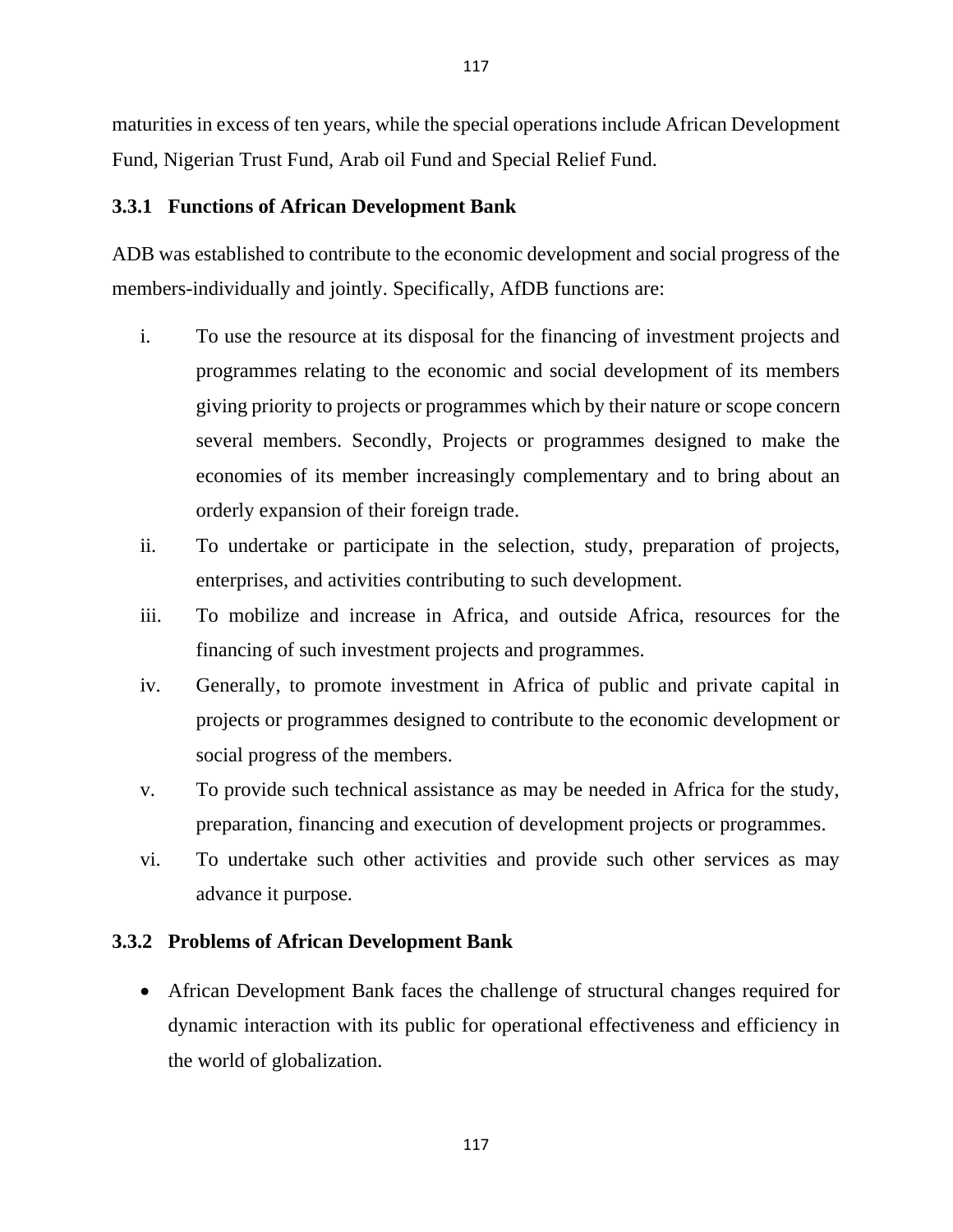- African Development Bank is beset with problems of mounting past due obligations arising from areas of loan repayment outstanding against member countries.
- There is also the failure of members to pay their annual subscription in support of the Bank's operations.

# **SELF-ASSESSMENT EXERCISES**

- i. Illustrate the basic functions of African Development Bank
- ii. Discuss the problems of African Development Bank

# **3.4 International Financial Markets**

The International Capital Market (ICM) refers to a series of international markets made up of banks and individual investors for medium and long-term finance so as to provide channels for the transfer and savings from surplus to deficit countries. The ICM provides medium-and long-term finance in three main ways:

- i. By the issue of Eurobonds sold internationally outside the jurisdiction of any single national authority.
- ii. By the sale of foreign bonds on behalf of non-resident borrowers in national capital markets.
- iii. By the granting of medium-term foreign currency credit (or Euro credits) by international syndicates of banks.

The Euro credits and Eurobonds make up the offshore sector of the ICM because they are arranged outside the jurisdiction of any single national authority on the other hand, foreign bonds are sold in domestic capital market on behalf of a non-resident borrower under the laws of the country in which they are issued.

Borrowers in ICM are governments, government agencies, international organization like the World Bank (which then re-lend the proceeds to their member countries) and private business companies.

# **SELF-ASSESSMENT EXERCISE**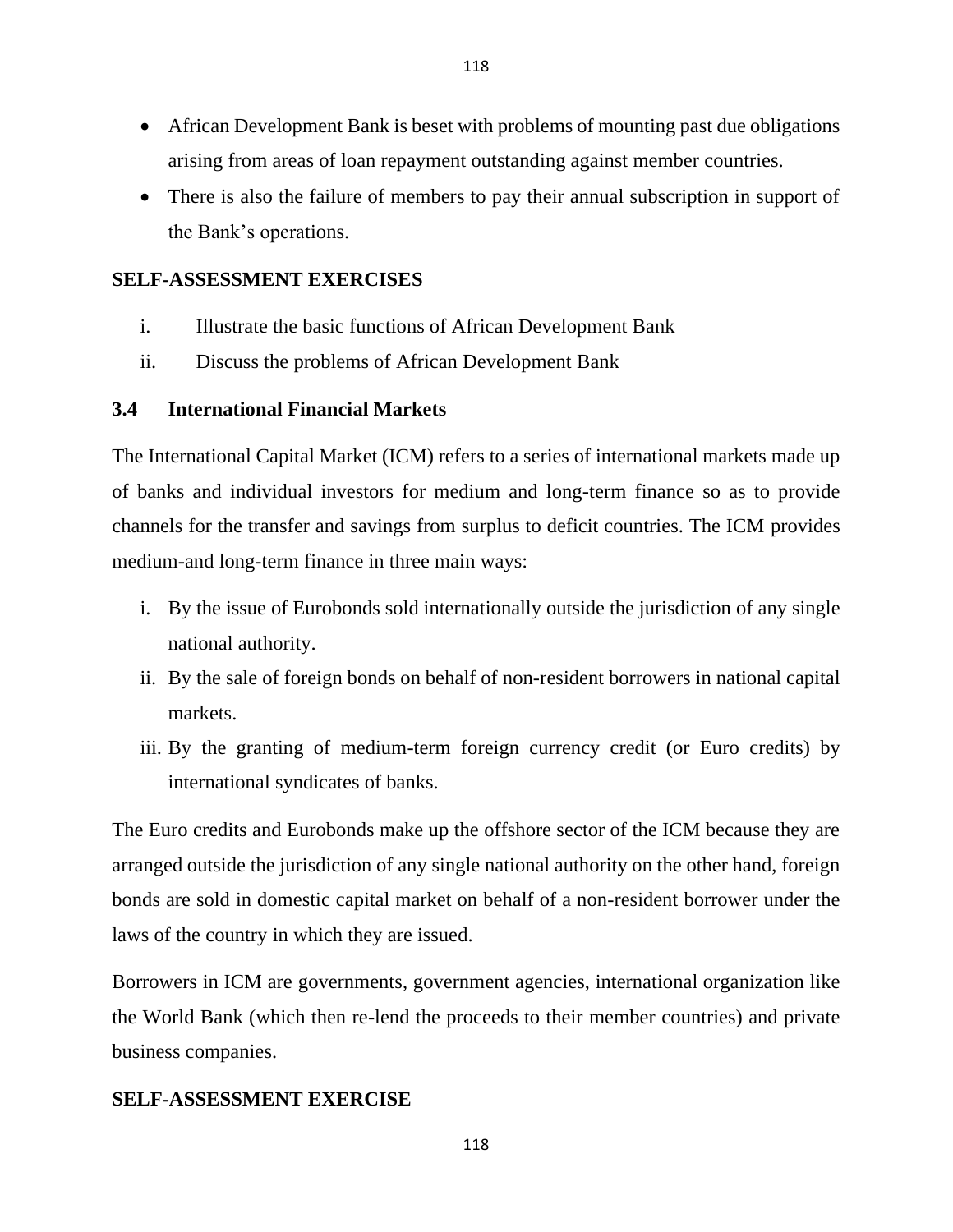#### i. Discuss the roles of International Financial Markets

#### **4.0. CONCLUSION**

The World Bank and the International Monetary Fund are the two most powerful international financial institutions. They were established to take care of the long-term economic problems of member-nations, including promoting long-term balanced growth of international trade and maintenance of equilibrium in balance of payments. The AfDB is the development partner of African countries contributing to the economic and social progress of member countries.

# **5.0. SUMMARY**

There are two affiliates of the World Bank Group namely International Development Association and International Finance Corporation. Its role is not limited to direct equity capital but extends into mobilization of finance from other sources. The World Bank encourages international investment for the development of productive resources to the member countries. African Development Bank a finance partner of African countries was established to perform the following functions: mobilization of funds for development, provision of technical assistance for members for the execution of development projects and for cooperation with development institutions outside Africa for the development of Africa. The failure of member countries to remit their annual subscription to AfDB is part of the bigger challenges facing the financial institution.

#### **6.0. TUTOR-MARKED ASSIGNMENTS**

- i. Critically appraise the role of IMF in Nigeria.
- ii. Explain the functions of African Development Bank
- iii. Describe the roles of International Monetary Fund.
- iv. Write short notes on the following:
	- a) International Finance Corporation
	- b) International Development Association